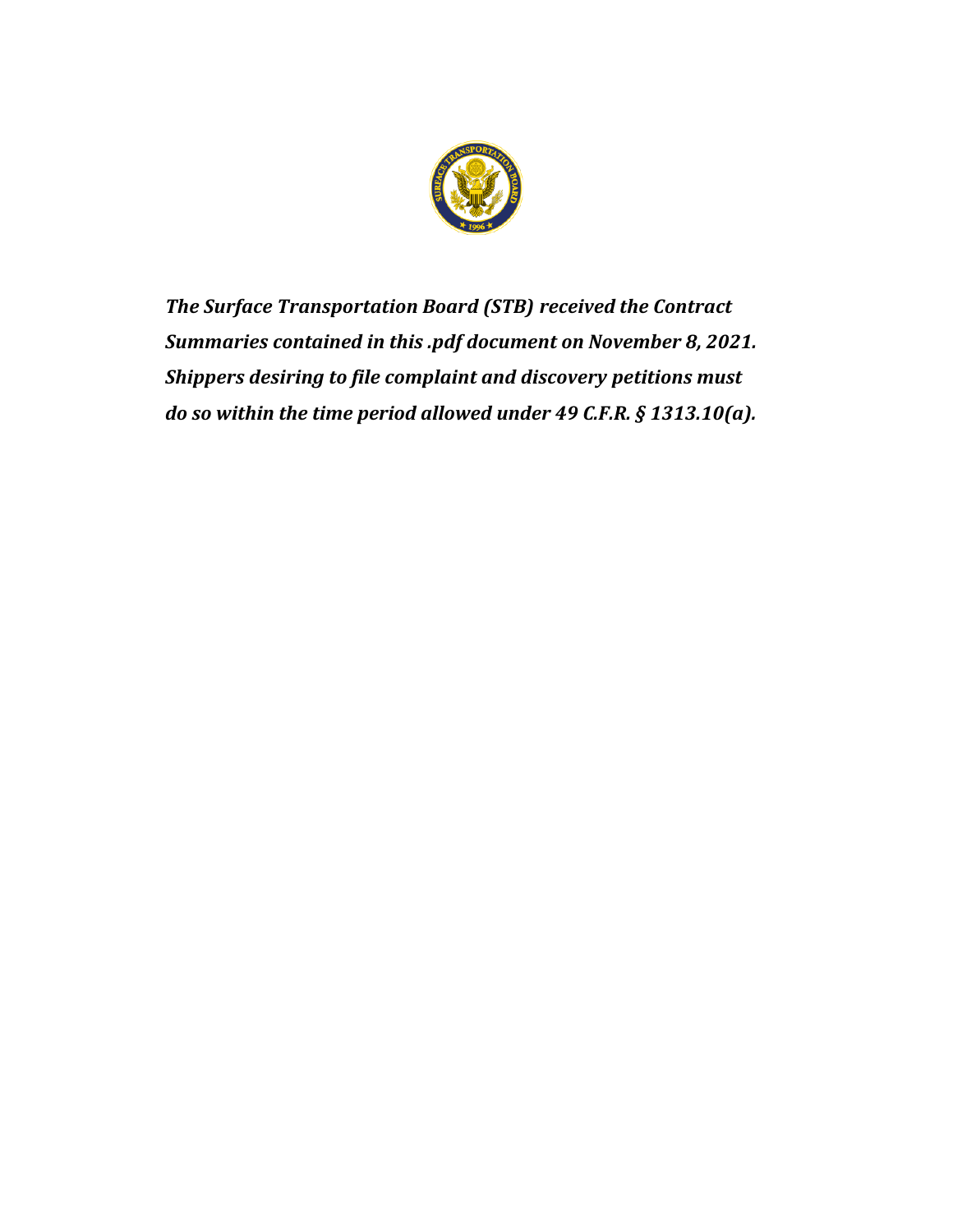

STB-UPOTMQ 150381-E

# **UNION PACIFIC RAILROAD COMPANY**

# **AMENDED CONTRACT SUMMARY**

**Issued:**  November 1, 2021

**Effective:** January 1, 2021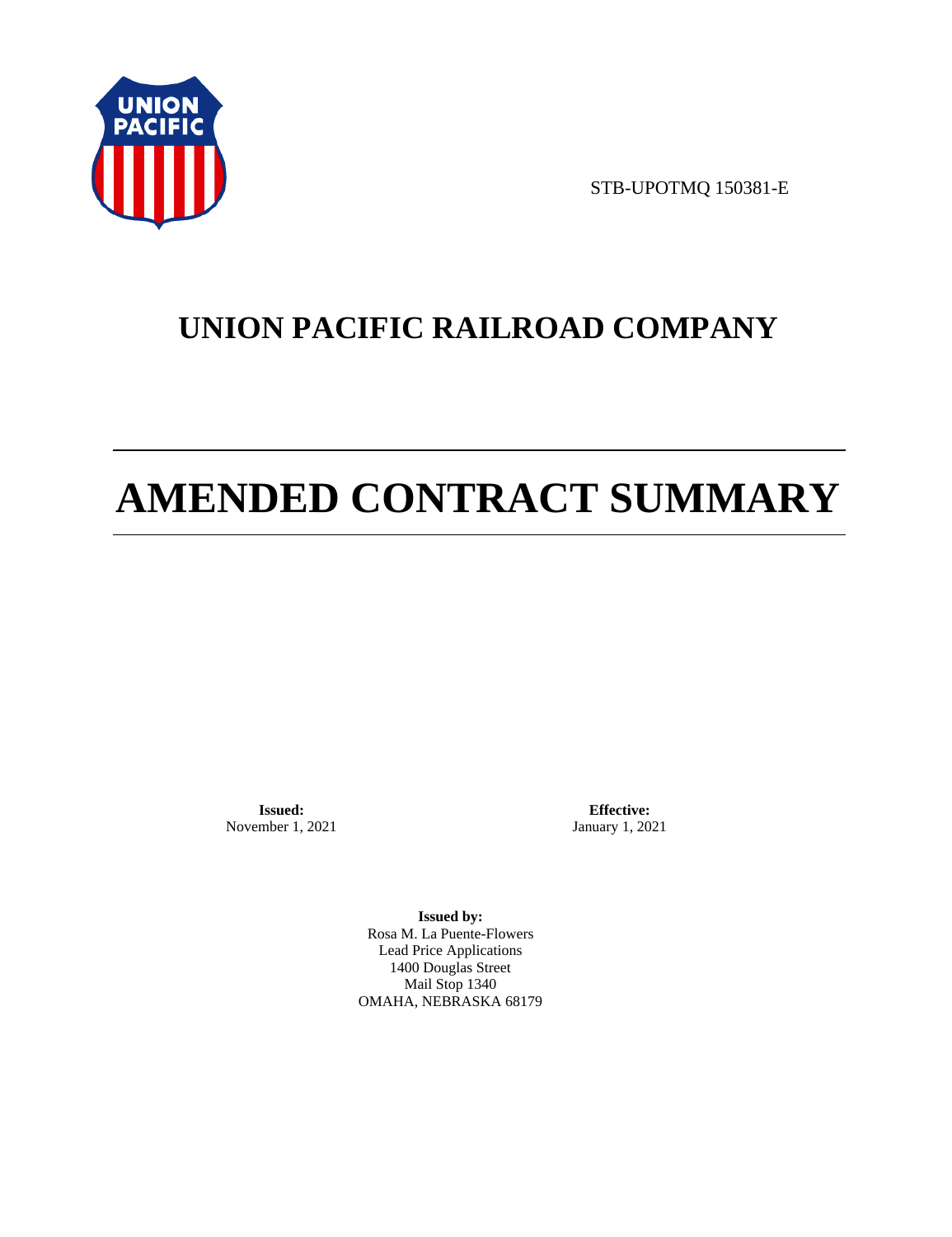UNION PACIFIC RAILROAD COMPANY 1400 Douglas St. Omaha, NE 68179

#### **COMMODITY:**

 Wheat, Not Organically Grown Free Of Fertilizer And Or Pesticide Applications **ADDITION**  Wheat Exc.Buckwheat See 01139 **ADDITION** 

## **SHIPPER:**

AGREX INC

#### **ORIGIN(S):**

 MILWAUKEE, WI **ADDITION**  ROBERTS, ID **ADDITION**  ASHTON, ID **ADDITION**  AMERICAN FALLS, ID **ADDITION** 

#### **DESTINATION(S):**

NOGALES, AZ **ADDITION** 

#### **PORT(S):**

Not Applicable

#### **DURATION:**

 Effective Date: September 18, 2013 Amendment Effective Date: January 1, 2021 **ADDITION**  Expiration Date: December 31, 2021 **EXTENSION** 

#### **RAIL CAR DATA:**

No cars dedicated to service under this Contract. Cars are provided on a common carrier basis only.

# **RATES & CHARGES:**

Not applicable

# **VOLUME:**

Single Car Shipments **ADDITION** 

# **SPECIAL FEATURES:**

 Special Switching Provision Not Applicable. This change pertained only to confidential data. (Switching)

## **SPECIAL NOTICE:**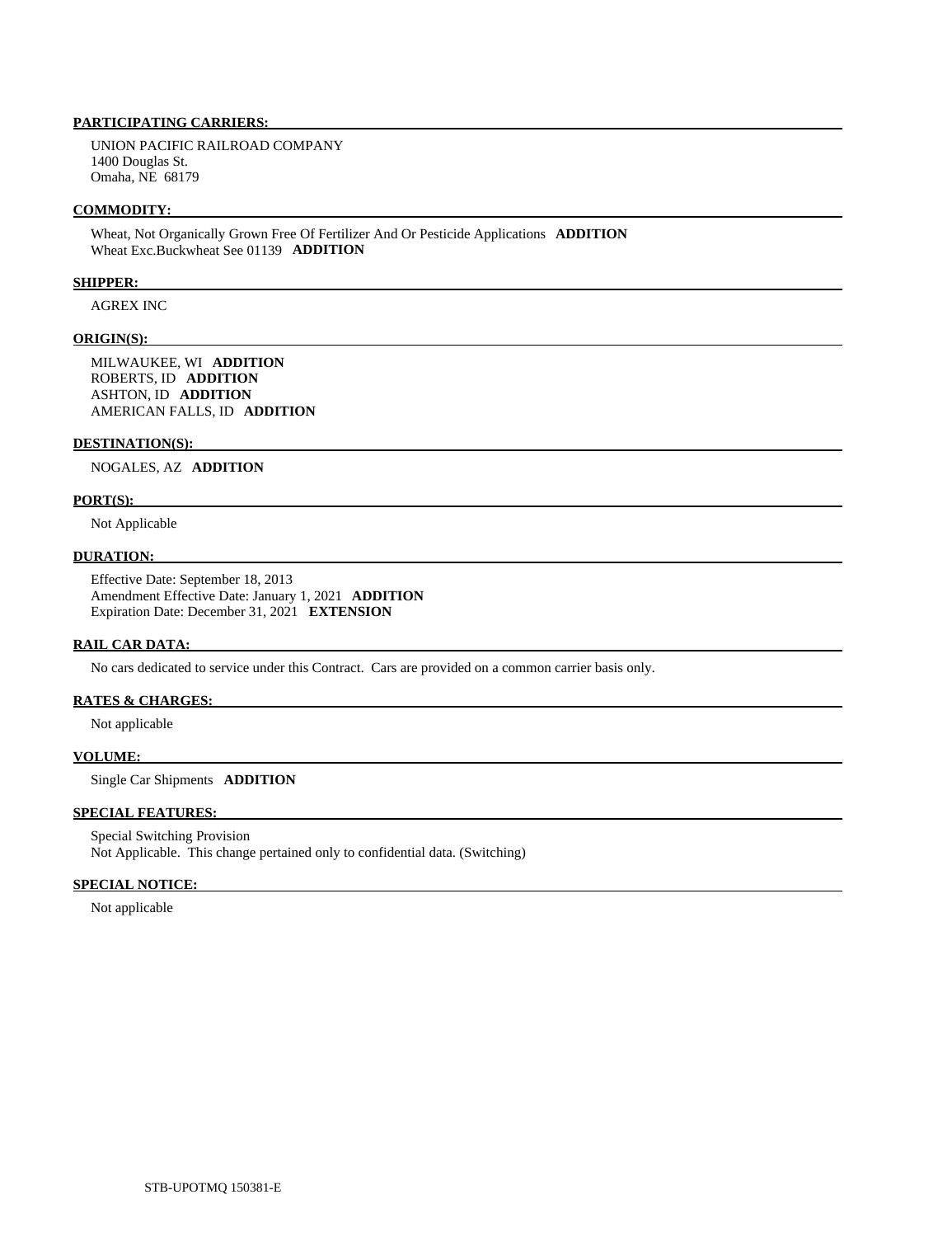

STB-UPOTMQ 164893-BB

# **UNION PACIFIC RAILROAD COMPANY**

# **AMENDED CONTRACT SUMMARY**

**Issued:**  November 3, 2021

**Effective:** January 1, 2021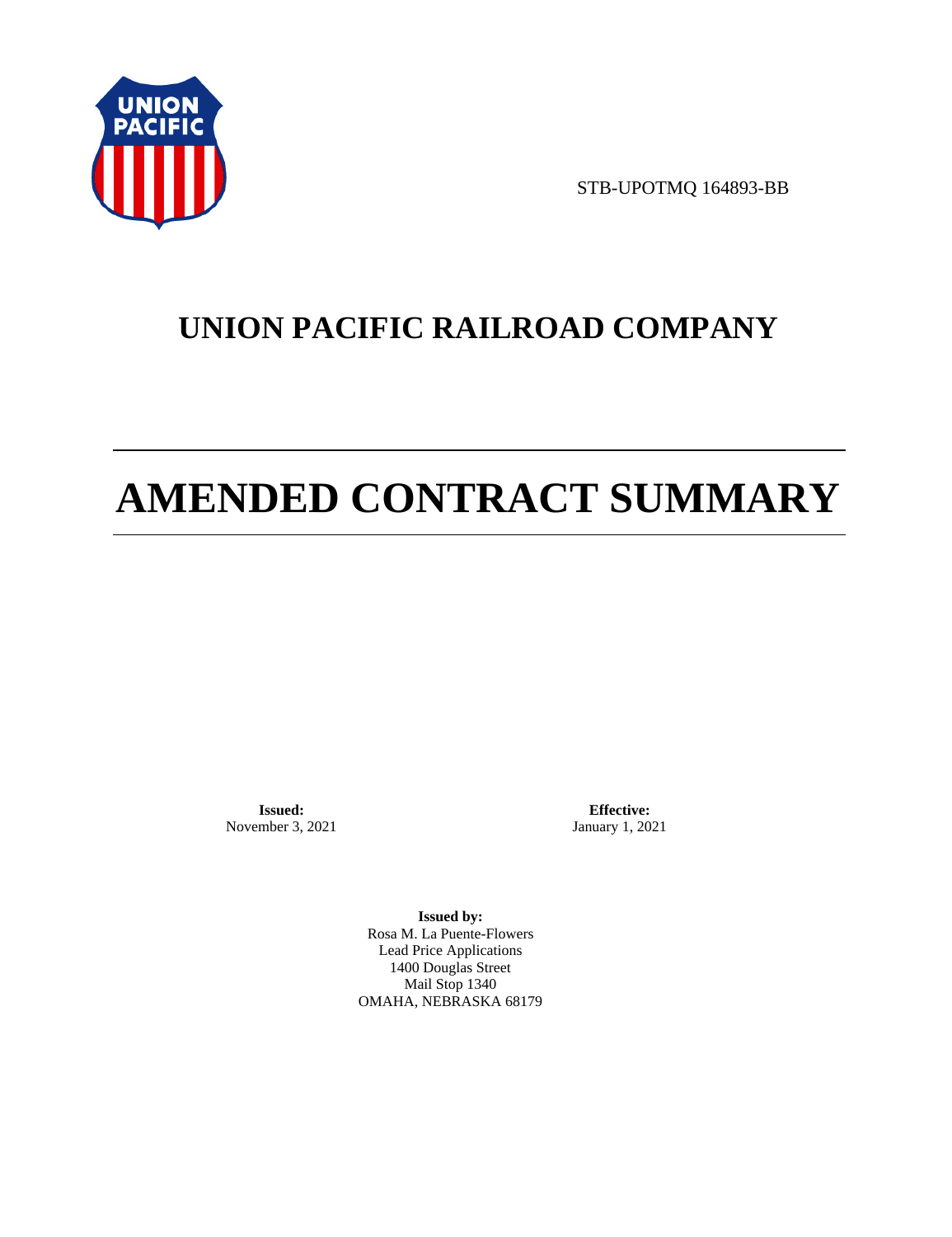UNION PACIFIC RAILROAD COMPANY 1400 Douglas St. Omaha, NE 68179

#### **COMMODITY:**

 Wheat Exc.Buckwheat See 01139 **ADDITION**  Corn Exc.Popcorn See 01152 **ADDITION**  Barley **ADDITION**  Sorghum Grains **ADDITION** 

#### **SHIPPER:**

SCOULAR CO

#### **ORIGIN(S):**

 PRATT, KS **ADDITION**  SAN ANTONIO, TX **ADDITION**  STRATFORD, TX **ADDITION**  FREMONT, NE **ADDITION**  BLOOMINGTON, IL **ADDITION**  CHICAGO, IL **ADDITION**  DOWNS, KS **ADDITION**  GOODLAND, KS **ADDITION**  SALINA, KS **ADDITION**  BROWNSON, NE **ADDITION**  SUPERIOR, WI **ADDITION**  HOOKER, OK **ADDITION**  WINONA, MN **ADDITION**  PITTSBURG, KS **ADDITION**  JEROME, ID **ADDITION** 

#### **DESTINATION(S):**

 TX - HOUSTON AGS (See Exhibit Definition) CORPUS CHRISTI, TX **ADDITION**  SHERMAN, TX **ADDITION**  COMANCHE, TX **ADDITION**  GORMAN, TX **ADDITION**  AVON, IA **ADDITION**  KANSAS CITY, MO **ADDITION**  CHICAGO, IL **ADDITION**  SUPERIOR, WI **ADDITION**  BRAWLEY, CA **ADDITION**  HEBER, CA **ADDITION**  OR - PORTLAND AGS (See Exhibit Definition) ROLL, AZ **ADDITION**  SAN ANTONIO, TX **ADDITION**  CITY OF COMMERCE, CA **ADDITION**  LOS ANGELES, CA **ADDITION**  STOCKTON, CA **ADDITION**  OAKLAND, CA **ADDITION**  VERDEMONT, CA **ADDITION**  COLTON, CA **ADDITION**  DOWNEY, CA **ADDITION**  KAISER, CA **ADDITION**  KEYES, CA **ADDITION**  SAN LUCAS, CA **ADDITION**  GALVESTON, TX **ADDITION** 

#### **PORT(S):**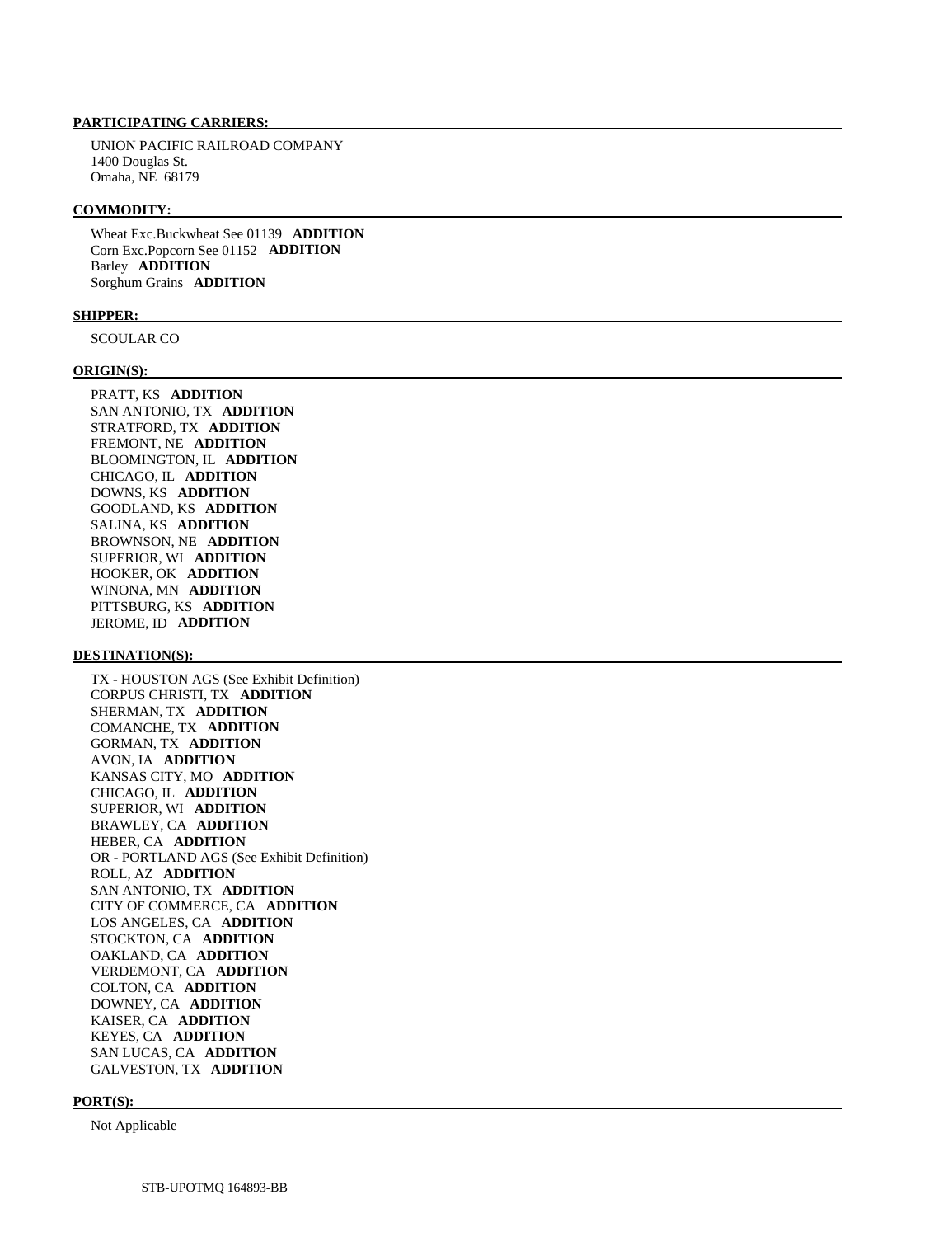## **DURATION:**

 Effective Date: January 1, 2019 Amendment Effective Date: January 1, 2021 **ADDITION**  Expiration Date: December 31, 2021 **EXTENSION** 

## **RAIL CAR DATA:**

 Carrier Equipment not involved. **ADDITION**  No cars dedicated to service under this Contract. Cars are provided on a common carrier basis only. **DELETION** 

# **RATES & CHARGES:**

Not applicable

#### **VOLUME:**

 Minimum shipment of 107 carloads. **ADDITION**  Multiple Car Shipments **ADDITION** 

# **SPECIAL FEATURES:**

Special Switching Provision

# **SPECIAL NOTICE:**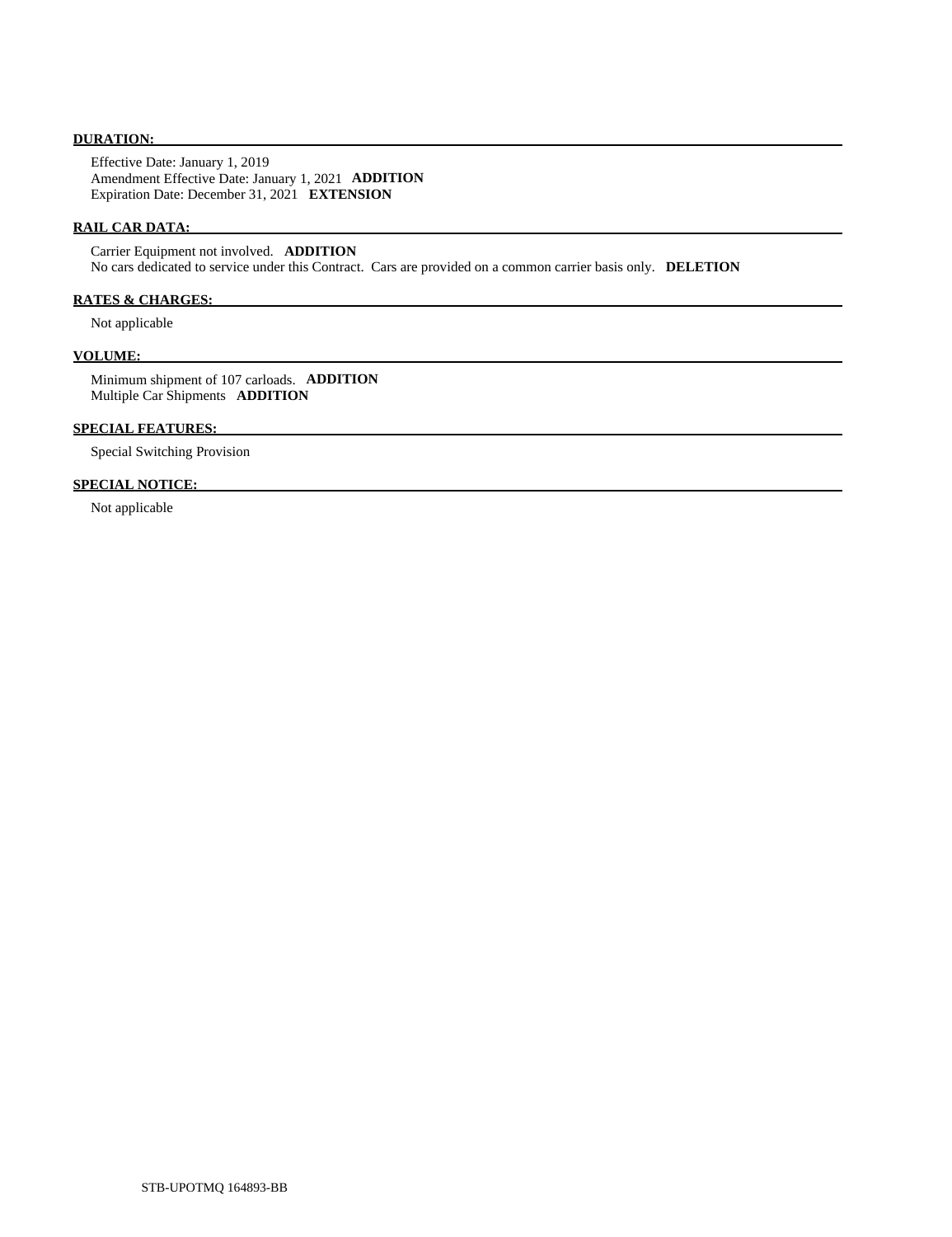TX - HOUSTON AGS consist of: AB CHANCE, TX **ADDITION**  ALDINE, TX **ADDITION**  ALGOA, TX **ADDITION**  ALLENHURST, TX **ADDITION**  ALMEDA, TX **ADDITION**  ALVIN, TX **ADDITION**  AMELBULK, TX **ADDITION**  AMELIA, TX **ADDITION**  AMES, TX **ADDITION**  ANGLETON, TX **ADDITION**  ARCOLA, TX **ADDITION**  ARENAL, TX **ADDITION**  ARMCO, TX **ADDITION**  ATRECO, TX **ADDITION**  AUDREY, TX **ADDITION**  BANCROFT, TX **ADDITION**  BARBOURS CUT, TX **ADDITION**  BASIN YARD, TX **ADDITION**  BAY CITY, TX **ADDITION**  BAYPORT, TX **ADDITION**  BAYTOWN, TX **ADDITION**  BEAUMONT, TX **ADDITION**  BENDER, TX **ADDITION**  BESSMAY, TX **ADDITION**  BILLPARK, TX **ADDITION**  BLESSING, TX **ADDITION**  BOBSHER, TX **ADDITION**  BOOTH YARD, TX **ADDITION**  BRAZORIA, TX **ADDITION**  BROOKSHIRE, TX **ADDITION**  BUCKEYE, TX **ADDITION**  CAMP STRAKE, TX **ADDITION**  CANDLERIDGE, TX **ADDITION**  CARDIFF, TX **ADDITION**  CAT SPRING, TX **ADDITION**  CHAISON, TX **ADDITION**  CHANNELVIEW, TX **ADDITION**  CHINA, TX **ADDITION**  CHOCOLATE BAYOU, TX **ADDITION**  CLEVELAND, TX **ADDITION**  CLUTE, TX **ADDITION**  COADY, TX **ADDITION**  CONNELL, TX **ADDITION**  CONROE, TX **ADDITION**  COTTON CREEK, TX **ADDITION**  CROSBY, TX **ADDITION**  CYPRESS, TX **ADDITION**  DANBURY, TX **ADDITION**  DAWES, TX **ADDITION**  DAYTON, TX **ADDITION**  DAYTON STORAGE, TX **ADDITION**  DEER PARK, TX **ADDITION**  DEVERS, TX **ADDITION**  DICKINSON, TX **ADDITION**  DIXICO, TX **ADDITION**  DODGE, TX **ADDITION**  DOWLING, TX **ADDITION**  DYERSDALE, TX **ADDITION**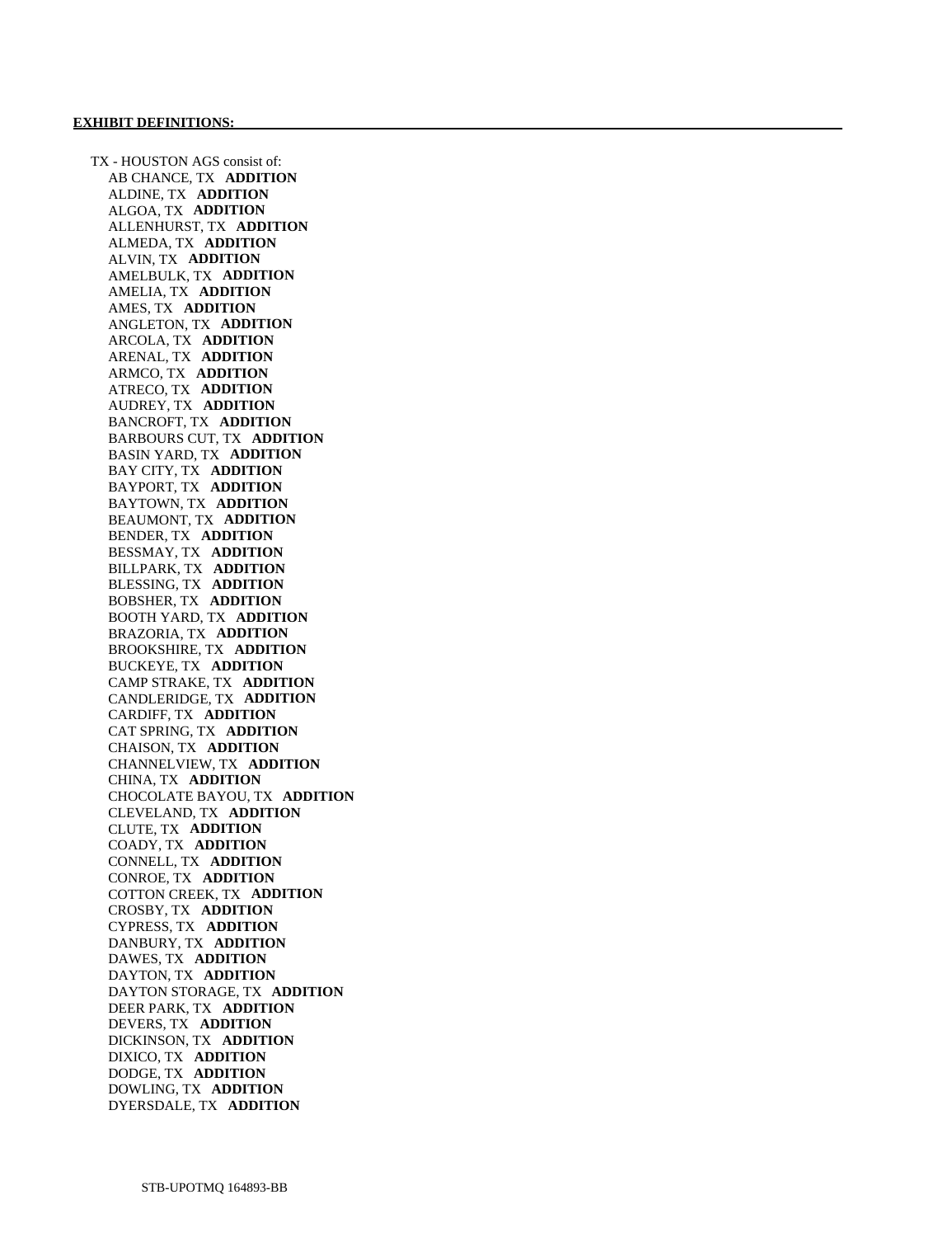E BAYTOWN STORAGE, TX **ADDITION**  EAGLE LAKE, TX **ADDITION**  EAST BAYTOWN, TX **ADDITION**  EAST BERNARD, TX **ADDITION**  ELDON, TX **ADDITION**  ELDON JCT, TX **ADDITION**  ELIZABETH, TX **ADDITION**  ELMATON, TX **ADDITION**  ENGLEWOOD, TX **ADDITION**  FAIRBANKS, TX **ADDITION**  FAUNA, TX **ADDITION**  FELICIA, TX **ADDITION**  FERN, TX **ADDITION**  FONDREN, TX **ADDITION**  FORMOSA, TX **ADDITION**  FRANCIS, TX **ADDITION**  FREEPORT, TX **ADDITION**  FRESNO, TX **ADDITION**  GALENA PARK, TX **ADDITION**  GALVESTON, TX **ADDITION**  GENOA, TX **ADDITION**  GISH, TX **ADDITION**  GOODRICH, TX **ADDITION**  GRAYBURG, TX **ADDITION**  GROVES, TX **ADDITION**  GUFFEY, TX **ADDITION**  HARDIN, TX **ADDITION**  HARDY, TX **ADDITION**  HASTINGS, TX **ADDITION**  HEACKER, TX **ADDITION**  HEMPSTEAD, TX **ADDITION**  HIGHLANDS, TX **ADDITION**  HOCKLEY, TX **ADDITION**  HOSKINS JCT, TX **ADDITION**  HOUSTON, TX **ADDITION**  HUFFMAN, TX **ADDITION**  HUFSMITH, TX **ADDITION**  HULL, TX **ADDITION**  HUMBLE, TX **ADDITION**  IGLOO SPUR, TX **ADDITION**  JETERO, TX **ADDITION**  JOYCE, TX **ADDITION**  KATY, TX **ADDITION**  KENEFICK, TX **ADDITION**  KILOWATT, TX **ADDITION**  KORF, TX **ADDITION**  LA MARQUE, TX **ADDITION**  LA PORTE, TX **ADDITION**  LA WARD, TX **ADDITION**  LAPACIFIC, TX **ADDITION**  LEAGUE CITY, TX **ADDITION**  LIBERTY, TX **ADDITION**  LISSIE, TX **ADDITION**  LIVERPOOL, TX **ADDITION**  LIVINGSTON, TX **ADDITION**  LOCKWOOD, TX **ADDITION**  LOIS, TX **ADDITION**  MAGNOLIA, TX **ADDITION**  MANTU, TX **ADDITION**  MARKET ST YARD, TX **ADDITION**  MARTHA, TX **ADDITION**  MCDONOUGH, TX **ADDITION**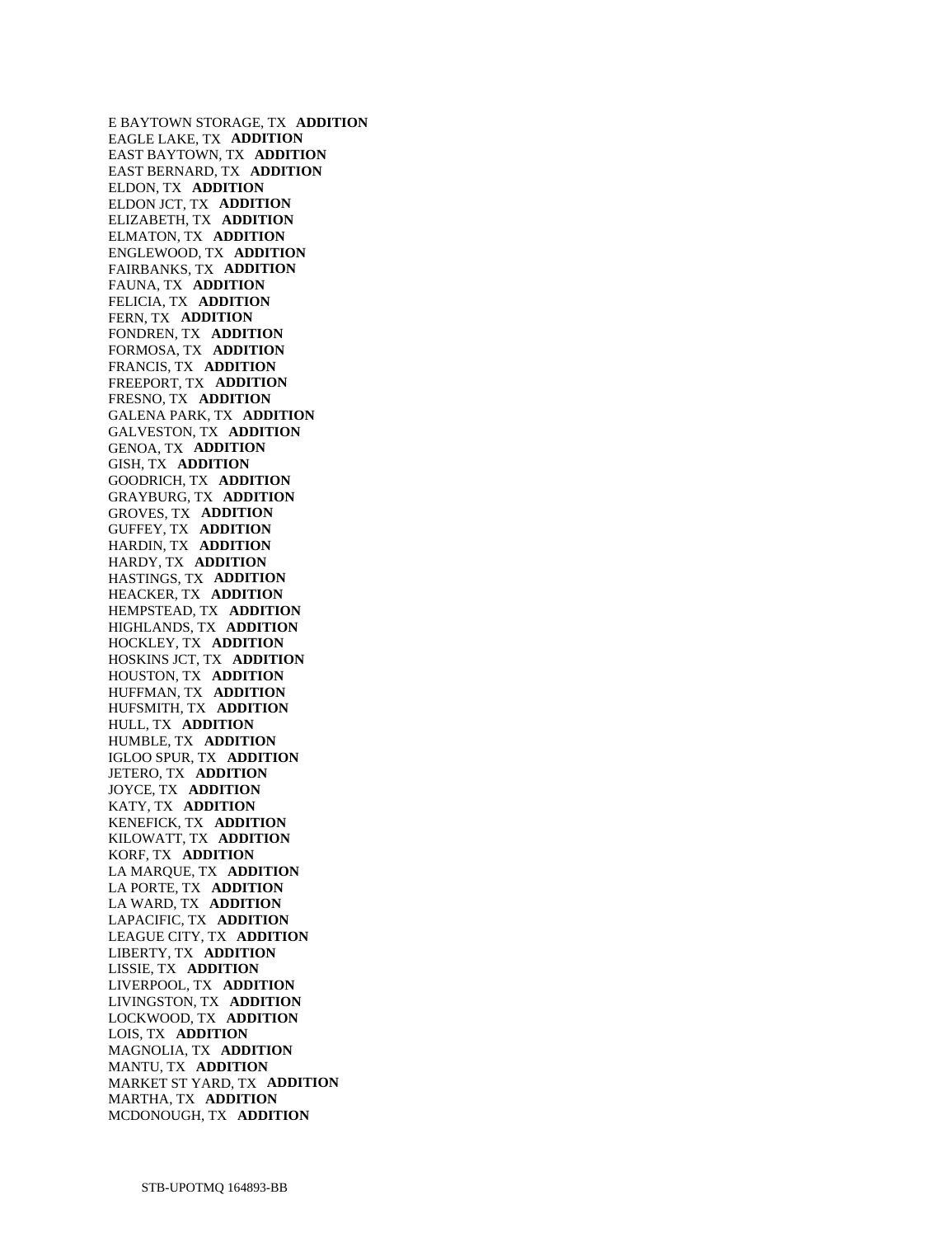MCHATTIE, TX **ADDITION**  MEDIO, TX **ADDITION**  MELENDY, TX **ADDITION**  MIMS, TX **ADDITION**  MISSOURI CITY, TX **ADDITION**  MONT BELVIEU, TX **ADDITION**  MYKAWA, TX **ADDITION**  NADEAU, TX **ADDITION**  NEDERLAND, TX **ADDITION**  NEW WAVERLY, TX **ADDITION**  NOME, TX **ADDITION**  OLCOTT, TX **ADDITION**  OLD OCEAN, TX **ADDITION**  ORANGE, TX **ADDITION**  PASADENA, TX **ADDITION**  PEARLAND, TX **ADDITION**  PEDECO, TX **ADDITION**  PEVETO, TX **ADDITION**  PHELPS, TX **ADDITION**  PIERCE JCT, TX **ADDITION**  PINEHURST, TX **ADDITION**  PORT ACRES, TX **ADDITION**  PORT ARTHUR, TX **ADDITION**  PORT NECHES, TX **ADDITION**  PRAIRIE VIEW, TX **ADDITION**  RAMSEY, TX **ADDITION**  RAYWOOD, TX **ADDITION**  RESCAR, TX **ADDITION**  RICHMOND, TX **ADDITION**  ROSENBERG, TX **ADDITION**  RULIFF, TX **ADDITION**  SALT MINE SPUR, TX **ADDITION**  SAN JACINTO, TX **ADDITION**  SAN LEON, TX **ADDITION**  SANDUNE, TX **ADDITION**  SCHINDLER, TX **ADDITION**  SEABROOK, TX **ADDITION**  SEALY, TX **ADDITION**  SHELDON, TX **ADDITION**  SINCO, TX **ADDITION**  SKULL CREEK, TX **ADDITION**  SMITHERS LAKE, TX **ADDITION**  SMITHS BLUFF, TX **ADDITION**  SOUTH BAY CITY, TX **ADDITION**  SPENCE, TX **ADDITION**  SPINDLETOP, TX **ADDITION**  SPLENDORA, TX **ADDITION**  SPRING, TX **ADDITION**  STAFFORD, TX **ADDITION**  STALLINGS, TX **ADDITION**  STEELTOWN, TX **ADDITION**  STELLA, TX **ADDITION**  STRANG, TX **ADDITION**  SUGAR LAND, TX **ADDITION**  SWEENY, TX **ADDITION**  TAMINA, TX **ADDITION**  TEXAS CITY, TX **ADDITION**  TEXAS CITY JCT, TX **ADDITION**  TOWNLEY, TX **ADDITION**  VIDOR, TX **ADDITION**  VIRGINIA POINT, TX **ADDITION**  VITERBO, TX **ADDITION**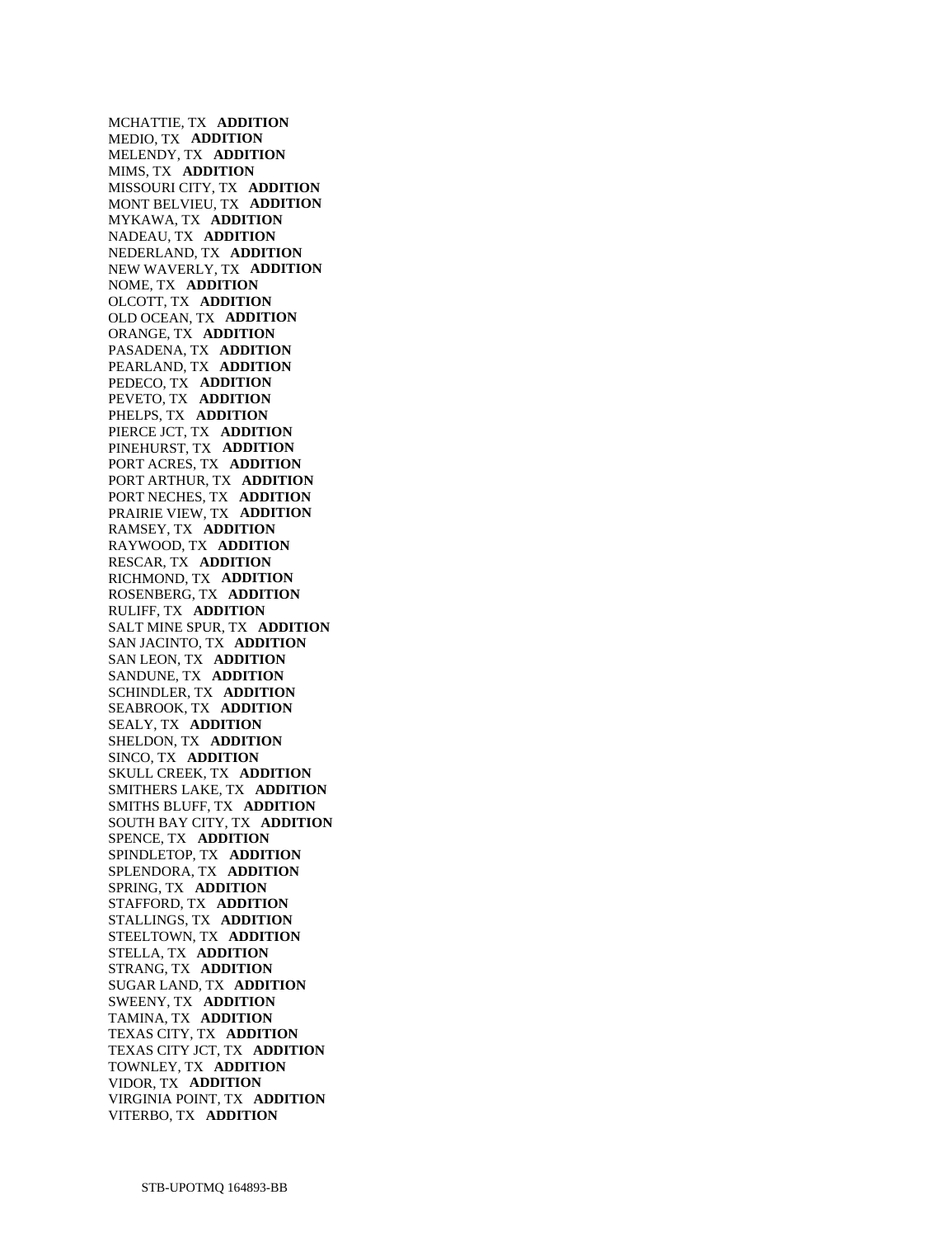WALLER, TX **ADDITION**  WEBSTER, TX **ADDITION**  WEST JUNCTION, TX **ADDITION**  WEST PORT ARTHUR, TX **ADDITION**  WESTFIELD, TX **ADDITION**  WILLIAMS, TX **ADDITION**  WILLIS, TX **ADDITION**  ZUMMO, TX **ADDITION**  OR - PORTLAND AGS consist of: ALBINA, OR **ADDITION**  ASTORIA, OR **ADDITION**  AUMSVILLE, OR **ADDITION**  AURORA, OR **ADDITION**  BARNES YARD, OR **ADDITION**  BATTERSON, OR **ADDITION**  BONNEVILLE, OR **ADDITION**  BRIDAL VEIL, OR **ADDITION**  BROOKS, OR **ADDITION**  BUXTON, OR **ADDITION**  CANBY, OR **ADDITION**  CLACKAMAS, OR **ADDITION**  COALCA, OR **ADDITION**  COCHRAN, OR **ADDITION**  DODSON, OR **ADDITION**  EAST MILWAUKIE, OR **ADDITION**  EAST PORTLAND, OR **ADDITION**  FIR, OR **ADDITION**  GARBALDI, OR **ADDITION**  GARIBALDI, OR **ADDITION**  GEER, OR **ADDITION**  GERVAIS, OR **ADDITION**  HEMLOCK, OR **ADDITION**  HITO, OR **ADDITION**  HUBBARD, OR **ADDITION**  KENTON, OR **ADDITION**  LAKE YARD, OR **ADDITION**  LIBERAL, OR **ADDITION**  MILWAUKIE, OR **ADDITION**  MOHLER, OR **ADDITION**  MT ANGEL, OR **ADDITION**  NORTH PORTLAND, OR **ADDITION**  OREGON CITY, OR **ADDITION**  OSWEGO, OR **ADDITION**  PORTLAND, OR **ADDITION**  PRATUM, OR **ADDITION**  PULP, OR **ADDITION**  RENARD, OR **ADDITION**  RIVER GATE, OR **ADDITION**  ROCKWOOD, OR **ADDITION**  SHAW, OR **ADDITION**  SILVERTON, OR **ADDITION**  ST JOHNS, OR **ADDITION**  STAYTON, OR **ADDITION**  TILLAMOOK, OR **ADDITION**  TROUTDALE, OR **ADDITION**  WARRENTON, OR **ADDITION**  WEST LINN, OR **ADDITION**  WHEELER, OR **ADDITION**  WOODBURN, OR **ADDITION**  AMPERE, WA **ADDITION**  BARBERTON, WA **ADDITION**  BATTLE GROUND, WA **ADDITION**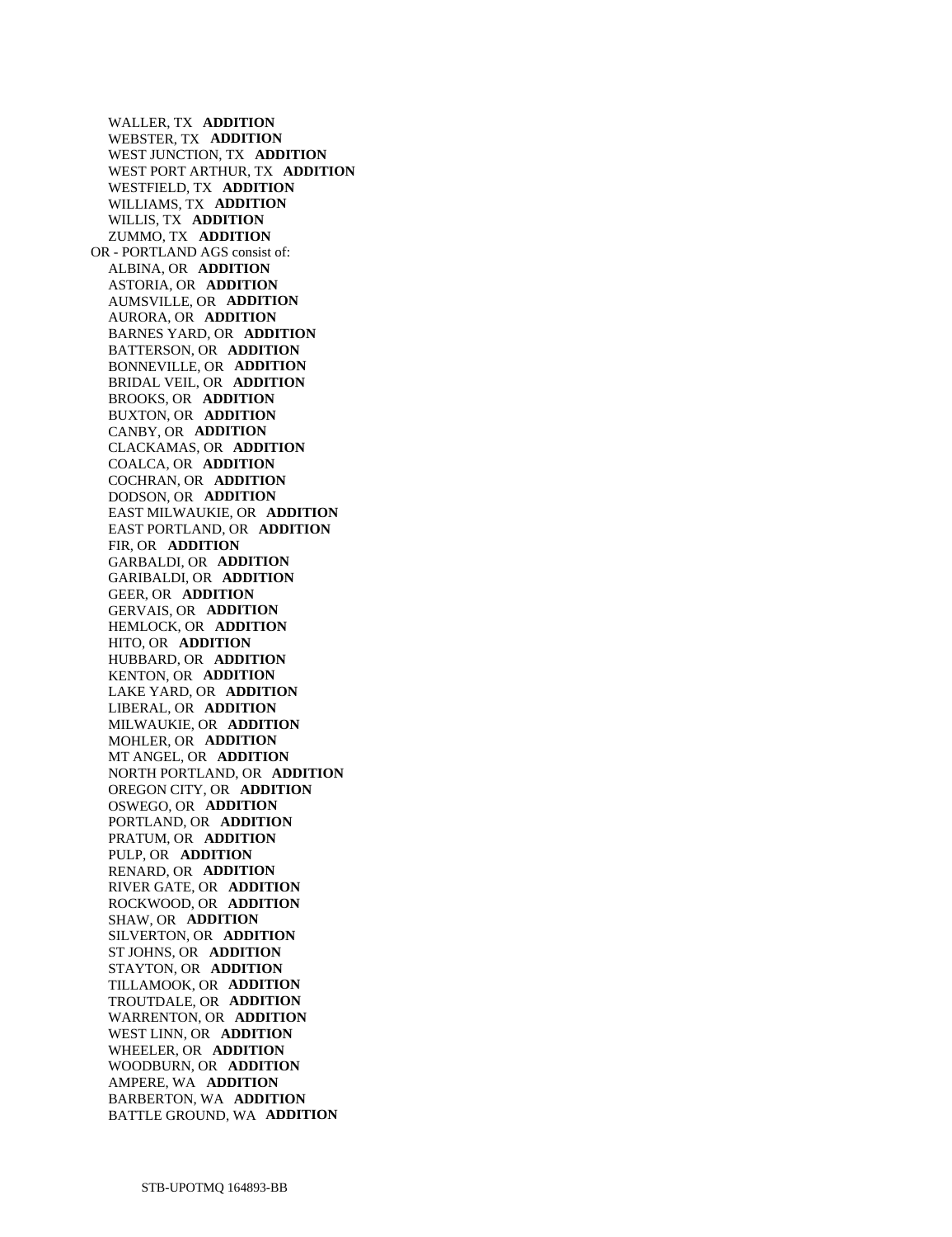BRUSH PRAIRIE, WA **ADDITION**  CAMAS, WA **ADDITION**  CASTLE ROCK, WA **ADDITION**  CATHLAMET, WA **ADDITION**  CHELATCHIE, WA **ADDITION**  COLUMBIA JCT, WA **ADDITION**  HEISON, WA **ADDITION**  HOMAN, WA **ADDITION**  KALAMA, WA **ADDITION**  KELSO, WA **ADDITION**  LONGVIEW, WA **ADDITION**  OSTRANDER, WA **ADDITION**  RIDGEFIELD, WA **ADDITION**  ROCKY POINT, WA **ADDITION**  RYE JCT, WA **ADDITION**  VANCOUVER, WA **ADDITION**  VANCOUVER JCT, WA **ADDITION**  WASHOUGAL, WA **ADDITION**  WOODLAND, WA **ADDITION**  YACOLT, WA **ADDITION**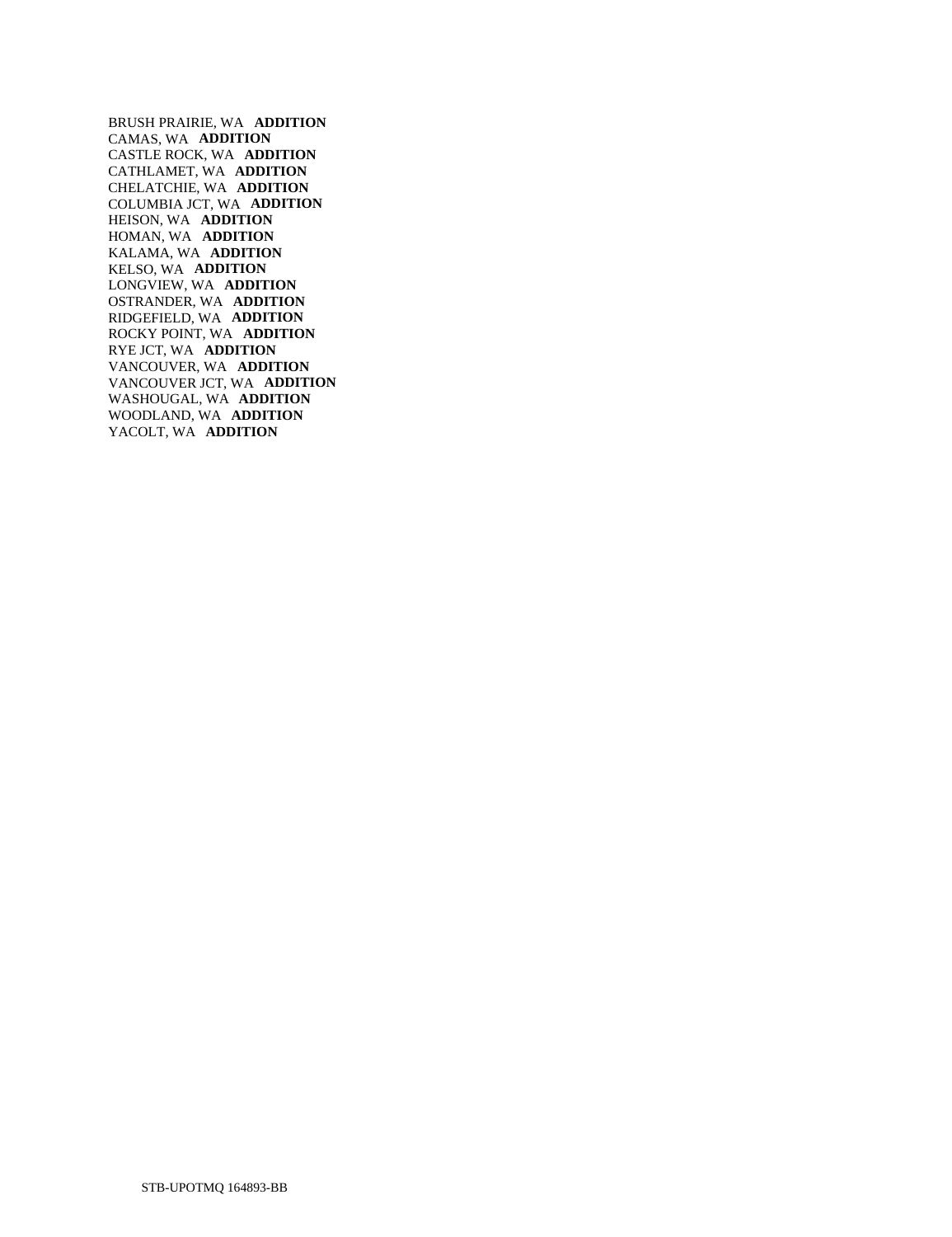

STB-UPOTMQ 165245-AG

# **UNION PACIFIC RAILROAD COMPANY**

# **AMENDED CONTRACT SUMMARY**

**Issued:**  November 3, 2021

**Effective:** January 1, 2021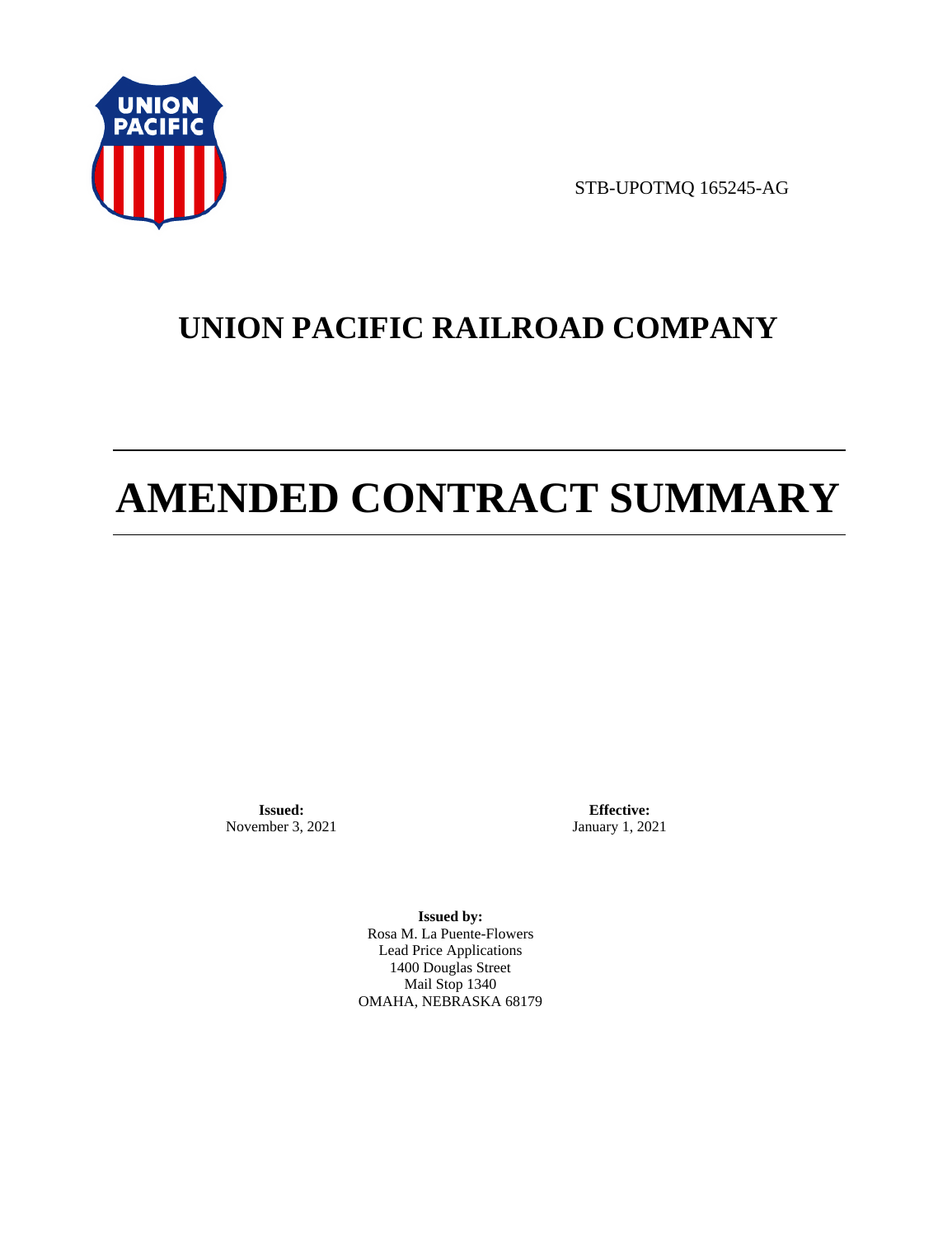CANADIAN NATIONAL RAILWAYS **ADDITION**  935 De La Gauchetiere St. West Montreal, PQ H3B 2M9

 FERROCARRIL MEXICANO S A DE C V **ADDITION**  Col. Bosques De Las Lomas Mexico City, DF 11700

 UNION PACIFIC RAILROAD COMPANY 1400 Douglas St. Omaha, NE 68179

#### **COMMODITY:**

Wheat Exc.Buckwheat See 01139 **ADDITION** 

#### **SHIPPER:**

THE ANDERSONS INC

#### **ORIGIN(S):**

 STRATTON, CO **ADDITION**  ID - IDAHO FALLS AGS (See Exhibit Definition) ID - POCATELLO AGS (See Exhibit Definition) AMERICAN FALLS, ID **ADDITION**  IDAHO FALLS, ID **ADDITION**  CHICAGO, IL **ADDITION**  COLLYER, KS **ADDITION**  SMITH CENTER, KS **ADDITION**  WICHITA, KS **ADDITION**  CORPUS CHRISTI, TX **ADDITION**  MILWAUKEE, WI **ADDITION**  BUHL, ID **ADDITION**  OSBORNE, KS **ADDITION**  TX - EL PASO AGS (See Exhibit Definition) WAKEENEY, KS **ADDITION** 

#### **DESTINATION(S):**

 CHICAGO, IL **ADDITION**  WA - WALLULA AGS (See Exhibit Definition) TX - HOUSTON AGS (See Exhibit Definition) OR - PORTLAND AGS (See Exhibit Definition) BRAWLEY, CA **ADDITION**  KANSAS CITY, MO **ADDITION**  LAREDO, TX **ADDITION**  NEW BRAUNFELS, TX **ADDITION**  SAN ANTONIO, TX **ADDITION**  SHERMAN, TX **ADDITION**  EAGLE PASS, TX **ADDITION**  NOGALES, AZ **ADDITION**  MIDLAND, TX **ADDITION** 

#### **PORT(S):**

Not Applicable

#### **DURATION:**

 Effective Date: January 1, 2019 Amendment Effective Date: January 1, 2021 **ADDITION**  Expiration Date: December 31, 2021 **EXTENSION**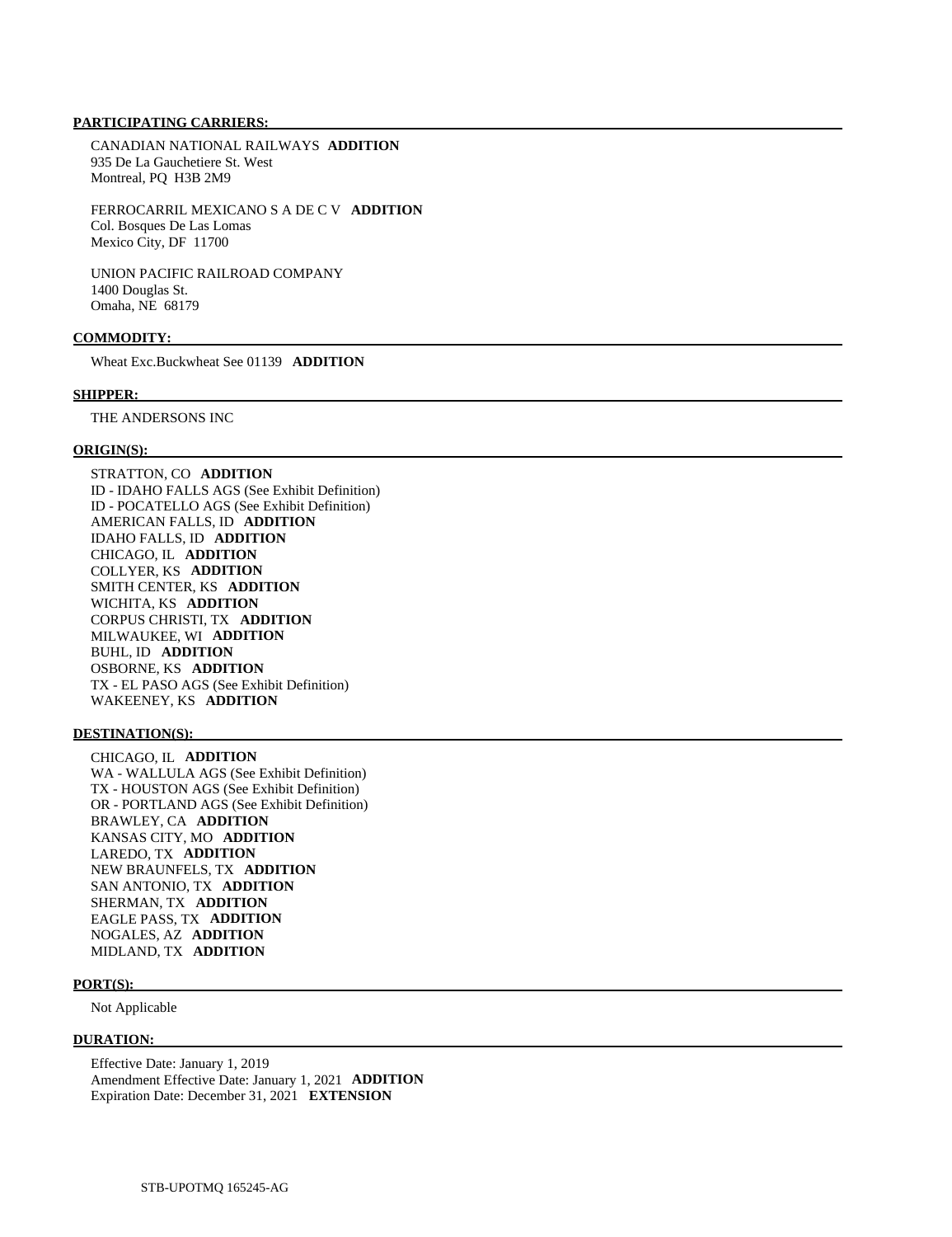# **RAIL CAR DATA:**

No cars dedicated to service under this Contract. Cars are provided on a common carrier basis only.

# **RATES & CHARGES:**

Not applicable

# **VOLUME:**

Single Car Shipments **ADDITION** 

# **SPECIAL FEATURES:**

Special Switching Provision

# **SPECIAL NOTICE:**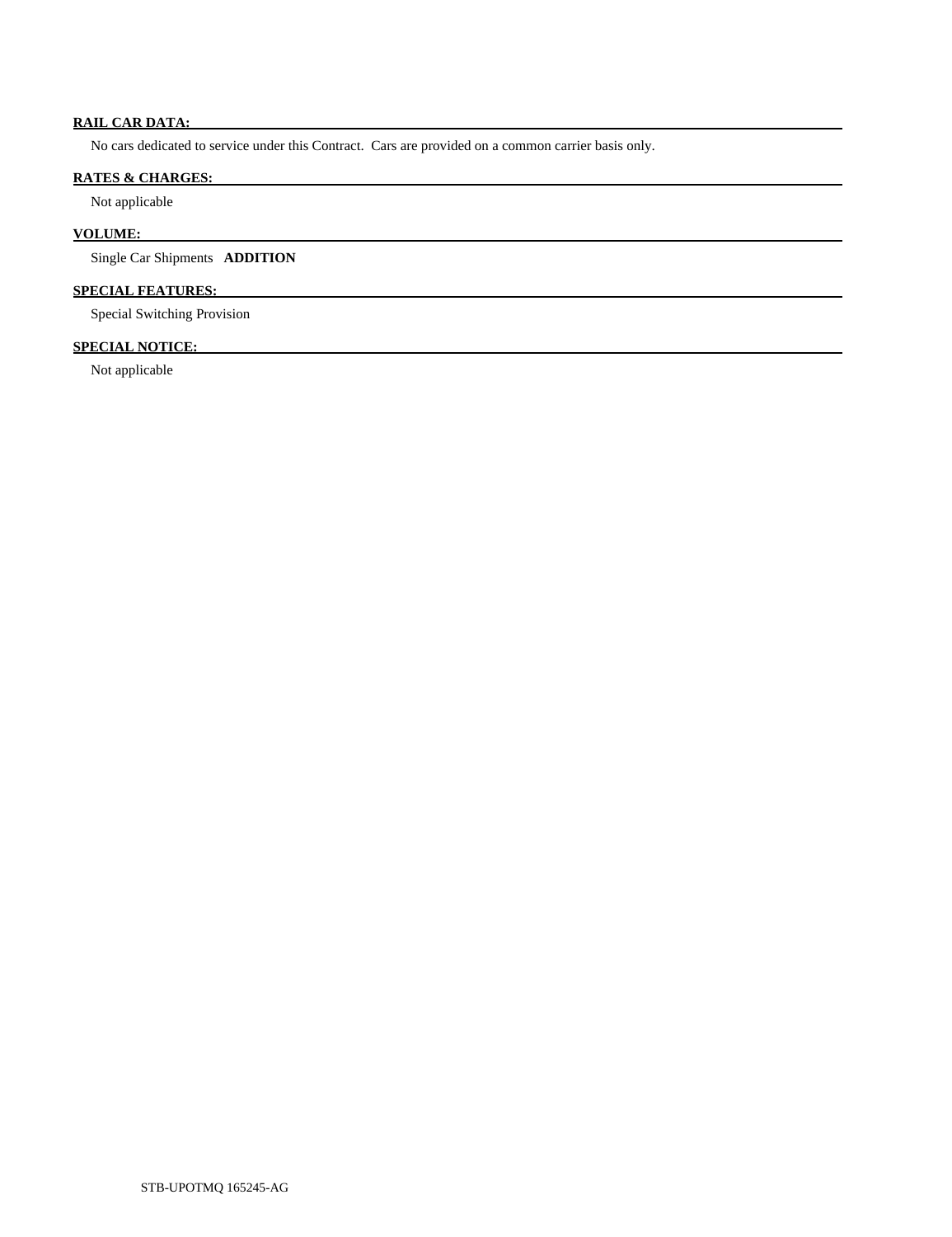#### **EXHIBIT DEFINITIONS:**

 ID - IDAHO FALLS AGS consist of: ABERDEEN, ID **ADDITION**  ABERDEEN JCT, ID **ADDITION**  AIKEN, ID **ADDITION**  AMMON, ID **ADDITION**  ASHTON, ID **ADDITION**  BASSETT, ID **ADDITION**  BLACKFOOT, ID **ADDITION**  BONDED SIDING, ID **ADDITION**  BYRNE, ID **ADDITION**  BYRNE, ID **ADDITION**  CAMAS, ID **ADDITION**  CHESTER, ID **ADDITION**  CLARKSON, ID **ADDITION**  COLLINS, ID **ADDITION**  COLTMAN, ID **ADDITION**  COLTMAN, ID **ADDITION**  COTTON, ID **ADDITION**  DUBOIS, ID **ADDITION**  EGIN, ID **ADDITION**  EGIN, ID **ADDITION**  FIBRE, ID **ADDITION**  FIRTH, ID **ADDITION**  FT HALL, ID **ADDITION**  FULLMER, ID **ADDITION**  GALE, ID **ADDITION**  GARRY, ID **ADDITION**  GARRY, ID **ADDITION**  GIBSON, ID **ADDITION**  GOLDEN VALLEY, ID **ADDITION**  GRANT, ID **ADDITION**  GRANT, ID **ADDITION**  HAMER, ID **ADDITION**  HART, ID **ADDITION**  HART, ID **ADDITION**  HUMPHREY, ID **ADDITION**  IDAHO FALLS, ID **ADDITION**  IONA, ID **ADDITION**  JENSON, ID **ADDITION**  JENSON, ID **ADDITION**  JOLLEY, ID **ADDITION**  JOLLEY, ID **ADDITION**  KEN, ID **ADDITION**  KEN, ID **ADDITION**  LEWISVILLE, ID **ADDITION**  LINCOLN, ID **ADDITION**  LINCOLN, ID **ADDITION**  LINCOLN JCT, ID **ADDITION**  LINCOLN JCT, ID **ADDITION**  LORENZO, ID **ADDITION**  LORENZO, ID **ADDITION**  MENAN, ID **ADDITION**  MIDWAY, ID **ADDITION**  MIDWAY, ID **ADDITION**  MITCHELL, ID **ADDITION**  MOODY, ID **ADDITION**  MOODY, ID **ADDITION**  MORELAND, ID **ADDITION**  NEWDALE, ID **ADDITION**  OLSEN, ID **ADDITION**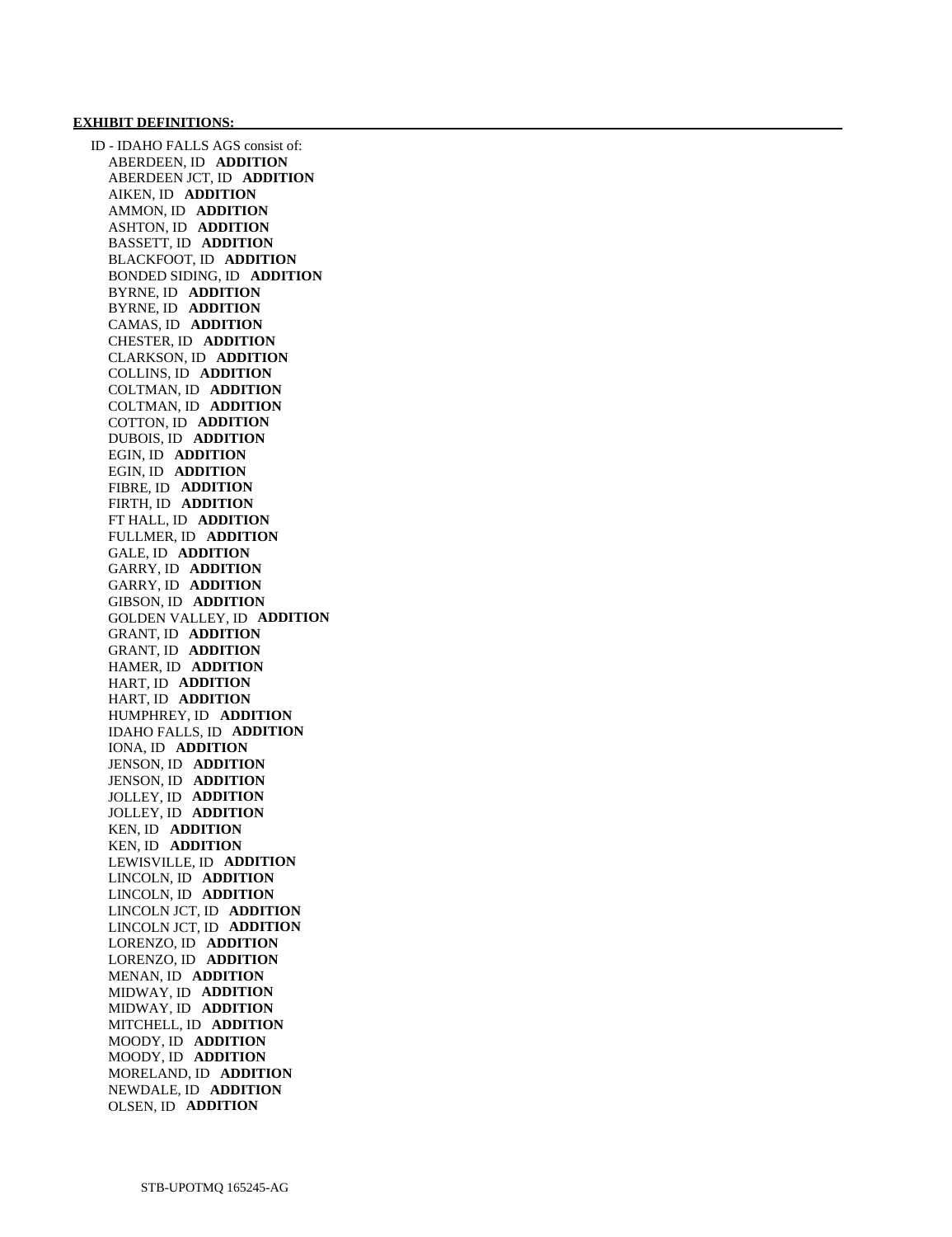ORVIN, ID **ADDITION**  ORVIN, ID **ADDITION**  OSGOOD, ID **ADDITION**  PARKER, ID **ADDITION**  PARKINSON, ID **ADDITION**  PARKINSON, ID **ADDITION**  PAYNE, ID **ADDITION**  PINGREE, ID **ADDITION**  REXBURG, ID **ADDITION**  RIGBY, ID **ADDITION**  RIRIE, ID **ADDITION**  ROBERTS, ID **ADDITION**  ROCKFORD, ID **ADDITION**  ROUSE, ID **ADDITION**  SCOVILLE, ID **ADDITION**  SHELLEY, ID **ADDITION**  SPENCER, ID **ADDITION**  SPUD, ID **ADDITION**  ST ANTHONY, ID **ADDITION**  ST LEON, ID **ADDITION**  ST LEON, ID **ADDITION**  SUGAR CITY, ID **ADDITION**  TABER, ID **ADDITION**  THORNTON, ID **ADDITION**  THORNTON, ID **ADDITION**  UCON, ID **ADDITION**  WACO, ID **ADDITION**  WADA, ID **ADDITION**  WALKER, ID **ADDITION**  WALKER, ID **ADDITION**  WAMAR, ID **ADDITION**  WAMAR, ID **ADDITION**  WAPELLO, ID **ADDITION**  ID - POCATELLO AGS consist of: ACEQUIA, ID **ADDITION**  ADELAIDE, ID **ADDITION**  ALEXANDER, ID **ADDITION**  AMERICAN FALLS, ID **ADDITION**  ARIMO, ID **ADDITION**  BANCROFT, ID **ADDITION**  BANNOCK, ID **ADDITION**  BEETVILLE, ID **ADDITION**  BEETVILLE, ID **ADDITION**  BLASER, ID **ADDITION**  BORAH, ID **ADDITION**  BURLEY, ID **ADDITION**  CHAUSSEE, ID **ADDITION**  CHUBBUCK, ID **ADDITION**  CONDA, ID **ADDITION**  COULAM, ID **ADDITION**  CRIPPEN, ID **ADDITION**  CRIPPEN, ID **ADDITION**  DAYTON, ID **ADDITION**  DECLO, ID **ADDITION**  DEWOFF, ID **ADDITION**  DINGLE, ID **ADDITION**  DON, ID **ADDITION**  DOWNEY, ID **ADDITION**  DRY VALLEY, ID **ADDITION**  ELCOCK, ID **ADDITION**  ELCOCK, ID **ADDITION**  EPCO, ID **ADDITION**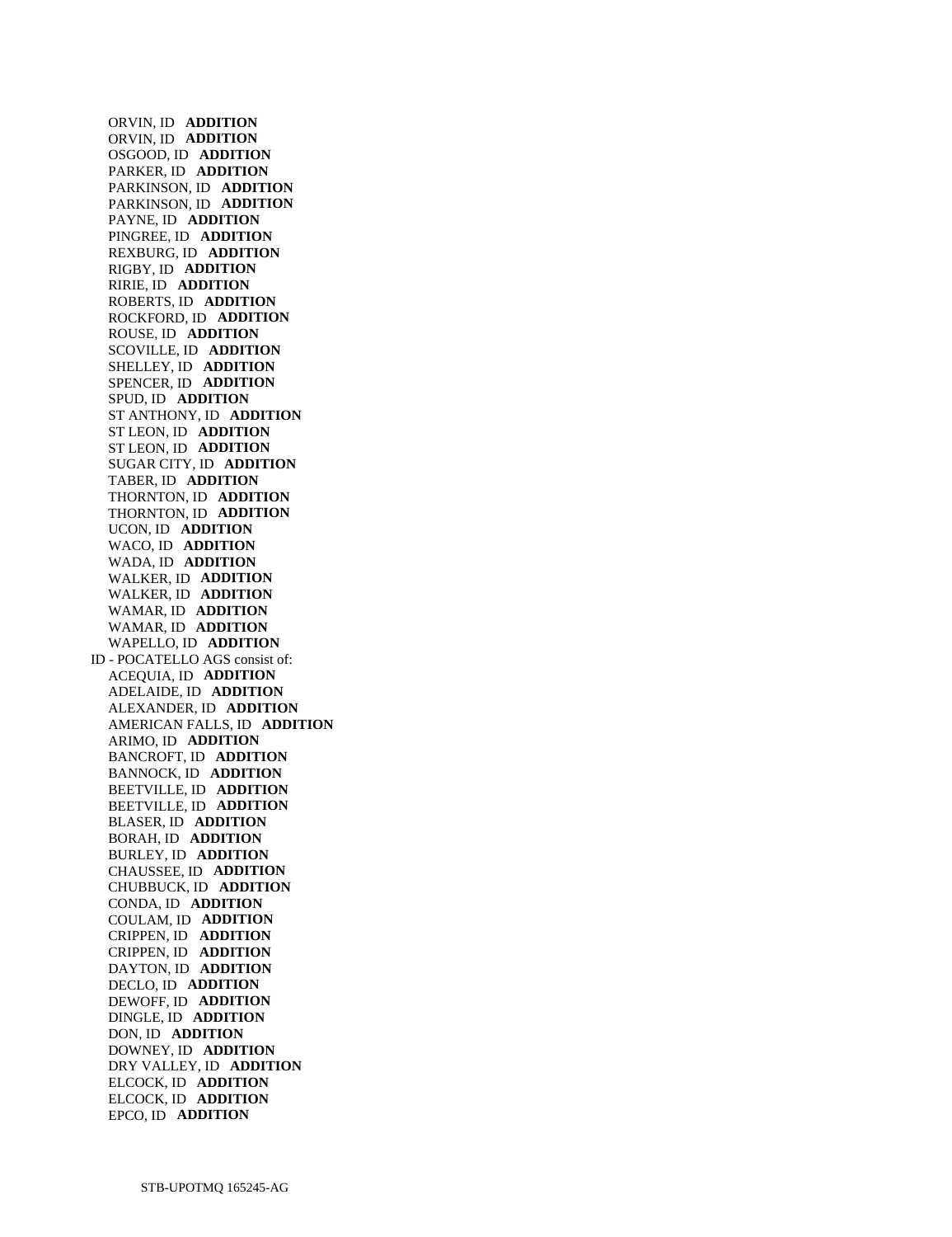EVANS, ID **ADDITION**  EVANS, ID **ADDITION**  FRANKLIN, ID **ADDITION**  GEORGETOWN, ID **ADDITION**  HARER, ID **ADDITION**  HATCH, ID **ADDITION**  HATCH, ID **ADDITION**  HAWLEY, ID **ADDITION**  HEYBURN, ID **ADDITION**  HOBSON, ID **ADDITION**  HOBSON, ID **ADDITION**  HYNES, ID **ADDITION**  INKOM, ID **ADDITION**  KENYON, ID **ADDITION**  KENYON, ID **ADDITION**  KIMAMA, ID **ADDITION**  LAVA HOT SPRINGS, ID **ADDITION**  LIBERTY, ID **ADDITION**  MALAD, ID **ADDITION**  MANSON, ID **ADDITION**  MARTIN, ID **ADDITION**  MARTIN, ID **ADDITION**  MAX, ID **ADDITION**  MCCAMMON, ID **ADDITION**  MICHAUD, ID **ADDITION**  MILNER, ID **ADDITION**  MINIDOKA, ID **ADDITION**  MONSANTO, ID **ADDITION**  MONTANA JCT, ID **ADDITION**  MONTPELIER, ID **ADDITION**  MYERS, ID **ADDITION**  MYERS, ID **ADDITION**  NORTH KENYON, ID **ADDITION**  NORTH KENYON, ID **ADDITION**  OWINZA, ID **ADDITION**  PAUL, ID **ADDITION**  PEBBLE, ID **ADDITION**  PEGRAM, ID **ADDITION**  PELLA, ID **ADDITION**  PELLA, ID **ADDITION**  PESCADERO, ID **ADDITION**  POCATELLO, ID **ADDITION**  PRESTON, ID **ADDITION**  QUIGLEY, ID **ADDITION**  RUBY, ID **ADDITION**  RUBY, ID **ADDITION**  RUPERT, ID **ADDITION**  SCHILLER, ID **ADDITION**  SCHOW, ID **ADDITION**  SCHOW, ID **ADDITION**  SENTER, ID **ADDITION**  SODA SPRINGS, ID **ADDITION**  SPRINGDALE, ID **ADDITION**  SPRINGDALE, ID **ADDITION**  STARRHS FERRY, ID **ADDITION**  STARRHS FERRY, ID **ADDITION**  SWAN LAKE, ID **ADDITION**  TALMAGE, ID **ADDITION**  TRAVERS, ID **ADDITION**  TRAVERS, ID **ADDITION**  TYHEE, ID **ADDITION**  UNITY, ID **ADDITION**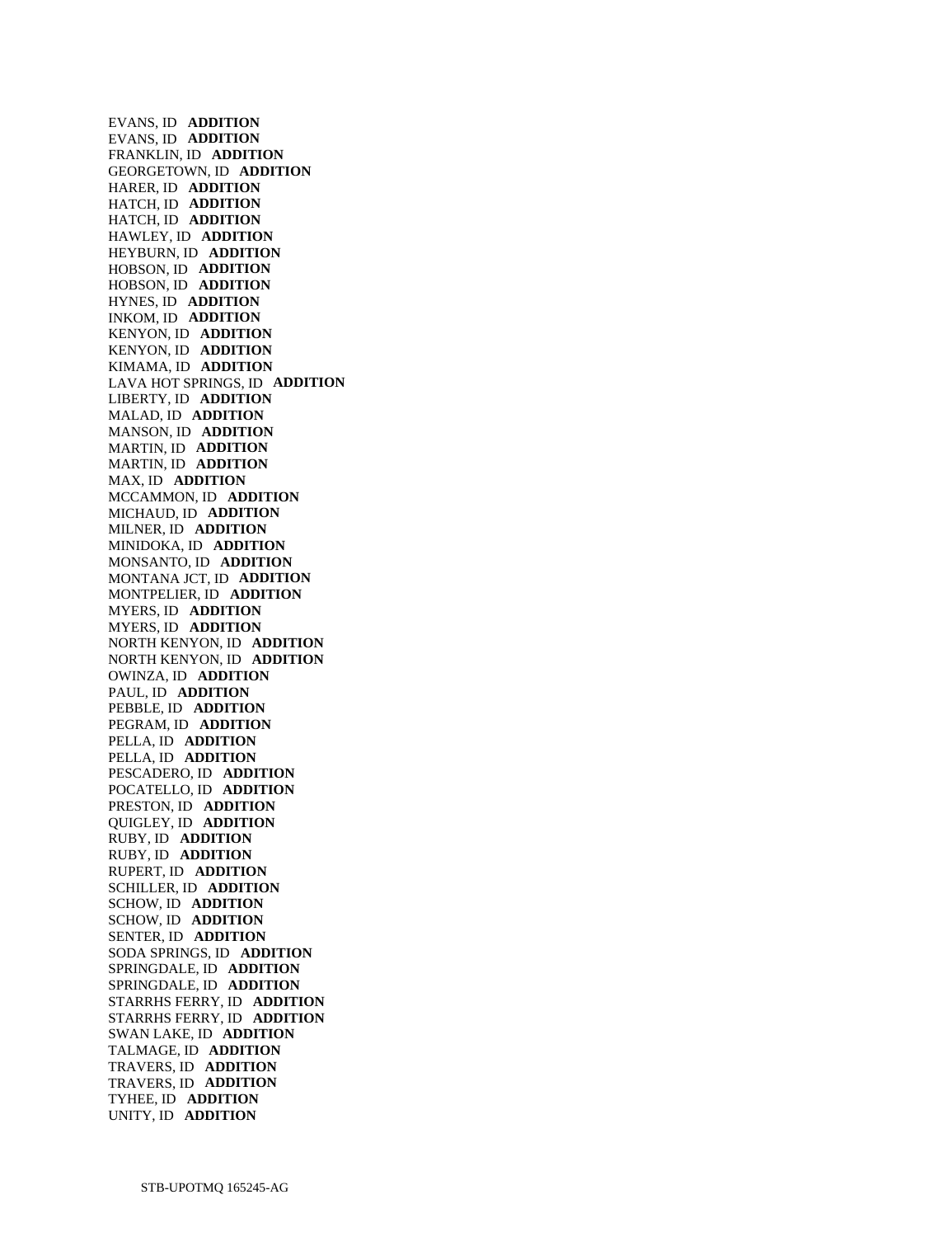UNITY, ID **ADDITION**  VIRGINIA, ID **ADDITION**  WAPI, ID **ADDITION**  WASCO, ID **ADDITION**  WESTON, ID **ADDITION**  WHITNEY, ID **ADDITION**  WOODRUFF, ID **ADDITION**  WOOLEY VALLEY, ID **ADDITION**  TX - EL PASO AGS consist of: EL PASO, TX **ADDITION**  EL PASO IM EX, TX **ADDITION**  WA - WALLULA AGS consist of: ARLINGTON, OR **ADDITION**  BIGGS, OR **ADDITION**  BLALOCK, OR **ADDITION**  BOARDMAN, OR **ADDITION**  CASCADE LOCKS, OR **ADDITION**  CASTLE, OR **ADDITION**  CLARKE, OR **ADDITION**  COLD SPRINGS, OR **ADDITION**  CRATES, OR **ADDITION**  DEE, OR **ADDITION**  GILLIAM, OR **ADDITION**  HEPPNER JCT, OR **ADDITION**  HOOD RIVER, OR **ADDITION**  JUNIPER, OR **ADDITION**  LOCKIT, OR **ADDITION**  MENO, OR **ADDITION**  MOSIER, OR **ADDITION**  MUNLEY, OR **ADDITION**  ODELL, OR **ADDITION**  ORDNANCE, OR **ADDITION**  OREGON TRUNK JCT, OR **ADDITION**  PARKDALE, OR **ADDITION**  PINE GROVE, OR **ADDITION**  QUINTON, OR **ADDITION**  ROWENA, OR **ADDITION**  RUFUS, OR **ADDITION**  SEUFERTS, OR **ADDITION**  SHUTLER, OR **ADDITION**  THE DALLES, OR **ADDITION**  UMATILLA, OR **ADDITION**  WYETH, OR **ADDITION**  ALBION, WA **ADDITION**  ALMOTA, WA **ADDITION**  ANKENY, WA **ADDITION**  ASH, WA **ADDITION**  ASHUE, WA **ADDITION**  ATTALIA, WA **ADDITION**  AYER, WA **ADDITION**  BERRYMAN, WA **ADDITION**  BIGGAM, WA **ADDITION**  BINGEN WHITE SALMON, WA **ADDITION**  BOLLES, WA **ADDITION**  BURBANK, WA **ADDITION**  CENTRAL FERRY, WA **ADDITION**  COLFAX, WA **ADDITION**  COLLEGE PLACE, WA **ADDITION**  CREST, WA **ADDITION**  CROSKEY, WA **ADDITION**  CRUM, WA **ADDITION**  DAYTON, WA **ADDITION**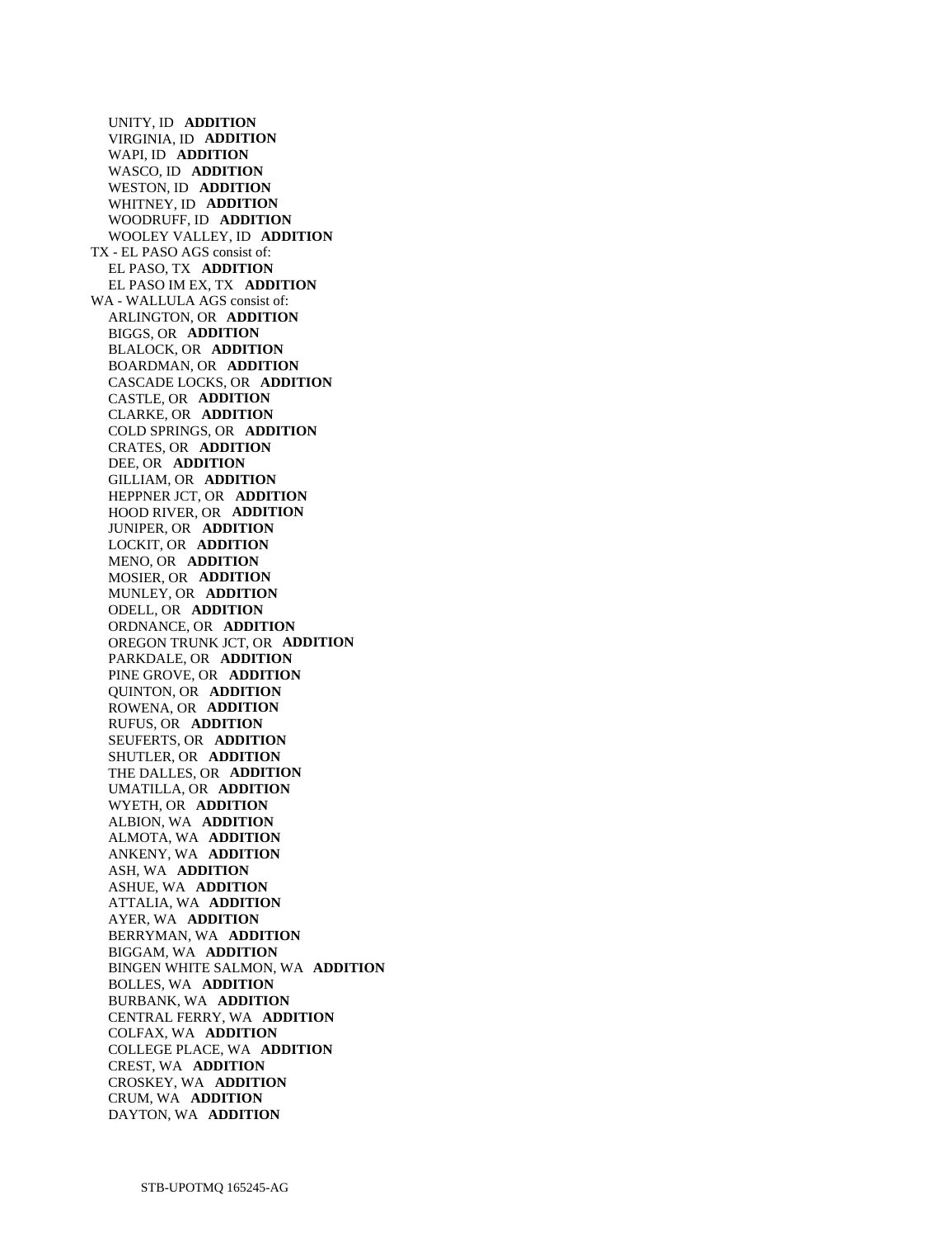DIAMOND, WA **ADDITION**  DUMAS, WA **ADDITION**  EASTWAY SPUR, WA **ADDITION**  ENDICOTT, WA **ADDITION**  ENNIS, WA **ADDITION**  EPHRATA, WA **ADDITION**  FARRON, WA **ADDITION**  FRUITVALE, WA **ADDITION**  GARRETT, WA **ADDITION**  GIBBON, WA **ADDITION**  GLEED, WA **ADDITION**  GORDON, WA **ADDITION**  GRANDVIEW, WA **ADDITION**  GRANGER, WA **ADDITION**  GRAVEL PIT, WA **ADDITION**  HADLEY, WA **ADDITION**  HANFORD WORKS, WA **ADDITION**  HARRAH, WA **ADDITION**  HEDGES, WA **ADDITION**  HOOPER, WA **ADDITION**  HOOPER JCT, WA **ADDITION**  HUMORIST, WA **ADDITION**  HUNTLEY, WA **ADDITION**  HUNTSVILLE, WA **ADDITION**  JOSO, WA **ADDITION**  JUNO, WA **ADDITION**  KENNEWICK, WA **ADDITION**  LA CROSSE, WA **ADDITION**  LANGDON, WA **ADDITION**  LONG, WA **ADDITION**  LOWDEN, WA **ADDITION**  MARENGO, WA **ADDITION**  MATTHEW, WA **ADDITION**  MESA, WA **ADDITION**  MIDVALE, WA **ADDITION**  MOCKONEMA, WA **ADDITION**  MOSES LAKE, WA **ADDITION**  MOXEE CITY, WA **ADDITION**  NACHES, WA **ADDITION**  NASS, WA **ADDITION**  NORTH PROSSER, WA **ADDITION**  OTHELLO, WA **ADDITION**  OUTLOOK, WA **ADDITION**  PAGE, WA **ADDITION**  PAMPA, WA **ADDITION**  PARK, WA **ADDITION**  PARVIN, WA **ADDITION**  PASCO, WA **ADDITION**  PENAWAWA, WA **ADDITION**  PLYMOUTH, WA **ADDITION**  PORT OF WILMA, WA **ADDITION**  PRESCOTT, WA **ADDITION**  PROSSER, WA **ADDITION**  PULLMAN, WA **ADDITION**  PULLMAN JCT, WA **ADDITION**  QUINCY, WA **ADDITION**  REESE, WA **ADDITION**  RICHLAND, WA **ADDITION**  RICHLAND IND PARK, WA **ADDITION**  RICHLAND JCT, WA **ADDITION**  RICHLAND JUNCTION, WA **ADDITION**  RIPARIA, WA **ADDITION**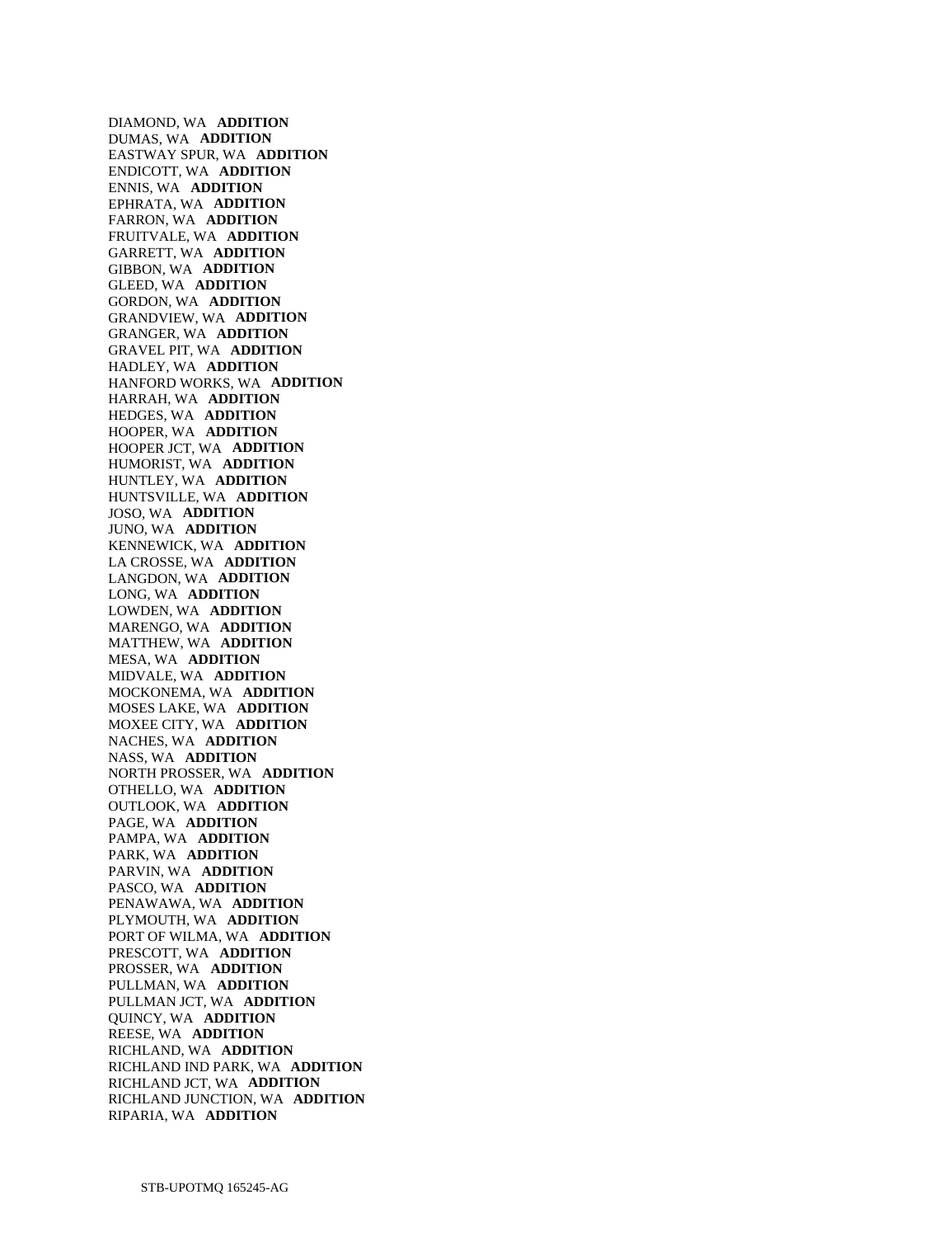RISBECK, WA **ADDITION**  ROYAL CITY, WA **ADDITION**  RUSSELL, WA **ADDITION**  SHAWNEE, WA **ADDITION**  ST JOHN, WA **ADDITION**  SUN HARBOR, WA **ADDITION**  SUNNY ROZA, WA **ADDITION**  SUNNYSIDE, WA **ADDITION**  SUNSET, WA **ADDITION**  SUTTON, WA **ADDITION**  TERRACE HGTS, WA **ADDITION**  TESKE, WA **ADDITION**  THERA, WA **ADDITION**  THORNTON, WA **ADDITION**  TOPPENISH, WA **ADDITION**  TOPPENISH (WESLEY JCT), WA **ADDITION**  TOUCHET, WA **ADDITION**  UNION GAP, WA **ADDITION**  VALLEY GROVE, WA **ADDITION**  VENNER, WA **ADDITION**  VILLARD JCT, WA **ADDITION**  WAITSBURG, WA **ADDITION**  WALKER, WA **ADDITION**  WALLA WALLA, WA **ADDITION**  WALLULA, WA **ADDITION**  WALLULA HEIGHTS, WA **ADDITION**  WARDEN, WA **ADDITION**  WELLS, WA **ADDITION**  WHITE SWAN, WA **ADDITION**  WHITLOW, WA **ADDITION**  WHITMAN, WA **ADDITION**  WHITSTRAN, WA **ADDITION**  WILLADA, WA **ADDITION**  WILLSON, WA **ADDITION**  WINONA, WA **ADDITION**  WISHRAM, WA **ADDITION**  YAKIMA, WA **ADDITION**  ZANGAR JCT, WA **ADDITION**  ZILLAH, WA **ADDITION**  TX - HOUSTON AGS consist of: AB CHANCE, TX **ADDITION**  ALDINE, TX **ADDITION**  ALGOA, TX **ADDITION**  ALLENHURST, TX **ADDITION**  ALMEDA, TX **ADDITION**  ALVIN, TX **ADDITION**  AMELBULK, TX **ADDITION**  AMELIA, TX **ADDITION**  AMES, TX **ADDITION**  ANGLETON, TX **ADDITION**  ARCOLA, TX **ADDITION**  ARENAL, TX **ADDITION**  ARMCO, TX **ADDITION**  ATRECO, TX **ADDITION**  AUDREY, TX **ADDITION**  BANCROFT, TX **ADDITION**  BARBOURS CUT, TX **ADDITION**  BASIN YARD, TX **ADDITION**  BAY CITY, TX **ADDITION**  BAYPORT, TX **ADDITION**  BAYTOWN, TX **ADDITION**  BEAUMONT, TX **ADDITION**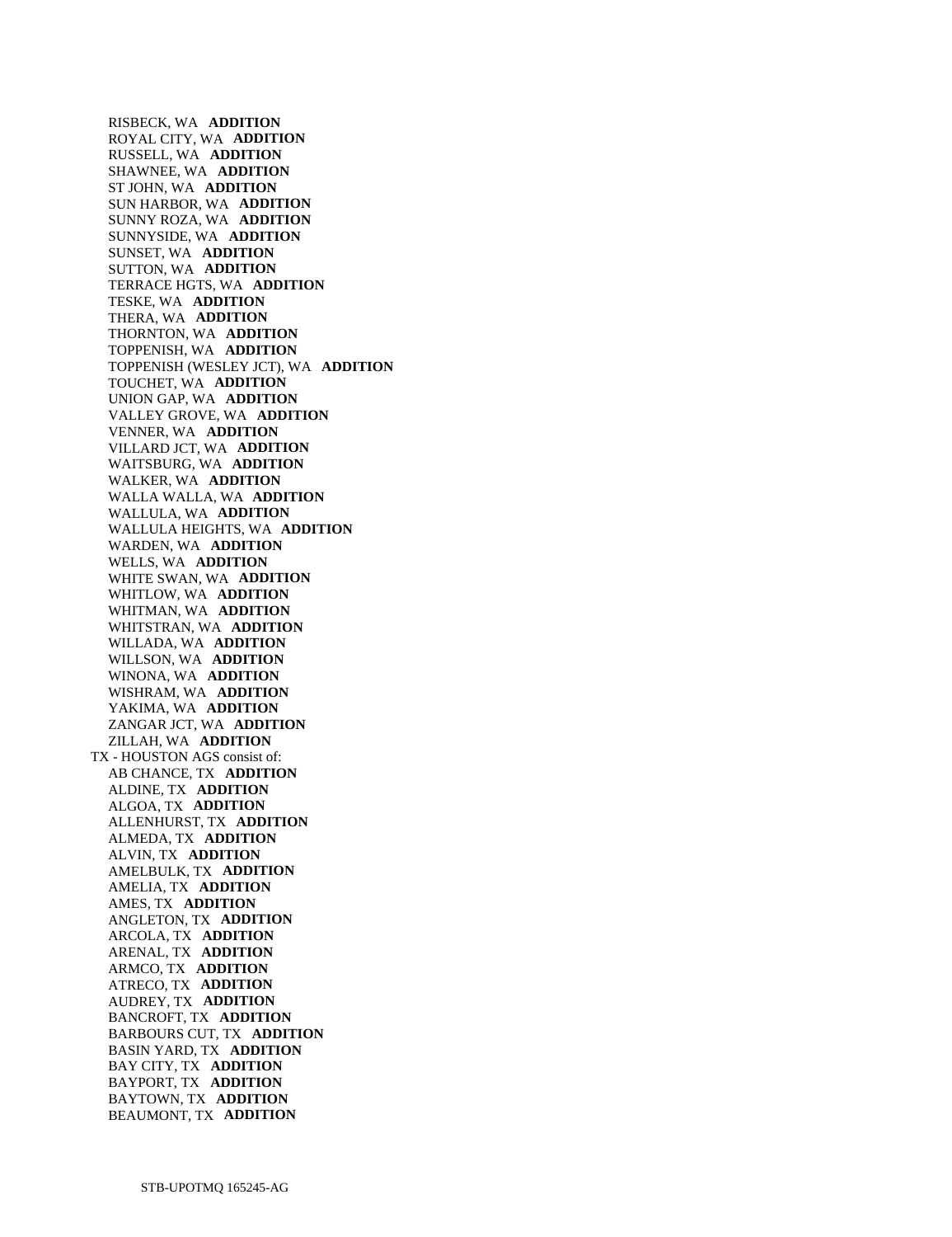BENDER, TX **ADDITION**  BESSMAY, TX **ADDITION**  BILLPARK, TX **ADDITION**  BLESSING, TX **ADDITION**  BOBSHER, TX **ADDITION**  BOOTH YARD, TX **ADDITION**  BRAZORIA, TX **ADDITION**  BROOKSHIRE, TX **ADDITION**  BUCKEYE, TX **ADDITION**  CAMP STRAKE, TX **ADDITION**  CANDLERIDGE, TX **ADDITION**  CARDIFF, TX **ADDITION**  CAT SPRING, TX **ADDITION**  CHAISON, TX **ADDITION**  CHANNELVIEW, TX **ADDITION**  CHINA, TX **ADDITION**  CHOCOLATE BAYOU, TX **ADDITION**  CLEVELAND, TX **ADDITION**  CLUTE, TX **ADDITION**  COADY, TX **ADDITION**  CONNELL, TX **ADDITION**  CONROE, TX **ADDITION**  COTTON CREEK, TX **ADDITION**  CROSBY, TX **ADDITION**  CYPRESS, TX **ADDITION**  DANBURY, TX **ADDITION**  DAWES, TX **ADDITION**  DAYTON, TX **ADDITION**  DAYTON STORAGE, TX **ADDITION**  DEER PARK, TX **ADDITION**  DEVERS, TX **ADDITION**  DICKINSON, TX **ADDITION**  DIXICO, TX **ADDITION**  DODGE, TX **ADDITION**  DOWLING, TX **ADDITION**  DYERSDALE, TX **ADDITION**  E BAYTOWN STORAGE, TX **ADDITION**  EAGLE LAKE, TX **ADDITION**  EAST BAYTOWN, TX **ADDITION**  EAST BERNARD, TX **ADDITION**  ELDON, TX **ADDITION**  ELDON JCT, TX **ADDITION**  ELIZABETH, TX **ADDITION**  ELMATON, TX **ADDITION**  ENGLEWOOD, TX **ADDITION**  FAIRBANKS, TX **ADDITION**  FAUNA, TX **ADDITION**  FELICIA, TX **ADDITION**  FERN, TX **ADDITION**  FONDREN, TX **ADDITION**  FORMOSA, TX **ADDITION**  FRANCIS, TX **ADDITION**  FREEPORT, TX **ADDITION**  FRESNO, TX **ADDITION**  GALENA PARK, TX **ADDITION**  GALVESTON, TX **ADDITION**  GENOA, TX **ADDITION**  GISH, TX **ADDITION**  GOODRICH, TX **ADDITION**  GRAYBURG, TX **ADDITION**  GROVES, TX **ADDITION**  GUFFEY, TX **ADDITION**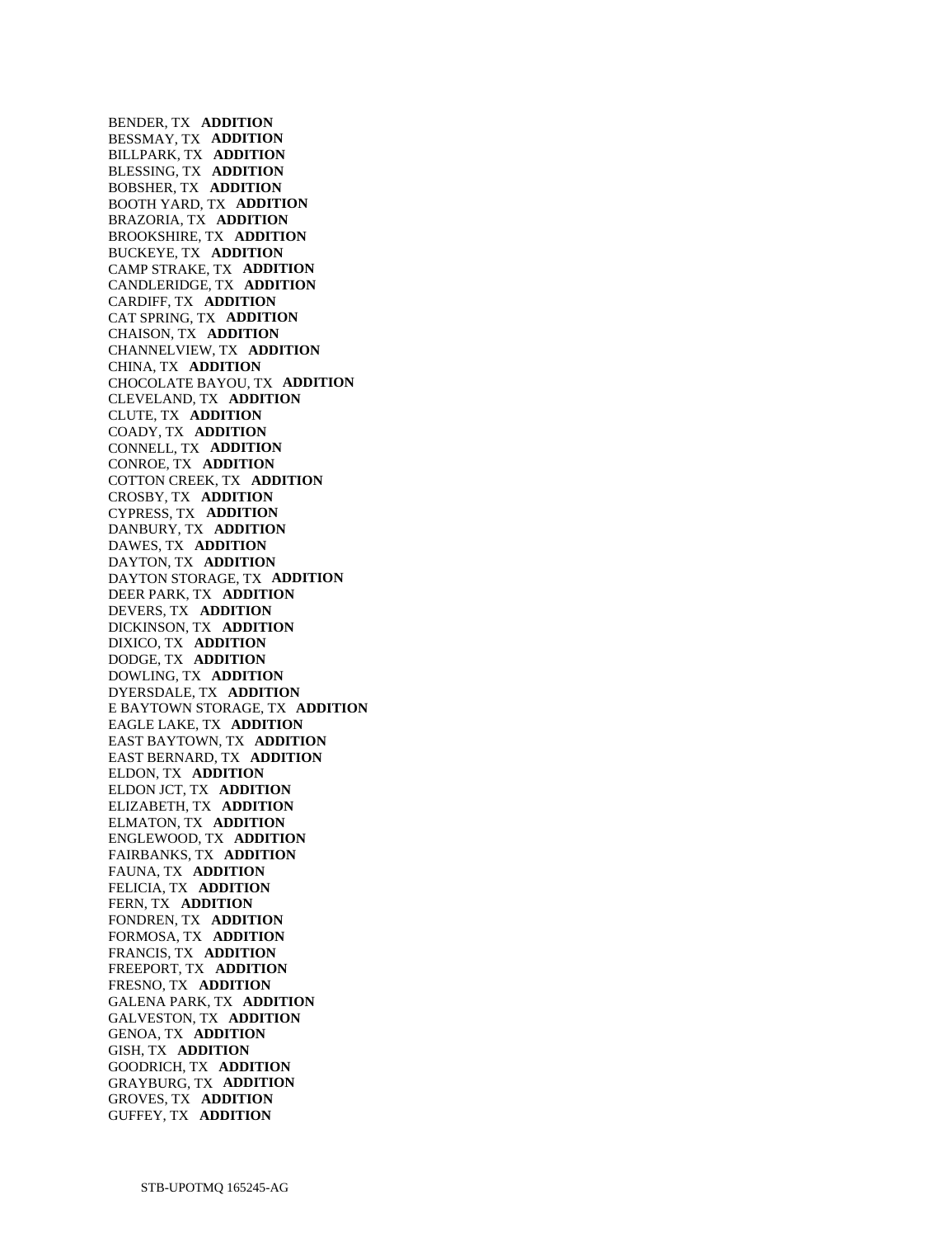HARDIN, TX **ADDITION**  HARDY, TX **ADDITION**  HASTINGS, TX **ADDITION**  HEACKER, TX **ADDITION**  HEMPSTEAD, TX **ADDITION**  HIGHLANDS, TX **ADDITION**  HOCKLEY, TX **ADDITION**  HOSKINS JCT, TX **ADDITION**  HOUSTON, TX **ADDITION**  HUFFMAN, TX **ADDITION**  HUFSMITH, TX **ADDITION**  HULL, TX **ADDITION**  HUMBLE, TX **ADDITION**  IGLOO SPUR, TX **ADDITION**  JETERO, TX **ADDITION**  JOYCE, TX **ADDITION**  KATY, TX **ADDITION**  KENEFICK, TX **ADDITION**  KILOWATT, TX **ADDITION**  KORF, TX **ADDITION**  LA MARQUE, TX **ADDITION**  LA PORTE, TX **ADDITION**  LA WARD, TX **ADDITION**  LAPACIFIC, TX **ADDITION**  LEAGUE CITY, TX **ADDITION**  LIBERTY, TX **ADDITION**  LISSIE, TX **ADDITION**  LIVERPOOL, TX **ADDITION**  LIVINGSTON, TX **ADDITION**  LOCKWOOD, TX **ADDITION**  LOIS, TX **ADDITION**  MAGNOLIA, TX **ADDITION**  MANTU, TX **ADDITION**  MARKET ST YARD, TX **ADDITION**  MARTHA, TX **ADDITION**  MCDONOUGH, TX **ADDITION**  MCHATTIE, TX **ADDITION**  MEDIO, TX **ADDITION**  MELENDY, TX **ADDITION**  MIMS, TX **ADDITION**  MISSOURI CITY, TX **ADDITION**  MONT BELVIEU, TX **ADDITION**  MYKAWA, TX **ADDITION**  NADEAU, TX **ADDITION**  NEDERLAND, TX **ADDITION**  NEW WAVERLY, TX **ADDITION**  NOME, TX **ADDITION**  OLCOTT, TX **ADDITION**  OLD OCEAN, TX **ADDITION**  ORANGE, TX **ADDITION**  PASADENA, TX **ADDITION**  PEARLAND, TX **ADDITION**  PEDECO, TX **ADDITION**  PEVETO, TX **ADDITION**  PHELPS, TX **ADDITION**  PIERCE JCT, TX **ADDITION**  PINEHURST, TX **ADDITION**  PORT ACRES, TX **ADDITION**  PORT ARTHUR, TX **ADDITION**  PORT NECHES, TX **ADDITION**  PRAIRIE VIEW, TX **ADDITION**  RAMSEY, TX **ADDITION**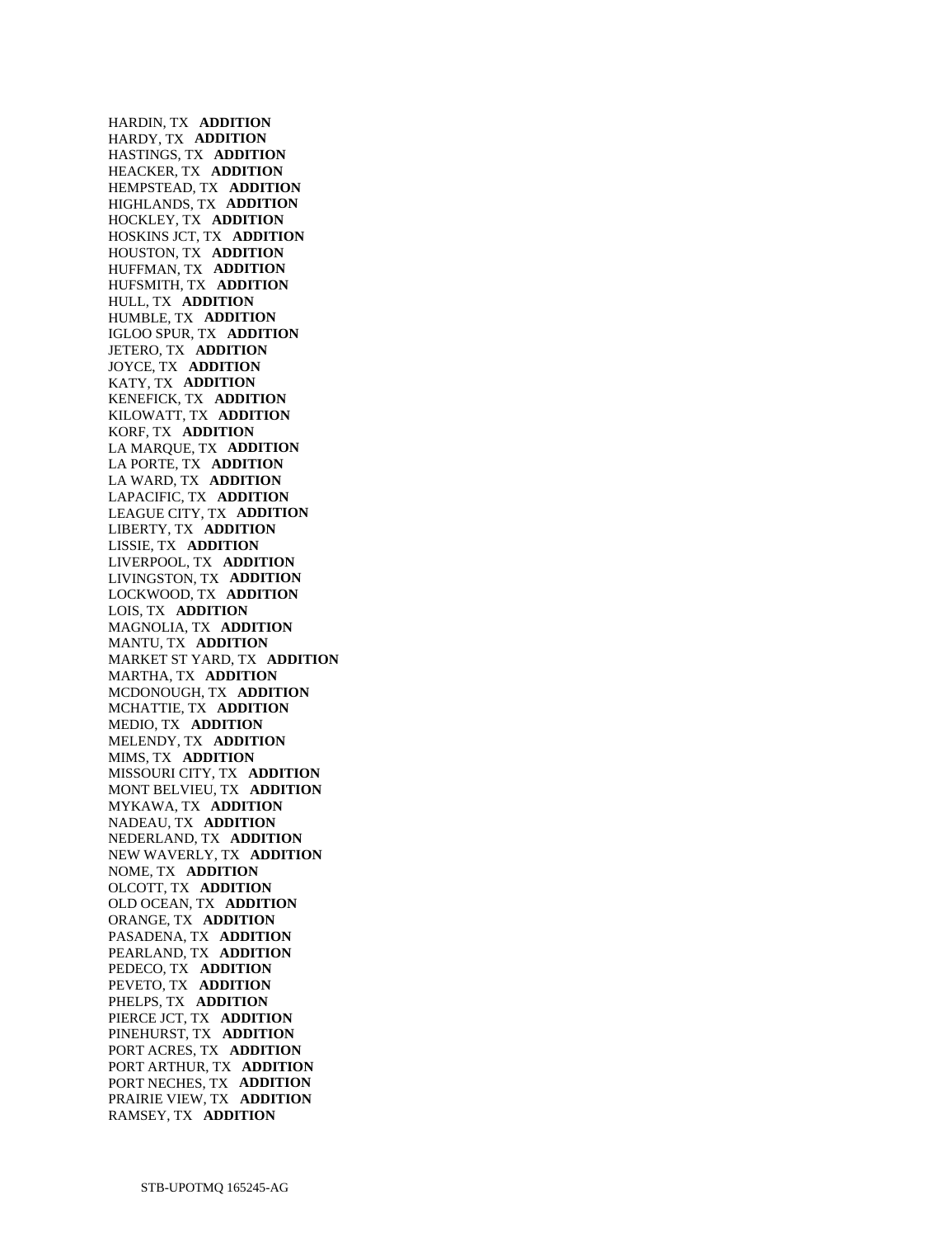RAYWOOD, TX **ADDITION**  RESCAR, TX **ADDITION**  RICHMOND, TX **ADDITION**  ROSENBERG, TX **ADDITION**  RULIFF, TX **ADDITION**  SALT MINE SPUR, TX **ADDITION**  SAN JACINTO, TX **ADDITION**  SAN LEON, TX **ADDITION**  SANDUNE, TX **ADDITION**  SCHINDLER, TX **ADDITION**  SEABROOK, TX **ADDITION**  SEALY, TX **ADDITION**  SHELDON, TX **ADDITION**  SINCO, TX **ADDITION**  SKULL CREEK, TX **ADDITION**  SMITHERS LAKE, TX **ADDITION**  SMITHS BLUFF, TX **ADDITION**  SOUTH BAY CITY, TX **ADDITION**  SPENCE, TX **ADDITION**  SPINDLETOP, TX **ADDITION**  SPLENDORA, TX **ADDITION**  SPRING, TX **ADDITION**  STAFFORD, TX **ADDITION**  STALLINGS, TX **ADDITION**  STEELTOWN, TX **ADDITION**  STELLA, TX **ADDITION**  STRANG, TX **ADDITION**  SUGAR LAND, TX **ADDITION**  SWEENY, TX **ADDITION**  TAMINA, TX **ADDITION**  TEXAS CITY, TX **ADDITION**  TEXAS CITY JCT, TX **ADDITION**  TOWNLEY, TX **ADDITION**  VIDOR, TX **ADDITION**  VIRGINIA POINT, TX **ADDITION**  VITERBO, TX **ADDITION**  WALLER, TX **ADDITION**  WEBSTER, TX **ADDITION**  WEST JUNCTION, TX **ADDITION**  WEST PORT ARTHUR, TX **ADDITION**  WESTFIELD, TX **ADDITION**  WILLIAMS, TX **ADDITION**  WILLIS, TX **ADDITION**  ZUMMO, TX **ADDITION**  OR - PORTLAND AGS consist of: ALBINA, OR **ADDITION**  ASTORIA, OR **ADDITION**  AUMSVILLE, OR **ADDITION**  AURORA, OR **ADDITION**  BARNES YARD, OR **ADDITION**  BATTERSON, OR **ADDITION**  BONNEVILLE, OR **ADDITION**  BRIDAL VEIL, OR **ADDITION**  BROOKS, OR **ADDITION**  BUXTON, OR **ADDITION**  CANBY, OR **ADDITION**  CLACKAMAS, OR **ADDITION**  COALCA, OR **ADDITION**  COCHRAN, OR **ADDITION**  DODSON, OR **ADDITION**  EAST MILWAUKIE, OR **ADDITION**  EAST PORTLAND, OR **ADDITION**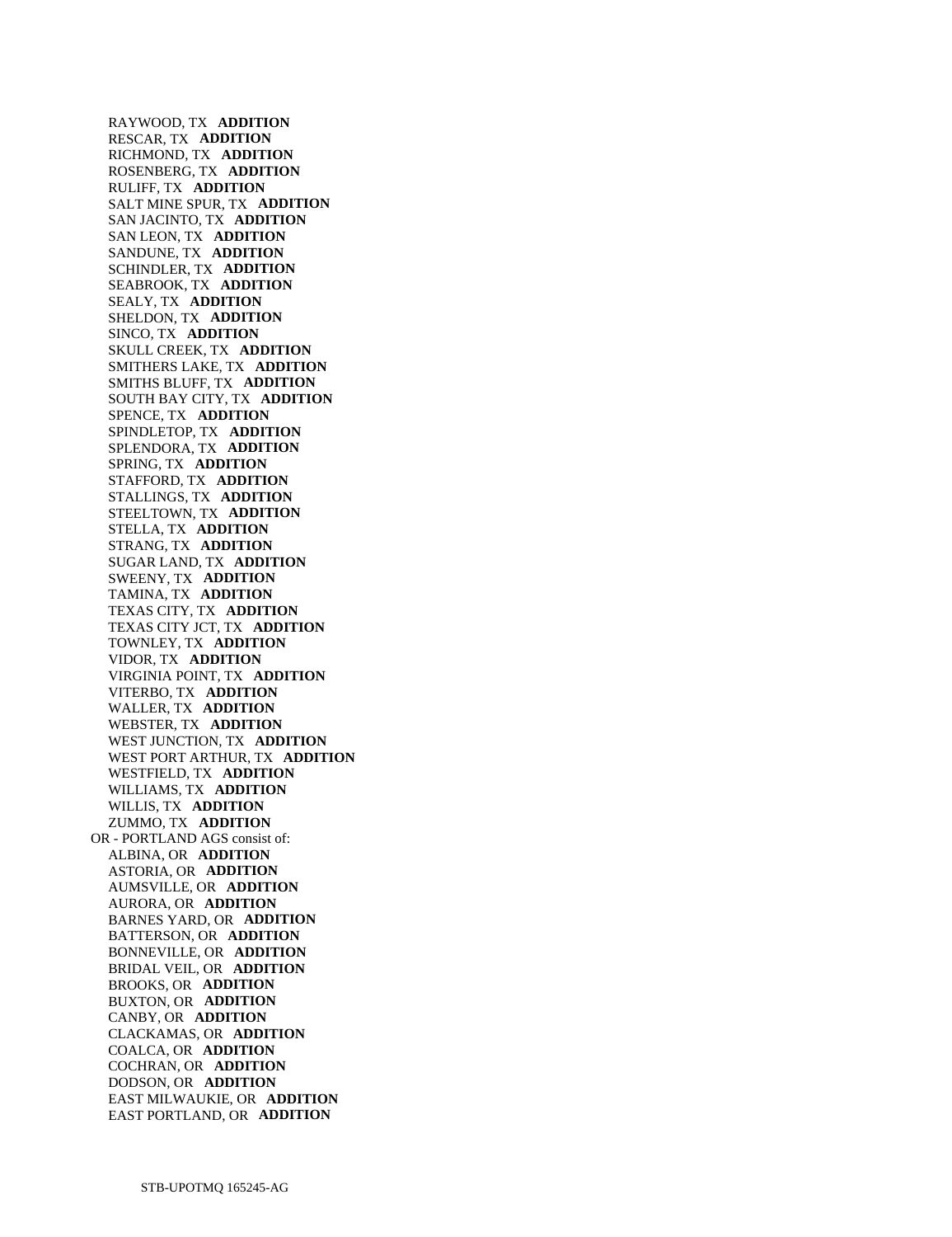FIR, OR **ADDITION**  GARBALDI, OR **ADDITION**  GARIBALDI, OR **ADDITION**  GEER, OR **ADDITION**  GERVAIS, OR **ADDITION**  HEMLOCK, OR **ADDITION**  HITO, OR **ADDITION**  HUBBARD, OR **ADDITION**  KENTON, OR **ADDITION**  LAKE YARD, OR **ADDITION**  LIBERAL, OR **ADDITION**  MILWAUKIE, OR **ADDITION**  MOHLER, OR **ADDITION**  MT ANGEL, OR **ADDITION**  NORTH PORTLAND, OR **ADDITION**  OREGON CITY, OR **ADDITION**  OSWEGO, OR **ADDITION**  PORTLAND, OR **ADDITION**  PRATUM, OR **ADDITION**  PULP, OR **ADDITION**  RENARD, OR **ADDITION**  RIVER GATE, OR **ADDITION**  ROCKWOOD, OR **ADDITION**  SHAW, OR **ADDITION**  SILVERTON, OR **ADDITION**  ST JOHNS, OR **ADDITION**  STAYTON, OR **ADDITION**  TILLAMOOK, OR **ADDITION**  TROUTDALE, OR **ADDITION**  WARRENTON, OR **ADDITION**  WEST LINN, OR **ADDITION**  WHEELER, OR **ADDITION**  WOODBURN, OR **ADDITION**  AMPERE, WA **ADDITION**  BARBERTON, WA **ADDITION**  BATTLE GROUND, WA **ADDITION**  BRUSH PRAIRIE, WA **ADDITION**  CAMAS, WA **ADDITION**  CASTLE ROCK, WA **ADDITION**  CATHLAMET, WA **ADDITION**  CHELATCHIE, WA **ADDITION**  COLUMBIA JCT, WA **ADDITION**  HEISON, WA **ADDITION**  HOMAN, WA **ADDITION**  KALAMA, WA **ADDITION**  KELSO, WA **ADDITION**  LONGVIEW, WA **ADDITION**  OSTRANDER, WA **ADDITION**  RIDGEFIELD, WA **ADDITION**  ROCKY POINT, WA **ADDITION**  RYE JCT, WA **ADDITION**  VANCOUVER, WA **ADDITION**  VANCOUVER JCT, WA **ADDITION**  WASHOUGAL, WA **ADDITION**  WOODLAND, WA **ADDITION**  YACOLT, WA **ADDITION**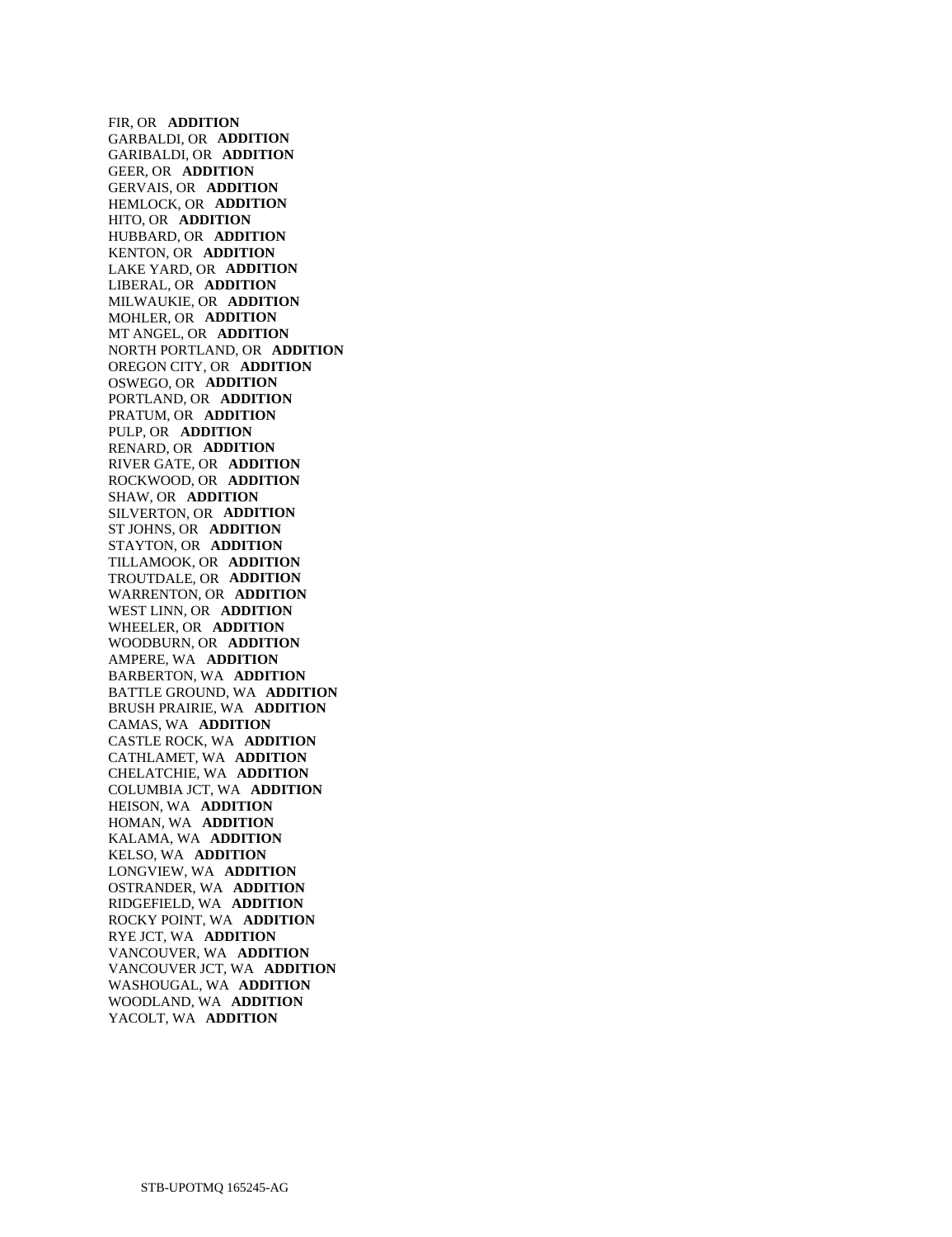

STB-UPOTMQ 166694-AU

# **UNION PACIFIC RAILROAD COMPANY**

# **AMENDED CONTRACT SUMMARY**

**Issued:**  November 1, 2021

**Effective:** January 1, 2021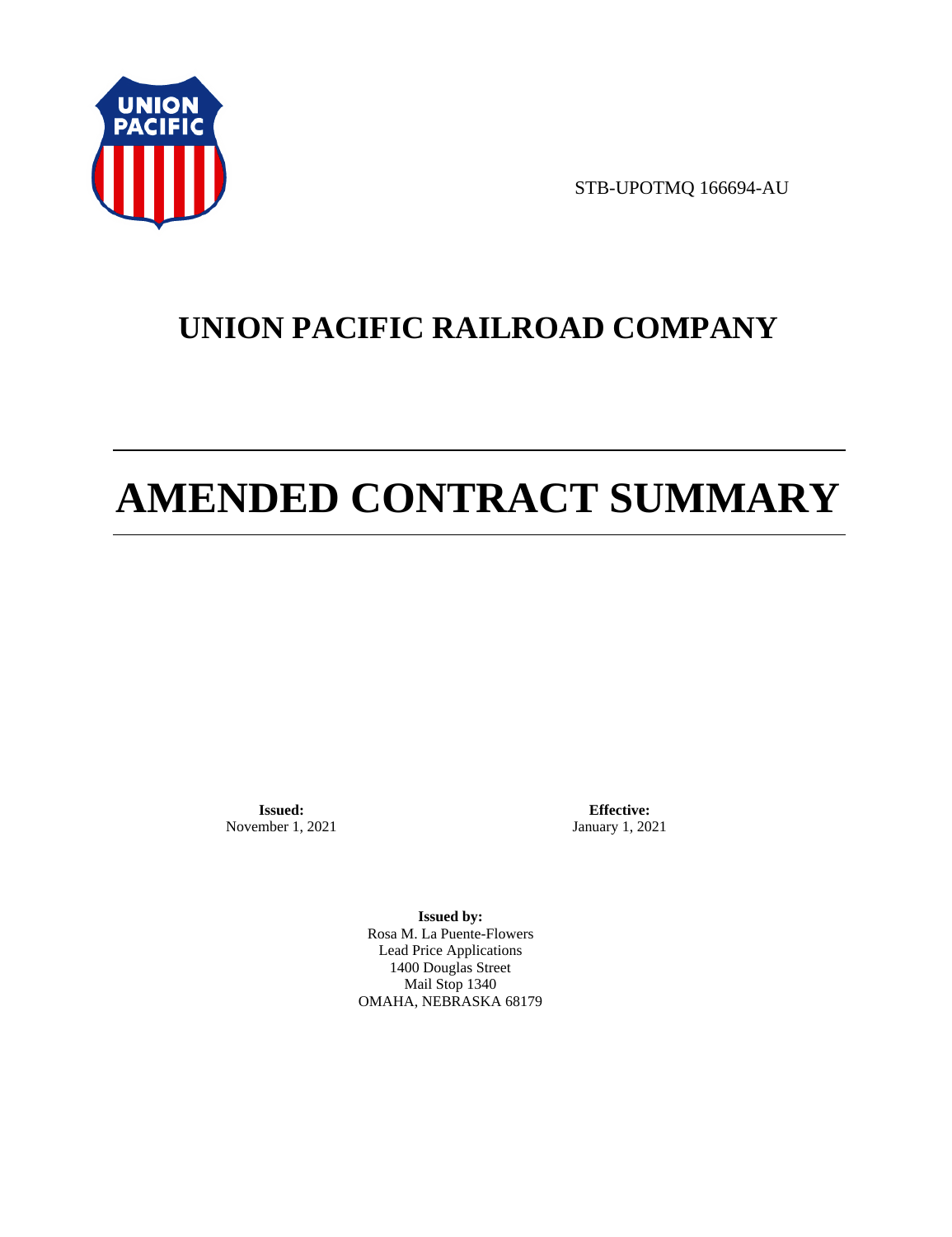UNION PACIFIC RAILROAD COMPANY 1400 Douglas St. Omaha, NE 68179

#### **COMMODITY:**

 Wheat Flour Exc.Blended Or Prepared See 20451- 20452 **ADDITION**  Soybeans (Soya Beans) **ADDITION**  Sorghum Grains **ADDITION**  Wheat Exc.Buckwheat See 01139 **ADDITION**  Corn Exc.Popcorn See 01152 **ADDITION**  Wheat Bran, Middlings Or Shorts **ADDITION** 

#### **SHIPPER:**

ARCHER DANIELS MIDLAND COMPANY **ADDITION** 

#### **ORIGIN(S):**

 SLOAN, IA **ADDITION**  TULSA, OK **ADDITION**  ST CHARLES, IL **ADDITION**  ALBERT CITY, IA **ADDITION**  ALTON, IA **ADDITION**  KANSAS CITY, MO **ADDITION**  ST LOUIS, MO **ADDITION**  LINCOLN, NE **ADDITION**  MOUNT PLEASANT, TX **ADDITION**  FRESNO, CA **ADDITION**  BURT, IA **ADDITION**  TWIN FALLS, ID **ADDITION**  JANSEN, NE **ADDITION**  CAMANCHE, IA **ADDITION**  GOODLAND, KS **ADDITION**  OAKLEY, KS **ADDITION**  CHICAGO, IL **ADDITION**  ARKANSAS CITY, KS **ADDITION**  ST JAMES, MN **ADDITION**  FREMONT, NE **ADDITION**  LUBBOCK, TX **ADDITION**  ST JOSEPH, MO **ADDITION**  HUTCHINSON, KS **ADDITION**  LEOTI, KS **ADDITION**  WICHITA, KS **ADDITION**  COUNCIL BLUFFS, IA **ADDITION**  AVON, IA **ADDITION**  WOLCOTT, KS **ADDITION**  EAST ST LOUIS, IL **ADDITION**  WINONA, MN **ADDITION**  ST PAUL, MN **ADDITION**  HAYLAND, NE **ADDITION**  BRADFORD, IA **ADDITION**  THUMEL, NE **ADDITION**  BREWSTER, KS **ADDITION**  MONUMENT, KS **ADDITION** 

#### **DESTINATION(S):**

 COLUMBUS, NE **ADDITION**  NACOGDOCHES, TX **ADDITION**  CHICAGO, IL **ADDITION**  DES MOINES, IA **ADDITION**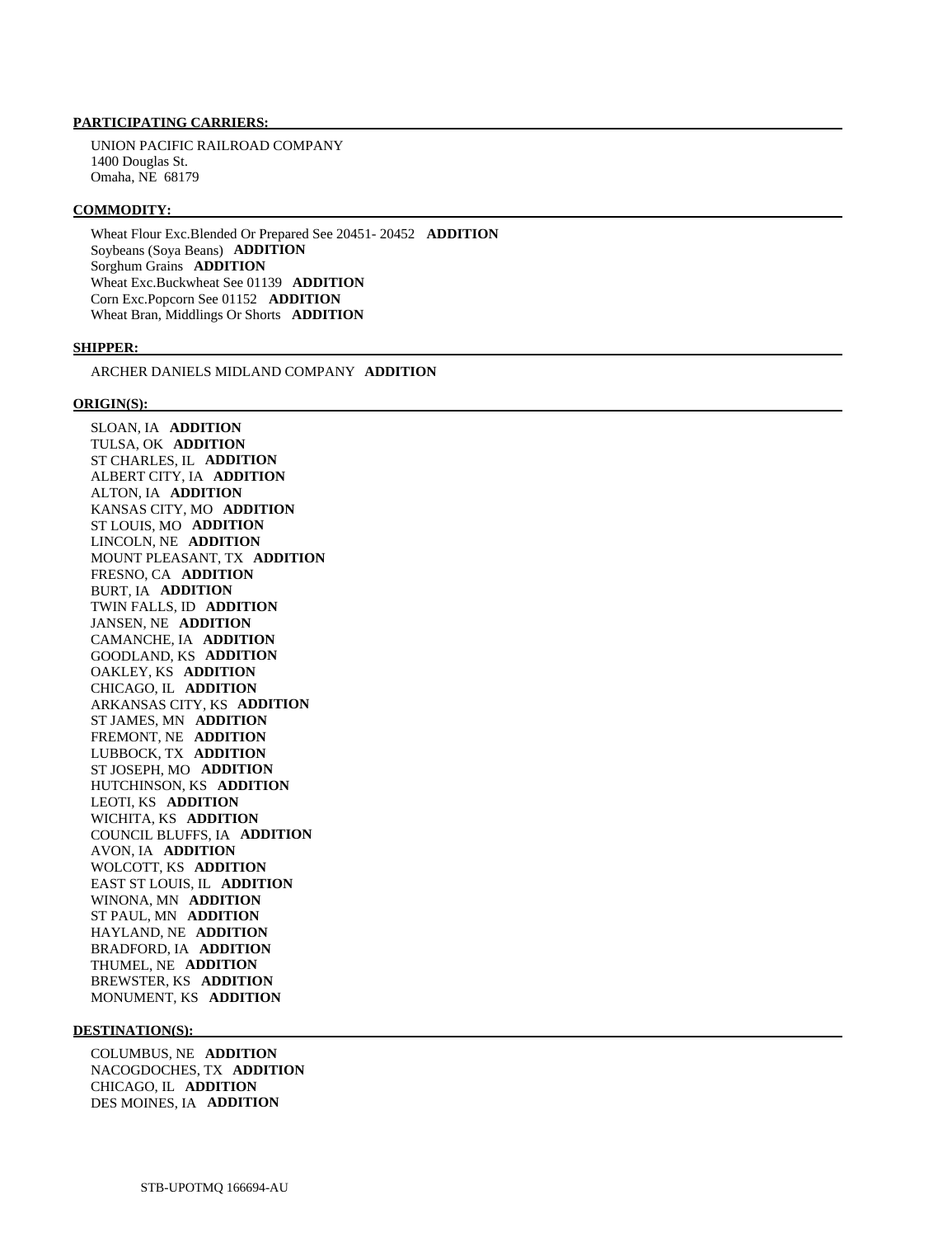OPTIMA, OK **ADDITION**  DOULOM, NE **ADDITION**  COUNCIL BLUFFS, IA **ADDITION**  CARTHAGE, MO **ADDITION**  GOSHEN JCT, CA **ADDITION**  ST PAUL, MN **ADDITION**  CLINTON, IA **ADDITION**  LINCOLN, NE **ADDITION**  NEW BRAUNFELS, TX **ADDITION**  TAGUS, CA **ADDITION**  ENID, OK **ADDITION**  PLAINVIEW, TX **ADDITION**  EAST ST LOUIS, IL **ADDITION**  ST LOUIS, MO **ADDITION**  MANKATO, MN **ADDITION**  EVE, MO **ADDITION**  DEERFIELD, MO **ADDITION**  CEDAR RAPIDS, IA **ADDITION** 

#### **PORT(S):**

Not Applicable

#### **DURATION:**

 Effective Date: January 1, 2021 Amendment Effective Date: January 1, 2021 **ADDITION**  Expiration Date: December 31, 2021 **EXTENSION** 

#### **RAIL CAR DATA:**

 Carrier Equipment not involved. **ADDITION**  No cars dedicated to service under this Contract. Cars are provided on a common carrier basis only. **DELETION** 

## **RATES & CHARGES:**

Not applicable

#### **VOLUME:**

 Minimum shipment of 107 carloads. **ADDITION**  Multiple Car Shipments **ADDITION** 

### **SPECIAL FEATURES:**

 Special Switching Provision Not Applicable. This change pertained only to confidential data. (Switching)

#### **SPECIAL NOTICE:**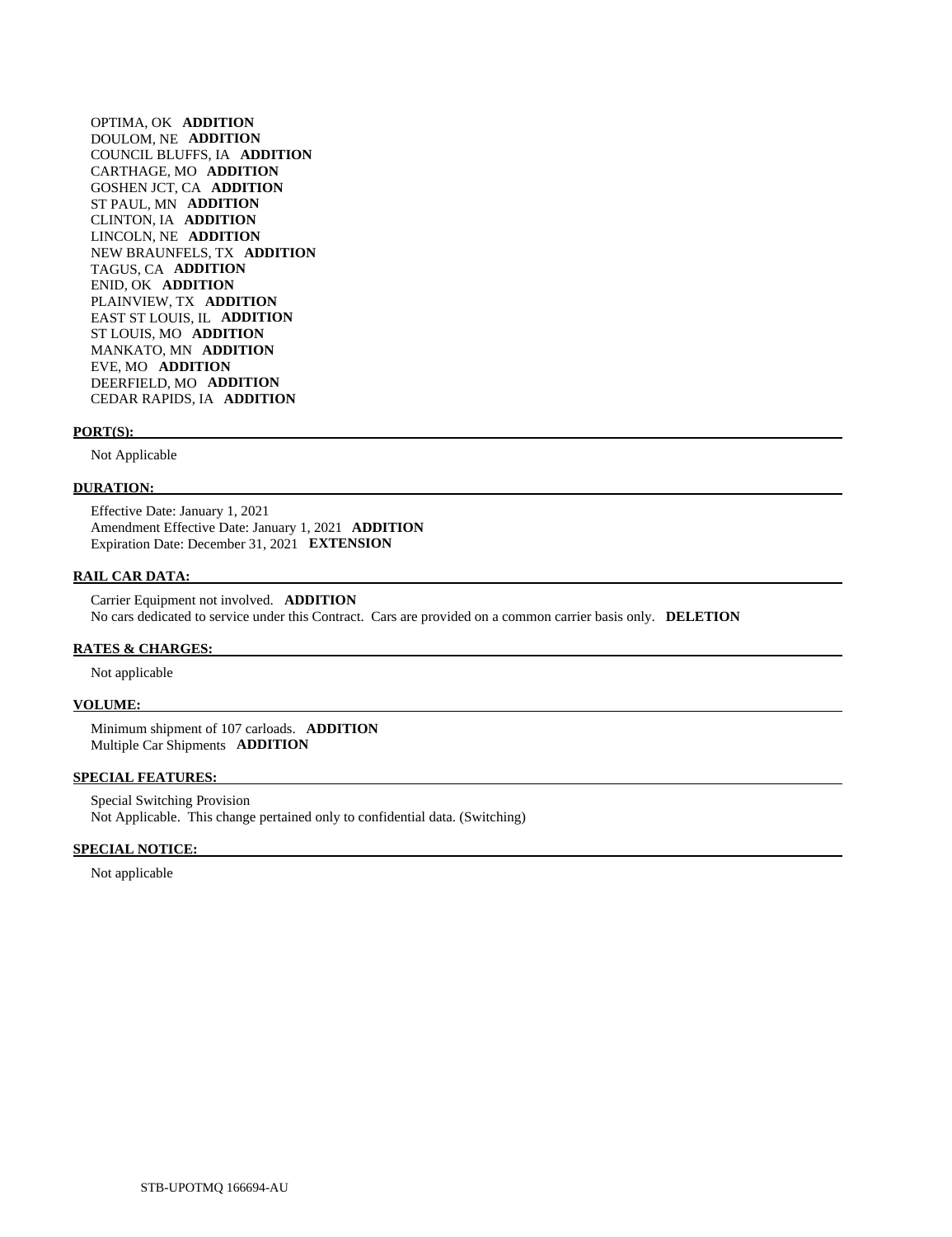

STB-UPOTMQ 166746-K

# **UNION PACIFIC RAILROAD COMPANY**

# **AMENDED CONTRACT SUMMARY**

**Issued:**  November 5, 2021

**Effective:** January 1, 2021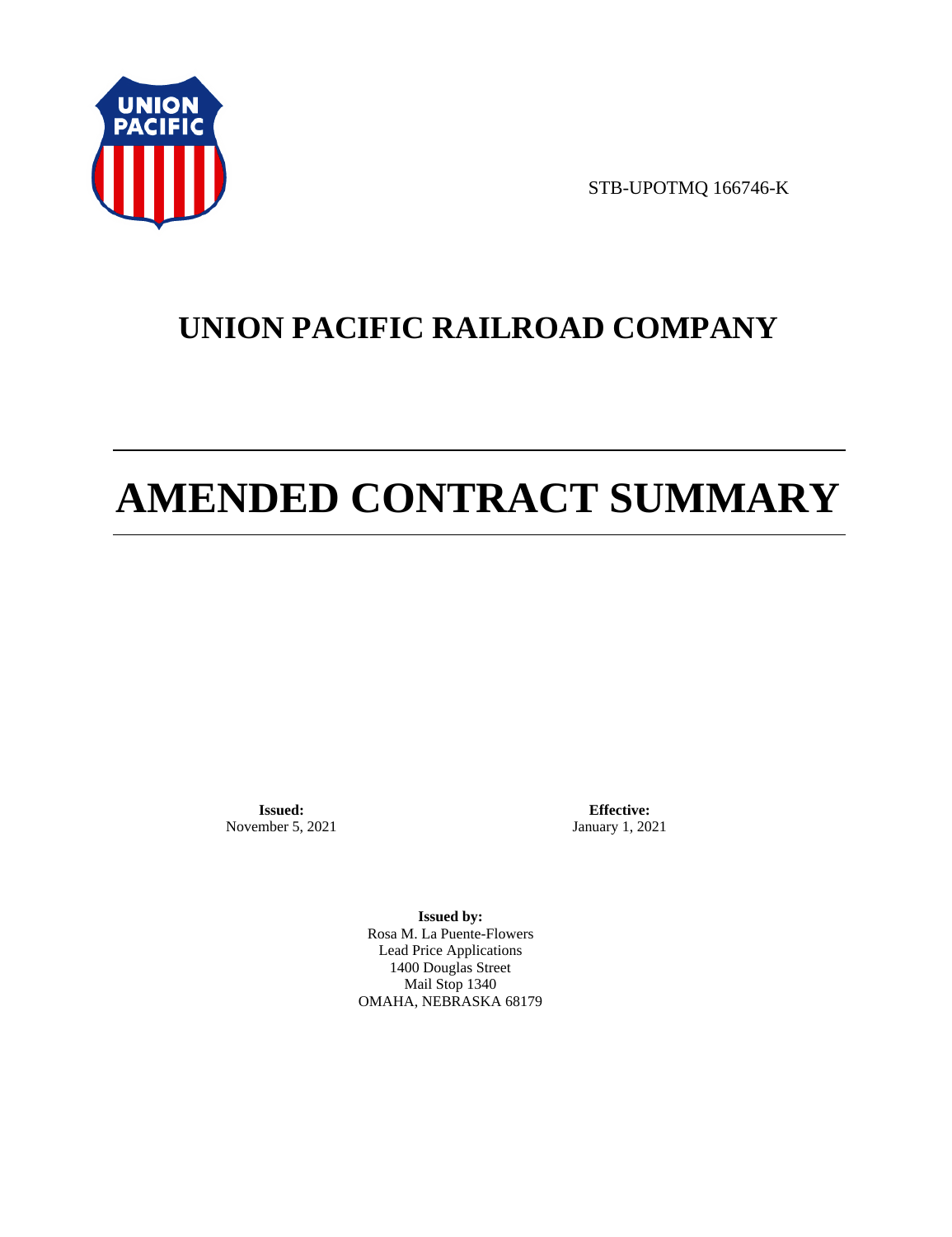UNION PACIFIC RAILROAD COMPANY 1400 Douglas St. Omaha, NE 68179

#### **COMMODITY:**

 Wheat Flour Exc.Blended Or Prepared See 20451- 20452 **ADDITION**  Wheat Bran, Middlings Or Shorts **ADDITION**  Wheat Exc.Buckwheat See 01139 **ADDITION** 

#### **SHIPPER:**

BAY STATE MILLING CO **ADDITION** 

#### **ORIGIN(S):**

 TOLLESON, AZ **ADDITION**  PLATTEVILLE, CO **ADDITION**  CHICAGO, IL **ADDITION**  WOODLAND, CA **ADDITION**  WINONA, MN **ADDITION**  MORELAND, ID **ADDITION** 

#### **DESTINATION(S):**

 CLEBURNE, TX **ADDITION**  MEMPHIS, TN **ADDITION**  WINONA, MN **ADDITION**  TOLLESON, AZ **ADDITION**  BUCKEYE, AZ **ADDITION**  PLATTEVILLE, CO **ADDITION**  MINNEAPOLIS, MN **ADDITION** 

## **PORT(S):**

Not Applicable

#### **DURATION:**

 Effective Date: January 1, 2021 Amendment Effective Date: January 1, 2021 **ADDITION**  Expiration Date: December 31, 2021 **EXTENSION** 

#### **RAIL CAR DATA:**

No cars dedicated to service under this Contract. Cars are provided on a common carrier basis only.

#### **RATES & CHARGES:**

Subject to increases.

#### **VOLUME:**

Single Car Shipments **ADDITION** 

#### **SPECIAL FEATURES:**

 Special Switching Provision Not Applicable. This change pertained only to confidential data. (Switching)

#### **SPECIAL NOTICE:**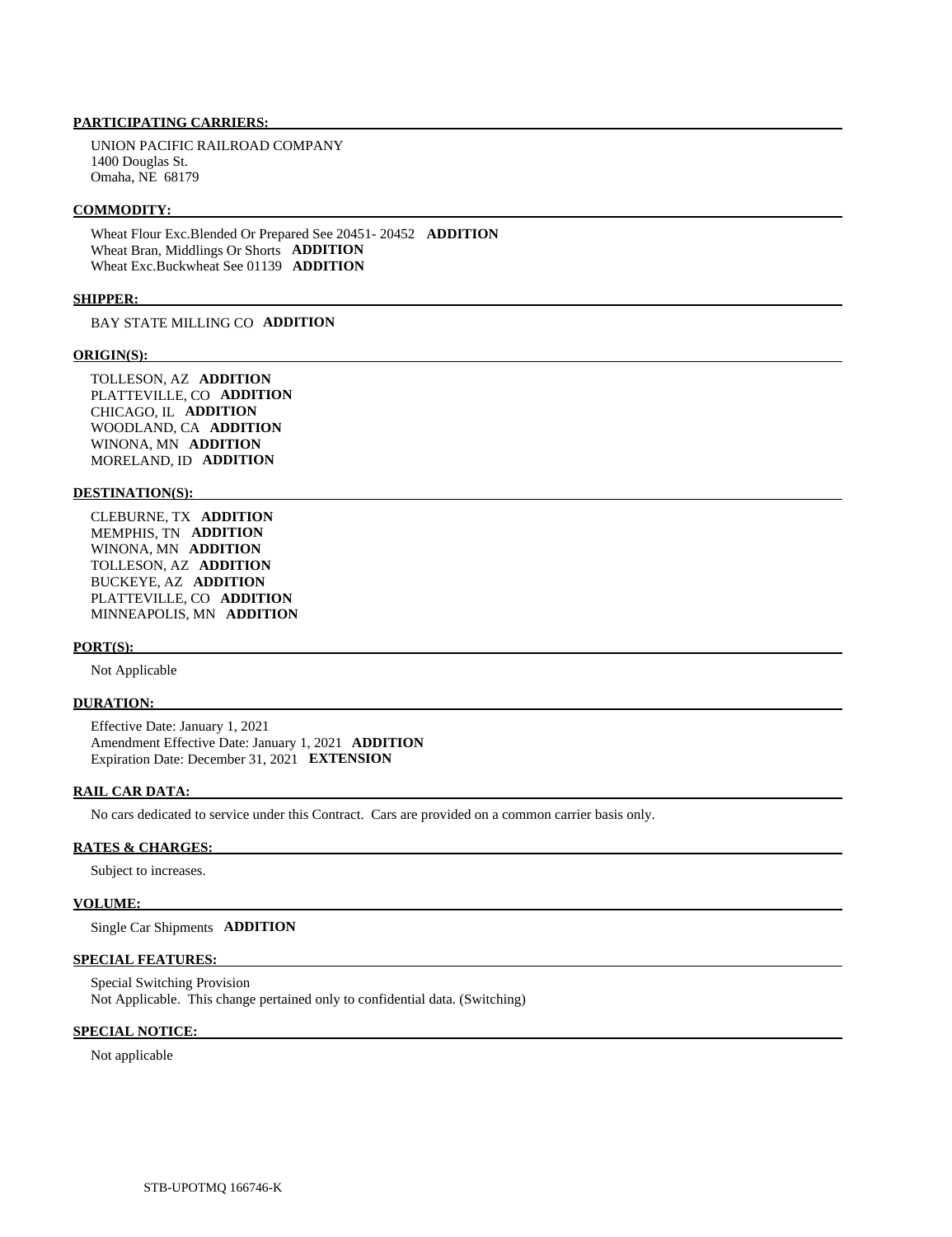

STB-UPOTMQ 167621-B

# **UNION PACIFIC RAILROAD COMPANY**

# **AMENDED CONTRACT SUMMARY**

**Issued:**  November 1, 2021

**Effective:** January 1, 2021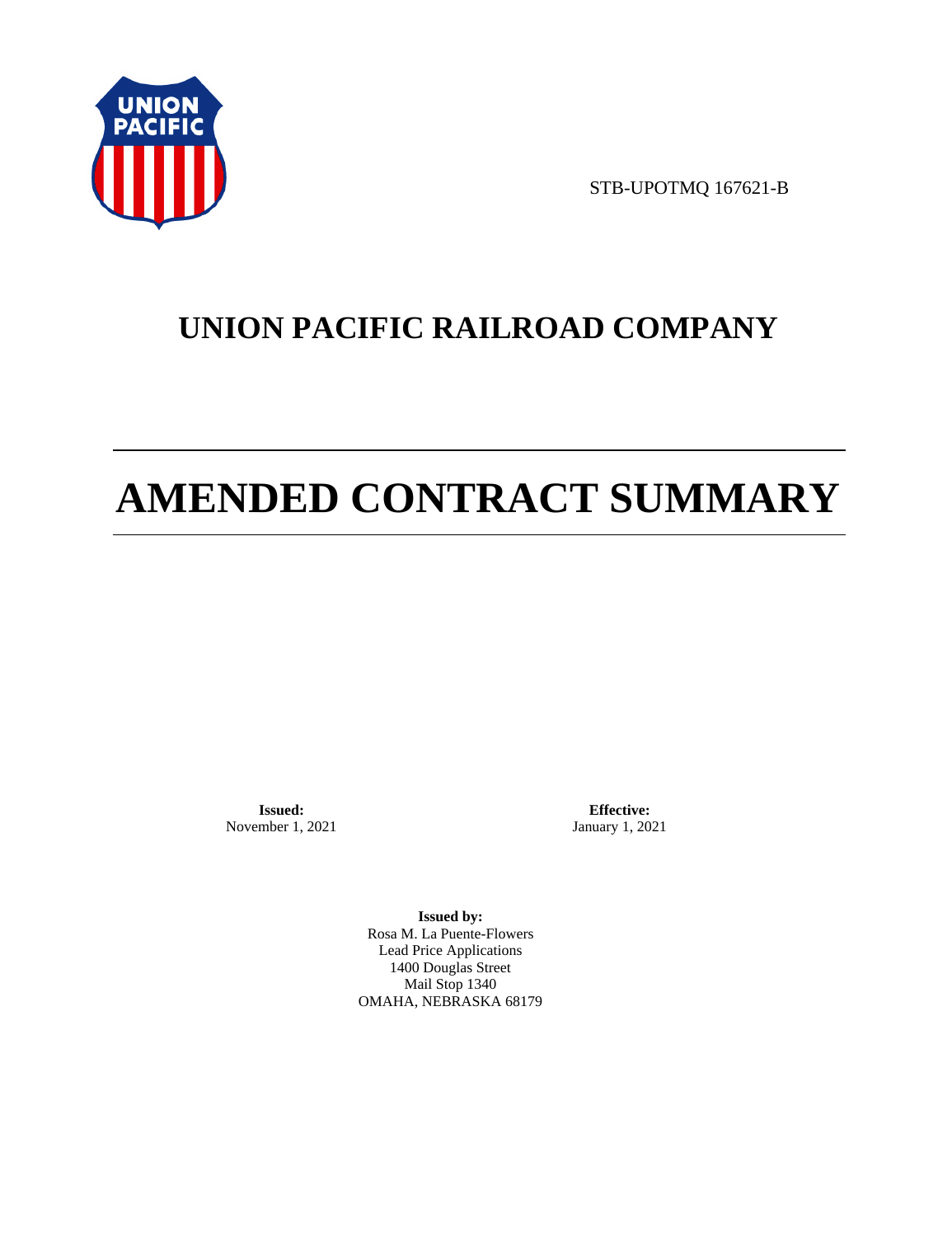FERROCARRIL MEXICANO S A DE C V Col. Bosques De Las Lomas Mexico City, DF 11700

 UNION PACIFIC RAILROAD COMPANY 1400 Douglas Street Omaha, NE 68179

#### **COMMODITY:**

 Wheat Exc.Buckwheat See 01139 Soybeans (Soya Beans) **ADDITION** 

#### **SHIPPER:**

CARGILL

## **ORIGIN(S):**

 SALINA, KS ALBERT CITY, IA **ADDITION** 

#### **DESTINATION(S):**

 MEXICALI, BJ CIUDAD OBREGON, SO BOJAY, HG **ADDITION** 

#### **PORT(S):**

Not Applicable

#### **DURATION:**

 Effective Date: January 1, 2021 Amendment Effective Date: January 1, 2021 **ADDITION**  Expiration Date: December 31, 2021 **EXTENSION** 

# **RAIL CAR DATA:**

No cars dedicated to service under this Contract. Cars are provided on a common carrier basis only.

### **RATES & CHARGES:**

Subject to increases.

# **VOLUME:**

 Minimum shipment of 107 carloads. Multiple Car Shipments Single Car Shipments **DELETION** 

## **SPECIAL FEATURES:**

Special Switching Provision

# **SPECIAL NOTICE:**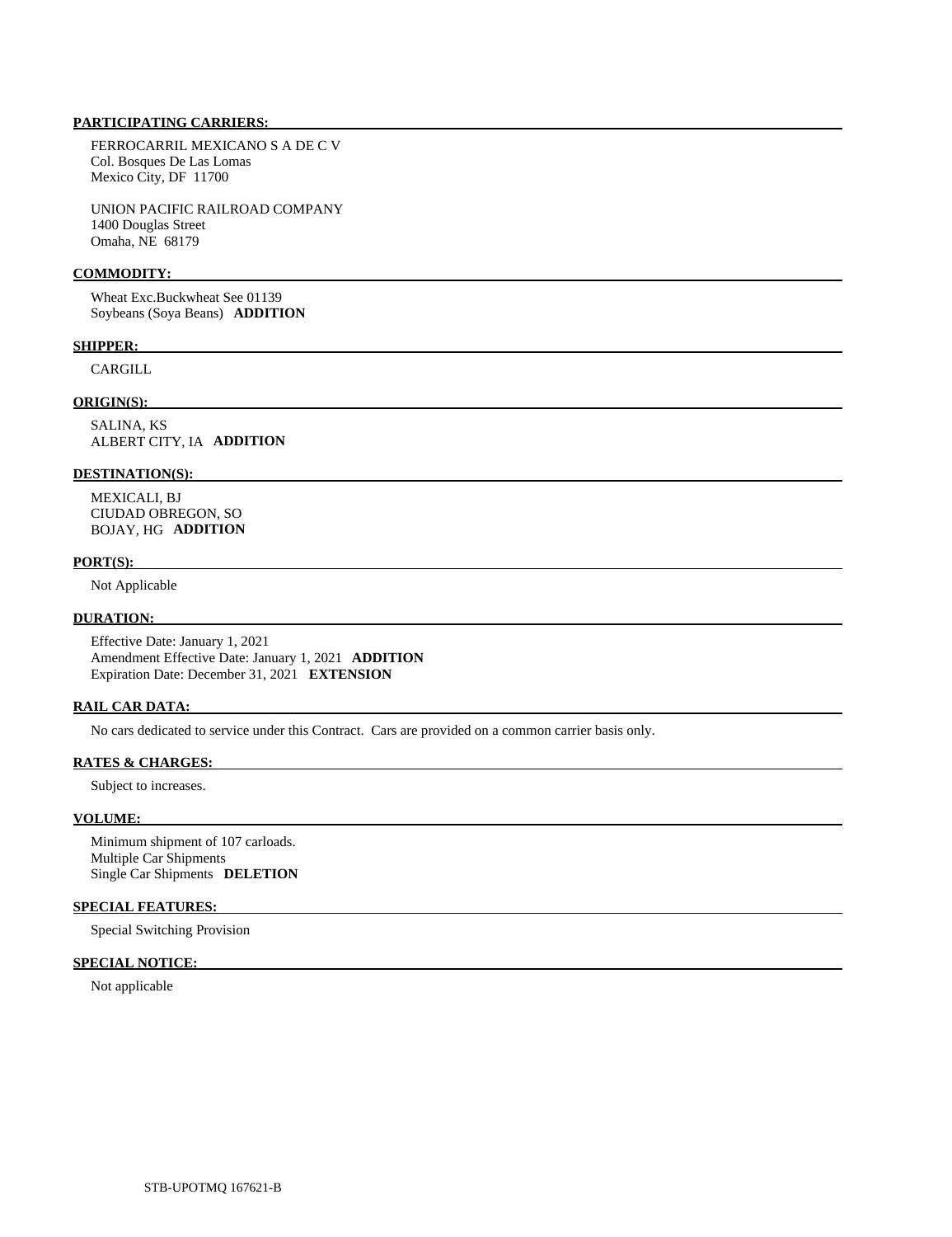

STB-UPOTMQ 167837

# **UNION PACIFIC RAILROAD COMPANY**

# **CONTRACT SUMMARY**

**Issued:**  November 2, 2021

**Effective:** January 1, 2021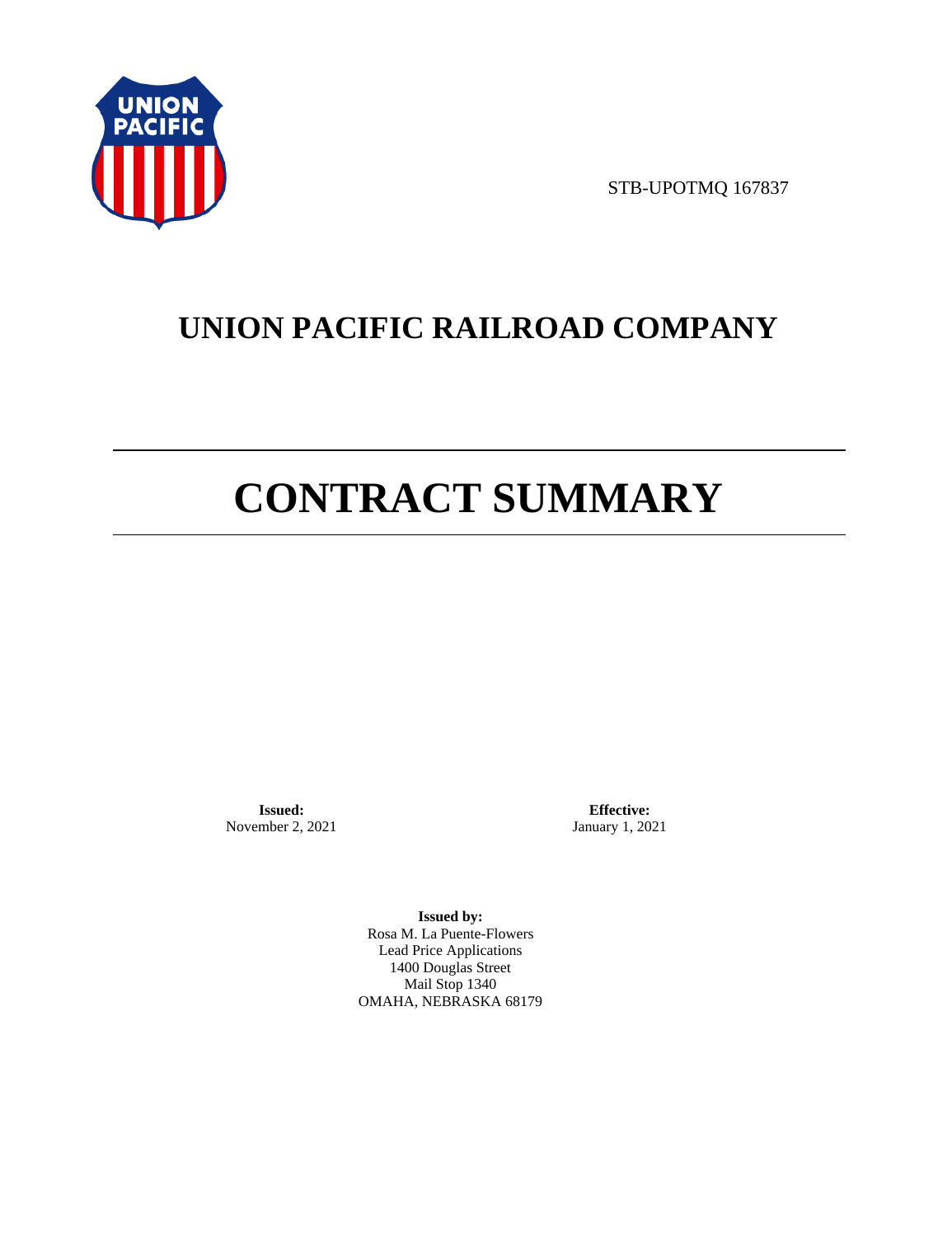UNION PACIFIC RAILROAD COMPANY 1400 Douglas St. Omaha, NE 68179

#### **COMMODITY:**

Corn Exc.Popcorn See 01152

#### **SHIPPER:**

THE ANDERSONS INC

#### **ORIGIN(S):**

 ST ANNE, IL GRAND ISLAND, NE JANSEN, NE AVON, IA

# **DESTINATION(S):**

 FT WORTH, TX SHREVEPORT, LA CLINTON, OK

#### **PORT(S):**

Not Applicable

## **DURATION:**

 Effective Date: January 1, 2021 Expiration Date: December 31, 2021

# **RAIL CAR DATA:**

No cars dedicated to service under this Contract. Cars are provided on a common carrier basis only.

# **RATES & CHARGES:**

Not applicable

#### **VOLUME:**

Single Car Shipments

# **SPECIAL FEATURES:**

Special Switching Provision

#### **SPECIAL NOTICE:**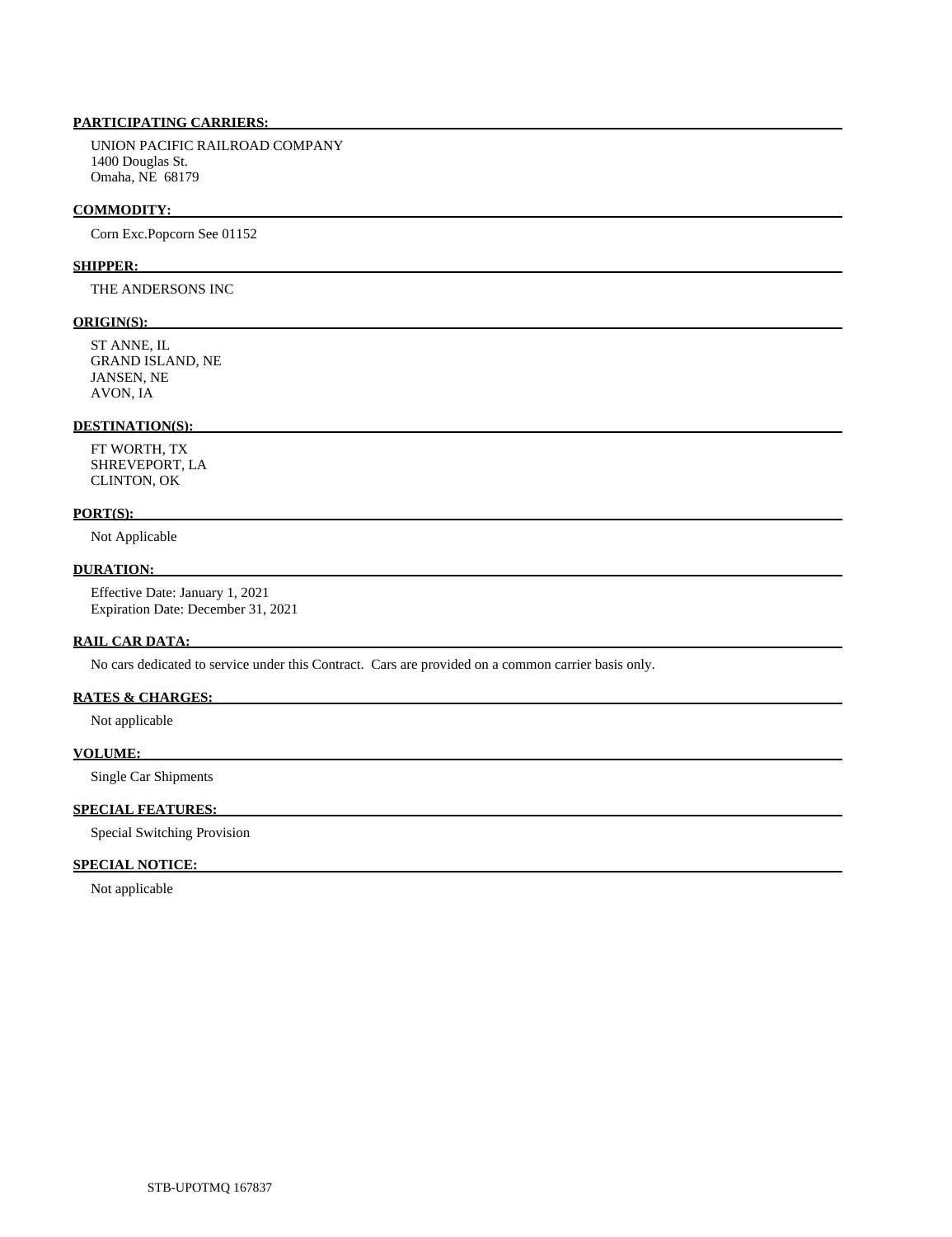

STB-UP-C-53752-33

# **UNION PACIFIC RAILROAD COMPANY**

# **AMENDED CONTRACT SUMMARY**

**Issued:**  November 1, 2021

**Effective:** October 25, 2021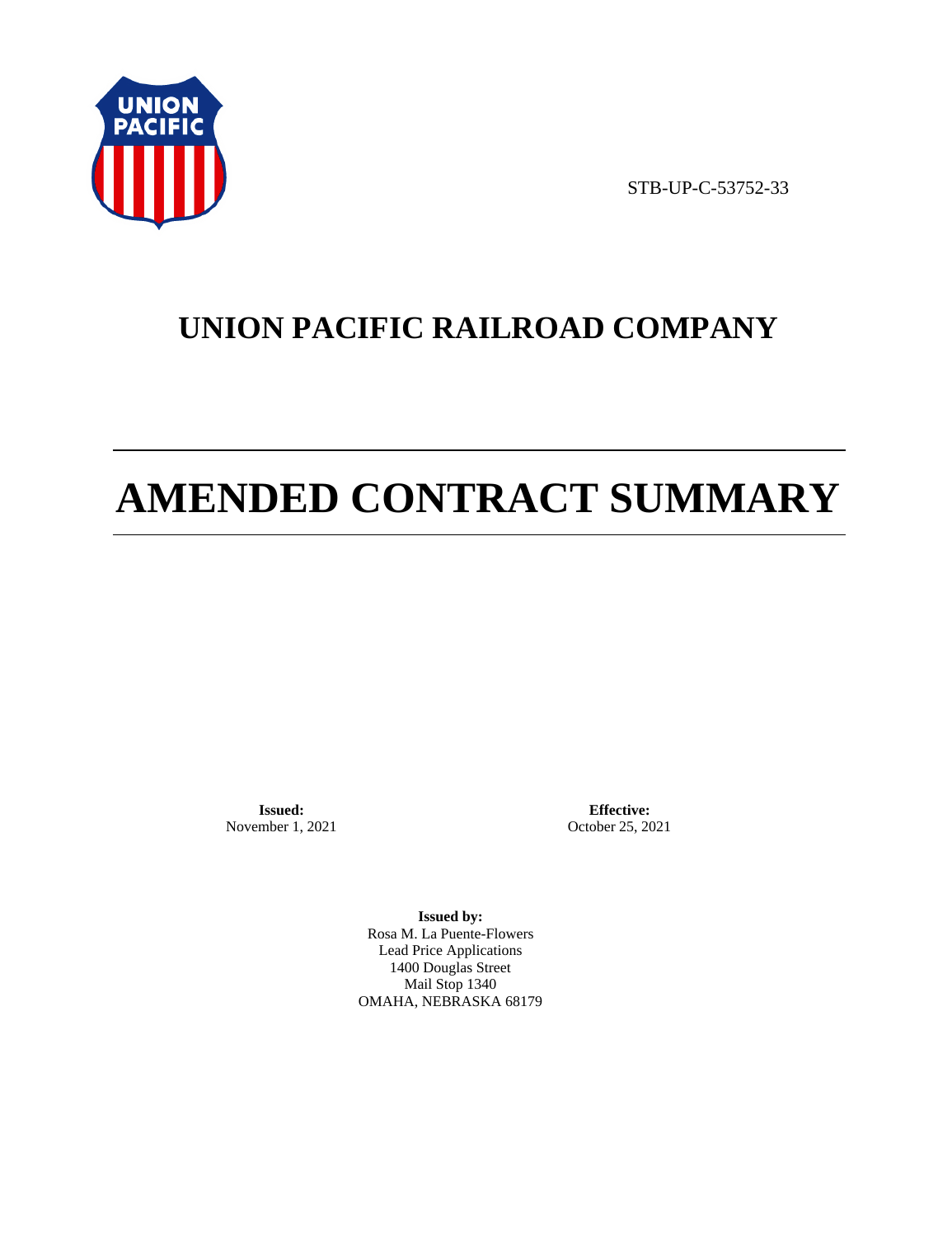UNION PACIFIC RAILROAD COMPANY 1400 Douglas St. Omaha, NE 68179

#### **COMMODITY:**

 Soybeans (Soya Beans) Corn Exc.Popcorn See 01152 Wheat Exc.Buckwheat See 01139 Sorghum Grains Corn, Cracked

#### **SHIPPER:**

CHS INC

# **ORIGIN(S):**

APPROVED SHUTTLE ORIGINS (See Exhibit Definition)

# **DESTINATION(S):**

APPROVED SHUTTLE DESTINATIONS (See Exhibit Definition)

#### **PORT(S):**

Not Applicable

# **DURATION:**

 Effective Date: August 1, 2009 Amendment Effective Date: October 25, 2021 **ADDITION**  Expiration Date: October 31, 2022 **EXTENSION** 

#### **RAIL CAR DATA:**

No cars dedicated to service under this Contract. Cars are provided on a common carrier basis only.

# **RATES & CHARGES:**

Not applicable

#### **VOLUME:**

 Minimum shipment of 92 carloads. Multiple Car Shipments Single Car Shipments **DELETION** 

### **SPECIAL FEATURES:**

Not applicable

### **SPECIAL NOTICE:**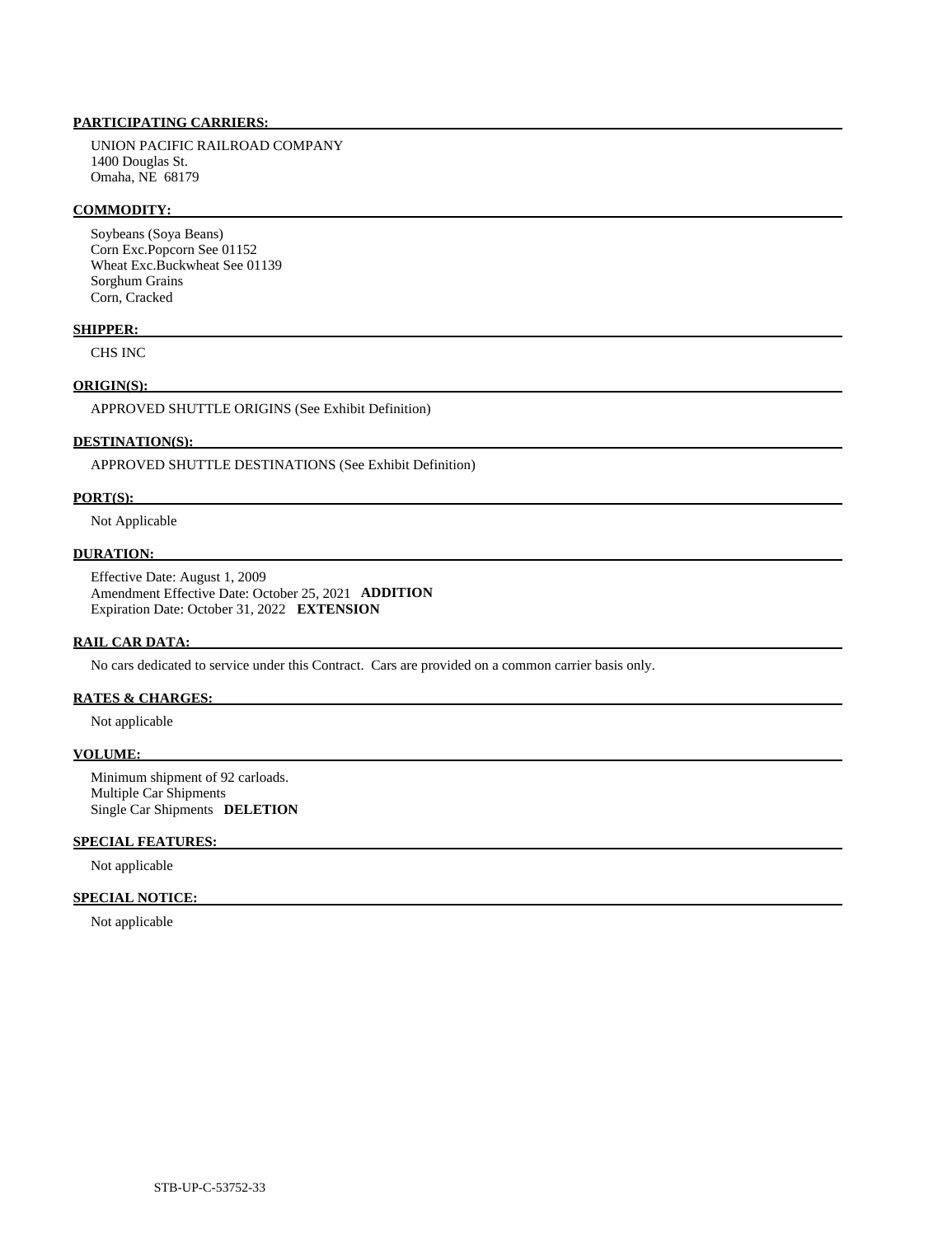# **EXHIBIT DEFINITIONS:**

 APPROVED SHUTTLE ORIGINS consist of: BYERS, CO CHEYENNE WELLS, CO ALBERT CITY, IA ALTON, IA ASHTON, IA AVON, IA BELMOND, IA BRADFORD, IA BURT, IA CHAPIN, IA CLARE, IA CLARION, IA COUNCIL BLUFFS, IA DOWS, IA EMMETSBURG, IA FARNHAMVILLE, IA GARDEN CITY, IA GOWRIE, IA GRUVER, IA HANCOCK, IA HARTLEY, IA HAVELOCK, IA HINTON, IA JEFFERSON, IA JOICE, IA JORDAN, IA MALLARD, IA MARATHON, IA NEVADA, IA NORTHWOOD, IA PICKERING, IA RAKE, IA RALSTON, IA ROELYN, IA ROLFE, IA SLOAN, IA SUPERIOR, IA VINCENT, IA WEST BEND, IA BLISS, ID ALLEN, IL BLOOMINGTON, IL ELKHART, IL HARVARD, IL PONTIAC, IL ROYAL, IL SOUTH BELOIT, IL STERLING, IL TUSCOLA, IL ABILENE, KS ATCHISON, KS CANTON, KS COLBY, KS DOWNS, KS FRANKFORT, KS GLEN ELDER, KS GREAT BEND, KS HANOVER, KS HAVILAND, KS HUTCHINSON, KS KANSAS CITY, KS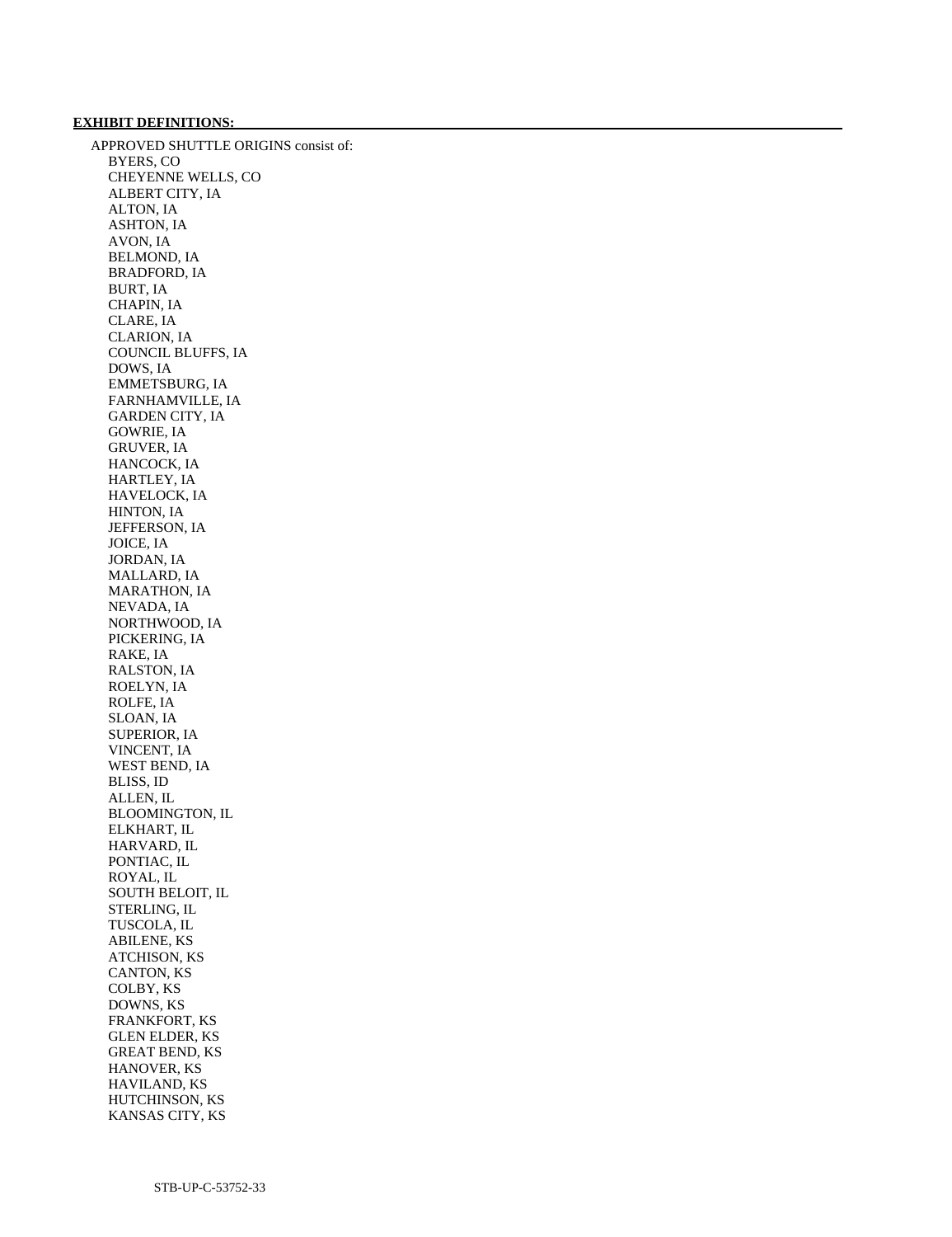LIBERAL, KS NEW CAMBRIA, KS OGALLAH, KS PLAINS, KS PRATT, KS SALINA, KS SHARON SPRINGS, KS TOPEKA, KS WAKEENEY, KS WICHITA, KS APPLETON, MN BREWSTER, MN BROWNTON, MN BUFFALO LAKE, MN DANUBE, MN DELAVAN, MN DULUTH, MN FAIRMONT, MN HERON LAKE, MN HOPE, MN LAMBERTON, MN MADELIA, MN MARNA, MN MILOMA, MN MONTEVIDEO, MN MOUNTAIN LAKE, MN NEW ULM, MN RANDOLPH, MN SAVAGE, MN SPRINGFIELD, MN ST JAMES, MN WALNUT GROVE, MN WELCOME, MN ADRIAN, MO ESSEX, MO SANDSTONE, MO ST JOSEPH, MO ALBION, NE BRAINARD, NE BROWNSON, NE CARLETON, NE CHAPPELL, NE COZAD, NE ELM CREEK, NE ENOLA, NE FREMONT, NE GIBBON, NE GOTHENBURG, NE GRAND ISLAND, NE HASTINGS, NE HAYLAND, NE JANSEN, NE KEARNEY, NE KIMBALL, NE LEXINGTON, NE LINCOLN, NE MEAD, NE MONROE, NE NEBRASKA CITY, NE NORTH BEND, NE NORTH PLATTE, NE ORD, NE OVERTON, NE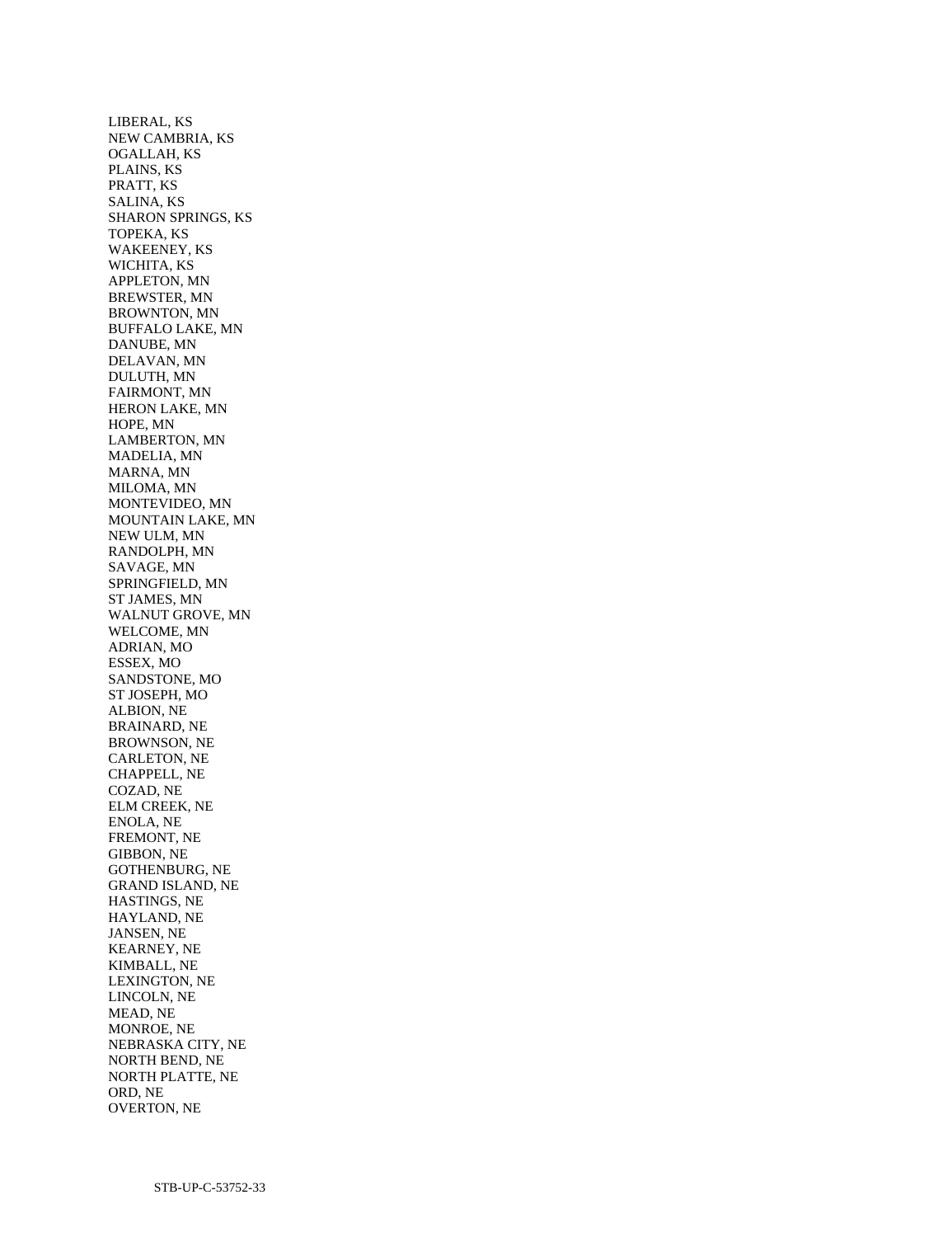PLYMOUTH, NE POLK, NE SCHAFER, NE SEDAN, NE SHELBY, NE SHELTON, NE ST EDWARD, NE STROMSBURG, NE SUPERIOR, NE SYRACUSE, NE THUMEL, NE WOOD RIVER, NE YANKA, NE KINGFISHER, OK MEDFORD, OK OPTIMA, OK AMARILLO, TX AVALON, WI EVANSVILLE, WI SUPERIOR, WI APPROVED SHUTTLE DESTINATIONS consist of: CHICALOTE, AG EL TULE, AG BERGMAN, AR BUTTERFIELD, AR EL DORADO, AR NASHVILLE, AR PERKINS, AR RUSSELLVILLE, AR SPADRA, AR SPRINGDALE, AR BUCKEYE, AZ DIXIE, AZ MARICOPA, AZ ROLL, AZ WELLTON, AZ CALIPATRIA, CA DELHI, CA FAMOSO, CA GOSHEN JCT, CA KAISER, CA KEYES, CA PIXLEY, CA STOCKTON, CA TRAVER, CA TULARE, CA TURLOCK, CA TABALAOPA, CI WINDSOR, CO TORREON, CU GOMEZ PALACIO, DG VINEDO, DG CUAUTITLAN, EM TLALNEPANTLA, EM APASEO, GJ CELAYA, GJ BOJAY, HG CEDAR RAPIDS, IA CLINTON, IA DES MOINES, IA FAIRFAX, IA BLISS, ID BURLEY, ID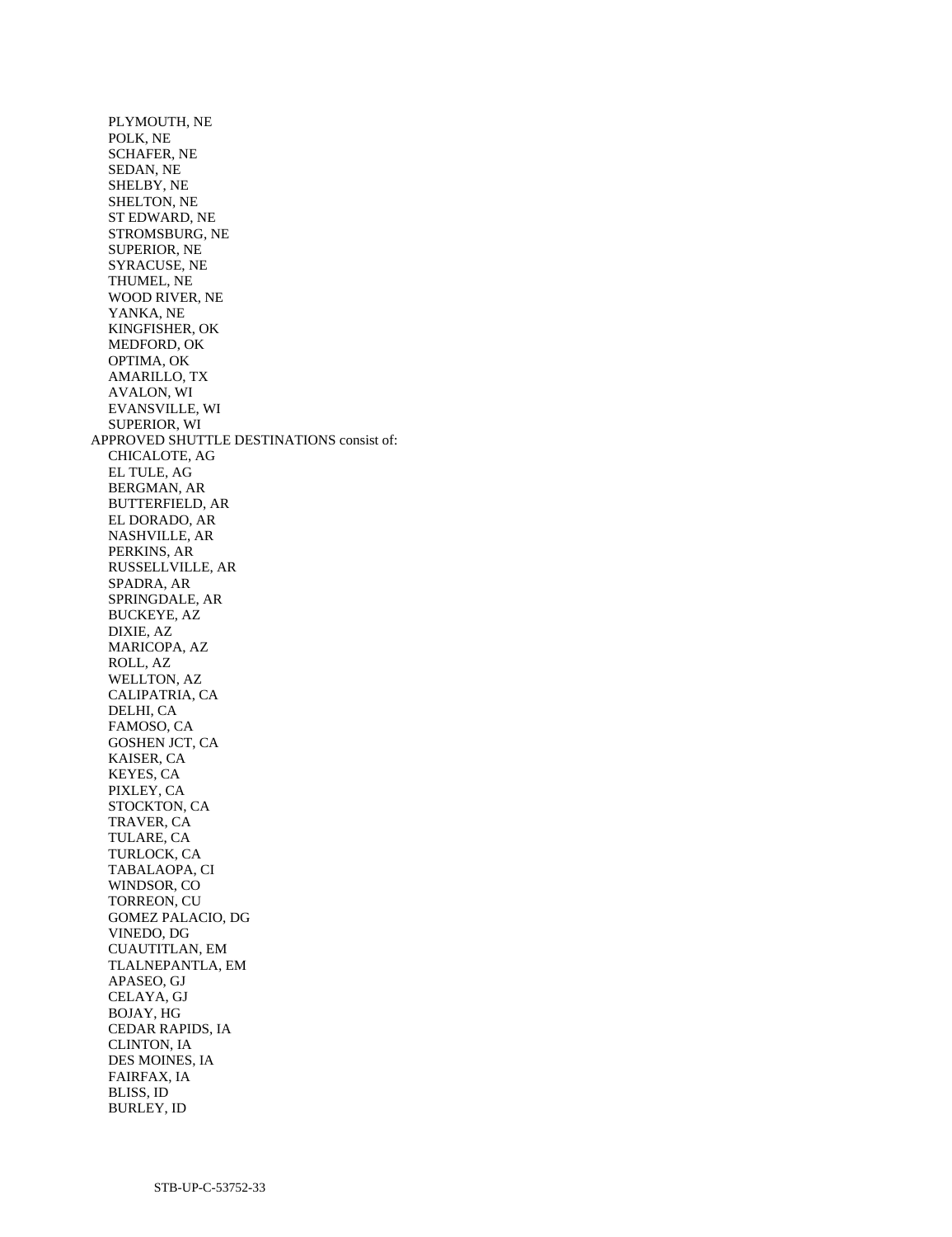GOODING, ID JEROME, ID MOUNTAIN HOME, ID CAHOKIA, IL EAST ST LOUIS, IL FAIRMONT CITY, IL BEECH GROVE, IN EL CASTILLO, JA ENCARNACION, JA GUADALAJARA, JA LA BARCA, JA LA JUNTA, JA SAN JUAN DE LOS LAG, JA ATCHISON, KS LIBERAL, KS SHAMROCK, KS AMA, LA LAKE CHARLES, LA MYRTLE GROVE, LA NATCHITOCHES, LA WESTWEGO, LA AYER, MA PATTI, MH AURORA, MO EVE, MO ST LOUIS, MO COLUMBUS, NE DOULOM, NE CADEREYTA JIMENEZ, NL MONTERREY, NL MORALES, NL SALINAS VICTORIA, NL ALBANY, NY OPTIMA, OK BOARDMAN, OR RIVER GATE, OR MARTINS CREEK, PA AHORCADO, QA QUERETARO, QA SAN JUAN DEL RIO, QA VIBORILLAS, QA SAN RAFAEL, SI VITARUTO, SI SAN LUIS POTOSI, SL CIUDAD INDUSTRIAL, SO CIUDAD OBREGON, SO MATAMOROS, TM AMARILLO, TX BEAUMONT, TX BROWNSVILLE, TX CORPUS CHRISTI, TX EASTERLY, TX GALENA PARK, TX GALVESTON, TX HOUSTON, TX MINEOLA, TX NACOGDOCHES, TX OAKWOOD, TX PITTSBURG, TX TENAHA, TX MILFORD, UT NEPHI, UT OGDEN, UT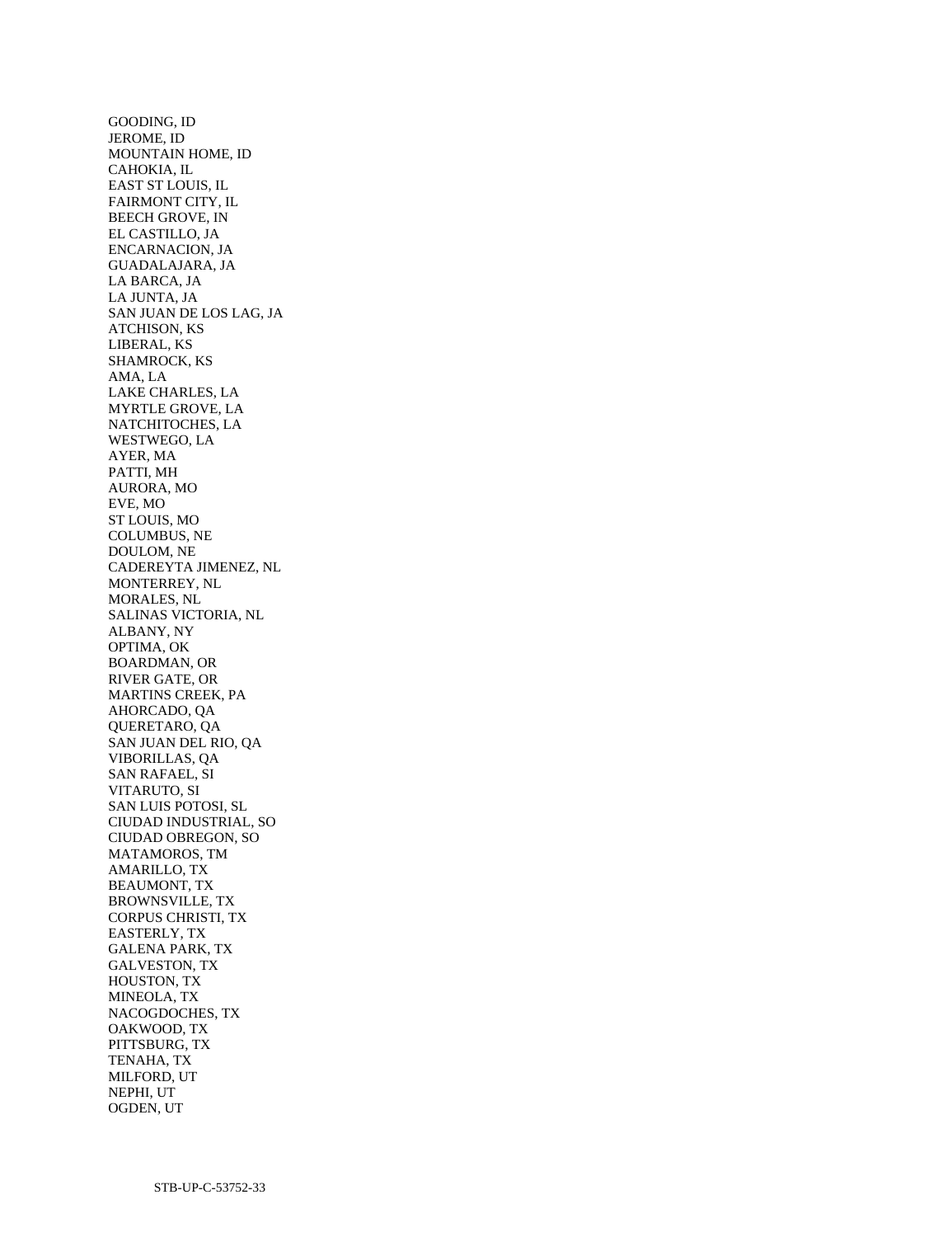SHARP, UT WINCHESTER, VA ABERDEEN, WA KALAMA, WA LONGVIEW, WA RICHLAND, WA SEATTLE, WA TACOMA, WA VANCOUVER, WA WALLULA HEIGHTS, WA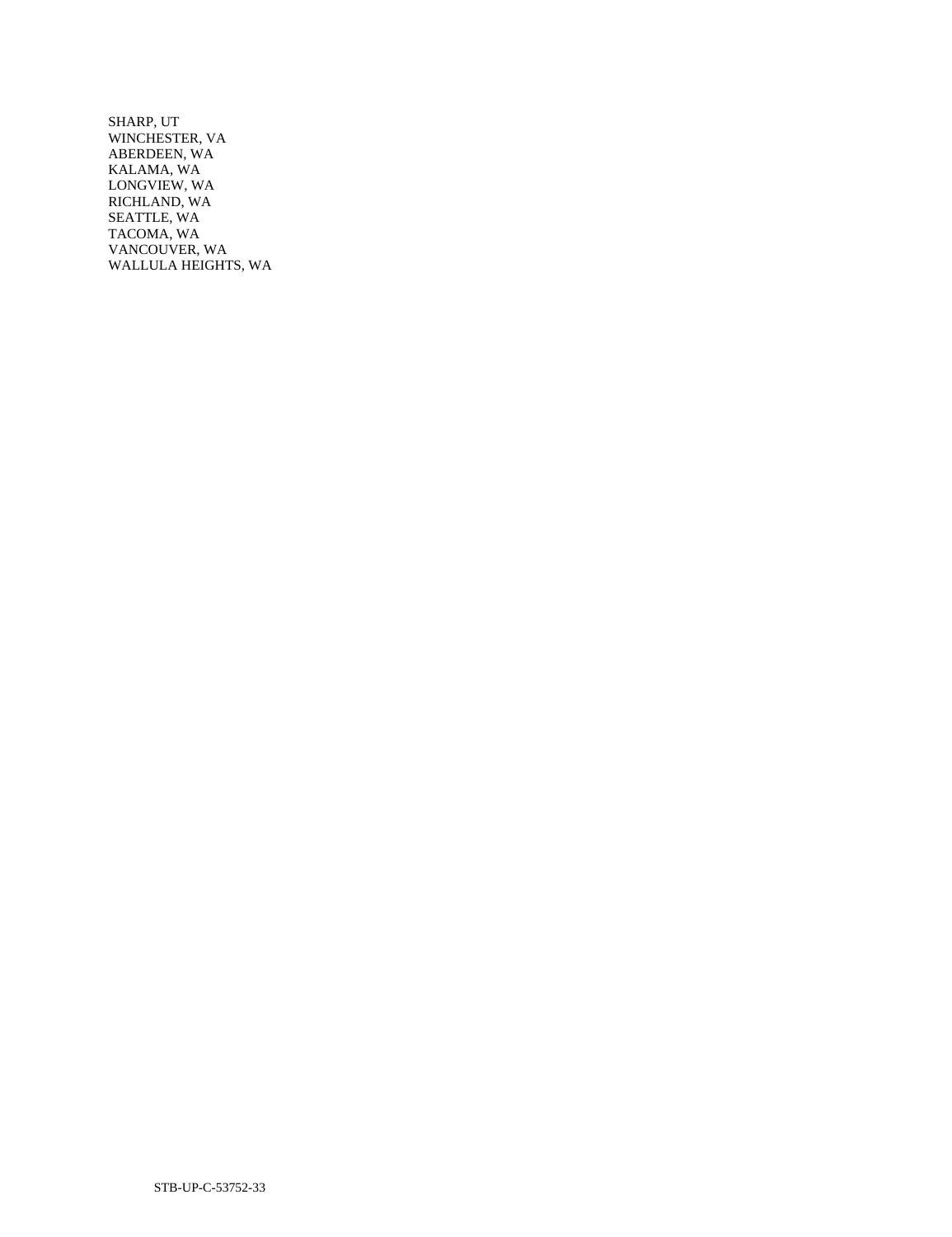

STB-UP-C-57584-01

# **UNION PACIFIC RAILROAD COMPANY**

# **AMENDED CONTRACT SUMMARY**

**Issued:**  November 1, 2021

**Effective:** October 25, 2021

**Issued by:**  Rosa M. La Puente-Flowers Lead Price Applications 1400 Douglas Street Mail Stop 1340 OMAHA, NEBRASKA 68179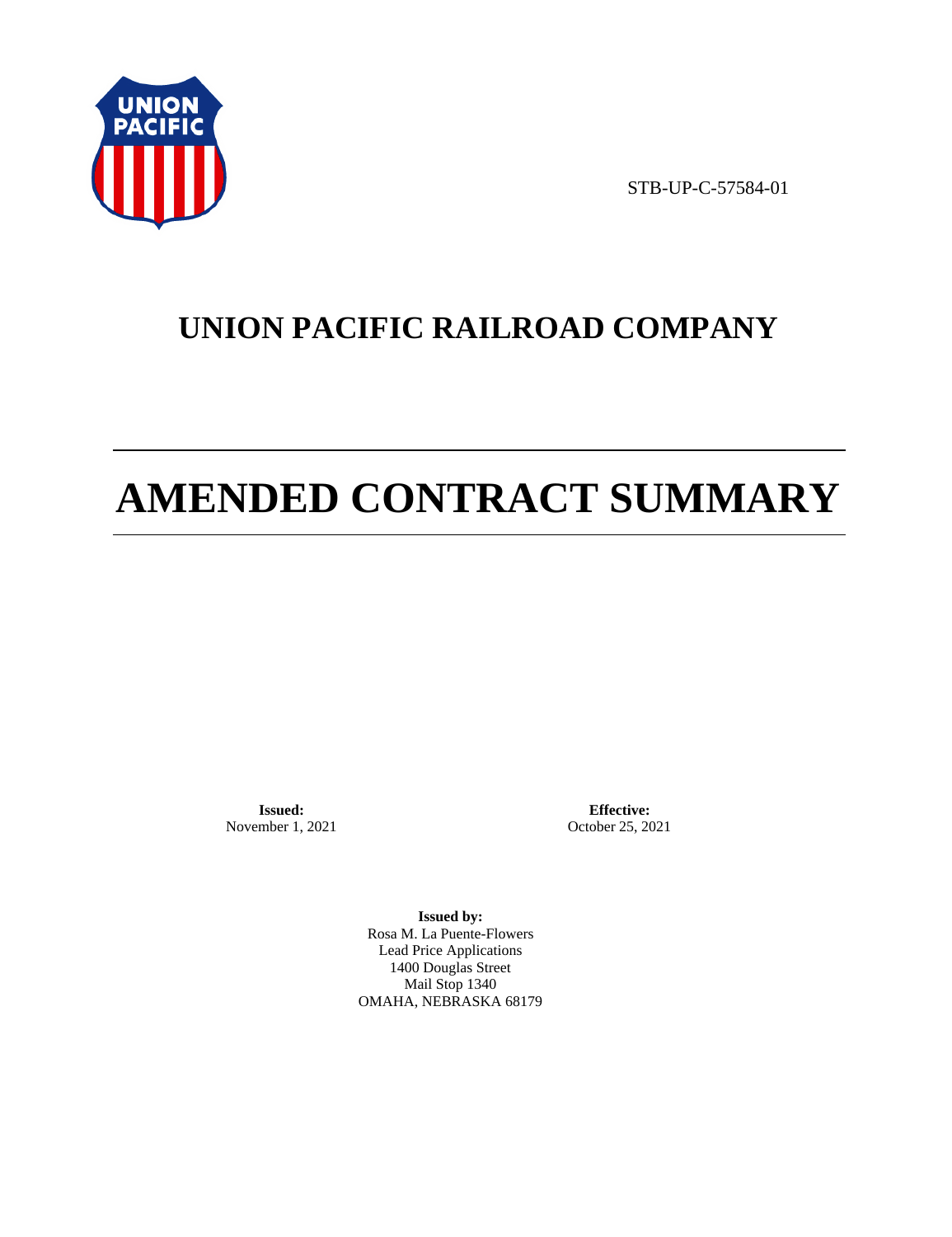# **PARTICIPATING CARRIERS:**

 UNION PACIFIC RAILROAD COMPANY 1400 Douglas St. Omaha, NE 68179

#### **COMMODITY:**

 Soybeans (Soya Beans) Corn Exc.Popcorn See 01152 Wheat Exc.Buckwheat See 01139 Sorghum Grains Corn, Cracked

#### **SHIPPER:**

PILGRIM'S PRIDE CORP

#### **ORIGIN(S):**

APPROVED SHUTTLE ORIGINS (See Exhibit Definition)

# **DESTINATION(S):**

APPROVED SHUTTLE DESTINATIONS (See Exhibit Definition)

#### **PORT(S):**

Not Applicable

# **DURATION:**

 Effective Date: October 1, 2020 Amendment Effective Date: October 25, 2021 **ADDITION**  Expiration Date: October 31, 2022 **EXTENSION** 

#### **RAIL CAR DATA:**

No cars dedicated to service under this Contract. Cars are provided on a common carrier basis only.

# **RATES & CHARGES:**

Not applicable

#### **VOLUME:**

 Minimum shipment of 92 carloads. Multiple Car Shipments Single Car Shipments **DELETION** 

# **SPECIAL FEATURES:**

Not applicable

#### **SPECIAL NOTICE:**

Not applicable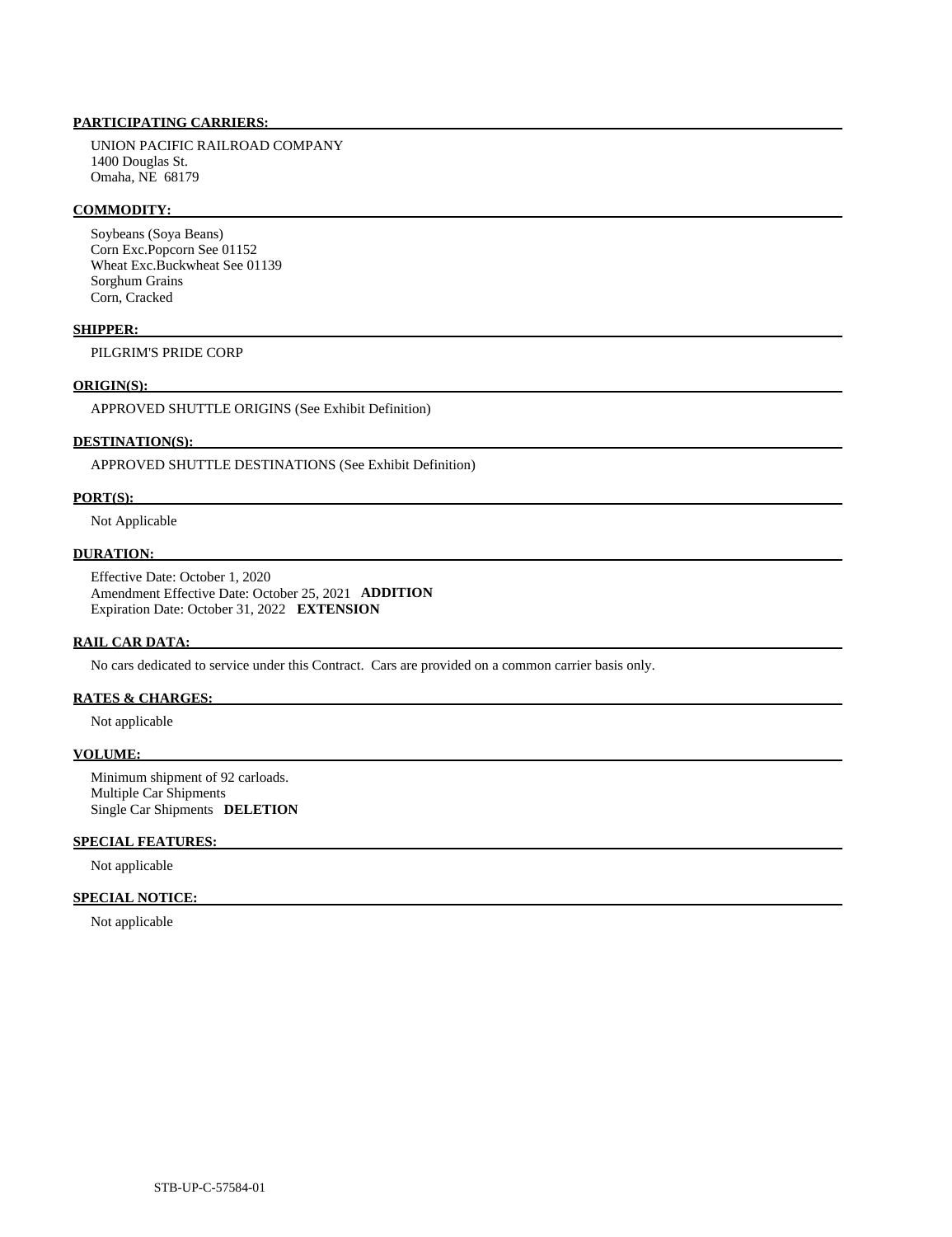#### **EXHIBIT DEFINITIONS:**

 APPROVED SHUTTLE ORIGINS consist of: BYERS, CO CHEYENNE WELLS, CO ALBERT CITY, IA ALTON, IA ASHTON, IA AVON, IA BELMOND, IA BRADFORD, IA BURT, IA CHAPIN, IA CLARE, IA CLARION, IA COUNCIL BLUFFS, IA DOWS, IA EMMETSBURG, IA FARNHAMVILLE, IA GARDEN CITY, IA GOWRIE, IA GRUVER, IA HANCOCK, IA HARTLEY, IA HAVELOCK, IA HINTON, IA JEFFERSON, IA JOICE, IA JORDAN, IA MALLARD, IA MARATHON, IA NEVADA, IA NORTHWOOD, IA PICKERING, IA RAKE, IA RALSTON, IA ROELYN, IA ROLFE, IA SLOAN, IA SUPERIOR, IA VINCENT, IA WEST BEND, IA BLISS, ID ALLEN, IL BLOOMINGTON, IL ELKHART, IL HARVARD, IL PONTIAC, IL ROYAL, IL SOUTH BELOIT, IL STERLING, IL TUSCOLA, IL ABILENE, KS ATCHISON, KS CANTON, KS COLBY, KS DOWNS, KS FRANKFORT, KS GLEN ELDER, KS GREAT BEND, KS HANOVER, KS HAVILAND, KS HUTCHINSON, KS KANSAS CITY, KS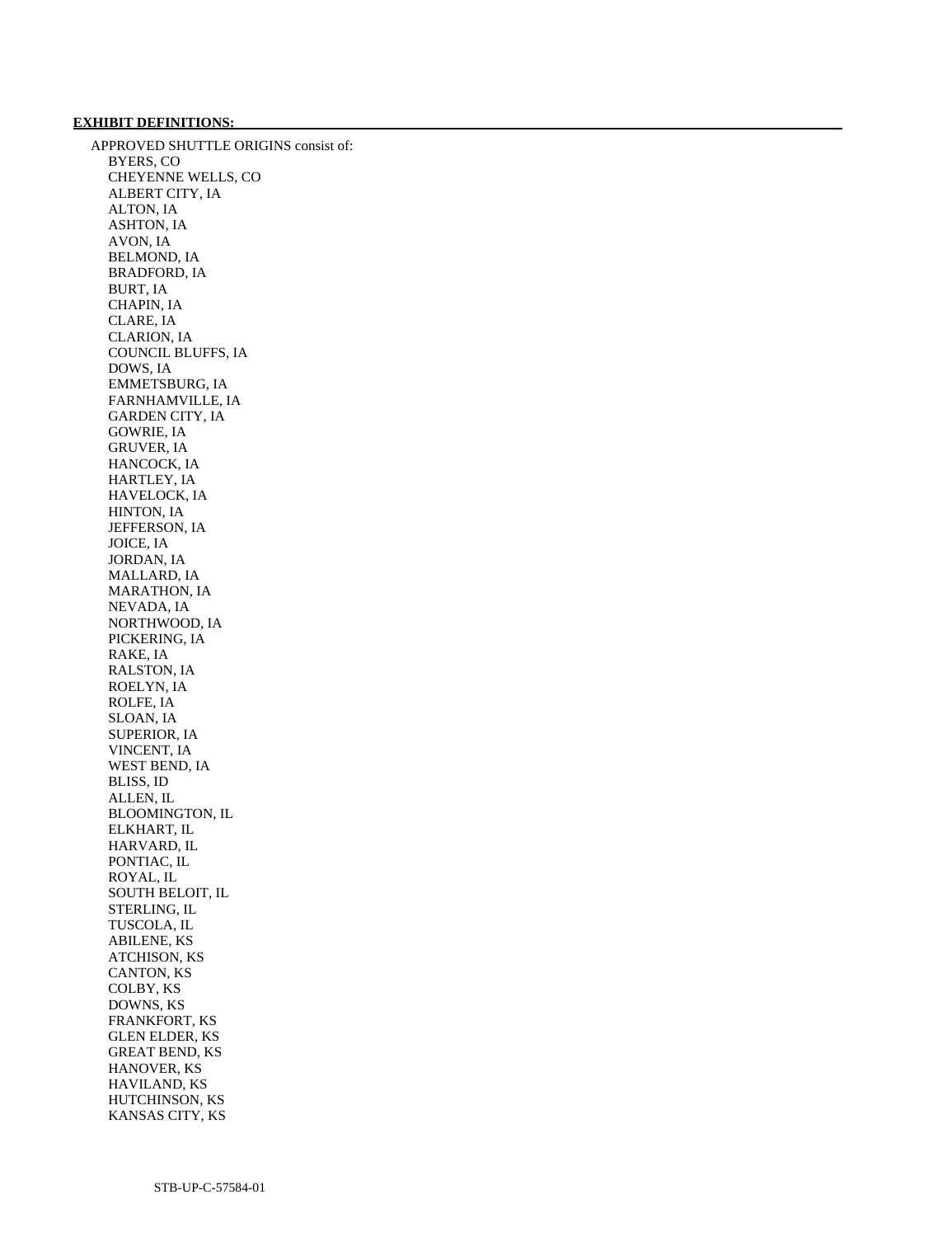LIBERAL, KS NEW CAMBRIA, KS OGALLAH, KS PLAINS, KS PRATT, KS SALINA, KS SHARON SPRINGS, KS TOPEKA, KS WAKEENEY, KS WICHITA, KS APPLETON, MN BREWSTER, MN BROWNTON, MN BUFFALO LAKE, MN DANUBE, MN DELAVAN, MN DULUTH, MN FAIRMONT, MN HERON LAKE, MN HOPE, MN LAMBERTON, MN MADELIA, MN MARNA, MN MILOMA, MN MONTEVIDEO, MN MOUNTAIN LAKE, MN NEW ULM, MN RANDOLPH, MN SAVAGE, MN SPRINGFIELD, MN ST JAMES, MN WALNUT GROVE, MN WELCOME, MN ADRIAN, MO ESSEX, MO SANDSTONE, MO ST JOSEPH, MO ALBION, NE BRAINARD, NE BROWNSON, NE CARLETON, NE CHAPPELL, NE COZAD, NE ELM CREEK, NE ENOLA, NE FREMONT, NE GIBBON, NE GOTHENBURG, NE GRAND ISLAND, NE HASTINGS, NE HAYLAND, NE JANSEN, NE KEARNEY, NE KIMBALL, NE LEXINGTON, NE LINCOLN, NE MEAD, NE MONROE, NE NEBRASKA CITY, NE NORTH BEND, NE NORTH PLATTE, NE ORD, NE OVERTON, NE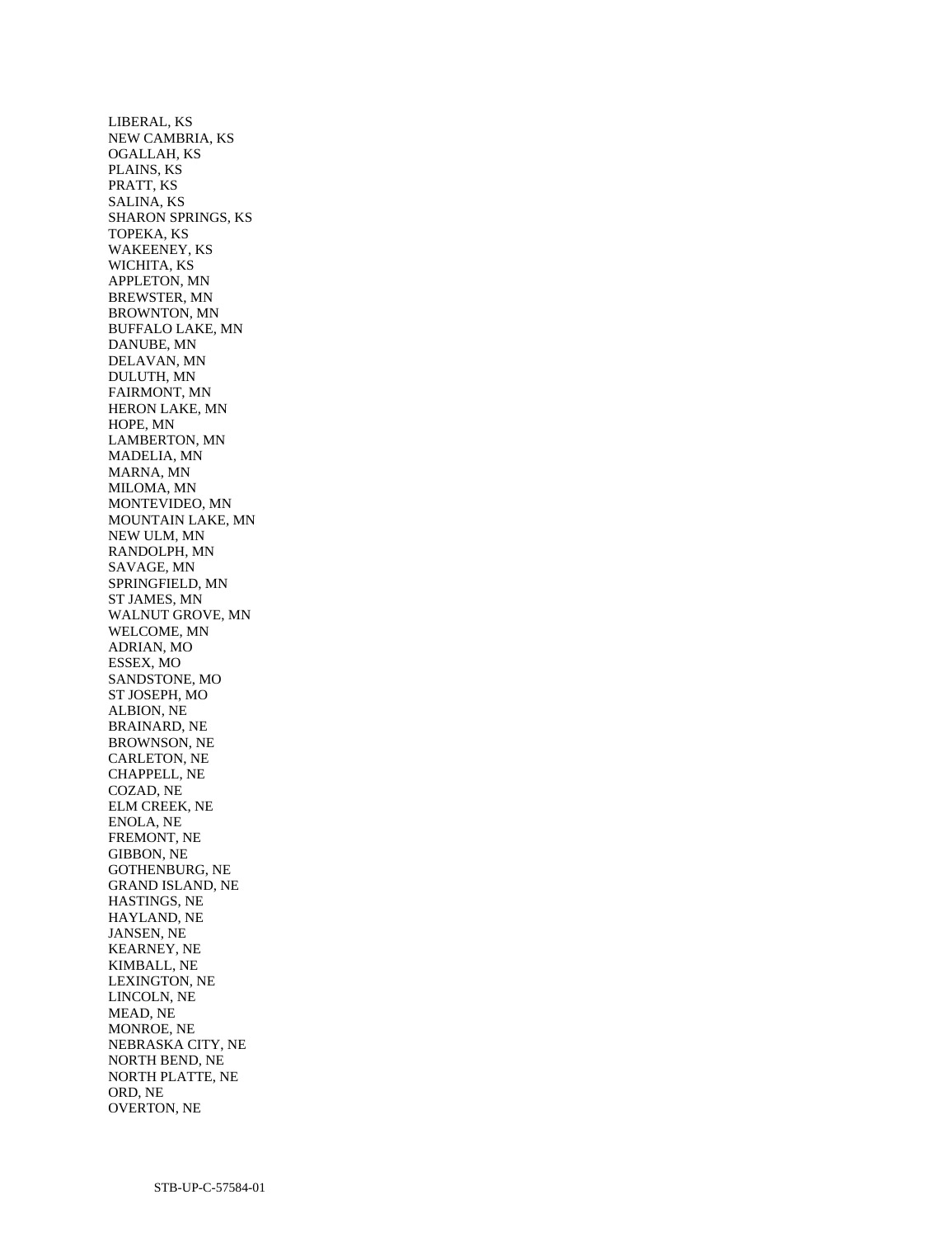PLYMOUTH, NE POLK, NE SCHAFER, NE SEDAN, NE SHELBY, NE SHELTON, NE ST EDWARD, NE STROMSBURG, NE SUPERIOR, NE SYRACUSE, NE THUMEL, NE WOOD RIVER, NE YANKA, NE KINGFISHER, OK MEDFORD, OK OPTIMA, OK AMARILLO, TX AVALON, WI EVANSVILLE, WI SUPERIOR, WI APPROVED SHUTTLE DESTINATIONS consist of: CHICALOTE, AG EL TULE, AG BERGMAN, AR BUTTERFIELD, AR EL DORADO, AR NASHVILLE, AR PERKINS, AR RUSSELLVILLE, AR SPADRA, AR SPRINGDALE, AR BUCKEYE, AZ DIXIE, AZ MARICOPA, AZ ROLL, AZ WELLTON, AZ CALIPATRIA, CA DELHI, CA FAMOSO, CA GOSHEN JCT, CA KAISER, CA KEYES, CA PIXLEY, CA STOCKTON, CA TRAVER, CA TULARE, CA TURLOCK, CA TABALAOPA, CI WINDSOR, CO TORREON, CU GOMEZ PALACIO, DG VINEDO, DG CUAUTITLAN, EM TLALNEPANTLA, EM APASEO, GJ CELAYA, GJ BOJAY, HG CEDAR RAPIDS, IA CLINTON, IA DES MOINES, IA FAIRFAX, IA BLISS, ID BURLEY, ID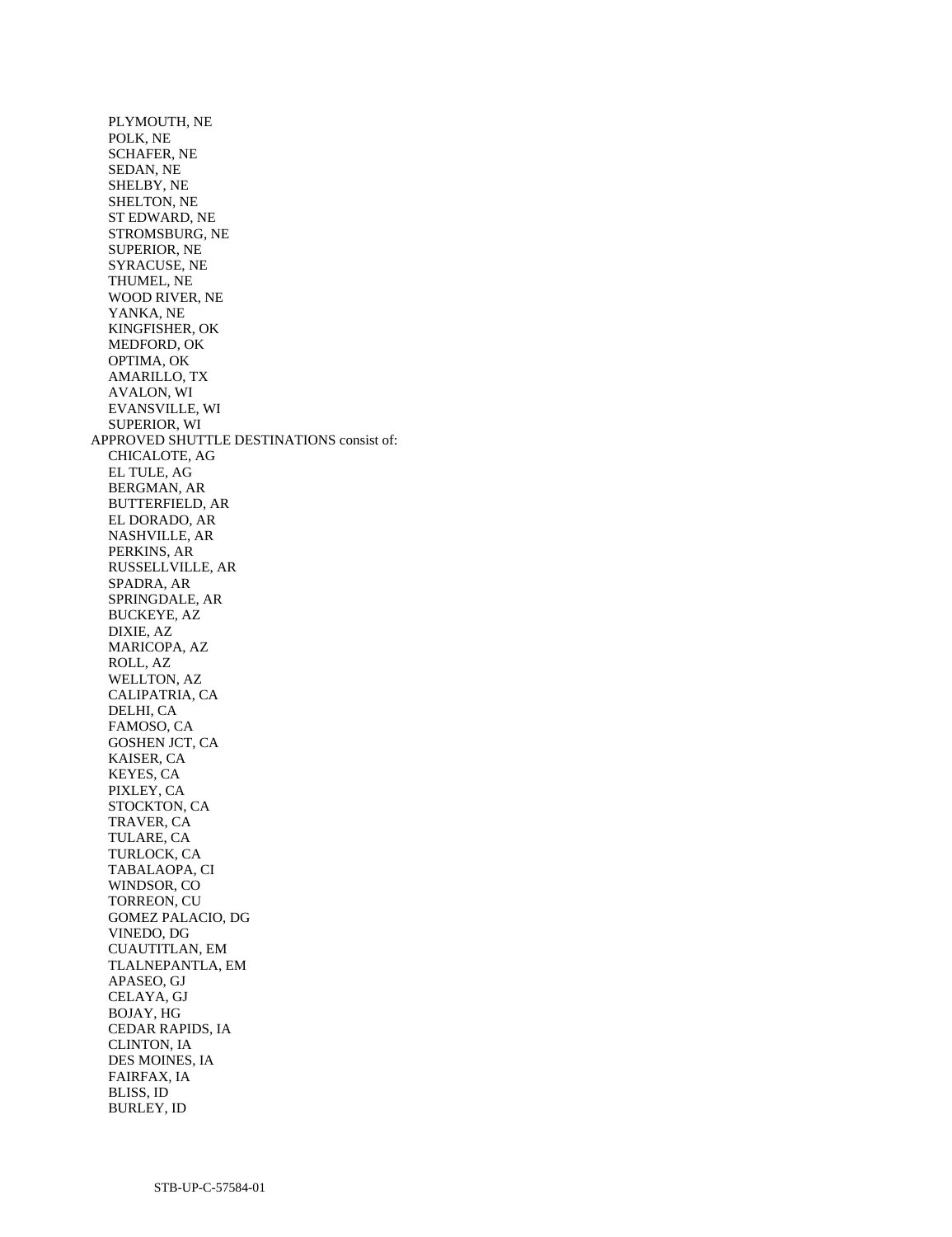GOODING, ID JEROME, ID MOUNTAIN HOME, ID CAHOKIA, IL EAST ST LOUIS, IL FAIRMONT CITY, IL BEECH GROVE, IN EL CASTILLO, JA ENCARNACION, JA GUADALAJARA, JA LA BARCA, JA LA JUNTA, JA SAN JUAN DE LOS LAG, JA ATCHISON, KS LIBERAL, KS SHAMROCK, KS AMA, LA LAKE CHARLES, LA MYRTLE GROVE, LA NATCHITOCHES, LA WESTWEGO, LA AYER, MA PATTI, MH AURORA, MO EVE, MO ST LOUIS, MO COLUMBUS, NE DOULOM, NE CADEREYTA JIMENEZ, NL MONTERREY, NL MORALES, NL SALINAS VICTORIA, NL ALBANY, NY OPTIMA, OK BOARDMAN, OR RIVER GATE, OR MARTINS CREEK, PA AHORCADO, QA QUERETARO, QA SAN JUAN DEL RIO, QA VIBORILLAS, QA SAN RAFAEL, SI VITARUTO, SI SAN LUIS POTOSI, SL CIUDAD INDUSTRIAL, SO CIUDAD OBREGON, SO MATAMOROS, TM AMARILLO, TX BEAUMONT, TX BROWNSVILLE, TX CORPUS CHRISTI, TX EASTERLY, TX GALENA PARK, TX GALVESTON, TX HOUSTON, TX MINEOLA, TX NACOGDOCHES, TX OAKWOOD, TX PITTSBURG, TX TENAHA, TX MILFORD, UT NEPHI, UT OGDEN, UT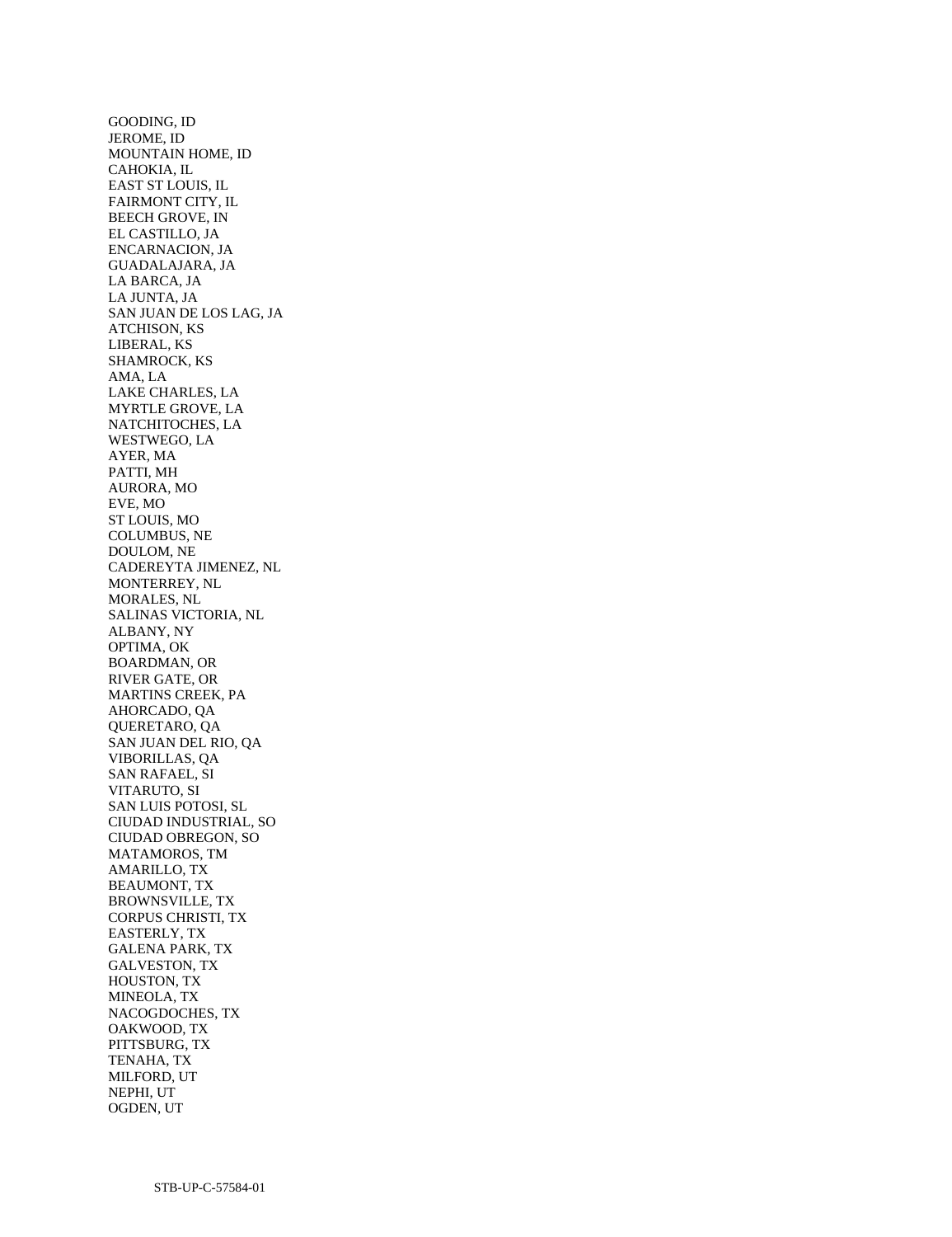SHARP, UT WINCHESTER, VA ABERDEEN, WA KALAMA, WA LONGVIEW, WA RICHLAND, WA SEATTLE, WA TACOMA, WA VANCOUVER, WA WALLULA HEIGHTS, WA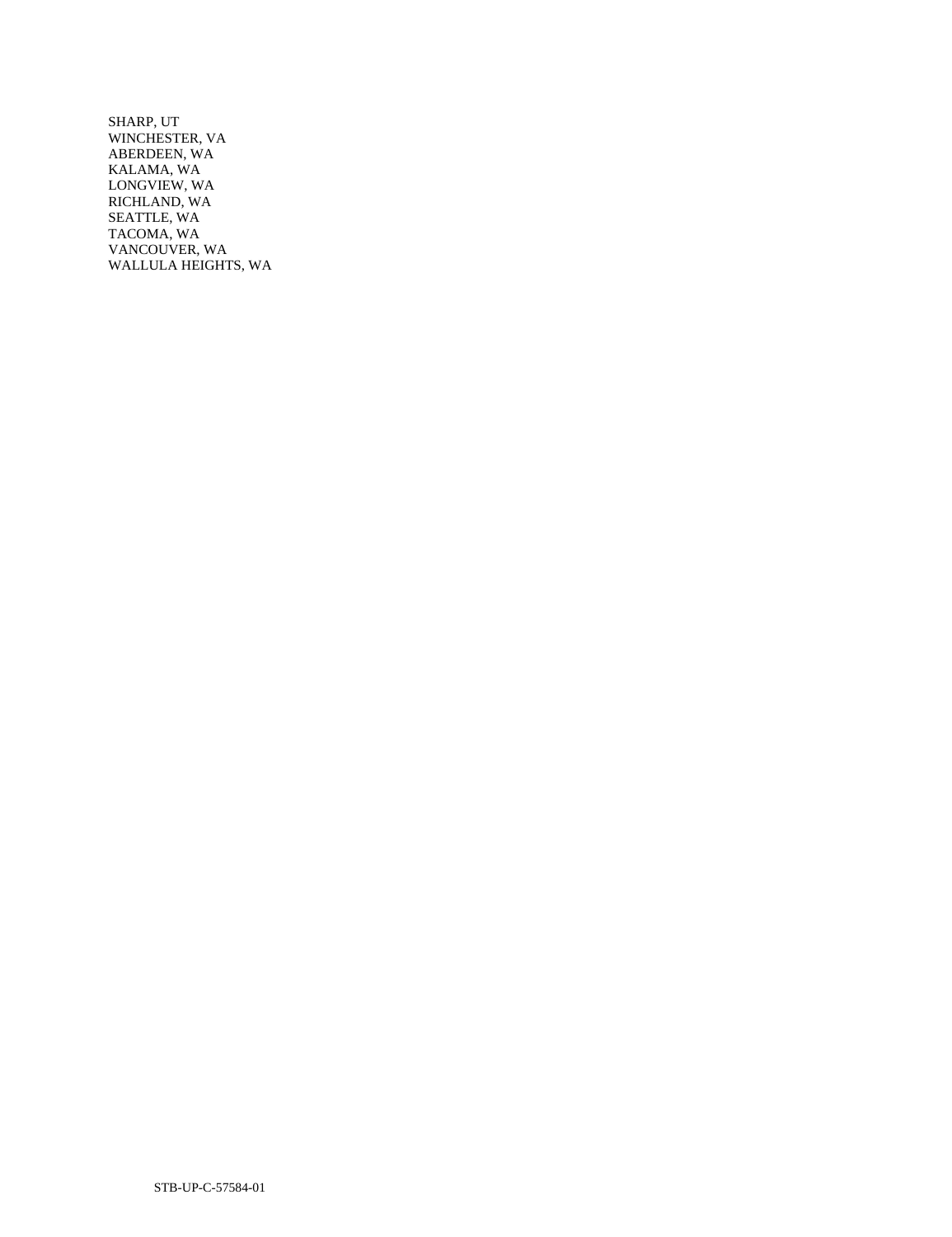

STB-UPUPCQ 101813-CP

# **UNION PACIFIC RAILROAD COMPANY**

# **AMENDED CONTRACT SUMMARY**

**Issued:**  November 1, 2021

**Effective:** June 1, 2021

**Issued by:**  Rosa M. La Puente-Flowers Lead Price Applications 1400 Douglas Street Mail Stop 1340 OMAHA, NEBRASKA 68179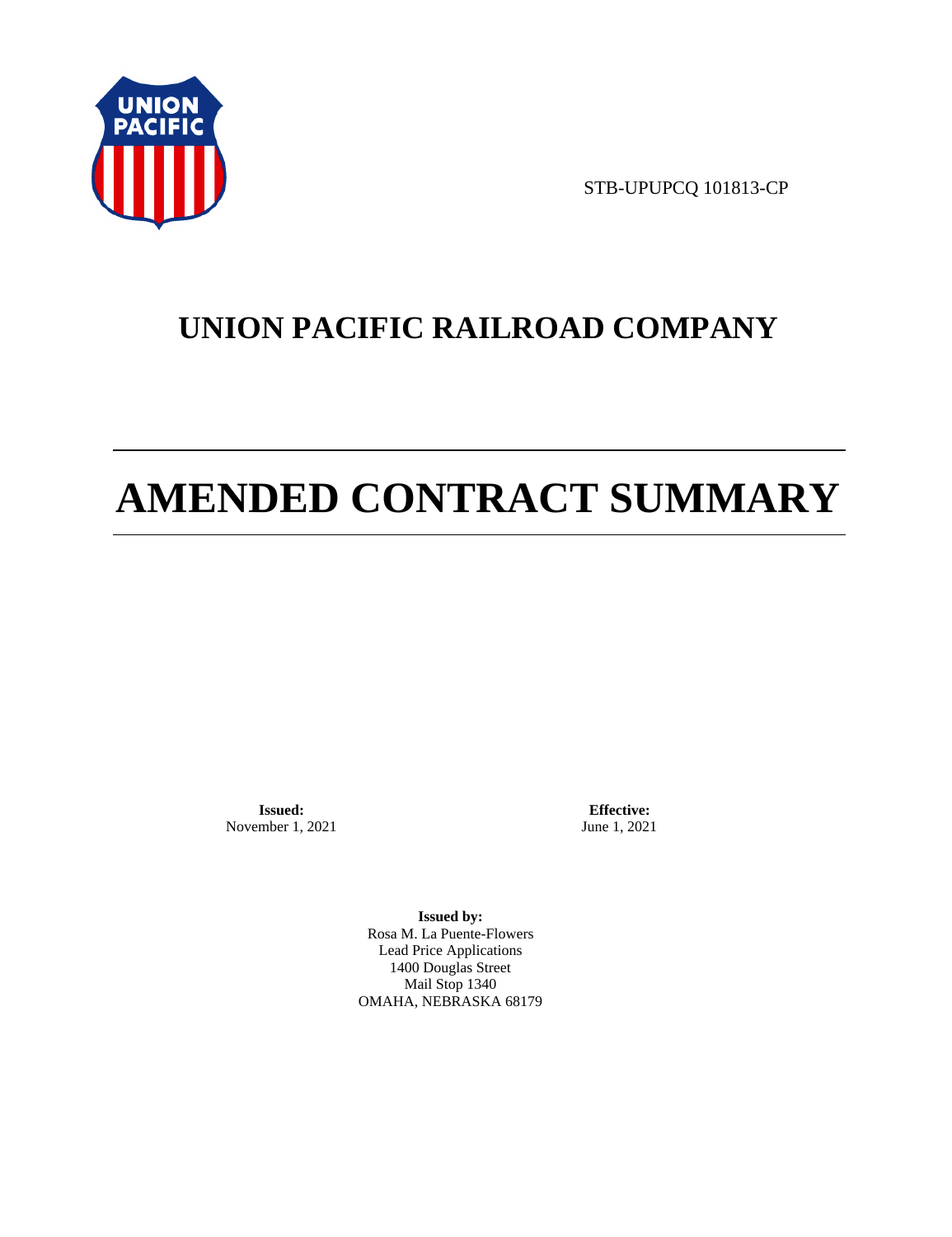# **PARTICIPATING CARRIERS:**

 UNION PACIFIC RAILROAD COMPANY 1400 Douglas St. Omaha, NE 68179

#### **COMMODITY:**

 Wheat Exc.Buckwheat See 01139 Barley **ADDITION** 

#### **SHIPPER:**

THE SCOULAR CO

#### **ORIGIN(S):**

 DOWNS, KS GOODLAND, KS SIDNEY, NE GRAINFIELD, KS BUFFALO PARK, KS GORHAM, KS HAYS, KS HOISINGTON, KS TOULON, KS VICTORIA, KS WALKER, KS YOCEMENTO, KS DENMARK, KS LINCOLN, KS WINONA, KS BUCKLIN, KS PRATT, KS FREMONT, NE BROWNSON, NE SALINA, KS LEVANT, KS PITTSBURG, KS ADRIAN, MO SEIBERT, CO BAZINE, KS **ADDITION**  BISON, KS ALBERT, KS **ADDITION**  AMY, KS **ADDITION**  DIGHTON, KS **ADDITION**  BEELER, KS **ADDITION**  HANSTON, KS **ADDITION**  MARIENTHAL, KS **ADDITION**  JEROME, ID **ADDITION**  HERSHEY, NE PINE BLUFFS, WY LINDBERGH, WY HOOKER, OK TEXHOMA, OK **ADDITION**  TYHEE, ID BANCROFT, ID MICHAUD, ID RIRIE, ID REXBURG, ID OGDEN, UT LINCOLN, ID **ADDITION**  STRATTON, CO **ADDITION**  DRESDEN, KS **ADDITION**  SELDEN, KS **ADDITION**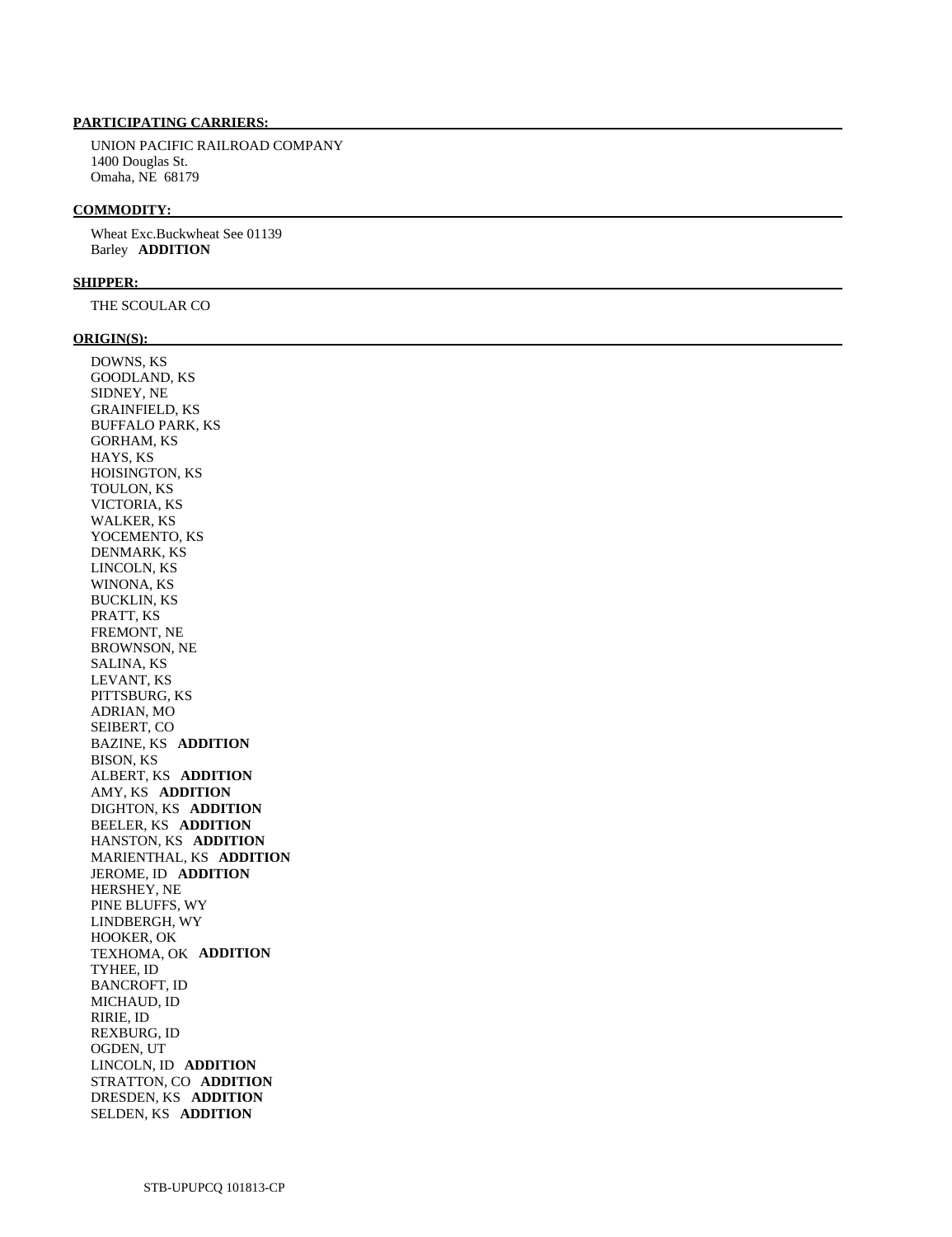#### **DESTINATION(S):**

 CHICAGO, IL DENVER, CO STOCKTON, CA AVON, IA KANSAS CITY, MO ALTON, IL EAST ST LOUIS, IL MT VERNON, IL ST LOUIS, MO MEMPHIS, TN KENOSHA, WI PENDLETON, OR PORT ALLEN, LA TRAVER, CA MODESTO, CA PETALUMA, CA TOLLESON, AZ COLTON, CA LOS ANGELES, CA SAN BERNARDINO, CA FAMOSO, CA FRESNO, CA GOSHEN JCT, CA OAKLAND, CA TAGUS, CA CITY OF COMMERCE, CA PHOENIX, AZ **ADDITION**  PNW GROUP (See Exhibit Definition) EAGLE PASS, TX EL PASO, TX LAREDO, TX NOGALES, AZ CARLISLE, IA KEARNEY, CA WINONA, MN MILFORD, UT **ADDITION**  MANKATO, MN **ADDITION**  MINNEAPOLIS, MN **ADDITION**  WA - SEATTLE AGS (See Exhibit Definition) OR - PORTLAND AGS (See Exhibit Definition) HATCH, CA PORTLAND, OR SEATTLE, WA WILLIAMS, CA BUCKEYE, AZ VERDEMONT, CA NEW BRAUNFELS, TX SAN ANTONIO, TX TURLOCK, CA

#### **PORT(S):**

Not Applicable

#### **DURATION:**

 Effective Date: January 1, 2018 Amendment Effective Date: June 1, 2021 **ADDITION**  Expiration Date: May 31, 2022 **EXTENSION**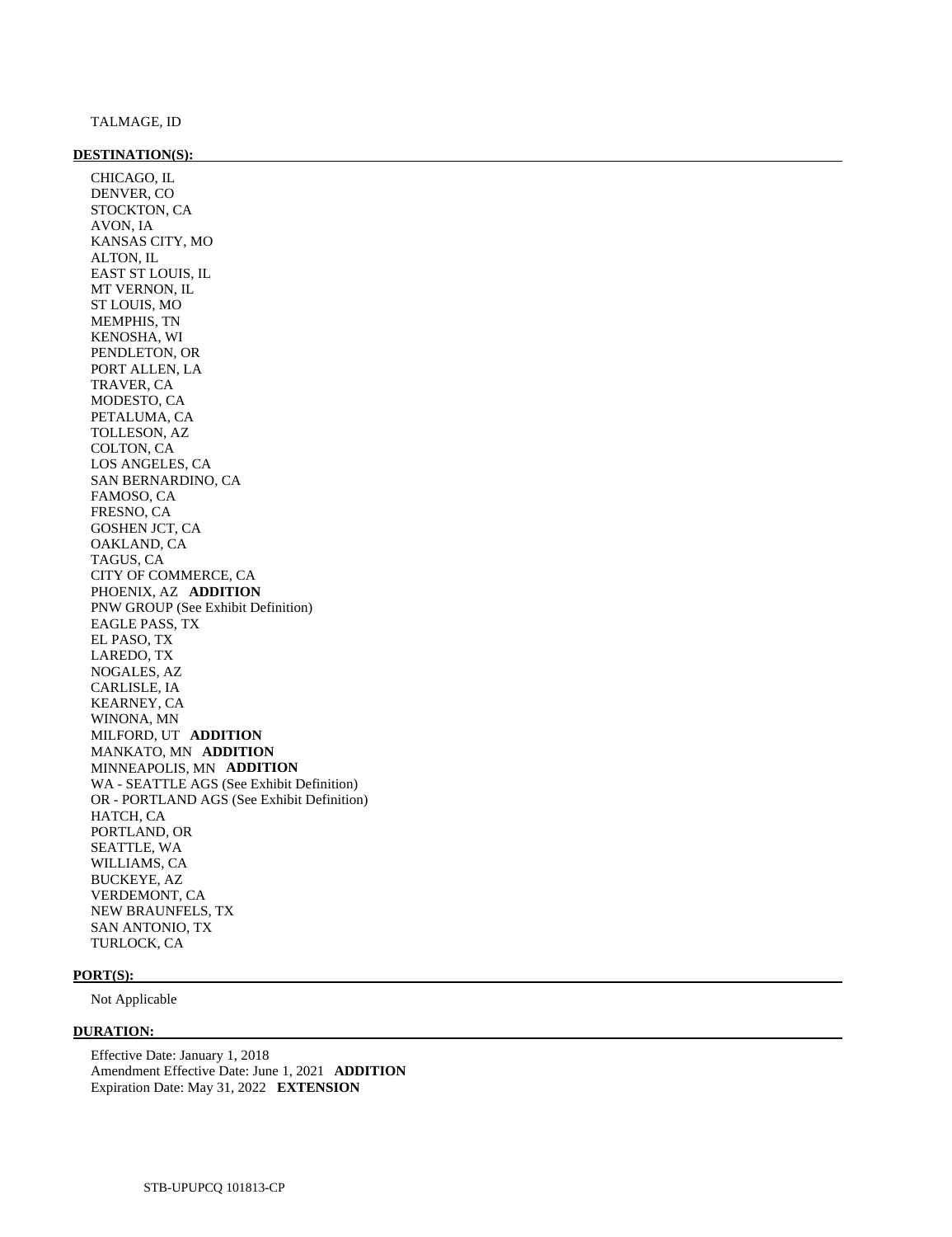# **RAIL CAR DATA:**

Carrier Equipment not involved.

# **RATES & CHARGES:**

Not applicable

# **VOLUME:**

 Minimum shipment of 107 carloads. Multiple Car Shipments Single Car Shipments **DELETION** 

# **SPECIAL FEATURES:**

Special Switching Provision

# **SPECIAL NOTICE:**

Not applicable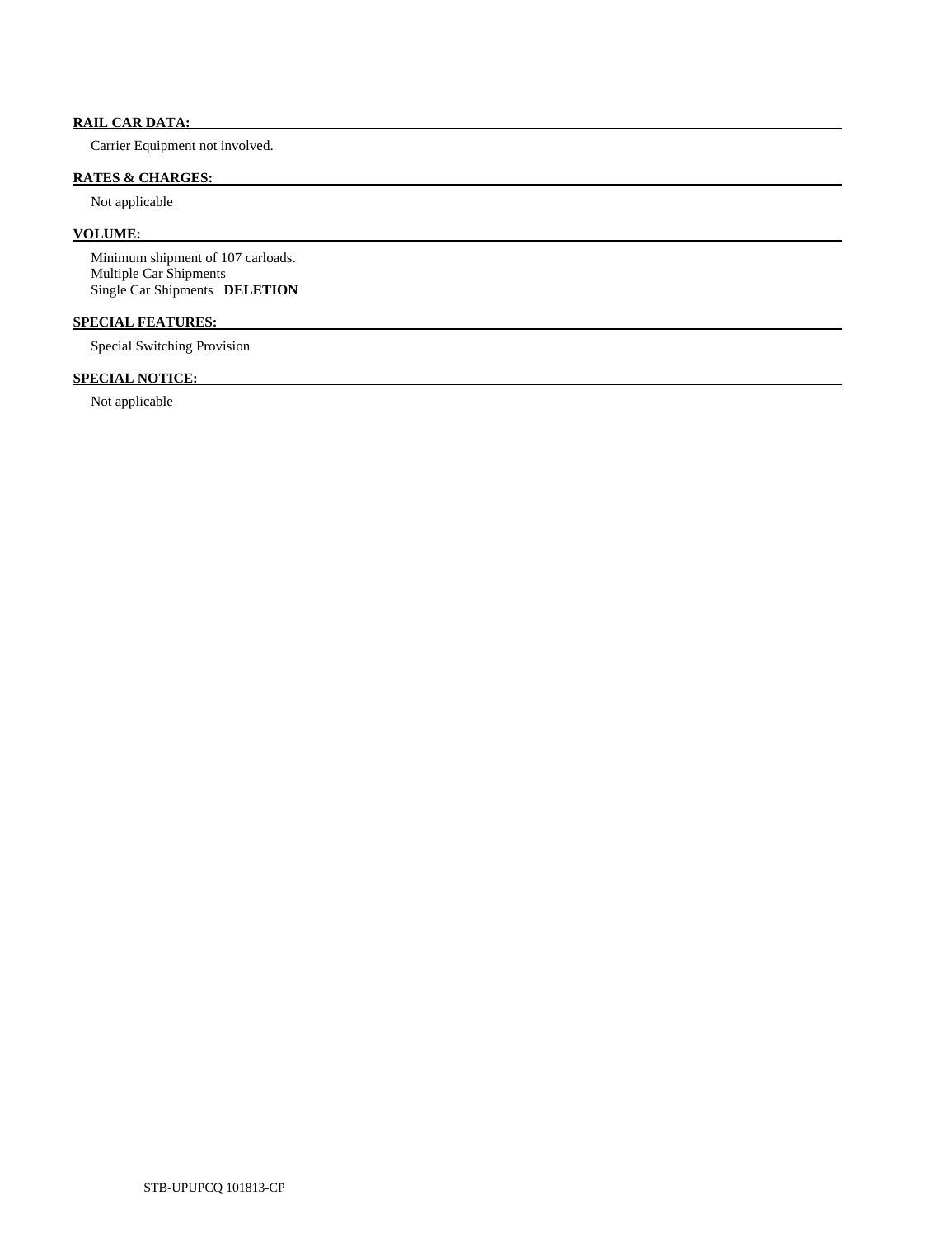PNW GROUP consist of: PORTLAND, OR RIVER GATE, OR KALAMA, WA LONGVIEW, WA WA - SEATTLE AGS consist of: ABERDEEN, WA ABERDEEN JCT, WA ALDERTON, WA ALLISON, WA ANDOVER, WA ARGO, WA AUBURN, WA BALLARD, WA BALLARD JCT, WA BANGOR, WA BAY SHORE, WA BELFAIR, WA BELLINGHAM, WA BELMORE, WA BLACK RIVER, WA BLAJCT, WA BLAKESLEE JCT, WA BREMERTON, WA BRIARWOOD, WA BUCODA, WA BURLINGTON, WA CAMP MURRAY, WA CAPITOL, WA CENPARK, WA CENTRALIA, WA CHEHALIS, WA CLAY CITY, WA CONCORA, WA DIVIDE, WA DUPONT, WA EAST OLYMPIA, WA EAST PUYALLUP, WA EATONVILLE JCT, WA EDMOND, WA EDMONDS, WA ELBE, WA ELMA, WA ESSEX, WA EVERETT, WA EVERETT, WA FERNDALE, WA FIFE, WA FREDERICKSON, WA FT LEWIS, WA GATE, WA GLOBAL GATEWAY NO, WA GRAHAM, WA GRAND MOUND, WA GREENDALE, WA HARBOR ISLAND, WA HILLSDALE, WA HOQUIAM, WA INTERBAY, WA JUNCTION CITY, WA KAPOWSIN, WA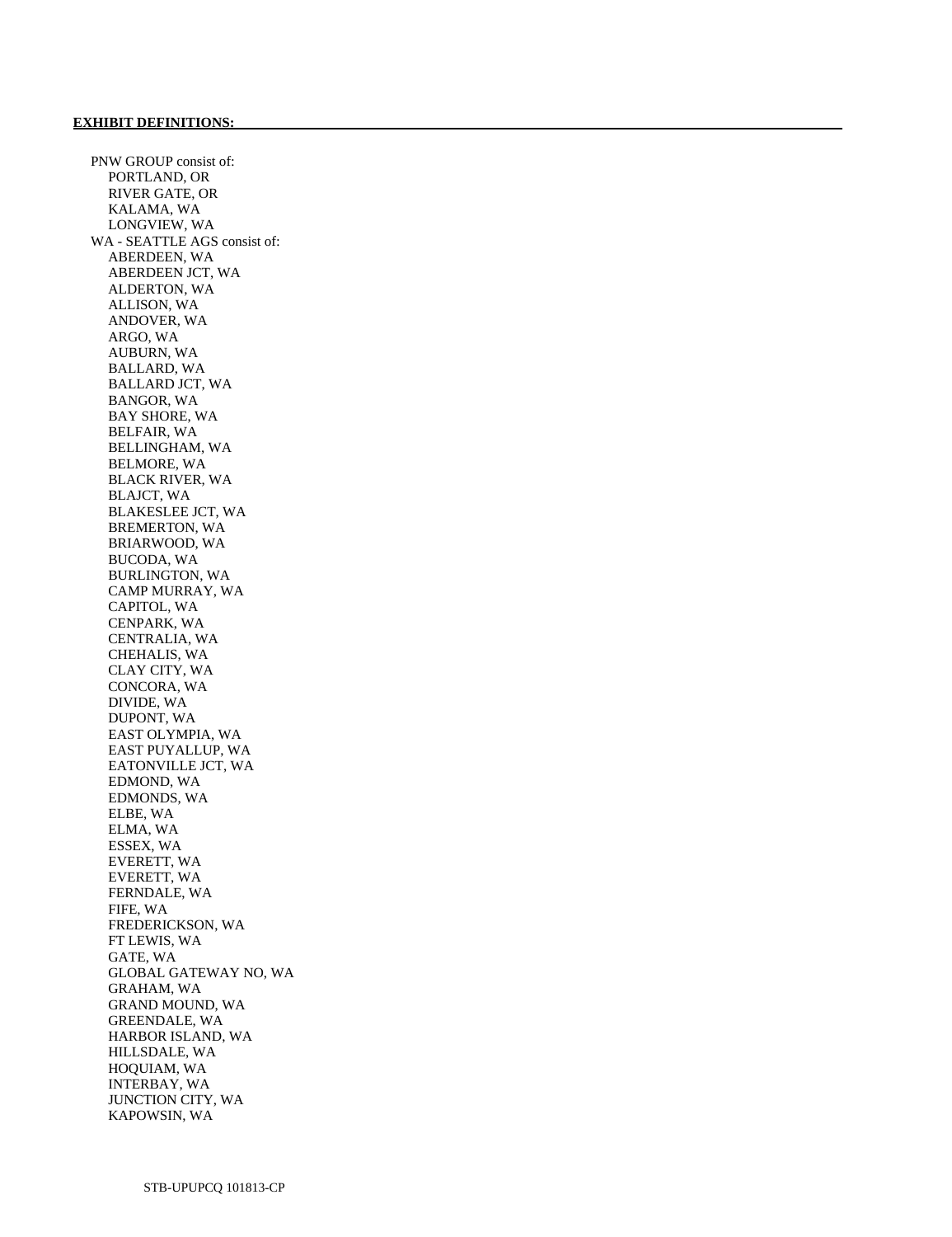KENT, WA KETRON, WA KYRO, WA LAKESIDE, WA LAKEVIEW, WA LOVELAND, WA LYNCH CREEK, WA LYNDEN, WA MALTBY, WA MARMAC, WA MAYTOWN, WA MCCLEARY, WA MCKENNA, WA MCMILLIN, WA MEEKER, WA MIDLAND, WA MINERAL, WA MONROE, WA MONTESANO, WA MORTON, WA MOUNT VERNON, WA MT VERNON, WA NAD JCT, WA NAPAVINE, WA NEW RELIANCE, WA NISQUALLY, WA NORTH PUYALLUP, WA OAKVILLE, WA OFFLAKE, WA OFFUTT LAKE, WA OHOP, WA OLYMPIA, WA PARK JCT, WA PIONEER, WA PORT TOWNSEND, WA PUYALLUP, WA RAINIER, WA RAISH, WA RESERVATION, WA ROCHESTER, WA ROY, WA SEATTLE, WA SEATTLE PIER, WA SHELTON, WA SILVERDALE, WA SKOOKUMCH, WA SKOOKUMCHUCK, WA SOUTH BELFAIR, WA SOUTH TACOMA, WA ST CLAIR, WA STEILACOOM, WA STIMSON, WA SUMNER, WA TACOMA, WA TACOMA EXP, WA TACOMA EXPORT, WA TACOMA JCT, WA TACOMA PCT, WA TAYLOR WAY, WA TENINO, WA THRIFT, WA TITLOW, WA TUKWILA, WA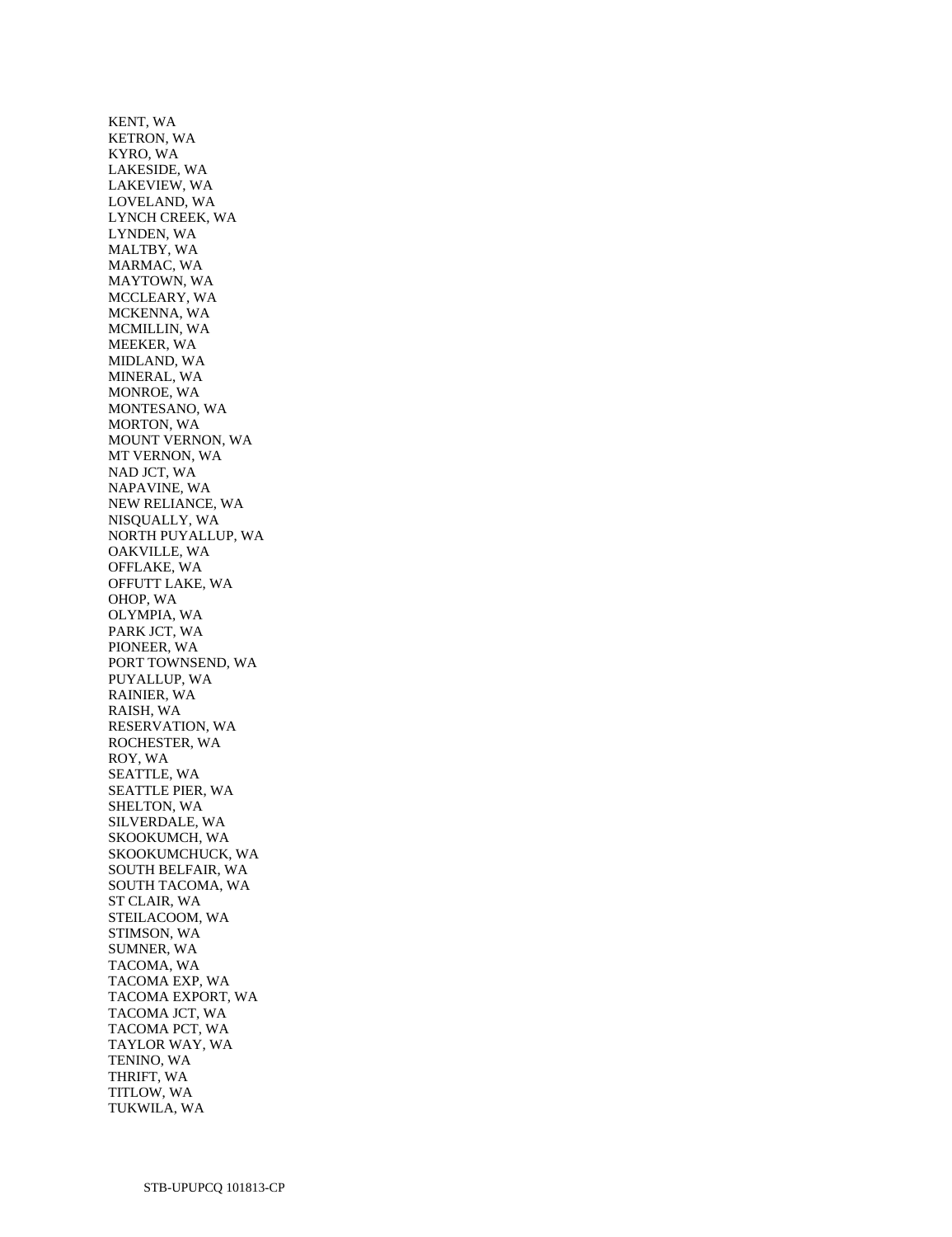TUMWATER, WA VADER, WA WABASH, WA WESCO, WA WEST BLAIR, WA WEST HILLSDALE, WA WEST TACOMA, WA WESTERN JCT, WA WHITES, WA WINLOCK, WA WJCT, WA WOODINVILLE, WA YELM, WA OR - PORTLAND AGS consist of: ALBINA, OR ASTORIA, OR AUMSVILLE, OR AURORA, OR BARNES YARD, OR BATTERSON, OR BONNEVILLE, OR BRIDAL VEIL, OR BROOKS, OR BUXTON, OR CANBY, OR CLACKAMAS, OR COALCA, OR COCHRAN, OR DODSON, OR EAST MILWAUKIE, OR EAST PORTLAND, OR FIR, OR GARBALDI, OR GARIBALDI, OR GEER, OR GERVAIS, OR HEMLOCK, OR HITO, OR HUBBARD, OR KENTON, OR LAKE YARD, OR LIBERAL, OR MILWAUKIE, OR MOHLER, OR MT ANGEL, OR NORTH PORTLAND, OR OREGON CITY, OR OSWEGO, OR PORTLAND, OR PRATUM, OR PULP, OR RENARD, OR RIVER GATE, OR ROCKWOOD, OR SHAW, OR SILVERTON, OR ST JOHNS, OR STAYTON, OR TILLAMOOK, OR TROUTDALE, OR WARRENTON, OR WEST LINN, OR WHEELER, OR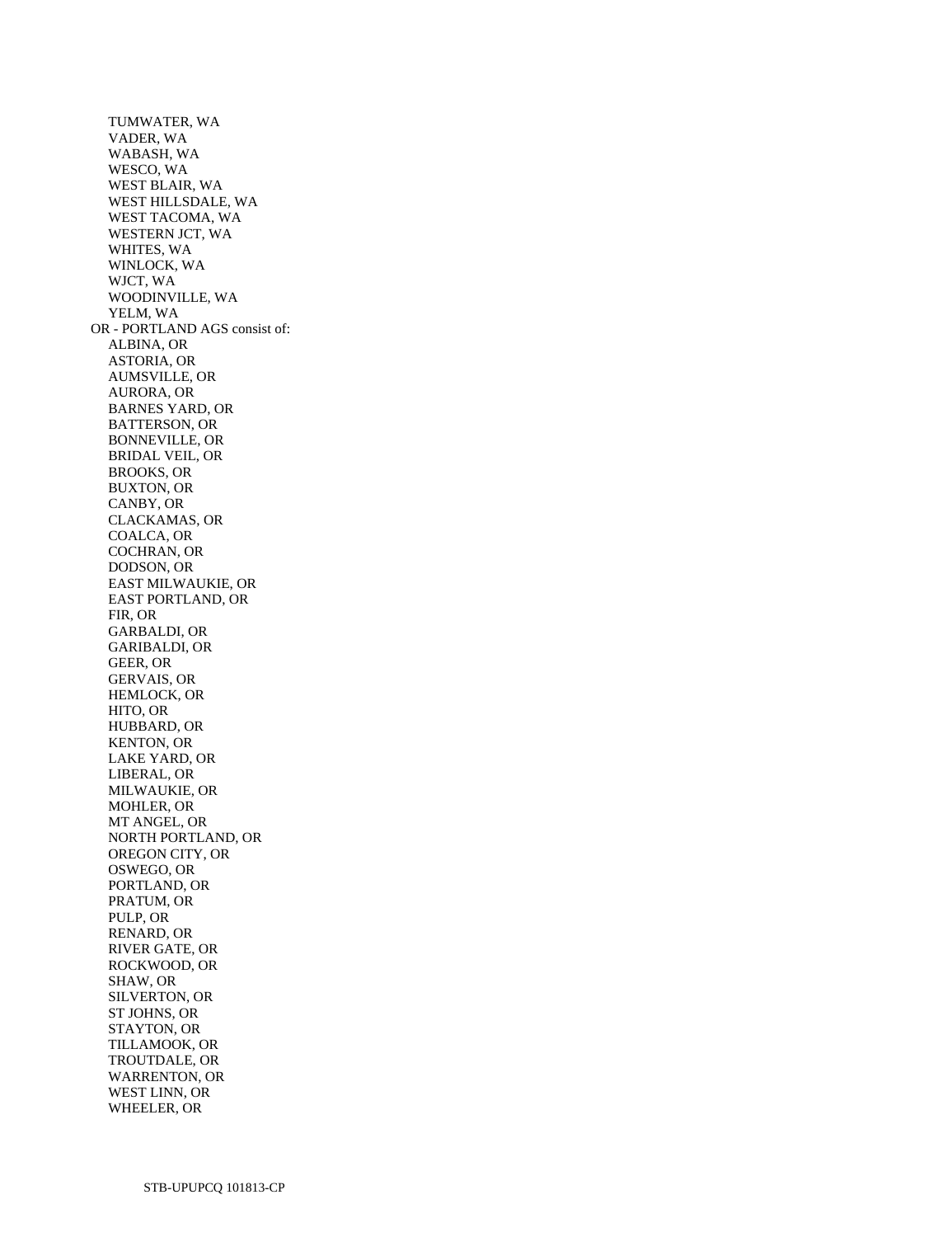WOODBURN, OR AMPERE, WA BARBERTON, WA BATTLE GROUND, WA BRUSH PRAIRIE, WA CAMAS, WA CASTLE ROCK, WA CATHLAMET, WA CHELATCHIE, WA COLUMBIA JCT, WA HEISON, WA HOMAN, WA KALAMA, WA KELSO, WA LONGVIEW, WA OSTRANDER, WA RIDGEFIELD, WA ROCKY POINT, WA RYE JCT, WA VANCOUVER, WA VANCOUVER JCT, WA WASHOUGAL, WA WOODLAND, WA YACOLT, WA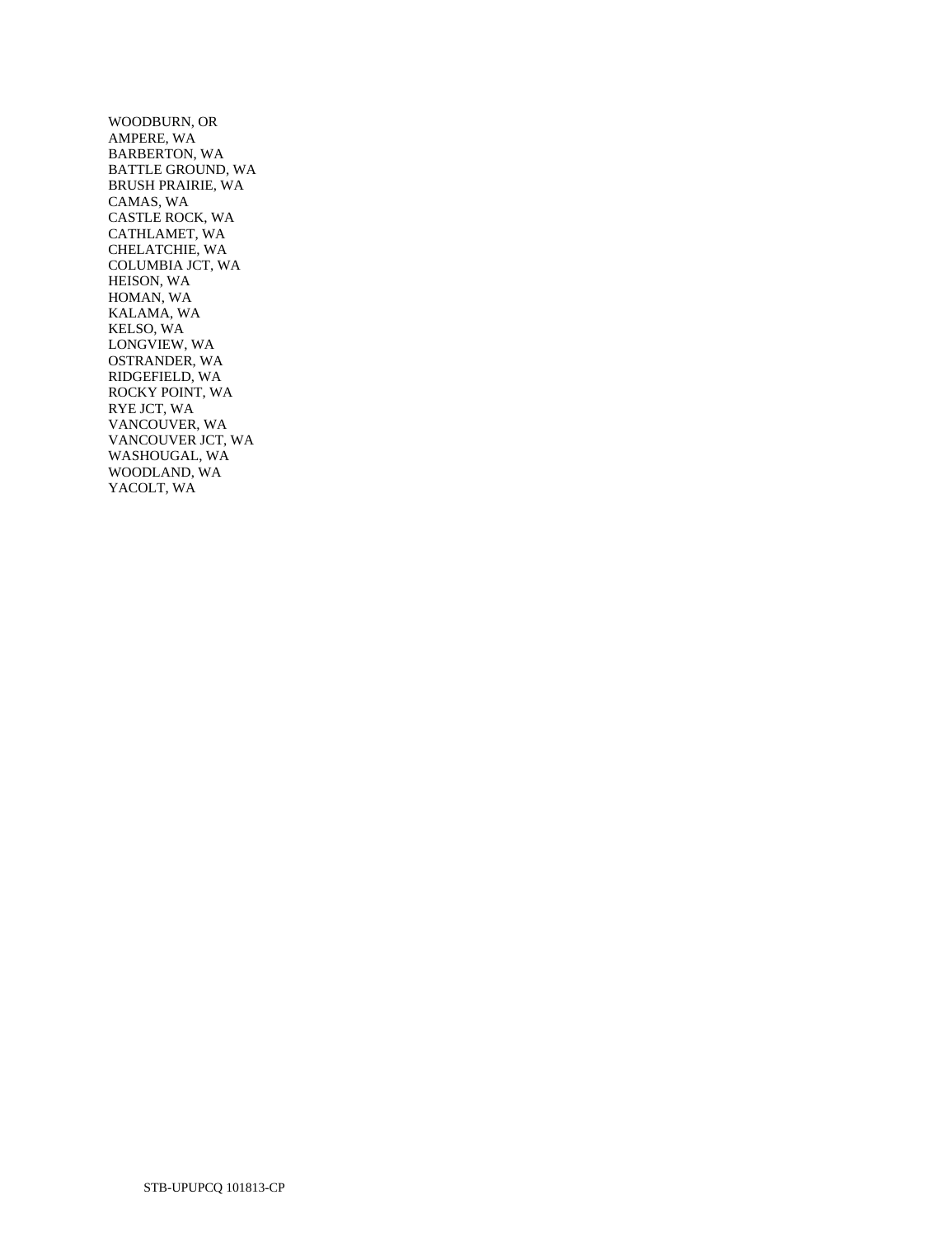

STB-UPUPCQ 102129-V

# **UNION PACIFIC RAILROAD COMPANY**

# **AMENDED CONTRACT SUMMARY**

**Issued:**  November 3, 2021

**Effective:** November 1, 2021

**Issued by:**  Rosa M. La Puente-Flowers Lead Price Applications 1400 Douglas Street Mail Stop 1340 OMAHA, NEBRASKA 68179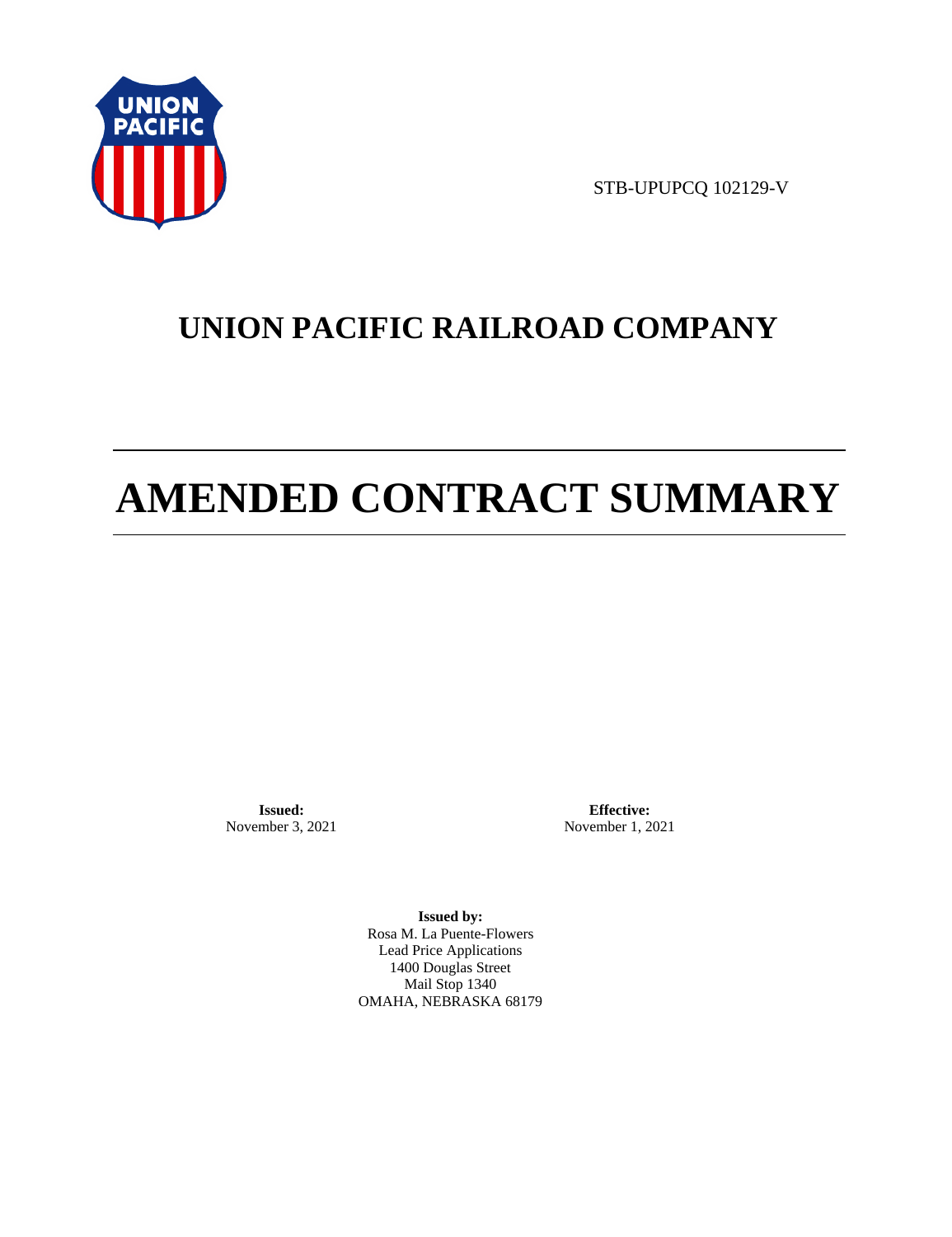## **PARTICIPATING CARRIERS:**

 FERROCARRIL MEXICANO S A DE C V **ADDITION**  Col. Bosques De Las Lomas Mexico City, DF 11700

 UNION PACIFIC RAILROAD COMPANY 1400 Douglas St. Omaha, NE 68179

#### **COMMODITY:**

 Distillers Mash, Spent, F Eed, Protein Content >=40% **ADDITION**  Spent Grain Mash, Feed **ADDITION**  Distillers Mash, Spent, Not Wholly From Grain Or Grain Products, Feed **ADDITION**  Feed, Gluten Gluten Meal Corn Germ Or Corn Oil Cake Or Meal, Crushed Or Ground Cake, Or Cake Screenings Corn Steep Water Sediment, Wet Gluten Liquor Residuum (Manufactured From Mono- Sodium Glutamate), Liquid Corn Germ Cake,Meal Or Screenings, Soybean,Not Fit For Human Consumption **ADDITION**  Soyflakes **ADDITION**  Soybean Hulls, Pelletized **ADDITION**  Soybean (Soy) Grits, Suitable For Human Consumption **ADDITION**  Soybean (Soy) Flour, Suitable For Human Consumption **ADDITION**  Soybean Products Or By- Products, Mixed Loads, Viz. Hulls, Cake, Chips, Flakes, Meal, Oil Cake Or Oil Cake Meal **ADDITION**  Soybean Hulls, Not Pelletized **ADDITION**  Cottonseed Cake Or Meal Or By-Products Exc.Cotton Linters Or Regins See 20915 Or Fatty Acids See 28994 **ADDITION** 

#### **SHIPPER:**

ARCHER DANIELS MIDLAND COMPANY

#### **ORIGIN(S):**

 IL - ST LOUIS AGS (See Exhibit Definition) IA - CEDAR RAPIDS AGS (See Exhibit Definition) COLUMBUS, NE **ADDITION**  LUBBOCK, TX **ADDITION**  CEDAR RAPIDS, IA CLINTON, IA PEORIA, IL MO - KANSAS CITY AGS (See Exhibit Definition)

#### **DESTINATION(S):**

 OPTIMA, OK CA - SJVR AGS (See Exhibit Definition) PIXLEY, CA **ADDITION**  CA - MET AGS (See Exhibit Definition) FRESNO, CA **ADDITION**  GOSHEN JCT, CA **ADDITION**  IL - ST LOUIS AGS (See Exhibit Definition) PLEASANTON, TX **ADDITION**  LA BARCA, JA **ADDITION**  PATTI, MH **ADDITION**  VIBORILLAS, QA **ADDITION**  SAN JUAN/ENCARNACION/CHICALOTE (See Exhibit Definition) VINEDO/TORREON GOMEZ (See Exhibit Definition) BROWNSVILLE, TX **ADDITION**  CLINTON, IA CEDAR RAPIDS, IA TAGUS, CA FAMOSO, CA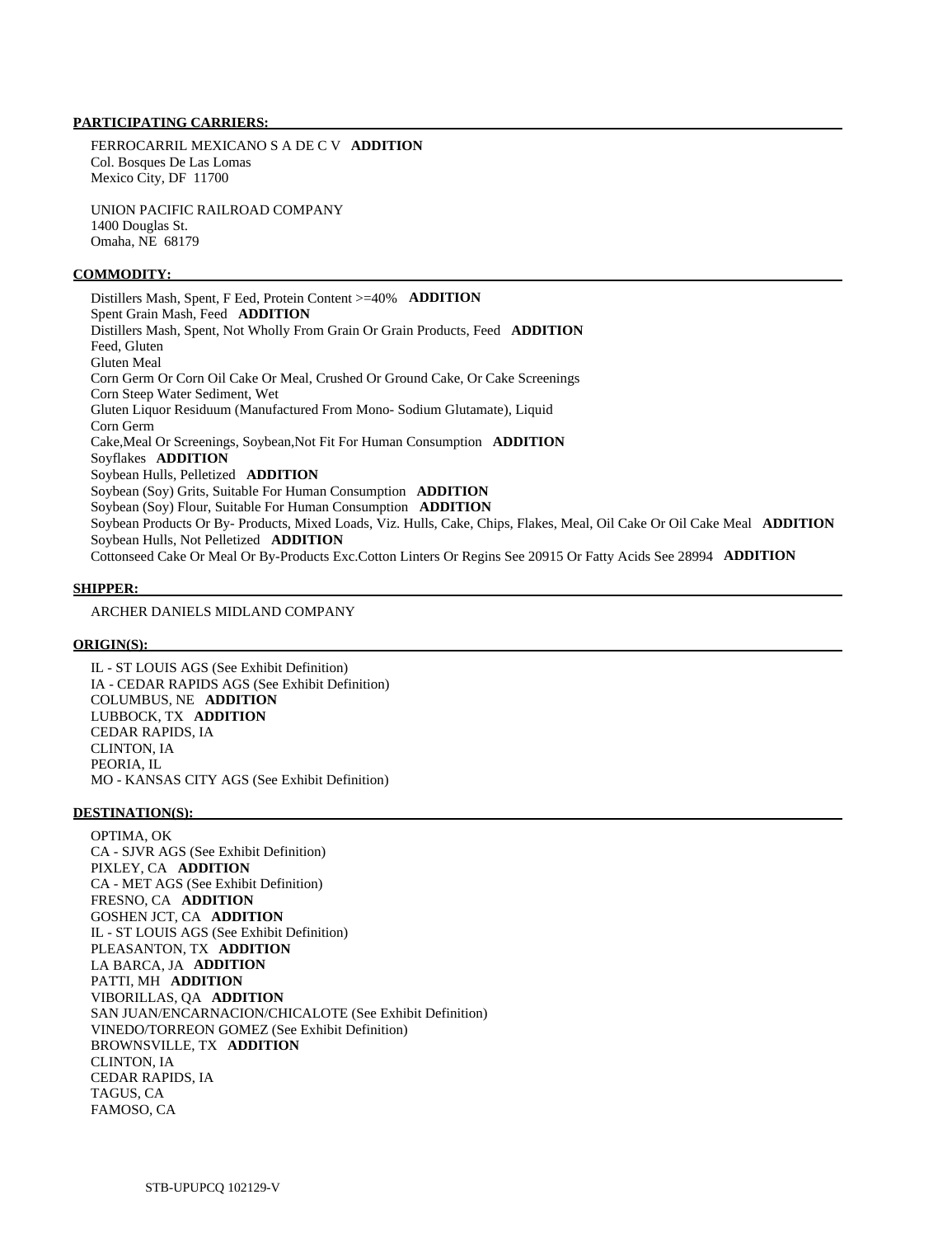RICHLAND, WA LAREDO, TX EAGLE PASS, TX EL PASO, TX

#### **PORT(S):**

Not Applicable

# **DURATION:**

 Effective Date: October 1, 2018 Amendment Effective Date: November 1, 2021 **ADDITION**  Expiration Date: September 30, 2022 **EXTENSION** 

## **RAIL CAR DATA:**

No cars dedicated to service under this Contract. Cars are provided on a common carrier basis only.

#### **RATES & CHARGES:**

Not applicable

#### **VOLUME:**

 Minimum shipment of 100 carloads. Multiple Car Shipments Single Car Shipments **DELETION** 

#### **SPECIAL FEATURES:**

Special Switching Provision

## **SPECIAL NOTICE:**

Not applicable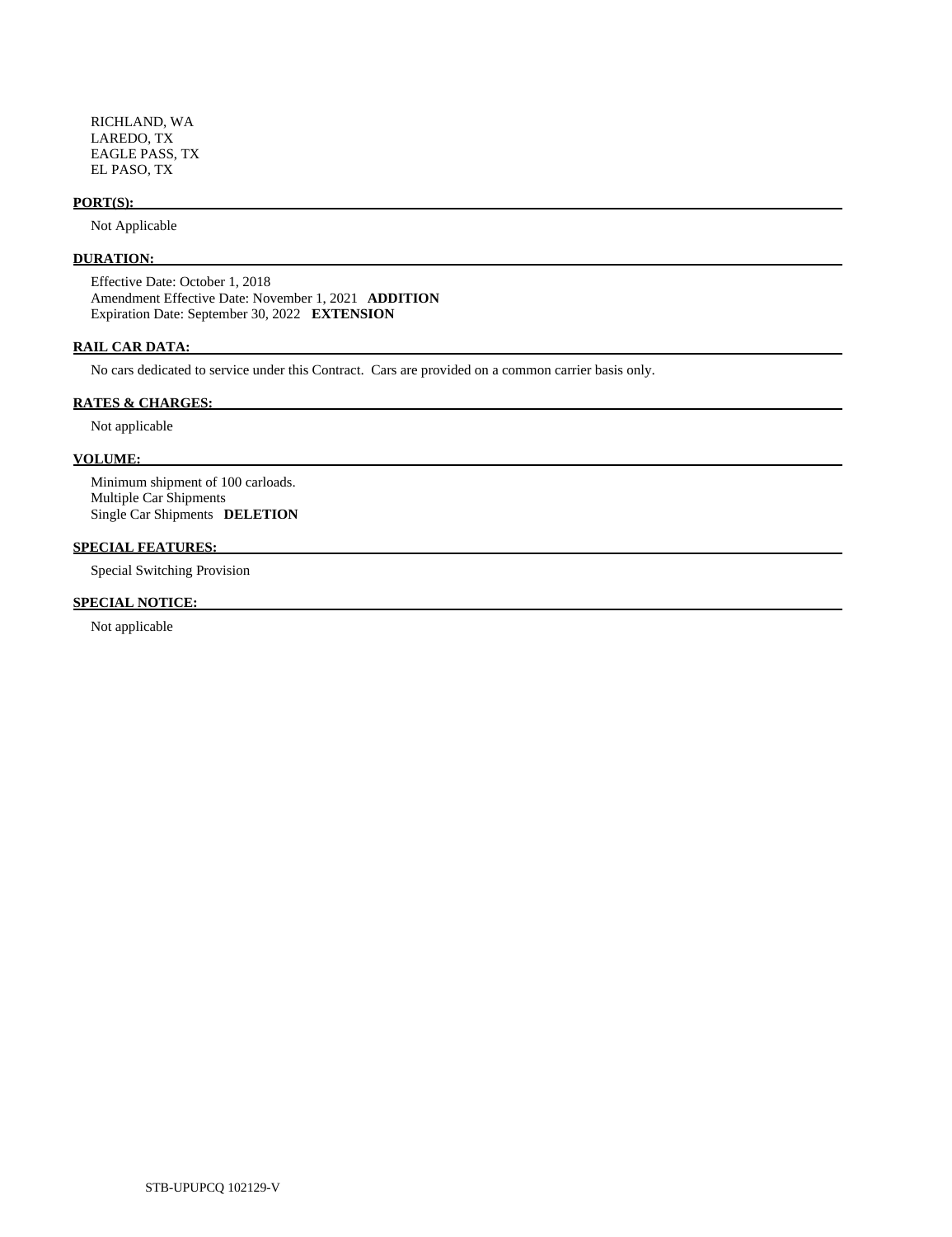#### **EXHIBIT DEFINITIONS:**

 IL - ST LOUIS AGS consist of: ALTON, IL BALDWIN, IL BEAUCOUP, IL BRIDGE JUNCTION, IL BRIGHTON, IL BROOKLYN, IL BURNING STAR 2, IL BURNING STAR 3, IL CAHOKIA, IL CAPTAIN MINE, IL CARLINVILLE, IL CENTREVILLE, IL CHESTER, IL COULTERVILLE, IL CUTLER, IL DUPO, IL EAST ALTON, IL EAST ALTON, IL EAST GREENVILLE, IL EAST ST LOUIS, IL FEDERAL, IL FLINTON, IL FORD, IL FOUNTAIN, IL FULTS, IL GATEWAY MINE, IL GATEWAY YARD, IL GIRARD, IL GODFREY, IL GRANITE CITY, IL HARTFORD, IL HILLSBORO, IL IRVING, IL KELLOGG, IL LENOX, IL LENZBURG, IL LIVINGSTON, IL MADISON, IL MAPLEWOOD, IL MENARD, IL MITCHELL, IL MITCHELL YARD, IL MONTEREY MINE 1, IL NAMEOKI, IL NATIONAL STOCK YARD, IL NEW WILSON, IL NILWOOD, IL NOKOMIS, IL OHLMAN, IL PERCY, IL PINCKNEYVILLE, IL PLAINVIEW, IL PRAIRIE DU ROCHER, IL REILY LAKE, IL ROSAMOND, IL ROXANA, IL SAUGET, IL SHIPMAN, IL SPARTA, IL SPARTAN MINE, IL STEELEVILLE, IL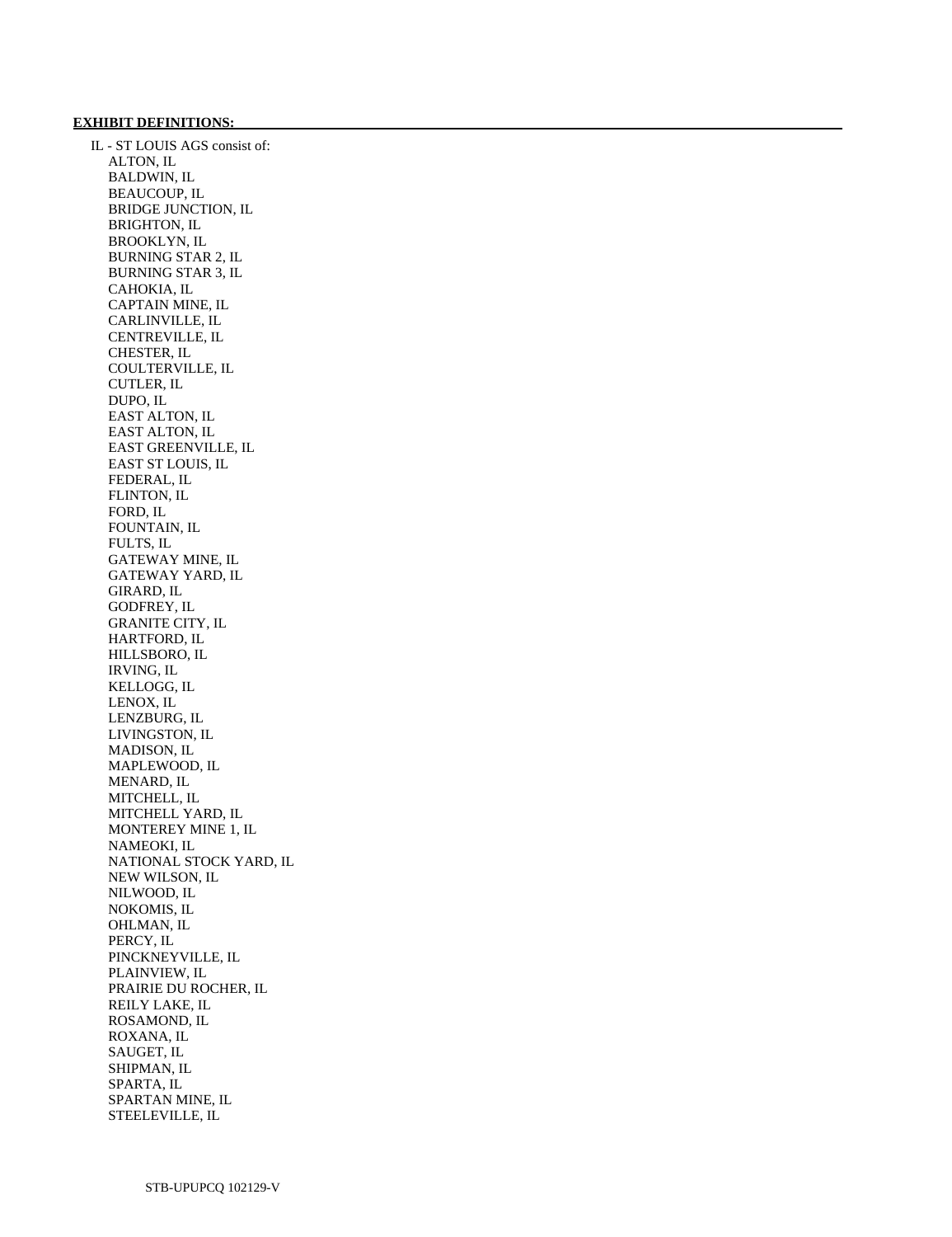TAMAROA, IL TAYLOR SPRINGS, IL TOLSON, IL VALLEY JCT, IL VALMEYER, IL VENICE, IL VENICE JCT, IL VINER, IL VIRDEN, IL WANN, IL WARNOCK, IL WASHINGTON PARK, IL WELGE, IL WEST SMITHBORO, IL WITT, IL WOMAC, IL WOOD RIVER, IL AIR PARK, MO BADEN, MO BARRETTS, MO BEAUFORT, MO BON HOMME, MO BONHOMME, MO BRENTWOOD, MO BUSSEN SPUR, MO CENTAUR, MO CHESTERFIELD, MO CRYSTAL CITY, MO DESOTO, MO EUREKA, MO FESTUS, MO GLENDALE, MO GRAY SUMMIT, MO HERCULANEUM, MO HILL CREST, MO HILLSDALE, MO HINE, MO HORINE, MO IVORY, MO JEDBURG, MO JEFFERSON BARRACKS, MO JEFFRIESBURG, MO KIRKWOOD, MO LABADIE, MO LACKLAND, MO LADUE, MO LAKE JCT, MO LARKIN, MO MAPLEWOOD, MO MARYLAND HEIGHTS, MO OLIVETTE, MO OVERLAND, MO PACIFIC, MO PAGEDALE, MO PAGEDALE, MO PEVELY, MO SOUTH POINT, MO ST ALBANS, MO ST LOU MP, MO ST LOUIS, MO ST LOUIS (MP), MO UNION, MO UNIVERSITY CITY, MO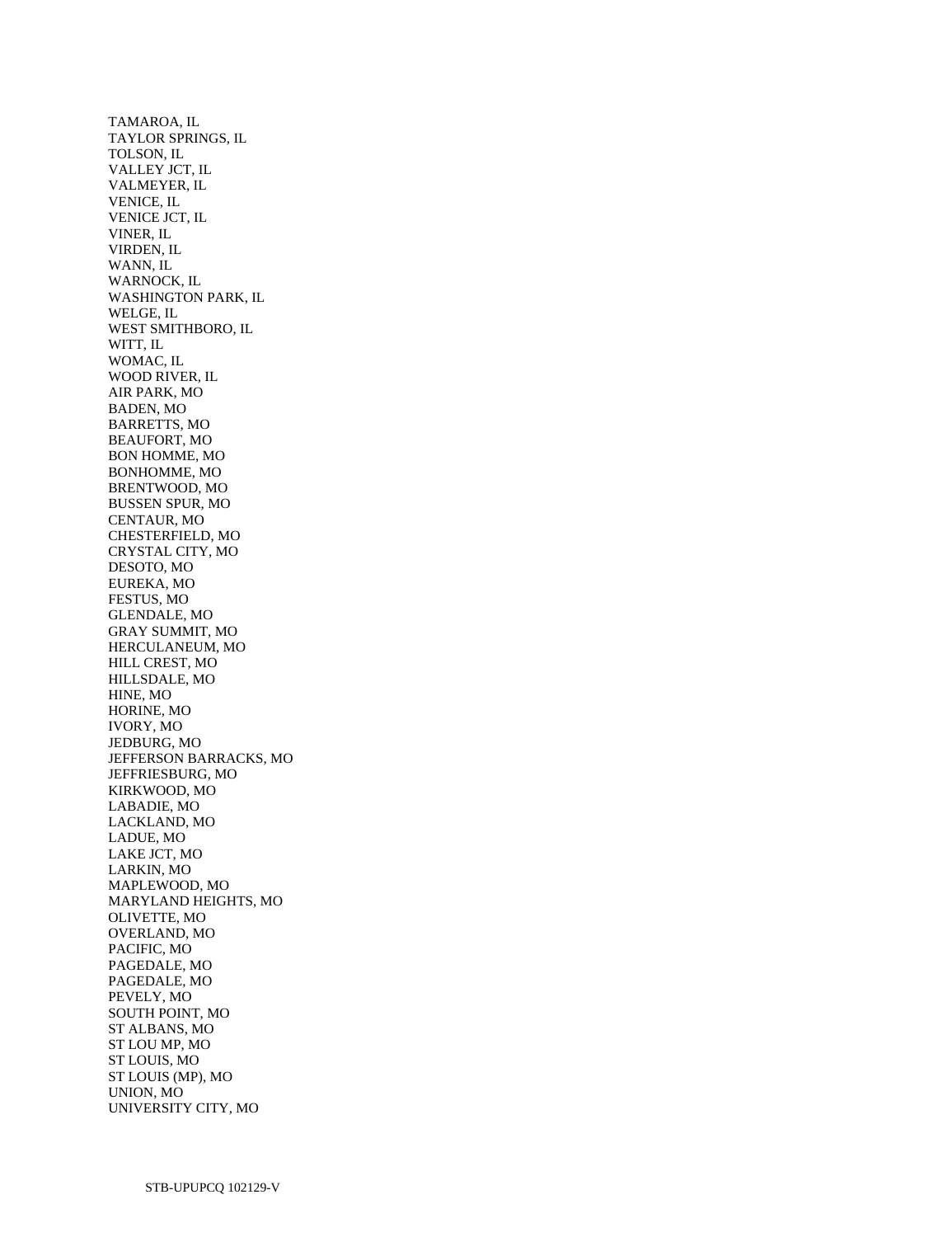VALLEY PARK, MO VIGUS, MO VILLA RIDGE, MO VILLAGE OF CHARLACK, MO VINITA PARK, MO WASHINGTON, MO WEBSTER GROVES, MO WELLSTON, MO WEST LABADIE, MO IA - CEDAR RAPIDS AGS consist of: ALLERTON, IA ARMOUR, IA BEVERLY, IA BRIDGEPORT, IA CALAMUS, IA CAMANCHE, IA CEDAR RAPIDS, IA CHARITON, IA CLARENCE, IA CLINTON, IA CLIO, IA CORYDON, IA CRANDIC, IA DE WITT, IA DILLON, IA DOWNEY, IA EDDYVILLE, IA FAIRFAX, IA GILMAN, IA GRAND MOUND, IA GRINNELL, IA KELLOGG, IA LE GRAND, IA LINEVILLE, IA LISBON, IA LOW MOOR, IA LOWDEN, IA MARSHALLTOWN, IA MECHANICSVILLE, IA MID RIVER, IA MIDDLE AMANA, IA MILLERTON, IA NEW SHARON, IA NEWBURG, IA NEWTON, IA OSKALOOSA, IA OTTUMWA, IA PINNEY, IA POWERVILLE, IA SEARSBORO, IA STANWOOD, IA TAMA, IA VERNON, IA WACONIA, IA WATERLOO, IA WHEATLAND, IA WILLIAMSON, IA MO - KANSAS CITY AGS consist of: ARMOURDALE, KS ARMSTRONG YARD, KS ATCHISON, KS BONITA, KS BONNER SPRINGS, KS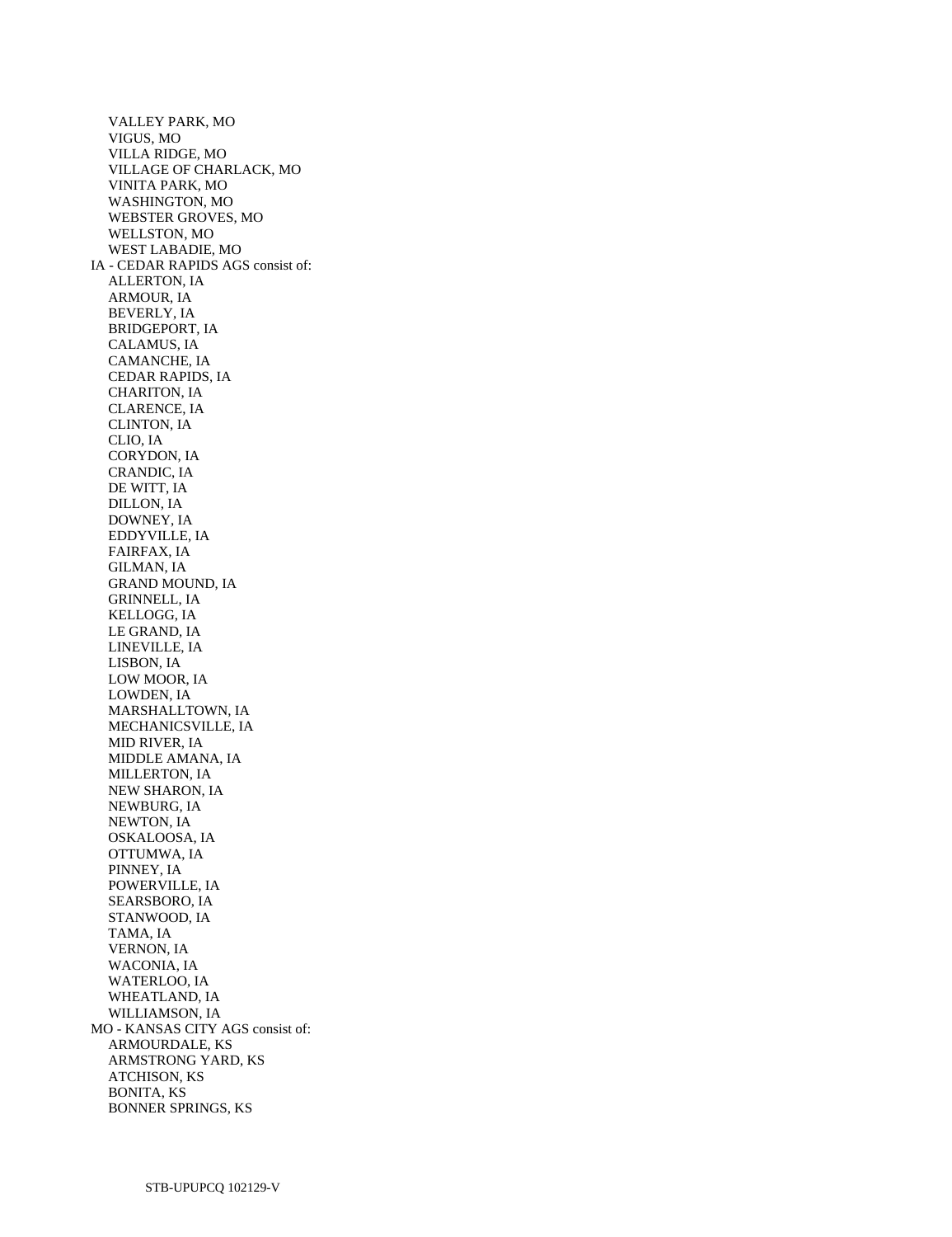BUCK CREEK, KS BUCYRUS, KS CENTERVILLE, KS COLDSPUR, KS DE SOTO, KS DUNLAY, KS DURAND, KS EDWARDSVILLE, KS EIGHTENST, KS ELSMORE, KS ELWOOD, KS ERIE, KS EVEREST, KS FAIRFAX, KS FOREST LAKE, KS FT LEAVENWORTH, KS GARNETT, KS GLEN PARK, KS GRANTVILLE, KS GREELEY, KS HILLSDALE, KS HOLLIDAY, KS HURON, KS KANSAS CITY, KS KINCAID, KS LANCASTER, KS LAWRENCE, KS LE ROY, KS LEAVENWORTH, KS LENEXA, KS LINWOOD, KS LORING, KS MIDLAND, KS MORAN, KS MORRIS, KS MUNCIE, KS NEARMAN, KS NEW STRAWN SPUR, KS NEWMAN, KS OLATHE, KS OSAWATOMIE, KS PAOLA, KS PARKER, KS PERRY, KS REDEL, KS RINGER, KS SAVONBURG, KS SPRING HILL, KS STARK, KS SUNFLOWER, KS TECUMSEH, KS TOPEKA, KS WAGSTAFF, KS WESTPHALIA, KS WILLIS, KS WOLCOTT, KS AIRLINE JCT, MO ALMA, MO AVON, MO BARRY GANN LUMBER, MO BATES CITY, MO BIRMINGHAM, MO BLUE SPRINGS, MO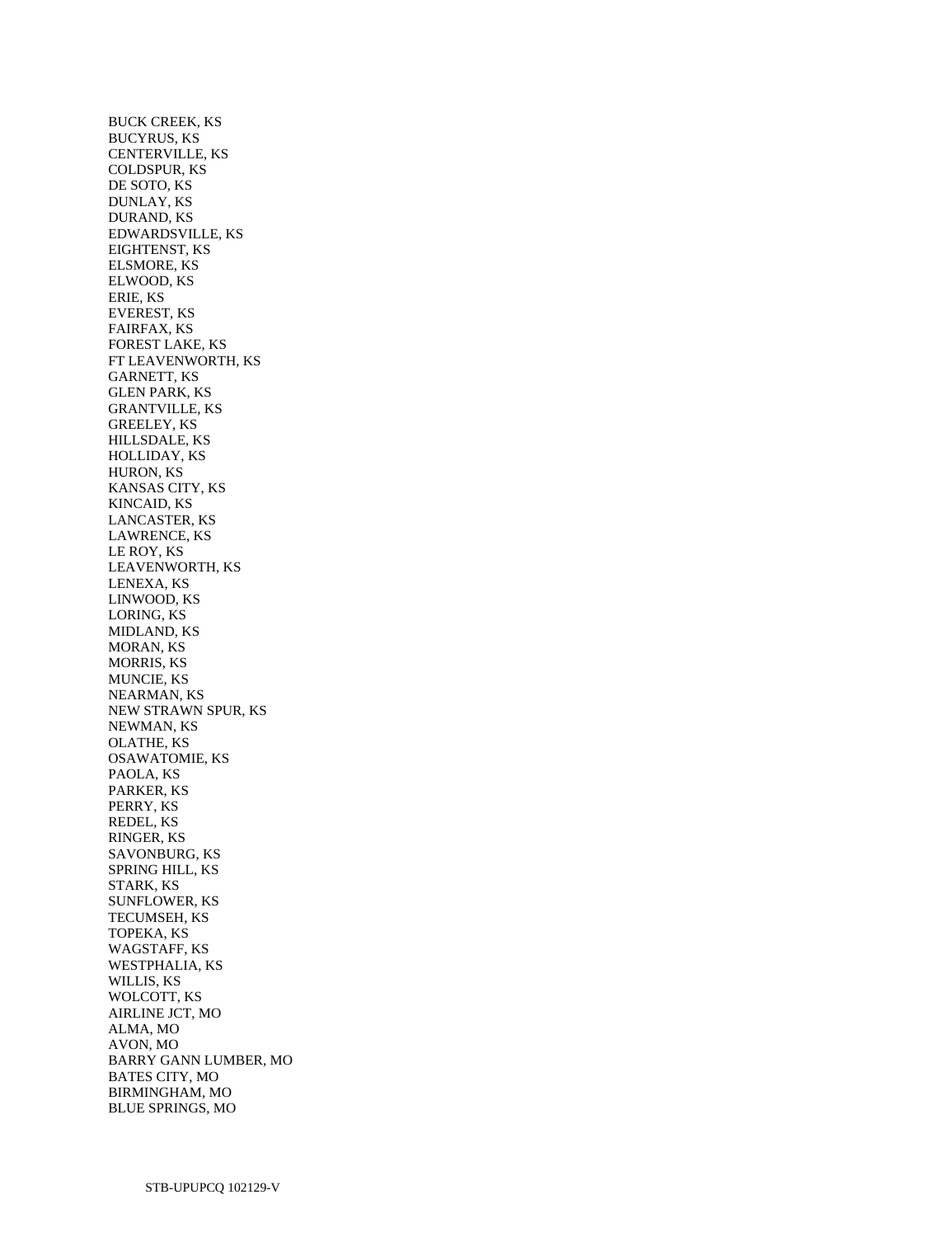BLUE VALLEY, MO BUCKNER, MO CENTERVIEW, MO CHAM PAGNE, MO CLEVELAND, MO CORDER, MO COURTNEY, MO DODSON, MO DREXEL, MO ELMIRA, MO ETON, MO EXCELSIOR SPRINGS, MO GRAIN VALLEY, MO GRANDVIEW, MO HENRIETTA, MO HIGGINSVILLE, MO HOLDEN, MO INDEPENDENCE, MO JAUDON, MO KANSAS CITY, MO KEARNEY, MO KENNETH, MO KINGSVILLE, MO KNOBNOSTER, MO LAKE CITY, MO LAWSON, MO LEEDS, MO LEES SUMMIT, MO LEVANCE SPUR, MO LIBERTY, MO LOCK SPRINGS, MO MARTIN CITY, MO MAYVIEW, MO MISSY SPUR, MO MONTSERRAT, MO MOSBY, MO MULBERRY, MO MYRICK, MO NORTH KANSAS CITY, MO OAK GROVE, MO ODESSA, MO POLO, MO PROSPECT, MO RIVERSIDE, MO RUSHVILLE, MO SANDSTONE, MO SHEFFIELD, MO ST JOSEPH, MO STRASBURG, MO SUGAR CREEK, MO WARRENSBURG, MO WARRENSBURG, MO WAVERLY, MO CA - SJVR AGS consist of: ALGOSO, CA **ADDITION**  ARMONA, CA **ADDITION**  ARVIN, CA **ADDITION**  BAKERSFIELD, CA **ADDITION**  BAKERSFIELD CORRALS, CA **ADDITION**  BARTONETTE, CA **ADDITION**  BENITO, CA **ADDITION**  BOWERBANK, CA **ADDITION**  BURR, CA **ADDITION**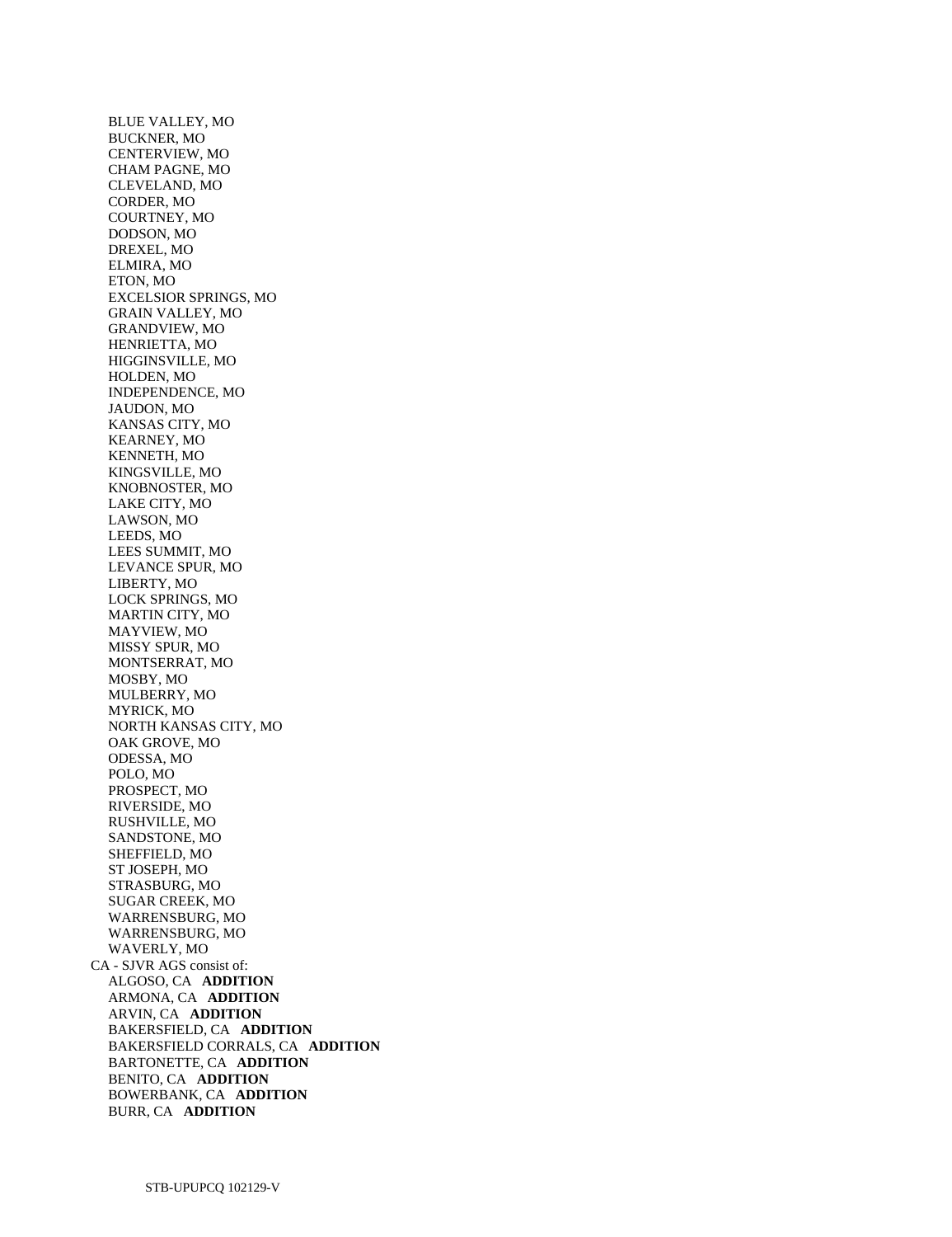BURRELL, CA **ADDITION**  BUTTONWILLOW, CA **ADDITION**  CALICO, CA **ADDITION**  CAMEO, CA **ADDITION**  CIMARRON, CA **ADDITION**  CINCOTTA, CA **ADDITION**  CLOTHO, CA **ADDITION**  CONNER, CA **ADDITION**  CRAYOLD, CA **ADDITION**  CROMIR, CA **ADDITION**  DELKERN, CA **ADDITION**  DI GIORGIO, CA **ADDITION**  DINUBA, CA **ADDITION**  ELMCO, CA **ADDITION**  EXETER, CA **ADDITION**  FARMERSVILLE, CA **ADDITION**  FIREBAUGH, CA **ADDITION**  FLOYD, CA **ADDITION**  GARINTEE, CA **ADDITION**  GOLDLEAF, CA **ADDITION**  GOSFORD, CA **ADDITION**  GULF, CA **ADDITION**  HAMMER FIELD, CA **ADDITION**  HANFORD, CA **ADDITION**  HARPERTOWN, CA **ADDITION**  HELM, CA **ADDITION**  HOLLIS, CA **ADDITION**  HURON, CA **ADDITION**  INGLE, CA **ADDITION**  IVANHOE, CA **ADDITION**  IVORY, CA **ADDITION**  JAMESAN, CA **ADDITION**  KAYANDEE, CA **ADDITION**  KERMAN, CA **ADDITION**  KILOWATT, CA **ADDITION**  LACJAC, CA **ADDITION**  LAMONT, CA **ADDITION**  LANDCO, CA **ADDITION**  LAS PALMAS, CA **ADDITION**  LEMOORE, CA **ADDITION**  LEVEE, CA **ADDITION**  LINDSAY, CA **ADDITION**  LISKO, CA **ADDITION**  LOCANS, CA **ADDITION**  LOIS, CA **ADDITION**  LOMA, CA **ADDITION**  LONSMITH, CA **ADDITION**  LYLA, CA **ADDITION**  MAGUNDEN, CA **ADDITION**  MALTHA, CA **ADDITION**  MENDOTA, CA **ADDITION**  MILLUX, CA **ADDITION**  MONSON, CA **ADDITION**  OIL JCT, CA **ADDITION**  OXALIS, CA **ADDITION**  PATCH, CA **ADDITION**  PONCA, CA **ADDITION**  PORTERVILLE, CA **ADDITION**  PRATTON, CA **ADDITION**  RECTOR, CA **ADDITION**  REEDLEY, CA **ADDITION**  RIBIER, CA **ADDITION**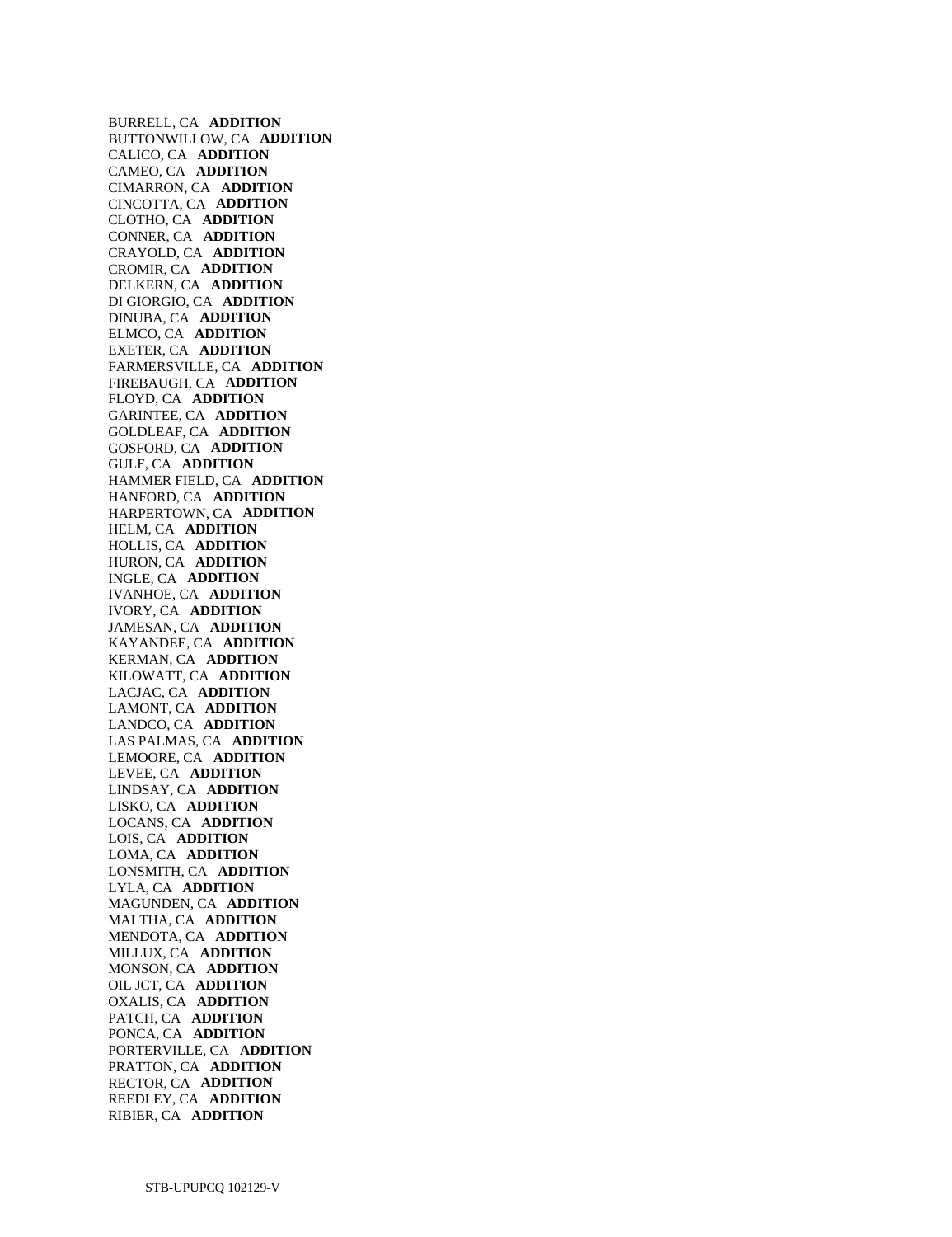RIO BRAVO, CA **ADDITION**  ROGAS, CA **ADDITION**  ROLINDA, CA **ADDITION**  ROSSI, CA **ADDITION**  SAN JOAQUIN, CA **ADDITION**  SANGER, CA **ADDITION**  SEGURO, CA **ADDITION**  STEVENS, CA **ADDITION**  STOUT, CA **ADDITION**  STRADER, CA **ADDITION**  STRAND, CA **ADDITION**  STRATHMORE, CA **ADDITION**  TERRA BELLA, CA **ADDITION**  TRANQUILITY, CA **ADDITION**  UVA, CA **ADDITION**  VANCE, CA **ADDITION**  VANGUARD, CA **ADDITION**  VENOLA, CA **ADDITION**  VISALIA, CA **ADDITION**  WEST LAMONT, CA **ADDITION**  WESTHAVEN, CA **ADDITION**  WIBLE ORCHARD, CA **ADDITION**  ZANTE, CA **ADDITION**  CA - MET AGS consist of: EAST MODESTO, CA **ADDITION**  MODESTO, CA **ADDITION**  MODESTO COLONY, CA **ADDITION**  MODESTO EMPIRE JCT, CA **ADDITION**  MODESTO TERM, CA **ADDITION**  PRIMA VISTA, CA **ADDITION**  IL - ST LOUIS AGS consist of: ALTON, IL BALDWIN, IL BEAUCOUP, IL BRIDGE JUNCTION, IL BRIGHTON, IL BROOKLYN, IL BURNING STAR 2, IL BURNING STAR 3, IL CAHOKIA, IL CAPTAIN MINE, IL CARLINVILLE, IL CENTREVILLE, IL CHESTER, IL COULTERVILLE, IL CUTLER, IL DUPO, IL EAST ALTON, IL EAST ALTON, IL EAST GREENVILLE, IL EAST ST LOUIS, IL FEDERAL, IL FLINTON, IL FORD, IL FOUNTAIN, IL FULTS, IL GATEWAY MINE, IL GATEWAY YARD, IL GIRARD, IL GODFREY, IL GRANITE CITY, IL

HARTFORD, IL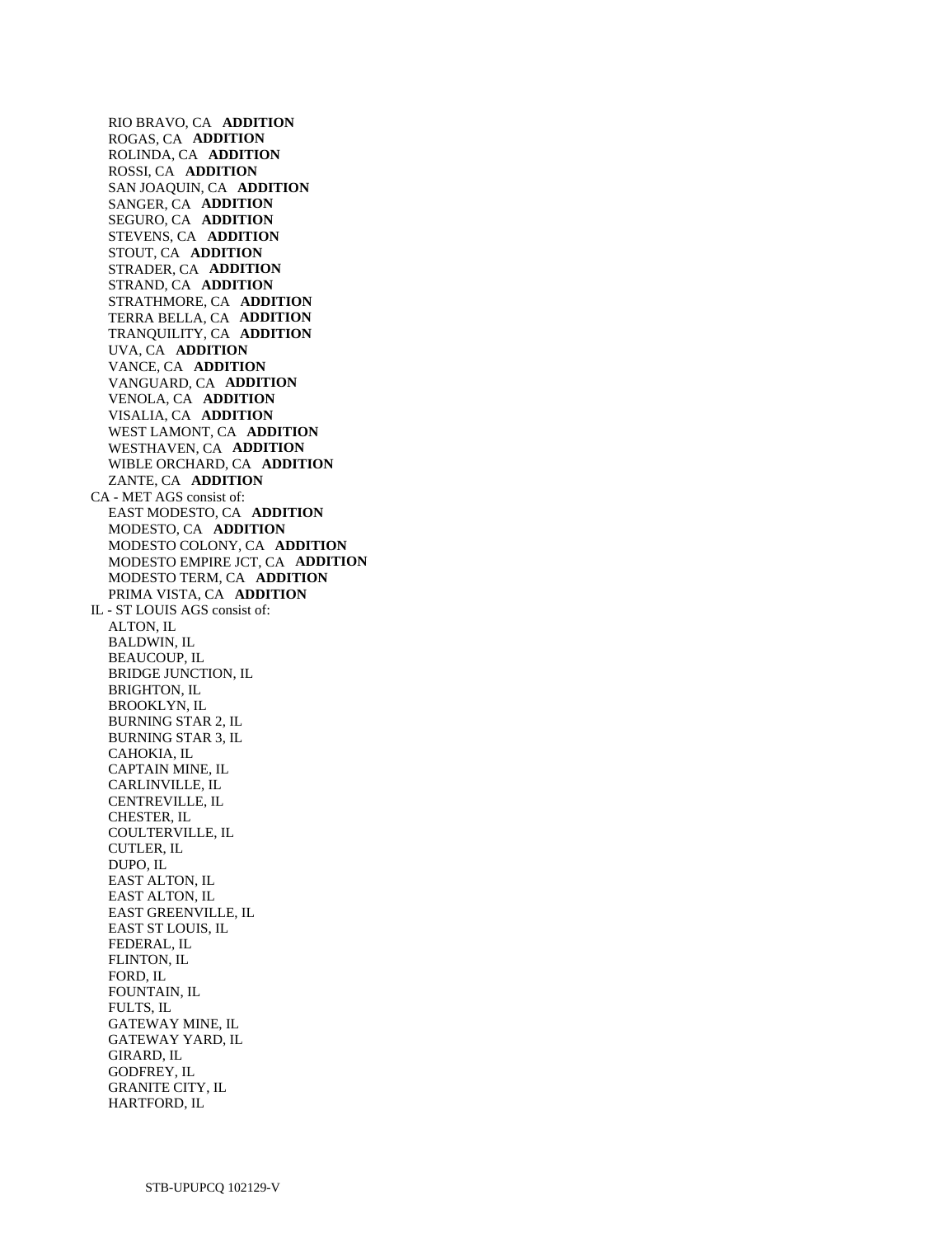HILLSBORO, IL IRVING, IL KELLOGG, IL LENOX, IL LENZBURG, IL LIVINGSTON, IL MADISON, IL MAPLEWOOD, IL MENARD, IL MITCHELL, IL MITCHELL YARD, IL MONTEREY MINE 1, IL NAMEOKI, IL NATIONAL STOCK YARD, IL NEW WILSON, IL NILWOOD, IL NOKOMIS, IL OHLMAN, IL PERCY, IL PINCKNEYVILLE, IL PLAINVIEW, IL PRAIRIE DU ROCHER, IL REILY LAKE, IL ROSAMOND, IL ROXANA, IL SAUGET, IL SHIPMAN, IL SPARTA, IL SPARTAN MINE, IL STEELEVILLE, IL TAMAROA, IL TAYLOR SPRINGS, IL TOLSON, IL VALLEY JCT, IL VALMEYER, IL VENICE, IL VENICE JCT, IL VINER, IL VIRDEN, IL WANN, IL WARNOCK, IL WASHINGTON PARK, IL WELGE, IL WEST SMITHBORO, IL WITT, IL WOMAC, IL WOOD RIVER, IL AIR PARK, MO BADEN, MO BARRETTS, MO BEAUFORT, MO BON HOMME, MO BONHOMME, MO BRENTWOOD, MO BUSSEN SPUR, MO CENTAUR, MO CHESTERFIELD, MO CRYSTAL CITY, MO DESOTO, MO EUREKA, MO FESTUS, MO GLENDALE, MO GRAY SUMMIT, MO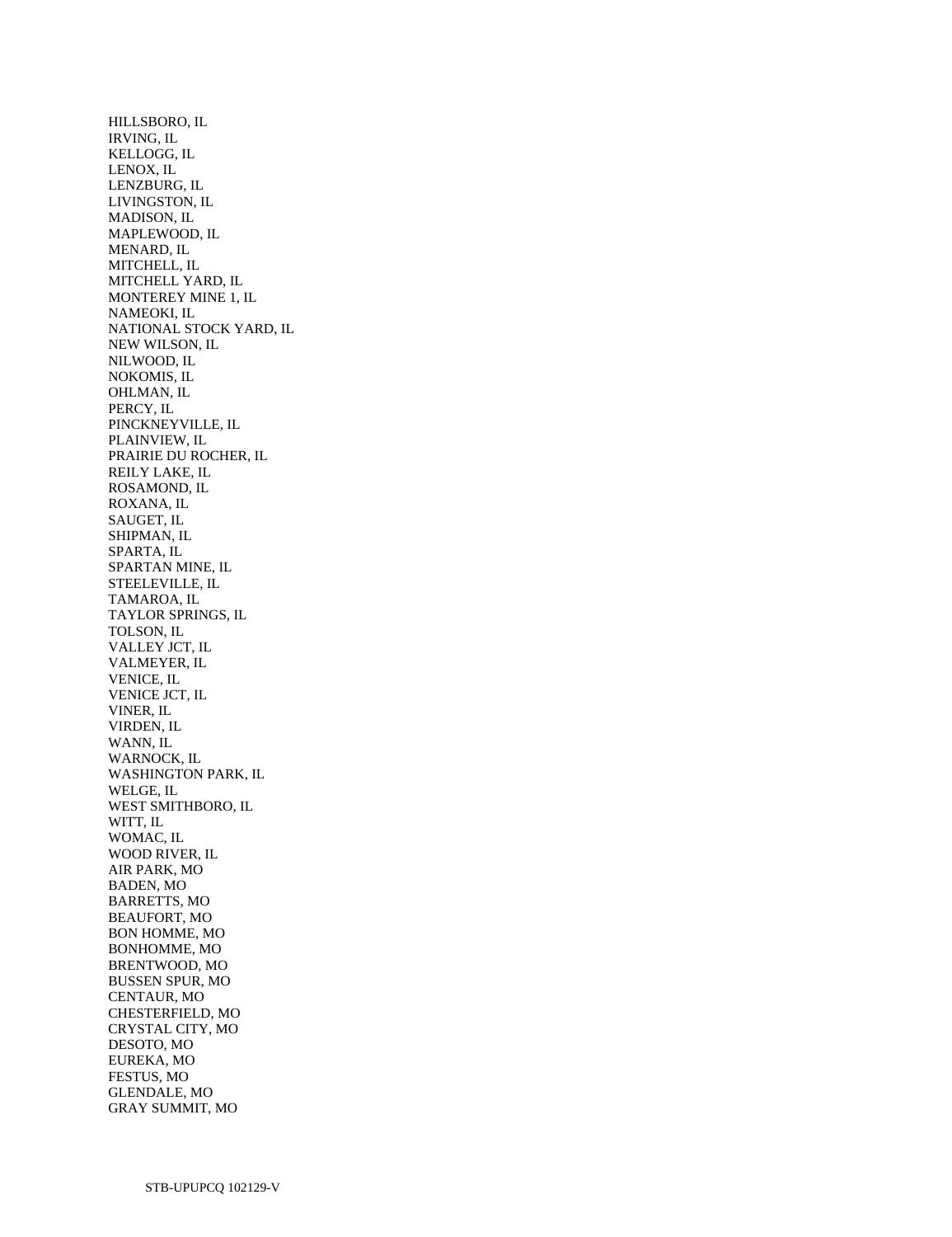HERCULANEUM, MO HILL CREST, MO HILLSDALE, MO HINE, MO HORINE, MO IVORY, MO JEDBURG, MO JEFFERSON BARRACKS, MO JEFFRIESBURG, MO KIRKWOOD, MO LABADIE, MO LACKLAND, MO LADUE, MO LAKE JCT, MO LARKIN, MO MAPLEWOOD, MO MARYLAND HEIGHTS, MO OLIVETTE, MO OVERLAND, MO PACIFIC, MO PAGEDALE, MO PAGEDALE, MO PEVELY, MO SOUTH POINT, MO ST ALBANS, MO ST LOU MP, MO ST LOUIS, MO ST LOUIS (MP), MO UNION, MO UNIVERSITY CITY, MO VALLEY PARK, MO VIGUS, MO VILLA RIDGE, MO VILLAGE OF CHARLACK, MO VINITA PARK, MO WASHINGTON, MO WEBSTER GROVES, MO WELLSTON, MO WEST LABADIE, MO SAN JUAN/ENCARNACION/CHICALOTE consist of: CHICALOTE, AG **ADDITION**  ENCARNACION, JA **ADDITION**  SAN JUAN DE LOS LAG, JA **ADDITION**  VINEDO/TORREON GOMEZ consist of: TORREON, CU **ADDITION**  GOMEZ PALACIO, DG **ADDITION**  VINEDO, DG **ADDITION**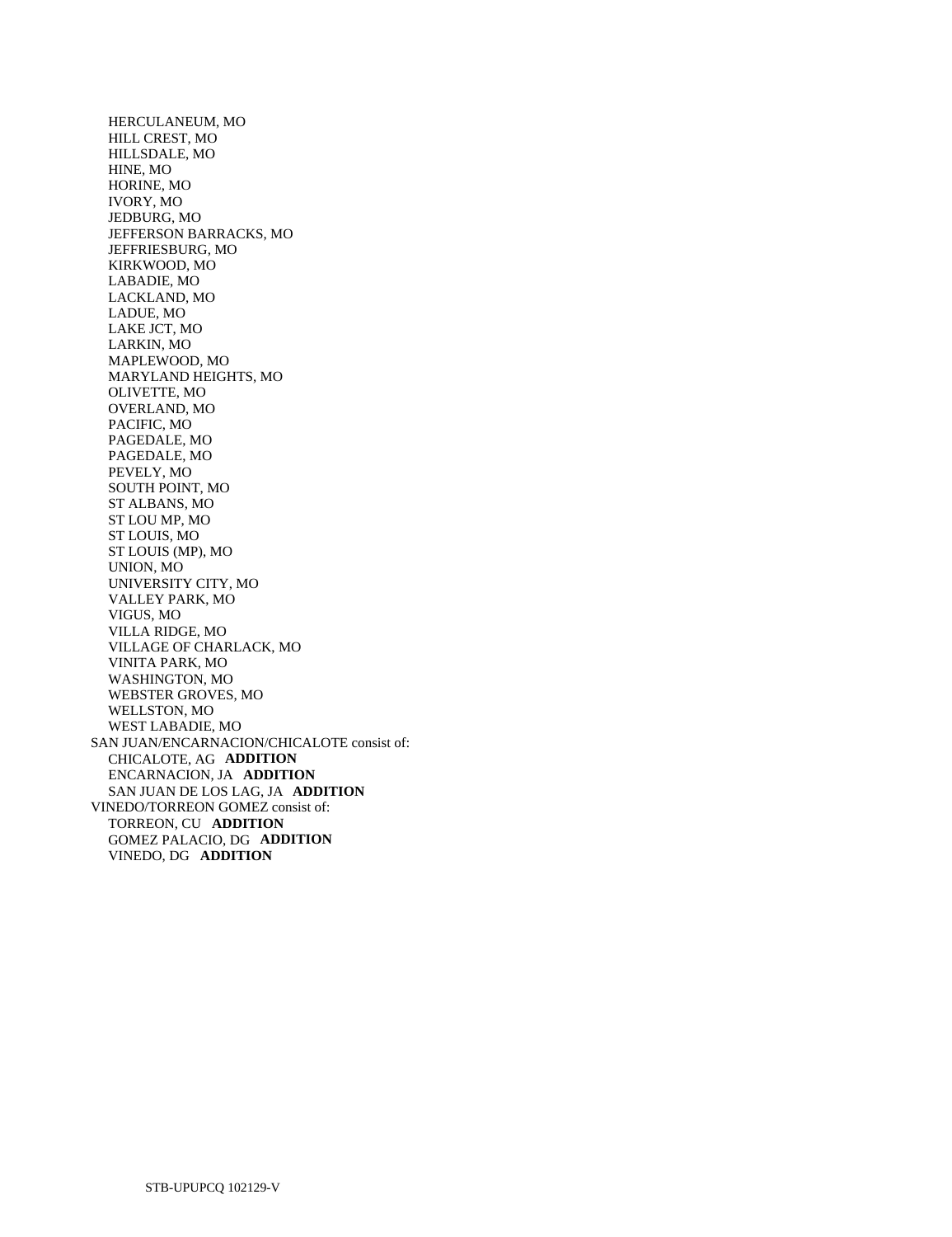

STB-UPUPCQ 102129-U

# **UNION PACIFIC RAILROAD COMPANY**

# **AMENDED CONTRACT SUMMARY**

**Issued:**  November 2, 2021

**Effective:** November 1, 2021

**Issued by:**  Rosa M. La Puente-Flowers Lead Price Applications 1400 Douglas Street Mail Stop 1340 OMAHA, NEBRASKA 68179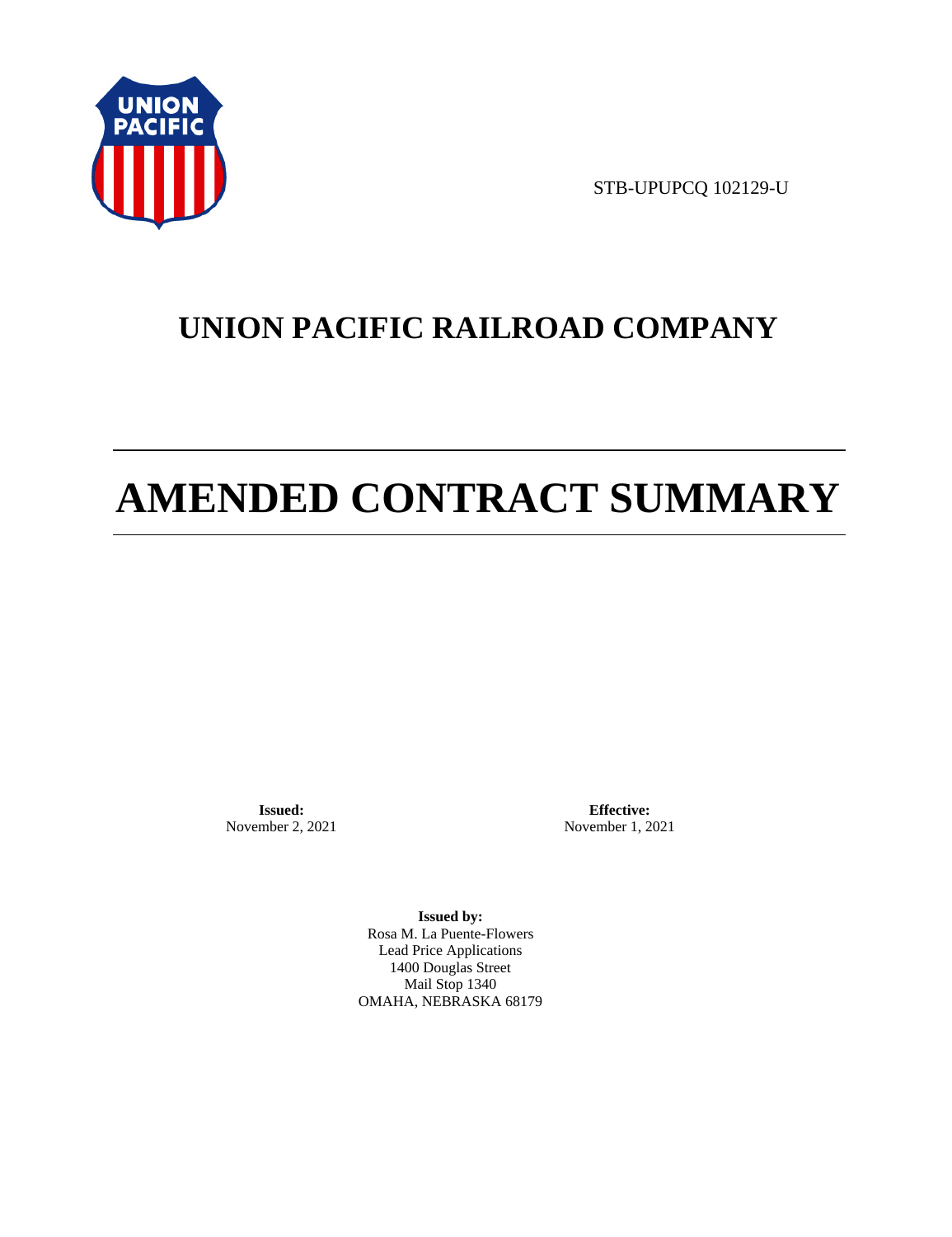### **PARTICIPATING CARRIERS:**

 FERROCARRIL MEXICANO S A DE C V **ADDITION**  Col. Bosques De Las Lomas Mexico City, DF 11700

 UNION PACIFIC RAILROAD COMPANY 1400 Douglas St. Omaha, NE 68179

#### **COMMODITY:**

 Distillers Mash, Spent, F Eed, Protein Content >=40% **ADDITION**  Spent Grain Mash, Feed **ADDITION**  Distillers Mash, Spent, Not Wholly From Grain Or Grain Products, Feed **ADDITION**  Feed, Gluten Gluten Meal Corn Germ Or Corn Oil Cake Or Meal, Crushed Or Ground Cake, Or Cake Screenings Corn Steep Water Sediment, Wet Gluten Liquor Residuum (Manufactured From Mono- Sodium Glutamate), Liquid Corn Germ Cake,Meal Or Screenings, Soybean,Not Fit For Human Consumption **ADDITION**  Soyflakes **ADDITION**  Soybean Hulls, Pelletized **ADDITION**  Soybean (Soy) Grits, Suitable For Human Consumption **ADDITION**  Soybean (Soy) Flour, Suitable For Human Consumption **ADDITION**  Soybean Products Or By- Products, Mixed Loads, Viz. Hulls, Cake, Chips, Flakes, Meal, Oil Cake Or Oil Cake Meal **ADDITION**  Soybean Hulls, Not Pelletized **ADDITION** 

#### **SHIPPER:**

ARCHER DANIELS MIDLAND COMPANY

#### **ORIGIN(S):**

 IL - ST LOUIS AGS (See Exhibit Definition) IA - CEDAR RAPIDS AGS (See Exhibit Definition) COLUMBUS, NE **ADDITION**  CEDAR RAPIDS, IA CLINTON, IA PEORIA, IL MO - KANSAS CITY AGS (See Exhibit Definition)

#### **DESTINATION(S):**

 OPTIMA, OK CA - SJVR AGS (See Exhibit Definition) PIXLEY, CA **ADDITION**  CA - MET AGS (See Exhibit Definition) FRESNO, CA **ADDITION**  GOSHEN JCT, CA **ADDITION**  IL - ST LOUIS AGS (See Exhibit Definition) LA BARCA, JA **ADDITION**  PATTI, MH **ADDITION**  VIBORILLAS, QA **ADDITION**  SAN JUAN/ENCARNACION/CHICALOTE (See Exhibit Definition) VINEDO/TORREON GOMEZ (See Exhibit Definition) BROWNSVILLE, TX **ADDITION**  CLINTON, IA CEDAR RAPIDS, IA TAGUS, CA FAMOSO, CA RICHLAND, WA LAREDO, TX EAGLE PASS, TX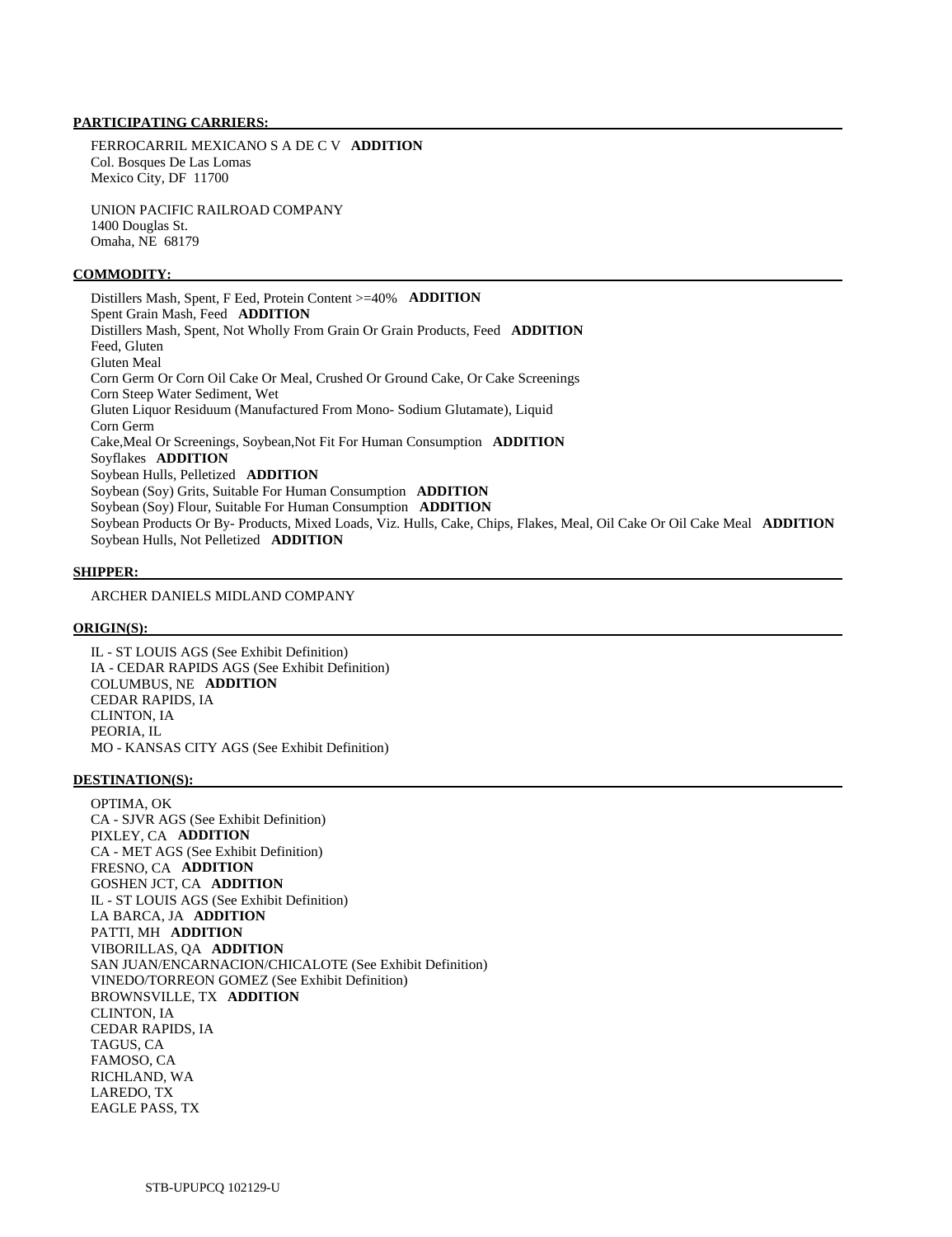EL PASO, TX

# **PORT(S):**

Not Applicable

#### **DURATION:**

 Effective Date: October 1, 2018 Amendment Effective Date: November 1, 2021 **ADDITION**  Expiration Date: September 30, 2022 **EXTENSION** 

#### **RAIL CAR DATA:**

No cars dedicated to service under this Contract. Cars are provided on a common carrier basis only.

## **RATES & CHARGES:**

Not applicable

## **VOLUME:**

 Minimum shipment of 100 carloads. Multiple Car Shipments Single Car Shipments **DELETION** 

# **SPECIAL FEATURES:**

Special Switching Provision

#### **SPECIAL NOTICE:**

Not applicable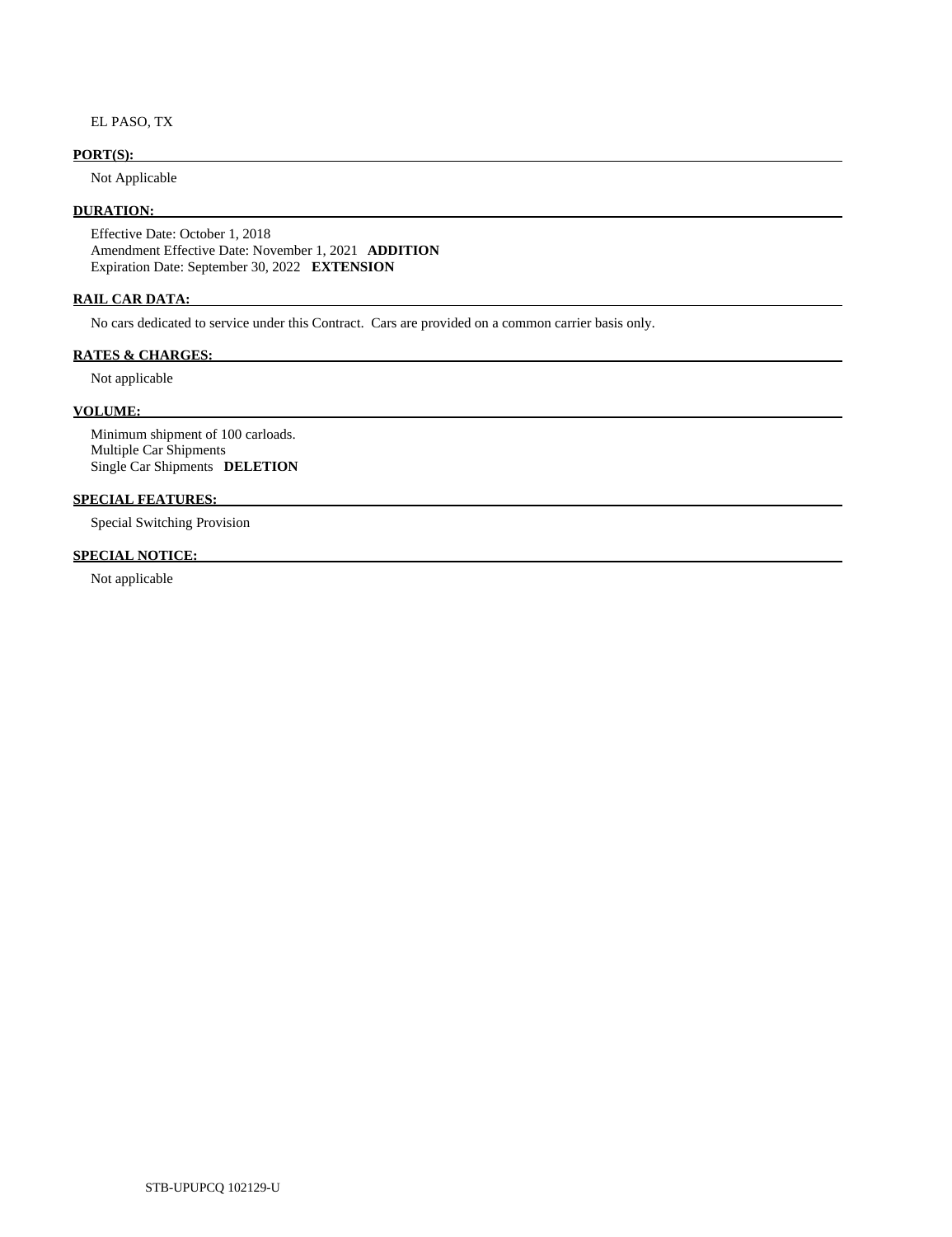#### **EXHIBIT DEFINITIONS:**

 IL - ST LOUIS AGS consist of: ALTON, IL BALDWIN, IL BEAUCOUP, IL BRIDGE JUNCTION, IL BRIGHTON, IL BROOKLYN, IL BURNING STAR 2, IL BURNING STAR 3, IL CAHOKIA, IL CAPTAIN MINE, IL CARLINVILLE, IL CENTREVILLE, IL CHESTER, IL COULTERVILLE, IL CUTLER, IL DUPO, IL EAST ALTON, IL EAST ALTON, IL EAST GREENVILLE, IL EAST ST LOUIS, IL FEDERAL, IL FLINTON, IL FORD, IL FOUNTAIN, IL FULTS, IL GATEWAY MINE, IL GATEWAY YARD, IL GIRARD, IL GODFREY, IL GRANITE CITY, IL HARTFORD, IL HILLSBORO, IL IRVING, IL KELLOGG, IL LENOX, IL LENZBURG, IL LIVINGSTON, IL MADISON, IL MAPLEWOOD, IL MENARD, IL MITCHELL, IL MITCHELL YARD, IL MONTEREY MINE 1, IL NAMEOKI, IL NATIONAL STOCK YARD, IL NEW WILSON, IL NILWOOD, IL NOKOMIS, IL OHLMAN, IL PERCY, IL PINCKNEYVILLE, IL PLAINVIEW, IL PRAIRIE DU ROCHER, IL REILY LAKE, IL ROSAMOND, IL ROXANA, IL SAUGET, IL SHIPMAN, IL SPARTA, IL SPARTAN MINE, IL STEELEVILLE, IL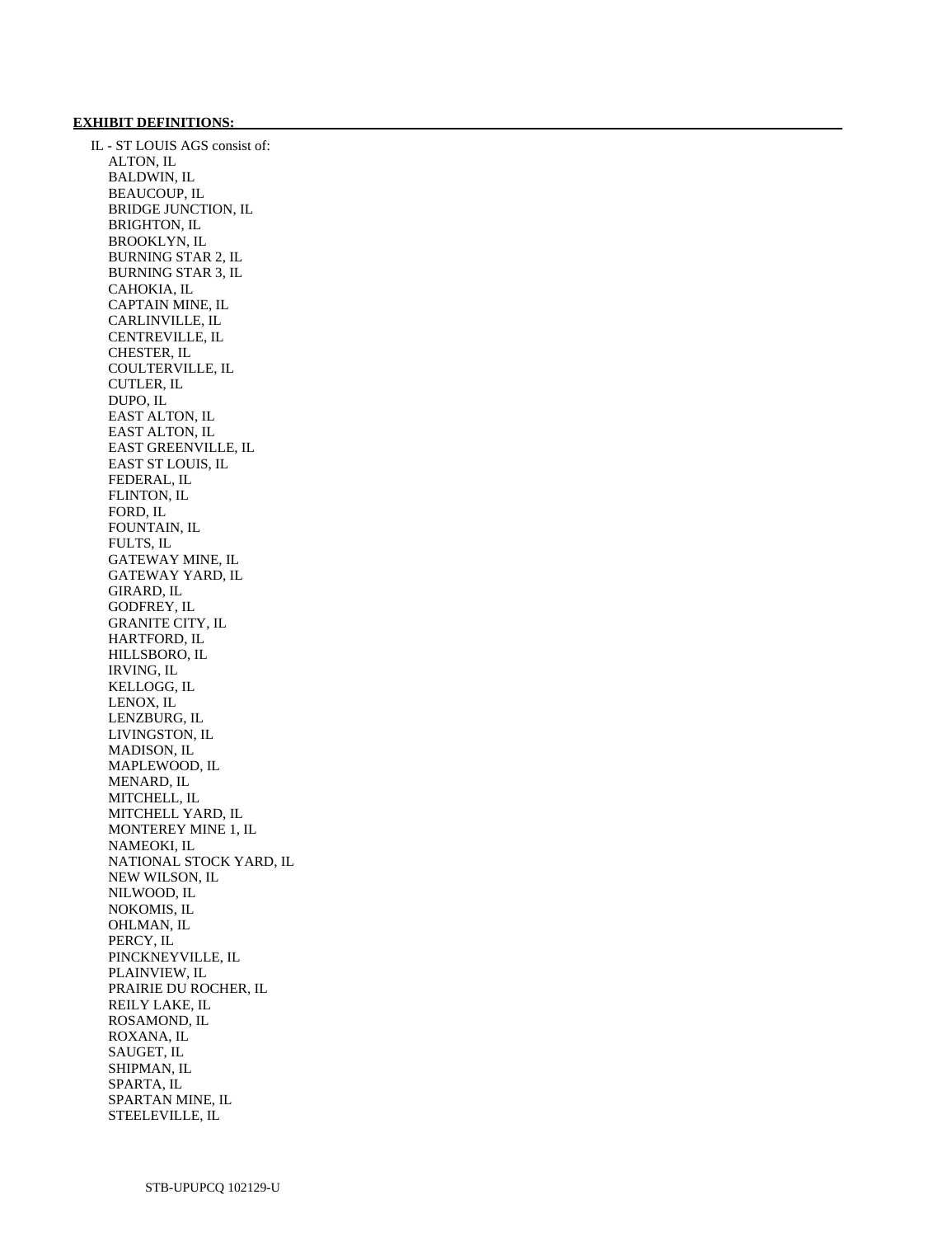TAMAROA, IL TAYLOR SPRINGS, IL TOLSON, IL VALLEY JCT, IL VALMEYER, IL VENICE, IL VENICE JCT, IL VINER, IL VIRDEN, IL WANN, IL WARNOCK, IL WASHINGTON PARK, IL WELGE, IL WEST SMITHBORO, IL WITT, IL WOMAC, IL WOOD RIVER, IL AIR PARK, MO BADEN, MO BARRETTS, MO BEAUFORT, MO BON HOMME, MO BONHOMME, MO BRENTWOOD, MO BUSSEN SPUR, MO CENTAUR, MO CHESTERFIELD, MO CRYSTAL CITY, MO DESOTO, MO EUREKA, MO FESTUS, MO GLENDALE, MO GRAY SUMMIT, MO HERCULANEUM, MO HILL CREST, MO HILLSDALE, MO HINE, MO HORINE, MO IVORY, MO JEDBURG, MO JEFFERSON BARRACKS, MO JEFFRIESBURG, MO KIRKWOOD, MO LABADIE, MO LACKLAND, MO LADUE, MO LAKE JCT, MO LARKIN, MO MAPLEWOOD, MO MARYLAND HEIGHTS, MO OLIVETTE, MO OVERLAND, MO PACIFIC, MO PAGEDALE, MO PAGEDALE, MO PEVELY, MO SOUTH POINT, MO ST ALBANS, MO ST LOU MP, MO ST LOUIS, MO ST LOUIS (MP), MO UNION, MO UNIVERSITY CITY, MO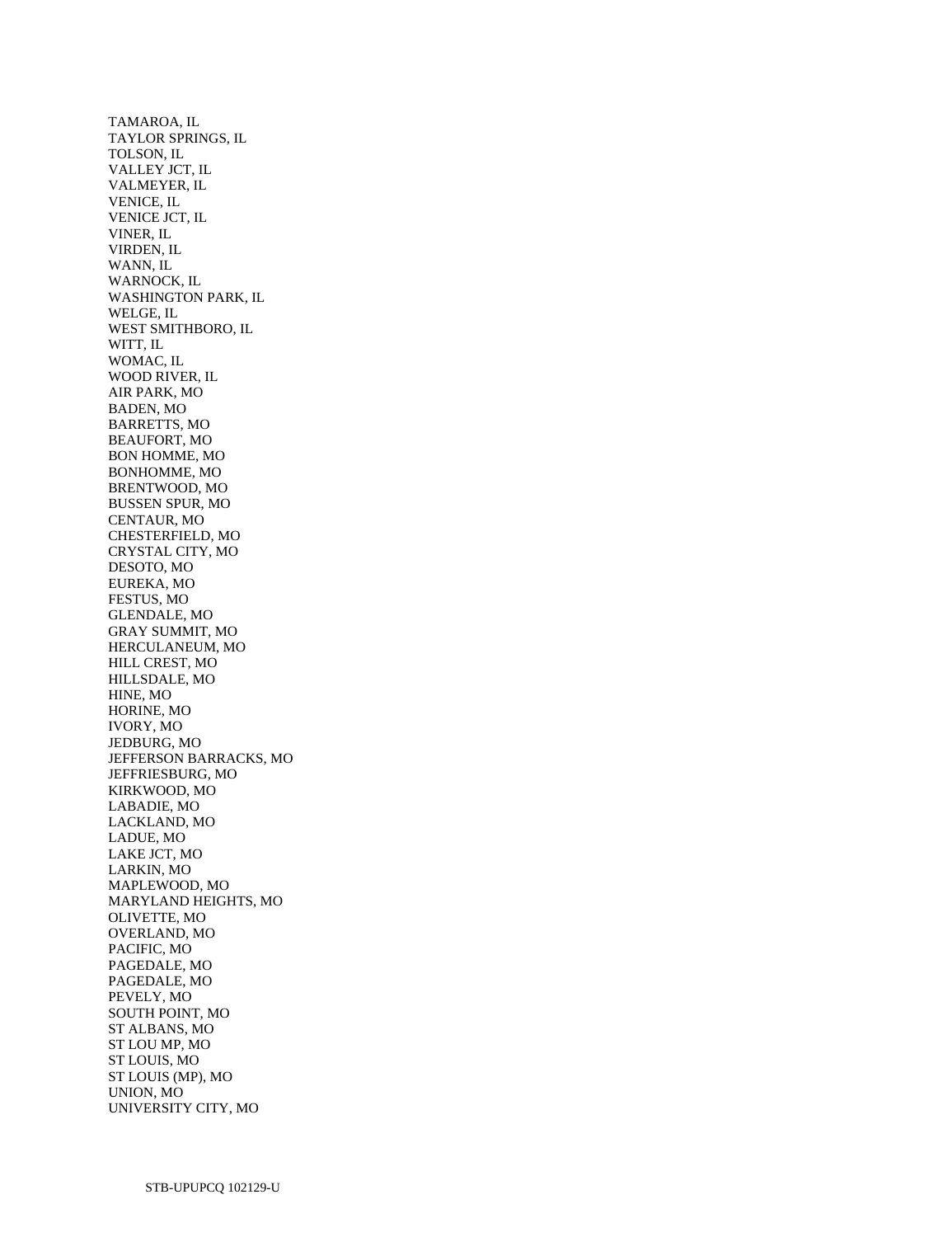VALLEY PARK, MO VIGUS, MO VILLA RIDGE, MO VILLAGE OF CHARLACK, MO VINITA PARK, MO WASHINGTON, MO WEBSTER GROVES, MO WELLSTON, MO WEST LABADIE, MO IA - CEDAR RAPIDS AGS consist of: ALLERTON, IA ARMOUR, IA BEVERLY, IA BRIDGEPORT, IA CALAMUS, IA CAMANCHE, IA CEDAR RAPIDS, IA CHARITON, IA CLARENCE, IA CLINTON, IA CLIO, IA CORYDON, IA CRANDIC, IA DE WITT, IA DILLON, IA DOWNEY, IA EDDYVILLE, IA FAIRFAX, IA GILMAN, IA GRAND MOUND, IA GRINNELL, IA KELLOGG, IA LE GRAND, IA LINEVILLE, IA LISBON, IA LOW MOOR, IA LOWDEN, IA MARSHALLTOWN, IA MECHANICSVILLE, IA MID RIVER, IA MIDDLE AMANA, IA MILLERTON, IA NEW SHARON, IA NEWBURG, IA NEWTON, IA OSKALOOSA, IA OTTUMWA, IA PINNEY, IA POWERVILLE, IA SEARSBORO, IA STANWOOD, IA TAMA, IA VERNON, IA WACONIA, IA WATERLOO, IA WHEATLAND, IA WILLIAMSON, IA MO - KANSAS CITY AGS consist of: ARMOURDALE, KS ARMSTRONG YARD, KS ATCHISON, KS BONITA, KS BONNER SPRINGS, KS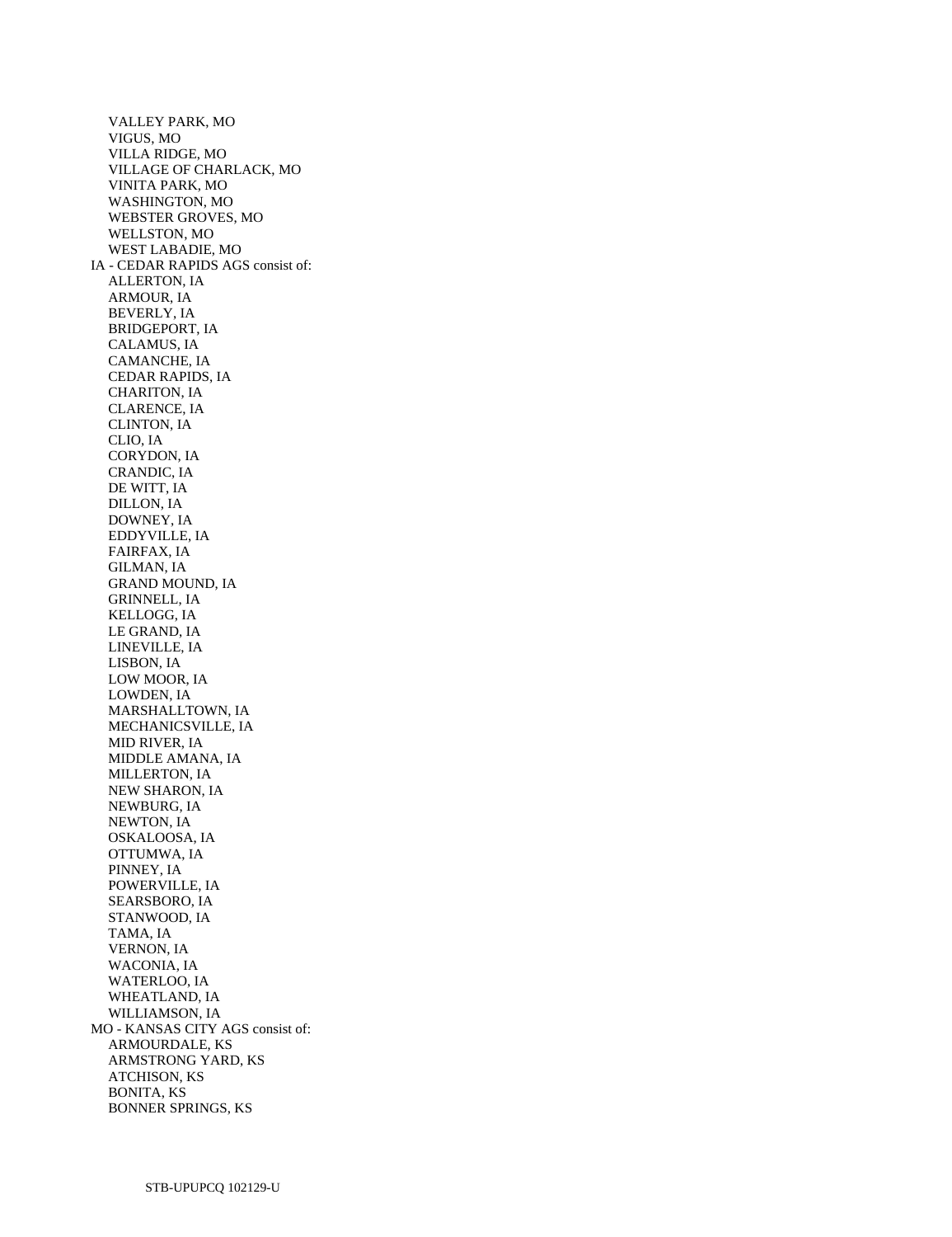BUCK CREEK, KS BUCYRUS, KS CENTERVILLE, KS COLDSPUR, KS DE SOTO, KS DUNLAY, KS DURAND, KS EDWARDSVILLE, KS EIGHTENST, KS ELSMORE, KS ELWOOD, KS ERIE, KS EVEREST, KS FAIRFAX, KS FOREST LAKE, KS FT LEAVENWORTH, KS GARNETT, KS GLEN PARK, KS GRANTVILLE, KS GREELEY, KS HILLSDALE, KS HOLLIDAY, KS HURON, KS KANSAS CITY, KS KINCAID, KS LANCASTER, KS LAWRENCE, KS LE ROY, KS LEAVENWORTH, KS LENEXA, KS LINWOOD, KS LORING, KS MIDLAND, KS MORAN, KS MORRIS, KS MUNCIE, KS NEARMAN, KS NEW STRAWN SPUR, KS NEWMAN, KS OLATHE, KS OSAWATOMIE, KS PAOLA, KS PARKER, KS PERRY, KS REDEL, KS RINGER, KS SAVONBURG, KS SPRING HILL, KS STARK, KS SUNFLOWER, KS TECUMSEH, KS TOPEKA, KS WAGSTAFF, KS WESTPHALIA, KS WILLIS, KS WOLCOTT, KS AIRLINE JCT, MO ALMA, MO AVON, MO BARRY GANN LUMBER, MO BATES CITY, MO BIRMINGHAM, MO BLUE SPRINGS, MO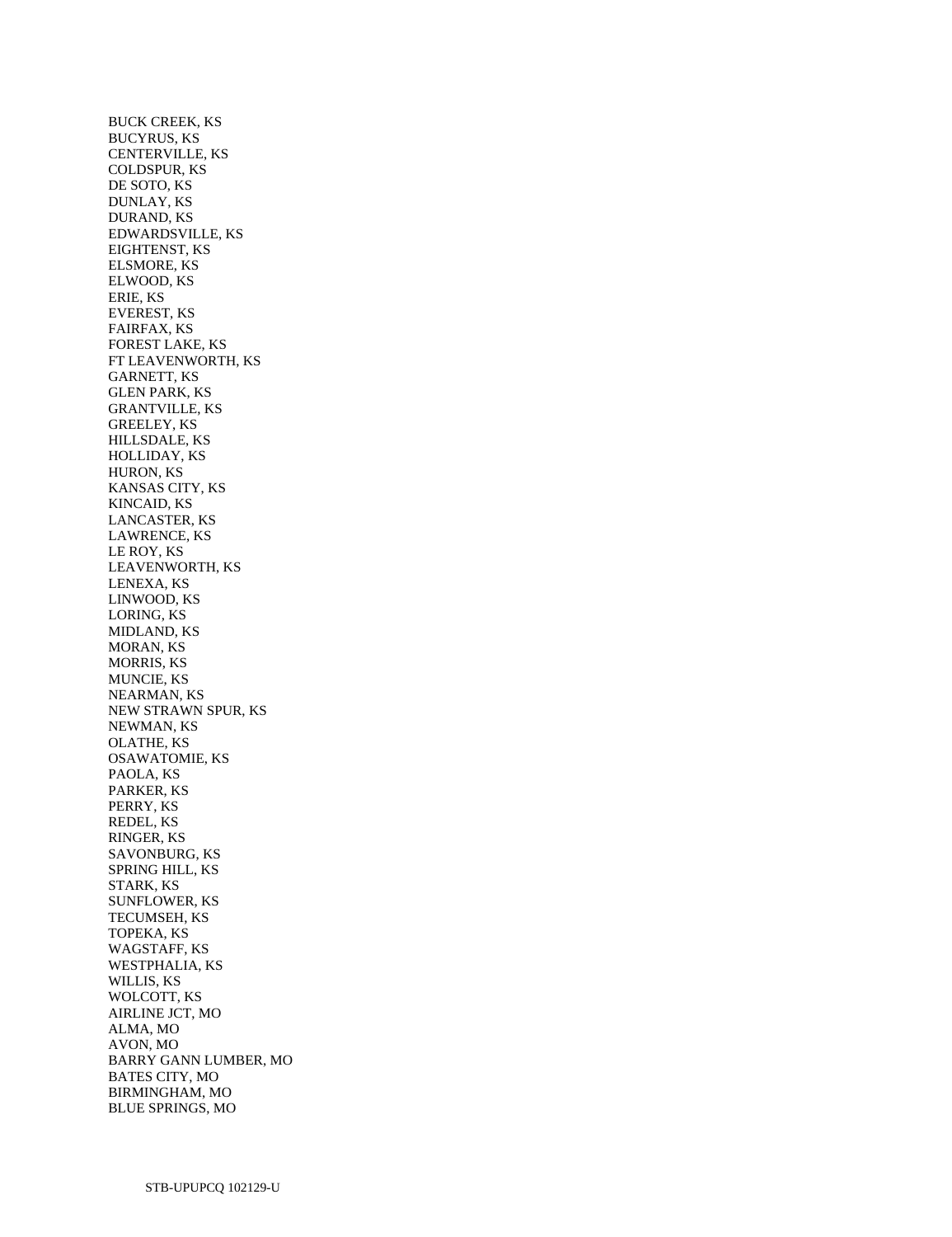BLUE VALLEY, MO BUCKNER, MO CENTERVIEW, MO CHAM PAGNE, MO CLEVELAND, MO CORDER, MO COURTNEY, MO DODSON, MO DREXEL, MO ELMIRA, MO ETON, MO EXCELSIOR SPRINGS, MO GRAIN VALLEY, MO GRANDVIEW, MO HENRIETTA, MO HIGGINSVILLE, MO HOLDEN, MO INDEPENDENCE, MO JAUDON, MO KANSAS CITY, MO KEARNEY, MO KENNETH, MO KINGSVILLE, MO KNOBNOSTER, MO LAKE CITY, MO LAWSON, MO LEEDS, MO LEES SUMMIT, MO LEVANCE SPUR, MO LIBERTY, MO LOCK SPRINGS, MO MARTIN CITY, MO MAYVIEW, MO MISSY SPUR, MO MONTSERRAT, MO MOSBY, MO MULBERRY, MO MYRICK, MO NORTH KANSAS CITY, MO OAK GROVE, MO ODESSA, MO POLO, MO PROSPECT, MO RIVERSIDE, MO RUSHVILLE, MO SANDSTONE, MO SHEFFIELD, MO ST JOSEPH, MO STRASBURG, MO SUGAR CREEK, MO WARRENSBURG, MO WARRENSBURG, MO WAVERLY, MO CA - SJVR AGS consist of: ALGOSO, CA **ADDITION**  ARMONA, CA **ADDITION**  ARVIN, CA **ADDITION**  BAKERSFIELD, CA **ADDITION**  BAKERSFIELD CORRALS, CA **ADDITION**  BARTONETTE, CA **ADDITION**  BENITO, CA **ADDITION**  BOWERBANK, CA **ADDITION**  BURR, CA **ADDITION**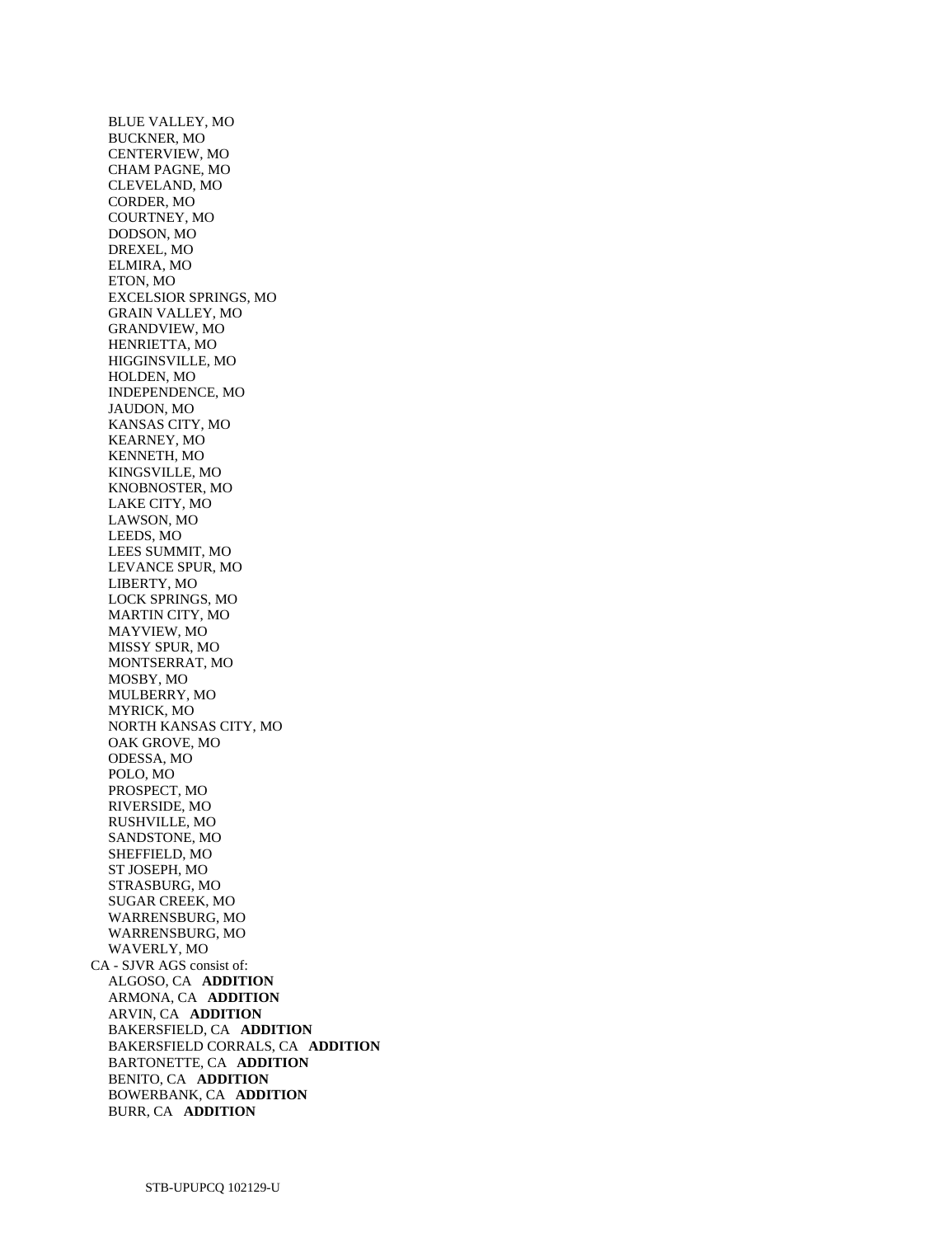BURRELL, CA **ADDITION**  BUTTONWILLOW, CA **ADDITION**  CALICO, CA **ADDITION**  CAMEO, CA **ADDITION**  CIMARRON, CA **ADDITION**  CINCOTTA, CA **ADDITION**  CLOTHO, CA **ADDITION**  CONNER, CA **ADDITION**  CRAYOLD, CA **ADDITION**  CROMIR, CA **ADDITION**  DELKERN, CA **ADDITION**  DI GIORGIO, CA **ADDITION**  DINUBA, CA **ADDITION**  ELMCO, CA **ADDITION**  EXETER, CA **ADDITION**  FARMERSVILLE, CA **ADDITION**  FIREBAUGH, CA **ADDITION**  FLOYD, CA **ADDITION**  GARINTEE, CA **ADDITION**  GOLDLEAF, CA **ADDITION**  GOSFORD, CA **ADDITION**  GULF, CA **ADDITION**  HAMMER FIELD, CA **ADDITION**  HANFORD, CA **ADDITION**  HARPERTOWN, CA **ADDITION**  HELM, CA **ADDITION**  HOLLIS, CA **ADDITION**  HURON, CA **ADDITION**  INGLE, CA **ADDITION**  IVANHOE, CA **ADDITION**  IVORY, CA **ADDITION**  JAMESAN, CA **ADDITION**  KAYANDEE, CA **ADDITION**  KERMAN, CA **ADDITION**  KILOWATT, CA **ADDITION**  LACJAC, CA **ADDITION**  LAMONT, CA **ADDITION**  LANDCO, CA **ADDITION**  LAS PALMAS, CA **ADDITION**  LEMOORE, CA **ADDITION**  LEVEE, CA **ADDITION**  LINDSAY, CA **ADDITION**  LISKO, CA **ADDITION**  LOCANS, CA **ADDITION**  LOIS, CA **ADDITION**  LOMA, CA **ADDITION**  LONSMITH, CA **ADDITION**  LYLA, CA **ADDITION**  MAGUNDEN, CA **ADDITION**  MALTHA, CA **ADDITION**  MENDOTA, CA **ADDITION**  MILLUX, CA **ADDITION**  MONSON, CA **ADDITION**  OIL JCT, CA **ADDITION**  OXALIS, CA **ADDITION**  PATCH, CA **ADDITION**  PONCA, CA **ADDITION**  PORTERVILLE, CA **ADDITION**  PRATTON, CA **ADDITION**  RECTOR, CA **ADDITION**  REEDLEY, CA **ADDITION**  RIBIER, CA **ADDITION**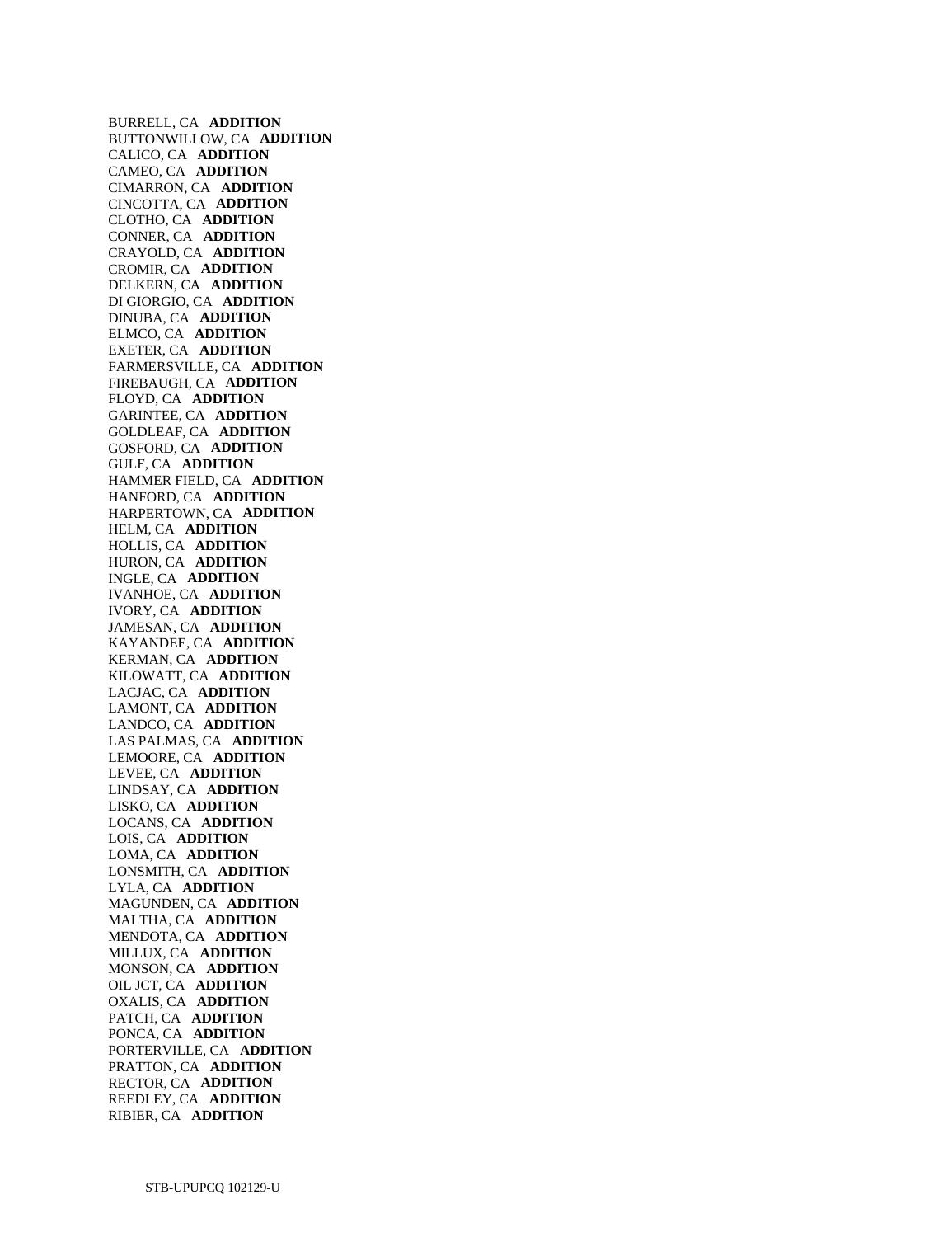RIO BRAVO, CA **ADDITION**  ROGAS, CA **ADDITION**  ROLINDA, CA **ADDITION**  ROSSI, CA **ADDITION**  SAN JOAQUIN, CA **ADDITION**  SANGER, CA **ADDITION**  SEGURO, CA **ADDITION**  STEVENS, CA **ADDITION**  STOUT, CA **ADDITION**  STRADER, CA **ADDITION**  STRAND, CA **ADDITION**  STRATHMORE, CA **ADDITION**  TERRA BELLA, CA **ADDITION**  TRANQUILITY, CA **ADDITION**  UVA, CA **ADDITION**  VANCE, CA **ADDITION**  VANGUARD, CA **ADDITION**  VENOLA, CA **ADDITION**  VISALIA, CA **ADDITION**  WEST LAMONT, CA **ADDITION**  WESTHAVEN, CA **ADDITION**  WIBLE ORCHARD, CA **ADDITION**  ZANTE, CA **ADDITION**  CA - MET AGS consist of: EAST MODESTO, CA **ADDITION**  MODESTO, CA **ADDITION**  MODESTO COLONY, CA **ADDITION**  MODESTO EMPIRE JCT, CA **ADDITION**  MODESTO TERM, CA **ADDITION**  PRIMA VISTA, CA **ADDITION**  IL - ST LOUIS AGS consist of: ALTON, IL BALDWIN, IL BEAUCOUP, IL BRIDGE JUNCTION, IL BRIGHTON, IL BROOKLYN, IL BURNING STAR 2, IL BURNING STAR 3, IL CAHOKIA, IL CAPTAIN MINE, IL CARLINVILLE, IL CENTREVILLE, IL CHESTER, IL COULTERVILLE, IL CUTLER, IL DUPO, IL EAST ALTON, IL EAST ALTON, IL EAST GREENVILLE, IL EAST ST LOUIS, IL FEDERAL, IL FLINTON, IL FORD, IL FOUNTAIN, IL FULTS, IL GATEWAY MINE, IL GATEWAY YARD, IL GIRARD, IL GODFREY, IL GRANITE CITY, IL

HARTFORD, IL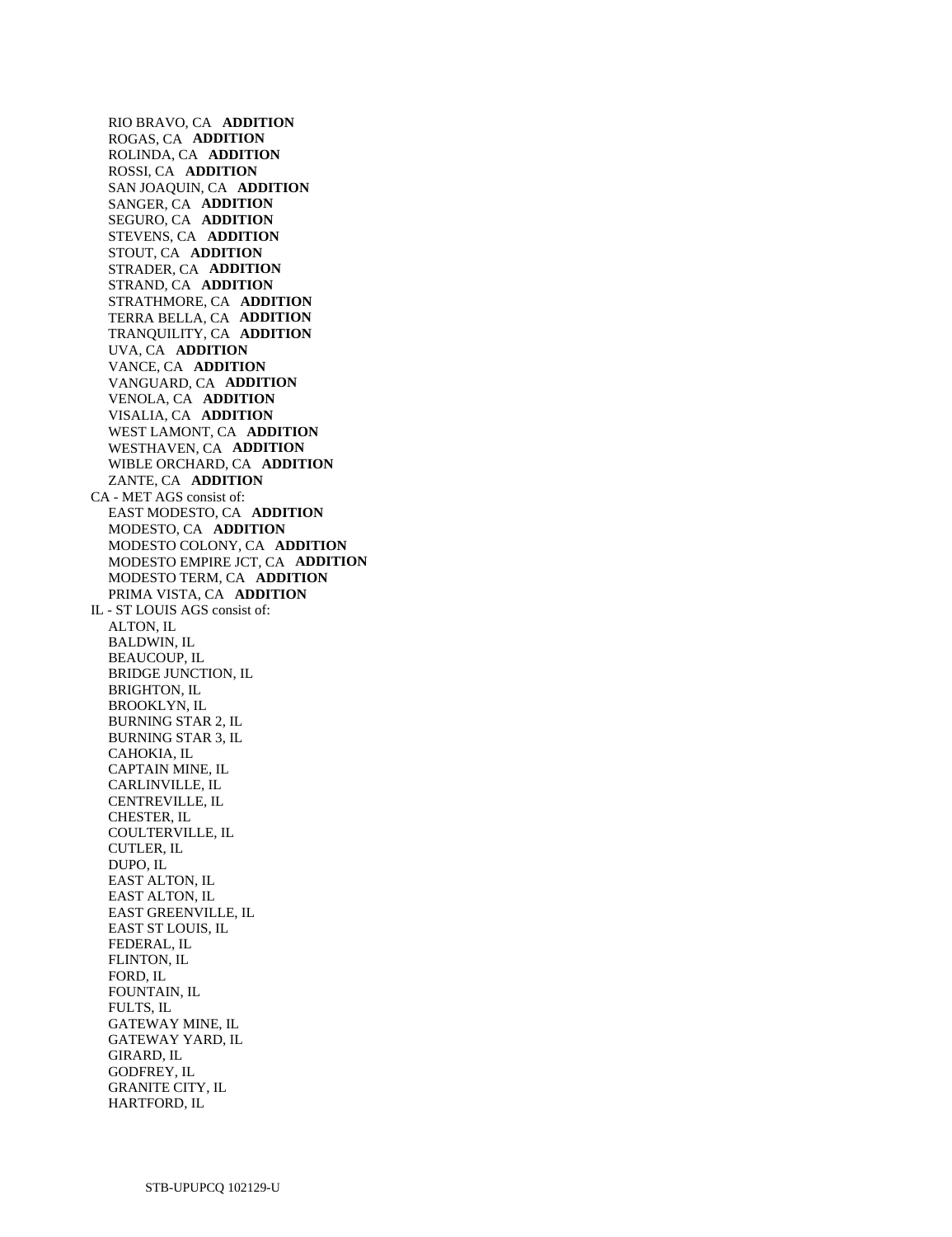HILLSBORO, IL IRVING, IL KELLOGG, IL LENOX, IL LENZBURG, IL LIVINGSTON, IL MADISON, IL MAPLEWOOD, IL MENARD, IL MITCHELL, IL MITCHELL YARD, IL MONTEREY MINE 1, IL NAMEOKI, IL NATIONAL STOCK YARD, IL NEW WILSON, IL NILWOOD, IL NOKOMIS, IL OHLMAN, IL PERCY, IL PINCKNEYVILLE, IL PLAINVIEW, IL PRAIRIE DU ROCHER, IL REILY LAKE, IL ROSAMOND, IL ROXANA, IL SAUGET, IL SHIPMAN, IL SPARTA, IL SPARTAN MINE, IL STEELEVILLE, IL TAMAROA, IL TAYLOR SPRINGS, IL TOLSON, IL VALLEY JCT, IL VALMEYER, IL VENICE, IL VENICE JCT, IL VINER, IL VIRDEN, IL WANN, IL WARNOCK, IL WASHINGTON PARK, IL WELGE, IL WEST SMITHBORO, IL WITT, IL WOMAC, IL WOOD RIVER, IL AIR PARK, MO BADEN, MO BARRETTS, MO BEAUFORT, MO BON HOMME, MO BONHOMME, MO BRENTWOOD, MO BUSSEN SPUR, MO CENTAUR, MO CHESTERFIELD, MO CRYSTAL CITY, MO DESOTO, MO EUREKA, MO FESTUS, MO GLENDALE, MO GRAY SUMMIT, MO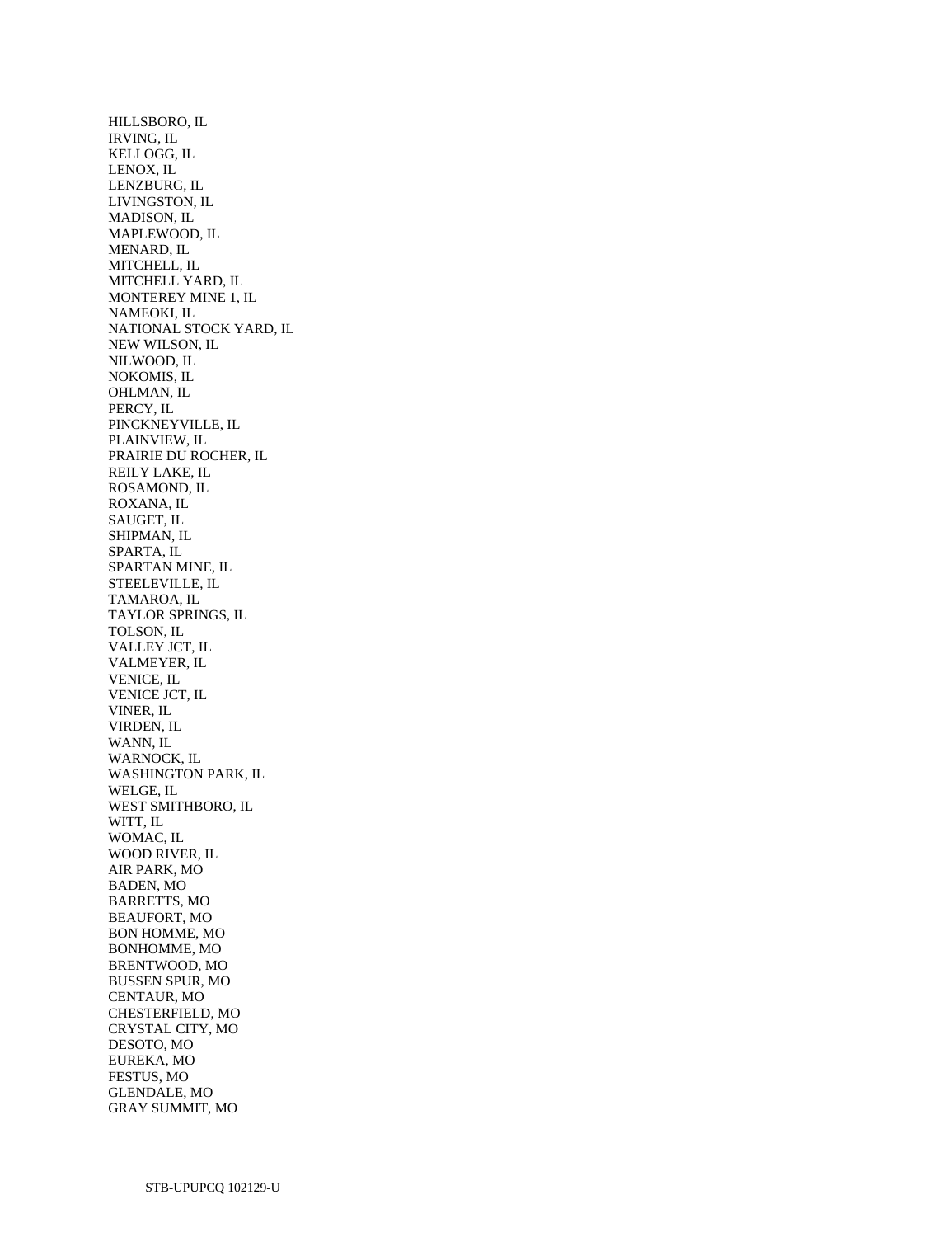HERCULANEUM, MO HILL CREST, MO HILLSDALE, MO HINE, MO HORINE, MO IVORY, MO JEDBURG, MO JEFFERSON BARRACKS, MO JEFFRIESBURG, MO KIRKWOOD, MO LABADIE, MO LACKLAND, MO LADUE, MO LAKE JCT, MO LARKIN, MO MAPLEWOOD, MO MARYLAND HEIGHTS, MO OLIVETTE, MO OVERLAND, MO PACIFIC, MO PAGEDALE, MO PAGEDALE, MO PEVELY, MO SOUTH POINT, MO ST ALBANS, MO ST LOU MP, MO ST LOUIS, MO ST LOUIS (MP), MO UNION, MO UNIVERSITY CITY, MO VALLEY PARK, MO VIGUS, MO VILLA RIDGE, MO VILLAGE OF CHARLACK, MO VINITA PARK, MO WASHINGTON, MO WEBSTER GROVES, MO WELLSTON, MO WEST LABADIE, MO SAN JUAN/ENCARNACION/CHICALOTE consist of: CHICALOTE, AG **ADDITION**  ENCARNACION, JA **ADDITION**  SAN JUAN DE LOS LAG, JA **ADDITION**  VINEDO/TORREON GOMEZ consist of: TORREON, CU **ADDITION**  GOMEZ PALACIO, DG **ADDITION**  VINEDO, DG **ADDITION**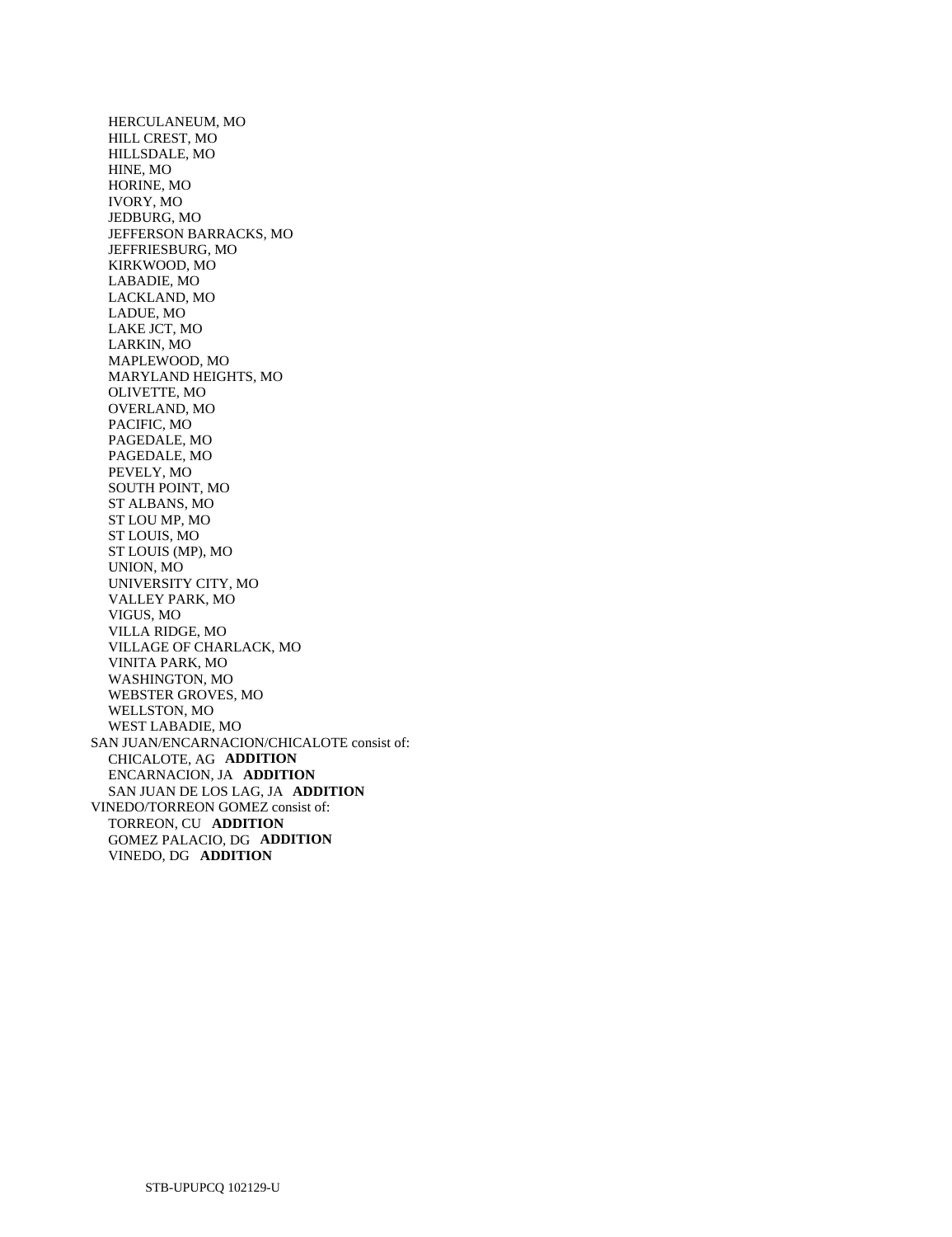

STB-UPUPCQ 102129-T

# **UNION PACIFIC RAILROAD COMPANY**

# **AMENDED CONTRACT SUMMARY**

**Issued:**  November 1, 2021

**Effective:** November 1, 2021

**Issued by:**  Rosa M. La Puente-Flowers Lead Price Applications 1400 Douglas Street Mail Stop 1340 OMAHA, NEBRASKA 68179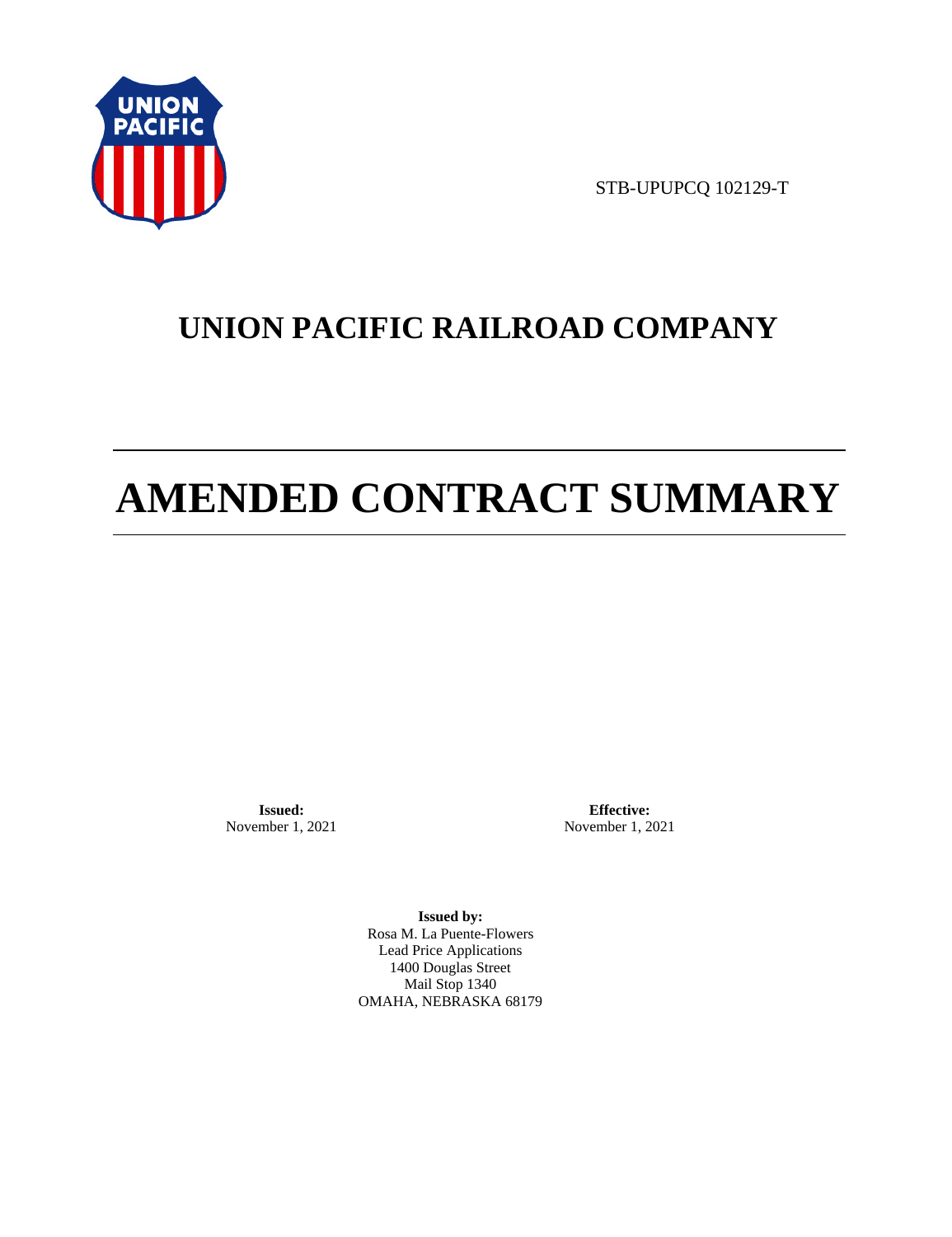## **PARTICIPATING CARRIERS:**

 FERROCARRIL MEXICANO S A DE C V **ADDITION**  Col. Bosques De Las Lomas Mexico City, DF 11700

 UNION PACIFIC RAILROAD COMPANY 1400 Douglas St. Omaha, NE 68179

#### **COMMODITY:**

 Distillers Mash, Spent, F Eed, Protein Content >=40% **ADDITION**  Spent Grain Mash, Feed **ADDITION**  Distillers Mash, Spent, Not Wholly From Grain Or Grain Products, Feed **ADDITION**  Feed, Gluten Gluten Meal Corn Germ Or Corn Oil Cake Or Meal, Crushed Or Ground Cake, Or Cake Screenings Corn Steep Water Sediment, Wet Gluten Liquor Residuum (Manufactured From Mono- Sodium Glutamate), Liquid Corn Germ

# **SHIPPER:**

ARCHER DANIELS MIDLAND COMPANY

#### **ORIGIN(S):**

 IL - ST LOUIS AGS (See Exhibit Definition) IA - CEDAR RAPIDS AGS (See Exhibit Definition) COLUMBUS, NE **ADDITION**  CEDAR RAPIDS, IA CLINTON, IA PEORIA, IL MO - KANSAS CITY AGS (See Exhibit Definition)

#### **DESTINATION(S):**

 OPTIMA, OK CA - SJVR AGS (See Exhibit Definition) PIXLEY, CA **ADDITION**  CA - MET AGS (See Exhibit Definition) FRESNO, CA **ADDITION**  GOSHEN JCT, CA **ADDITION**  IL - ST LOUIS AGS (See Exhibit Definition) LA BARCA, JA **ADDITION**  PATTI, MH **ADDITION**  VIBORILLAS, QA **ADDITION**  SAN JUAN/ENCARNACION/CHICALOTE (See Exhibit Definition) VINEDO/TORREON GOMEZ (See Exhibit Definition) BROWNSVILLE, TX **ADDITION**  CLINTON, IA CEDAR RAPIDS, IA TAGUS, CA FAMOSO, CA RICHLAND, WA LAREDO, TX EAGLE PASS, TX EL PASO, TX

#### **PORT(S):**

Not Applicable

#### **DURATION:**

Effective Date: October 1, 2018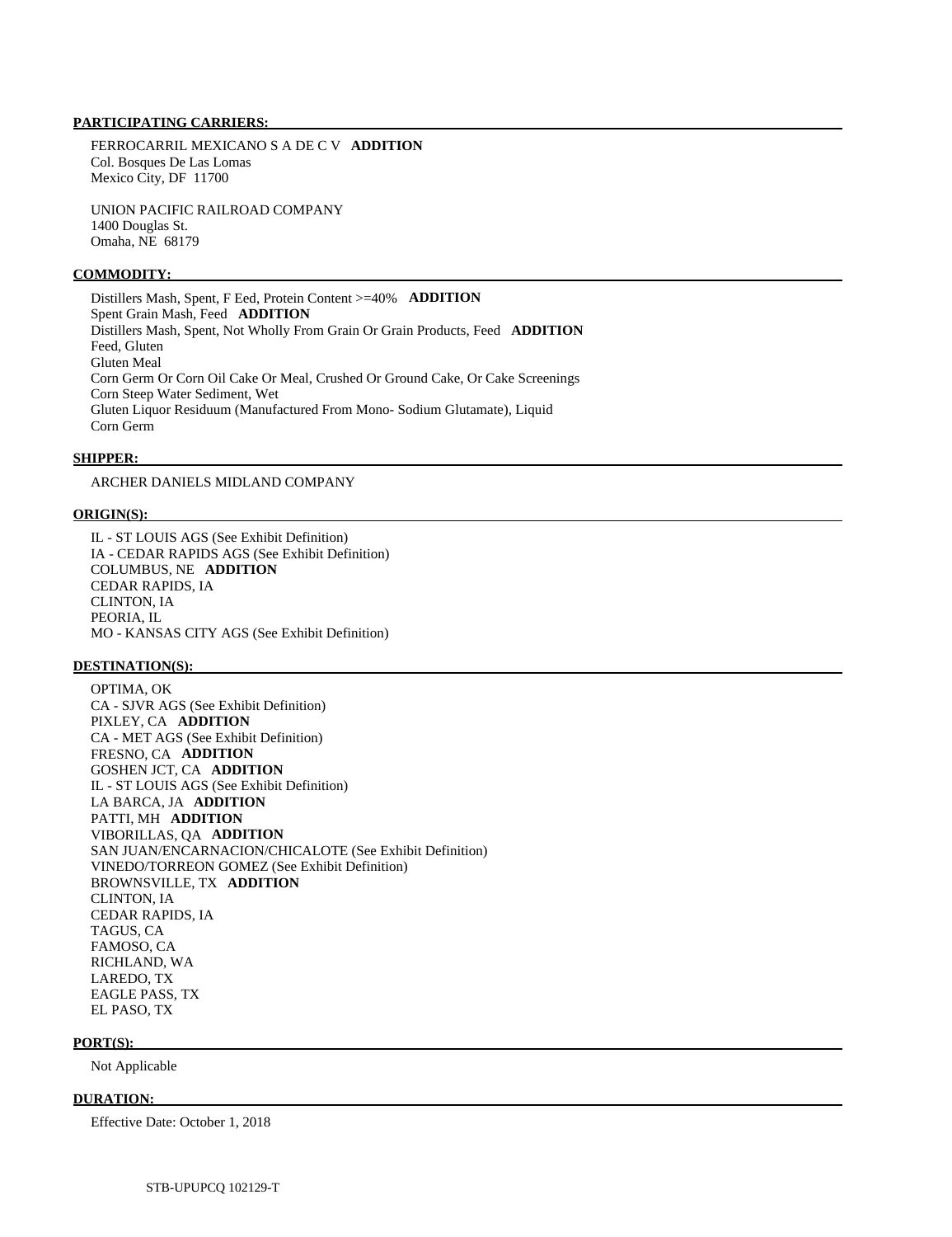Amendment Effective Date: November 1, 2021 **ADDITION**  Expiration Date: September 30, 2022 **EXTENSION** 

# **RAIL CAR DATA:**

No cars dedicated to service under this Contract. Cars are provided on a common carrier basis only.

# **RATES & CHARGES:**

Not applicable

# **VOLUME:**

 Minimum shipment of 100 carloads. Multiple Car Shipments Single Car Shipments **DELETION** 

# **SPECIAL FEATURES:**

Special Switching Provision

# **SPECIAL NOTICE:**

Not applicable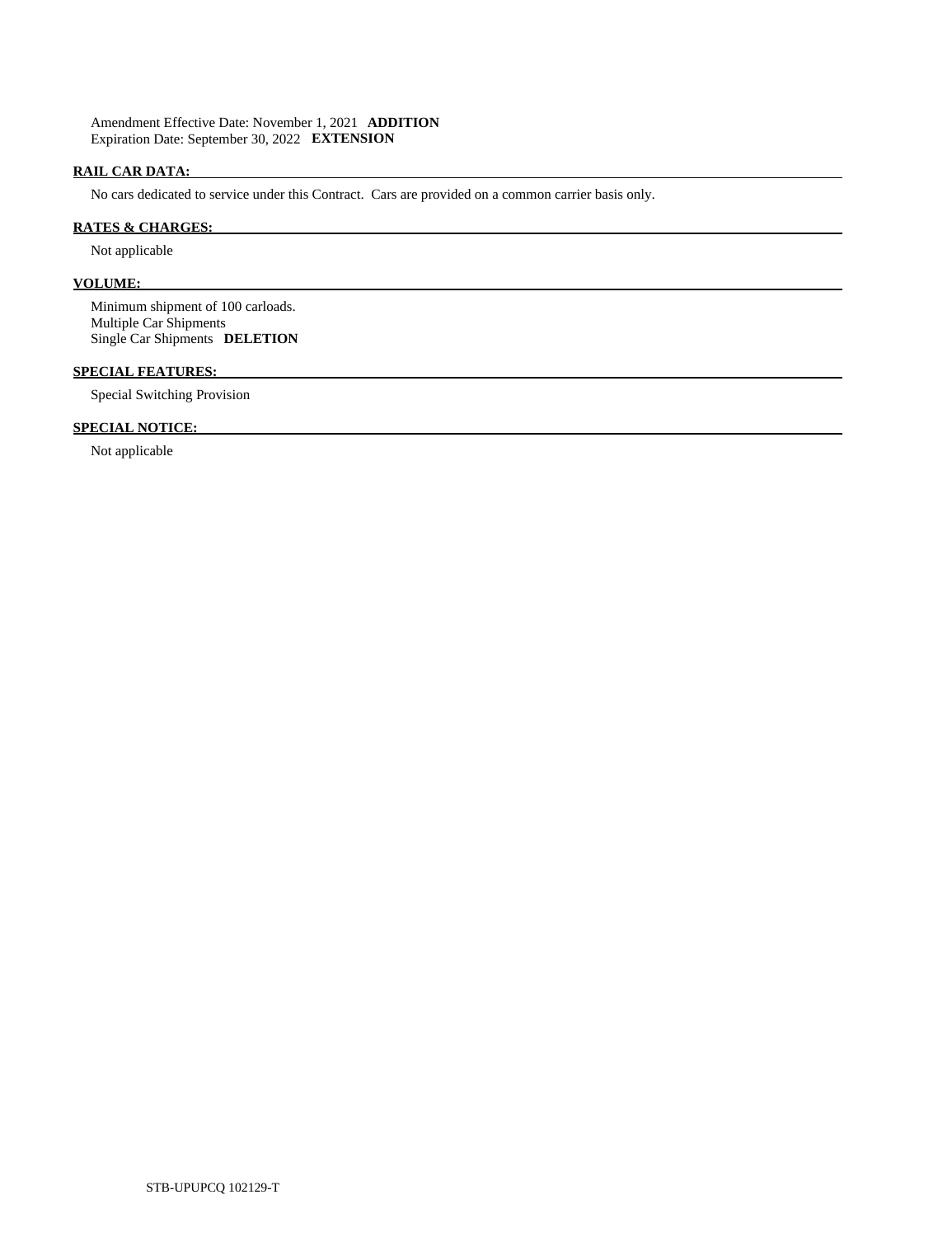### **EXHIBIT DEFINITIONS:**

 IL - ST LOUIS AGS consist of: ALTON, IL BALDWIN, IL BEAUCOUP, IL BRIDGE JUNCTION, IL BRIGHTON, IL BROOKLYN, IL BURNING STAR 2, IL BURNING STAR 3, IL CAHOKIA, IL CAPTAIN MINE, IL CARLINVILLE, IL CENTREVILLE, IL CHESTER, IL COULTERVILLE, IL CUTLER, IL DUPO, IL EAST ALTON, IL EAST ALTON, IL EAST GREENVILLE, IL EAST ST LOUIS, IL FEDERAL, IL FLINTON, IL FORD, IL FOUNTAIN, IL FULTS, IL GATEWAY MINE, IL GATEWAY YARD, IL GIRARD, IL GODFREY, IL GRANITE CITY, IL HARTFORD, IL HILLSBORO, IL IRVING, IL KELLOGG, IL LENOX, IL LENZBURG, IL LIVINGSTON, IL MADISON, IL MAPLEWOOD, IL MENARD, IL MITCHELL, IL MITCHELL YARD, IL MONTEREY MINE 1, IL NAMEOKI, IL NATIONAL STOCK YARD, IL NEW WILSON, IL NILWOOD, IL NOKOMIS, IL OHLMAN, IL PERCY, IL PINCKNEYVILLE, IL PLAINVIEW, IL PRAIRIE DU ROCHER, IL REILY LAKE, IL ROSAMOND, IL ROXANA, IL SAUGET, IL SHIPMAN, IL SPARTA, IL SPARTAN MINE, IL STEELEVILLE, IL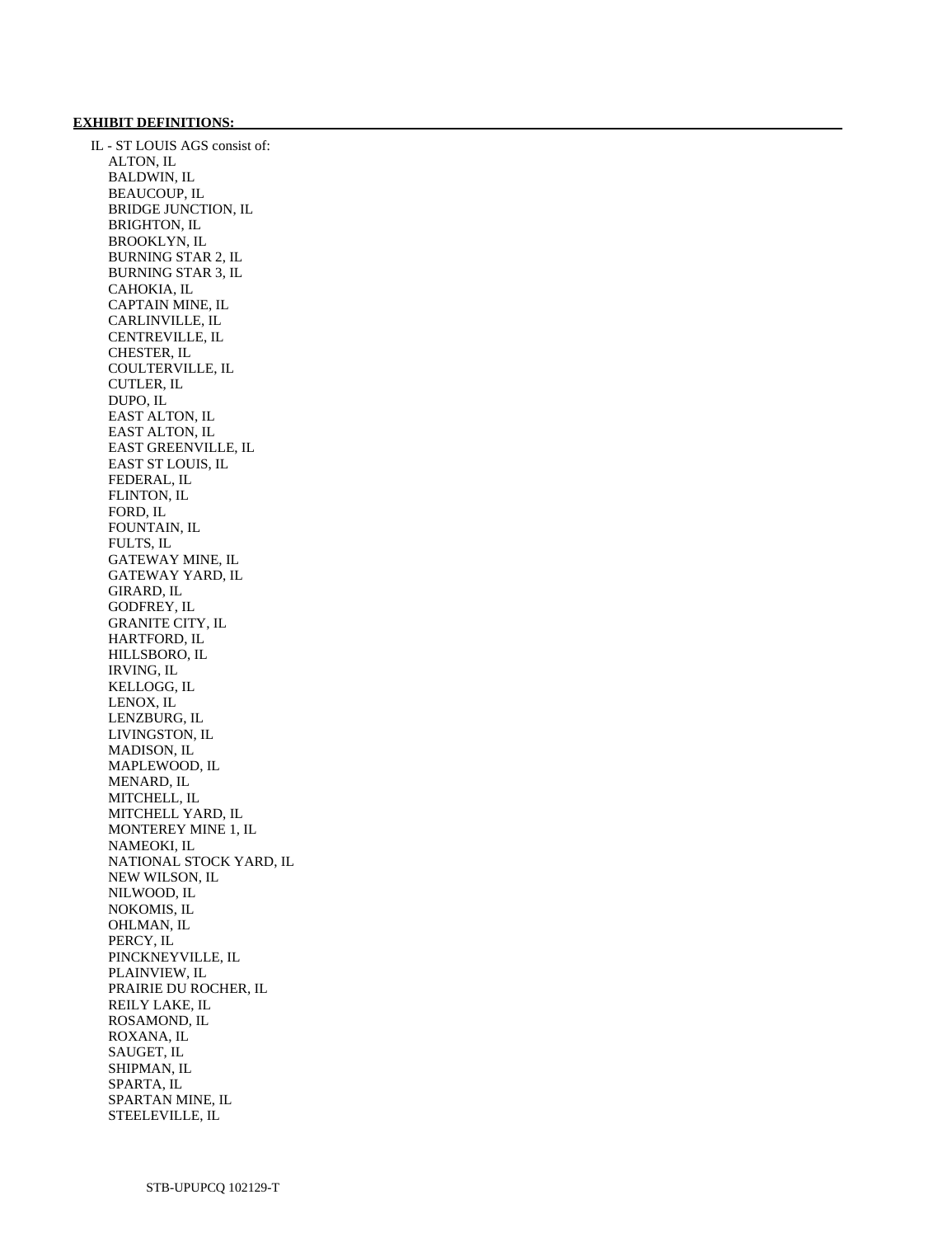TAMAROA, IL TAYLOR SPRINGS, IL TOLSON, IL VALLEY JCT, IL VALMEYER, IL VENICE, IL VENICE JCT, IL VINER, IL VIRDEN, IL WANN, IL WARNOCK, IL WASHINGTON PARK, IL WELGE, IL WEST SMITHBORO, IL WITT, IL WOMAC, IL WOOD RIVER, IL AIR PARK, MO BADEN, MO BARRETTS, MO BEAUFORT, MO BON HOMME, MO BONHOMME, MO BRENTWOOD, MO BUSSEN SPUR, MO CENTAUR, MO CHESTERFIELD, MO CRYSTAL CITY, MO DESOTO, MO EUREKA, MO FESTUS, MO GLENDALE, MO GRAY SUMMIT, MO HERCULANEUM, MO HILL CREST, MO HILLSDALE, MO HINE, MO HORINE, MO IVORY, MO JEDBURG, MO JEFFERSON BARRACKS, MO JEFFRIESBURG, MO KIRKWOOD, MO LABADIE, MO LACKLAND, MO LADUE, MO LAKE JCT, MO LARKIN, MO MAPLEWOOD, MO MARYLAND HEIGHTS, MO OLIVETTE, MO OVERLAND, MO PACIFIC, MO PAGEDALE, MO PAGEDALE, MO PEVELY, MO SOUTH POINT, MO ST ALBANS, MO ST LOU MP, MO ST LOUIS, MO ST LOUIS (MP), MO UNION, MO UNIVERSITY CITY, MO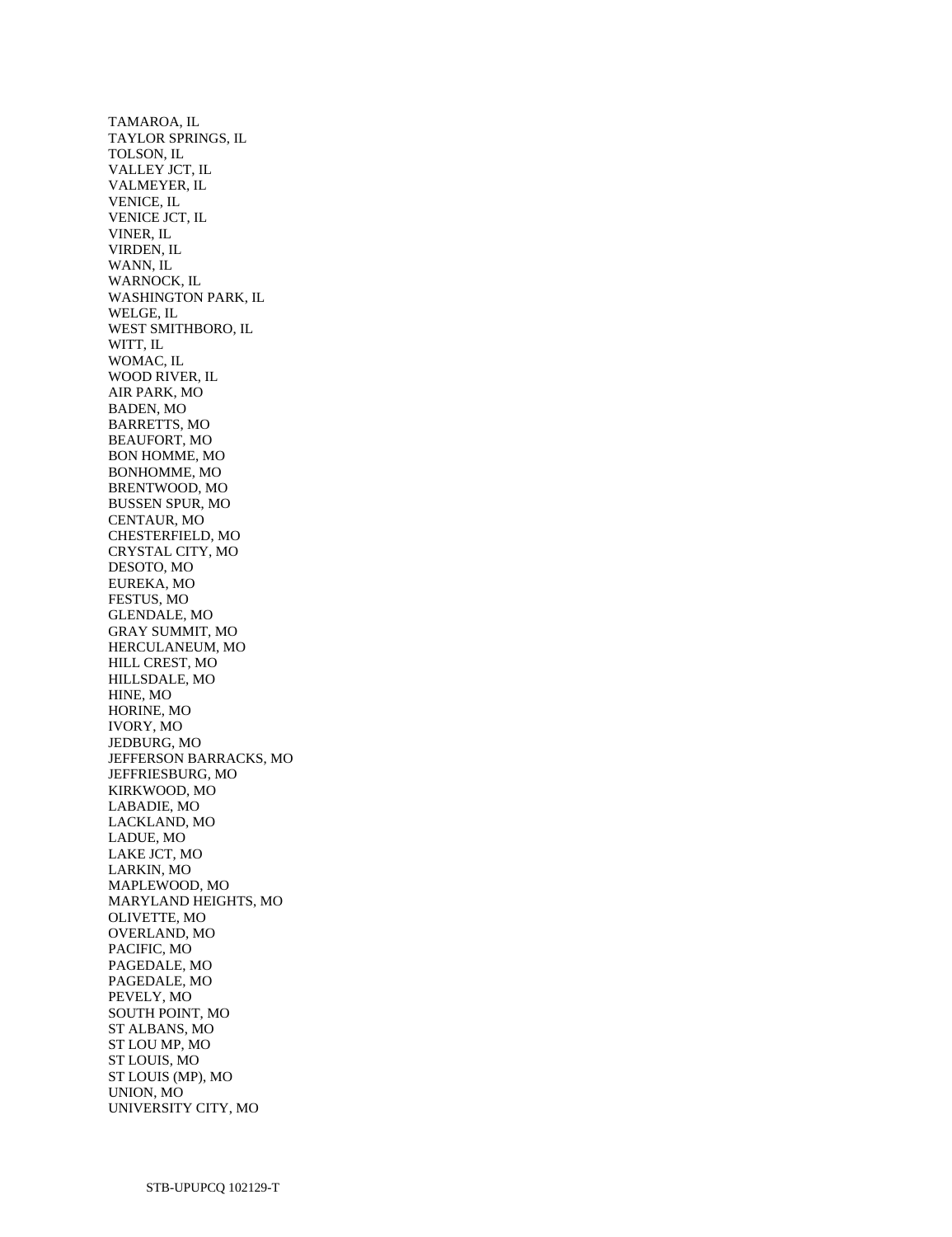VALLEY PARK, MO VIGUS, MO VILLA RIDGE, MO VILLAGE OF CHARLACK, MO VINITA PARK, MO WASHINGTON, MO WEBSTER GROVES, MO WELLSTON, MO WEST LABADIE, MO IA - CEDAR RAPIDS AGS consist of: ALLERTON, IA ARMOUR, IA BEVERLY, IA BRIDGEPORT, IA CALAMUS, IA CAMANCHE, IA CEDAR RAPIDS, IA CHARITON, IA CLARENCE, IA CLINTON, IA CLIO, IA CORYDON, IA CRANDIC, IA DE WITT, IA DILLON, IA DOWNEY, IA EDDYVILLE, IA FAIRFAX, IA GILMAN, IA GRAND MOUND, IA GRINNELL, IA KELLOGG, IA LE GRAND, IA LINEVILLE, IA LISBON, IA LOW MOOR, IA LOWDEN, IA MARSHALLTOWN, IA MECHANICSVILLE, IA MID RIVER, IA MIDDLE AMANA, IA MILLERTON, IA NEW SHARON, IA NEWBURG, IA NEWTON, IA OSKALOOSA, IA OTTUMWA, IA PINNEY, IA POWERVILLE, IA SEARSBORO, IA STANWOOD, IA TAMA, IA VERNON, IA WACONIA, IA WATERLOO, IA WHEATLAND, IA WILLIAMSON, IA MO - KANSAS CITY AGS consist of: ARMOURDALE, KS ARMSTRONG YARD, KS ATCHISON, KS BONITA, KS BONNER SPRINGS, KS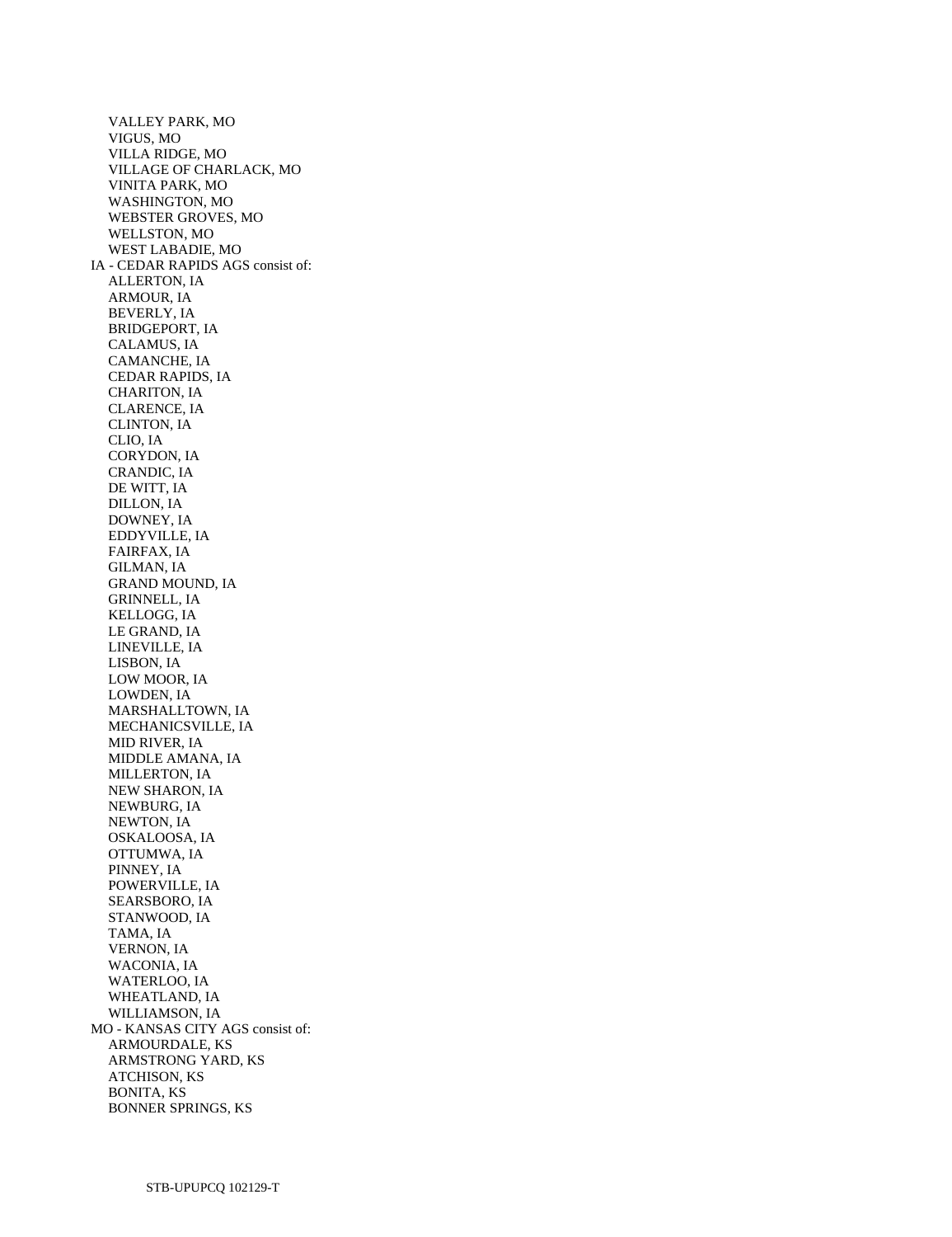BUCK CREEK, KS BUCYRUS, KS CENTERVILLE, KS COLDSPUR, KS DE SOTO, KS DUNLAY, KS DURAND, KS EDWARDSVILLE, KS EIGHTENST, KS ELSMORE, KS ELWOOD, KS ERIE, KS EVEREST, KS FAIRFAX, KS FOREST LAKE, KS FT LEAVENWORTH, KS GARNETT, KS GLEN PARK, KS GRANTVILLE, KS GREELEY, KS HILLSDALE, KS HOLLIDAY, KS HURON, KS KANSAS CITY, KS KINCAID, KS LANCASTER, KS LAWRENCE, KS LE ROY, KS LEAVENWORTH, KS LENEXA, KS LINWOOD, KS LORING, KS MIDLAND, KS MORAN, KS MORRIS, KS MUNCIE, KS NEARMAN, KS NEW STRAWN SPUR, KS NEWMAN, KS OLATHE, KS OSAWATOMIE, KS PAOLA, KS PARKER, KS PERRY, KS REDEL, KS RINGER, KS SAVONBURG, KS SPRING HILL, KS STARK, KS SUNFLOWER, KS TECUMSEH, KS TOPEKA, KS WAGSTAFF, KS WESTPHALIA, KS WILLIS, KS WOLCOTT, KS AIRLINE JCT, MO ALMA, MO AVON, MO BARRY GANN LUMBER, MO BATES CITY, MO BIRMINGHAM, MO BLUE SPRINGS, MO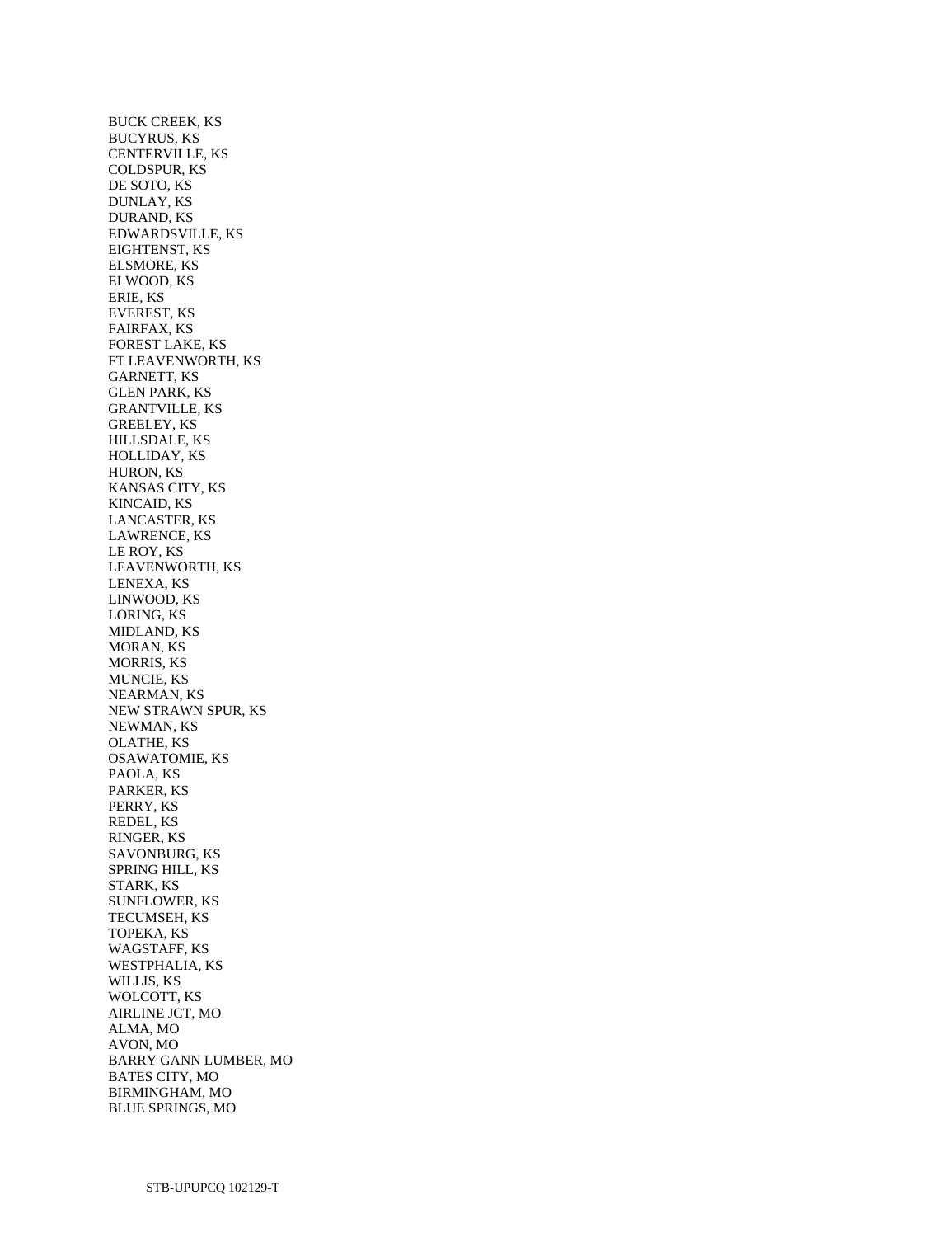BLUE VALLEY, MO BUCKNER, MO CENTERVIEW, MO CHAM PAGNE, MO CLEVELAND, MO CORDER, MO COURTNEY, MO DODSON, MO DREXEL, MO ELMIRA, MO ETON, MO EXCELSIOR SPRINGS, MO GRAIN VALLEY, MO GRANDVIEW, MO HENRIETTA, MO HIGGINSVILLE, MO HOLDEN, MO INDEPENDENCE, MO JAUDON, MO KANSAS CITY, MO KEARNEY, MO KENNETH, MO KINGSVILLE, MO KNOBNOSTER, MO LAKE CITY, MO LAWSON, MO LEEDS, MO LEES SUMMIT, MO LEVANCE SPUR, MO LIBERTY, MO LOCK SPRINGS, MO MARTIN CITY, MO MAYVIEW, MO MISSY SPUR, MO MONTSERRAT, MO MOSBY, MO MULBERRY, MO MYRICK, MO NORTH KANSAS CITY, MO OAK GROVE, MO ODESSA, MO POLO, MO PROSPECT, MO RIVERSIDE, MO RUSHVILLE, MO SANDSTONE, MO SHEFFIELD, MO ST JOSEPH, MO STRASBURG, MO SUGAR CREEK, MO WARRENSBURG, MO WARRENSBURG, MO WAVERLY, MO CA - SJVR AGS consist of: ALGOSO, CA **ADDITION**  ARMONA, CA **ADDITION**  ARVIN, CA **ADDITION**  BAKERSFIELD, CA **ADDITION**  BAKERSFIELD CORRALS, CA **ADDITION**  BARTONETTE, CA **ADDITION**  BENITO, CA **ADDITION**  BOWERBANK, CA **ADDITION**  BURR, CA **ADDITION**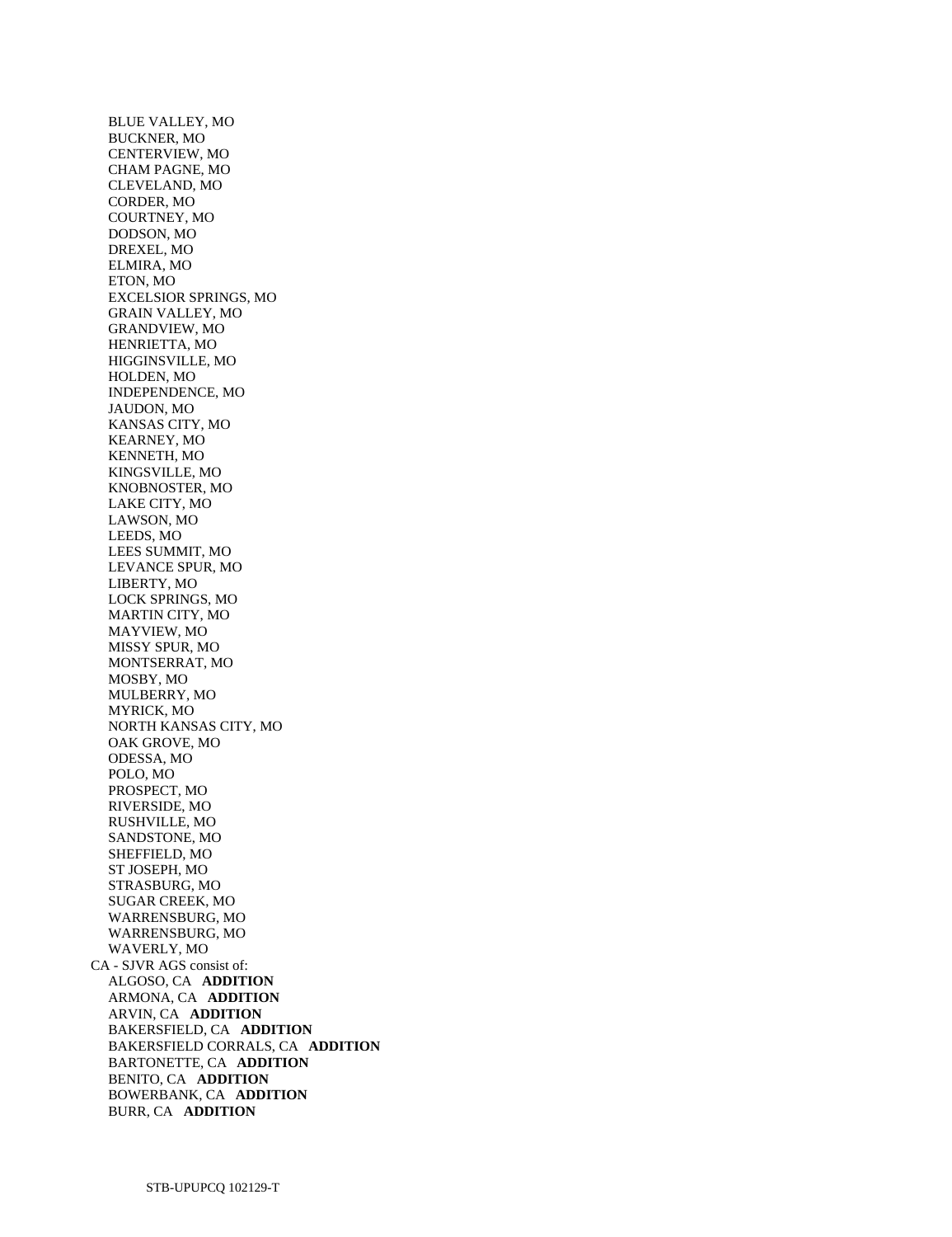BURRELL, CA **ADDITION**  BUTTONWILLOW, CA **ADDITION**  CALICO, CA **ADDITION**  CAMEO, CA **ADDITION**  CIMARRON, CA **ADDITION**  CINCOTTA, CA **ADDITION**  CLOTHO, CA **ADDITION**  CONNER, CA **ADDITION**  CRAYOLD, CA **ADDITION**  CROMIR, CA **ADDITION**  DELKERN, CA **ADDITION**  DI GIORGIO, CA **ADDITION**  DINUBA, CA **ADDITION**  ELMCO, CA **ADDITION**  EXETER, CA **ADDITION**  FARMERSVILLE, CA **ADDITION**  FIREBAUGH, CA **ADDITION**  FLOYD, CA **ADDITION**  GARINTEE, CA **ADDITION**  GOLDLEAF, CA **ADDITION**  GOSFORD, CA **ADDITION**  GULF, CA **ADDITION**  HAMMER FIELD, CA **ADDITION**  HANFORD, CA **ADDITION**  HARPERTOWN, CA **ADDITION**  HELM, CA **ADDITION**  HOLLIS, CA **ADDITION**  HURON, CA **ADDITION**  INGLE, CA **ADDITION**  IVANHOE, CA **ADDITION**  IVORY, CA **ADDITION**  JAMESAN, CA **ADDITION**  KAYANDEE, CA **ADDITION**  KERMAN, CA **ADDITION**  KILOWATT, CA **ADDITION**  LACJAC, CA **ADDITION**  LAMONT, CA **ADDITION**  LANDCO, CA **ADDITION**  LAS PALMAS, CA **ADDITION**  LEMOORE, CA **ADDITION**  LEVEE, CA **ADDITION**  LINDSAY, CA **ADDITION**  LISKO, CA **ADDITION**  LOCANS, CA **ADDITION**  LOIS, CA **ADDITION**  LOMA, CA **ADDITION**  LONSMITH, CA **ADDITION**  LYLA, CA **ADDITION**  MAGUNDEN, CA **ADDITION**  MALTHA, CA **ADDITION**  MENDOTA, CA **ADDITION**  MILLUX, CA **ADDITION**  MONSON, CA **ADDITION**  OIL JCT, CA **ADDITION**  OXALIS, CA **ADDITION**  PATCH, CA **ADDITION**  PONCA, CA **ADDITION**  PORTERVILLE, CA **ADDITION**  PRATTON, CA **ADDITION**  RECTOR, CA **ADDITION**  REEDLEY, CA **ADDITION**  RIBIER, CA **ADDITION**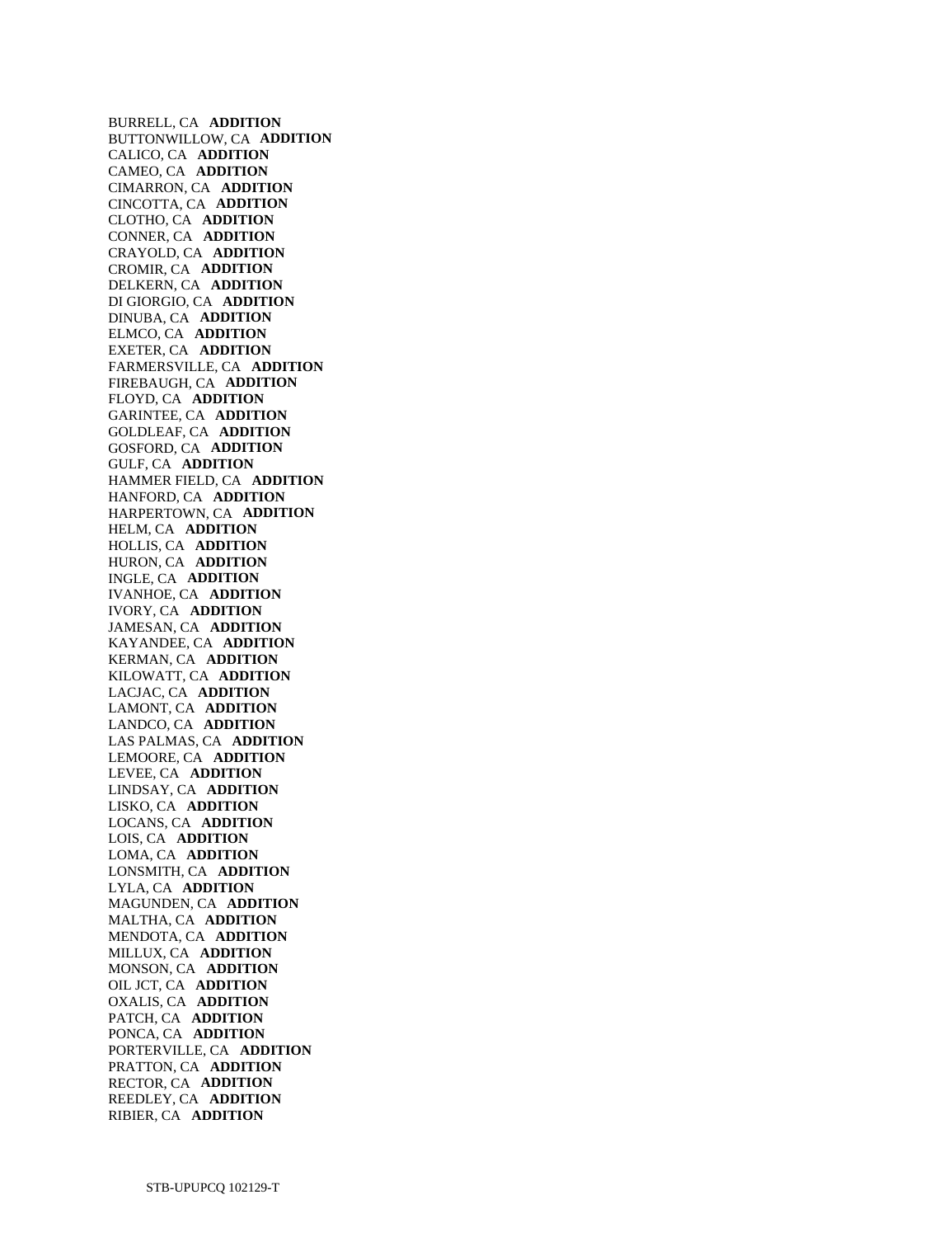RIO BRAVO, CA **ADDITION**  ROGAS, CA **ADDITION**  ROLINDA, CA **ADDITION**  ROSSI, CA **ADDITION**  SAN JOAQUIN, CA **ADDITION**  SANGER, CA **ADDITION**  SEGURO, CA **ADDITION**  STEVENS, CA **ADDITION**  STOUT, CA **ADDITION**  STRADER, CA **ADDITION**  STRAND, CA **ADDITION**  STRATHMORE, CA **ADDITION**  TERRA BELLA, CA **ADDITION**  TRANQUILITY, CA **ADDITION**  UVA, CA **ADDITION**  VANCE, CA **ADDITION**  VANGUARD, CA **ADDITION**  VENOLA, CA **ADDITION**  VISALIA, CA **ADDITION**  WEST LAMONT, CA **ADDITION**  WESTHAVEN, CA **ADDITION**  WIBLE ORCHARD, CA **ADDITION**  ZANTE, CA **ADDITION**  CA - MET AGS consist of: EAST MODESTO, CA **ADDITION**  MODESTO, CA **ADDITION**  MODESTO COLONY, CA **ADDITION**  MODESTO EMPIRE JCT, CA **ADDITION**  MODESTO TERM, CA **ADDITION**  PRIMA VISTA, CA **ADDITION**  IL - ST LOUIS AGS consist of: ALTON, IL BALDWIN, IL BEAUCOUP, IL BRIDGE JUNCTION, IL BRIGHTON, IL BROOKLYN, IL BURNING STAR 2, IL BURNING STAR 3, IL CAHOKIA, IL CAPTAIN MINE, IL CARLINVILLE, IL CENTREVILLE, IL CHESTER, IL COULTERVILLE, IL CUTLER, IL DUPO, IL EAST ALTON, IL EAST ALTON, IL EAST GREENVILLE, IL EAST ST LOUIS, IL FEDERAL, IL FLINTON, IL FORD, IL FOUNTAIN, IL FULTS, IL GATEWAY MINE, IL GATEWAY YARD, IL GIRARD, IL GODFREY, IL GRANITE CITY, IL

HARTFORD, IL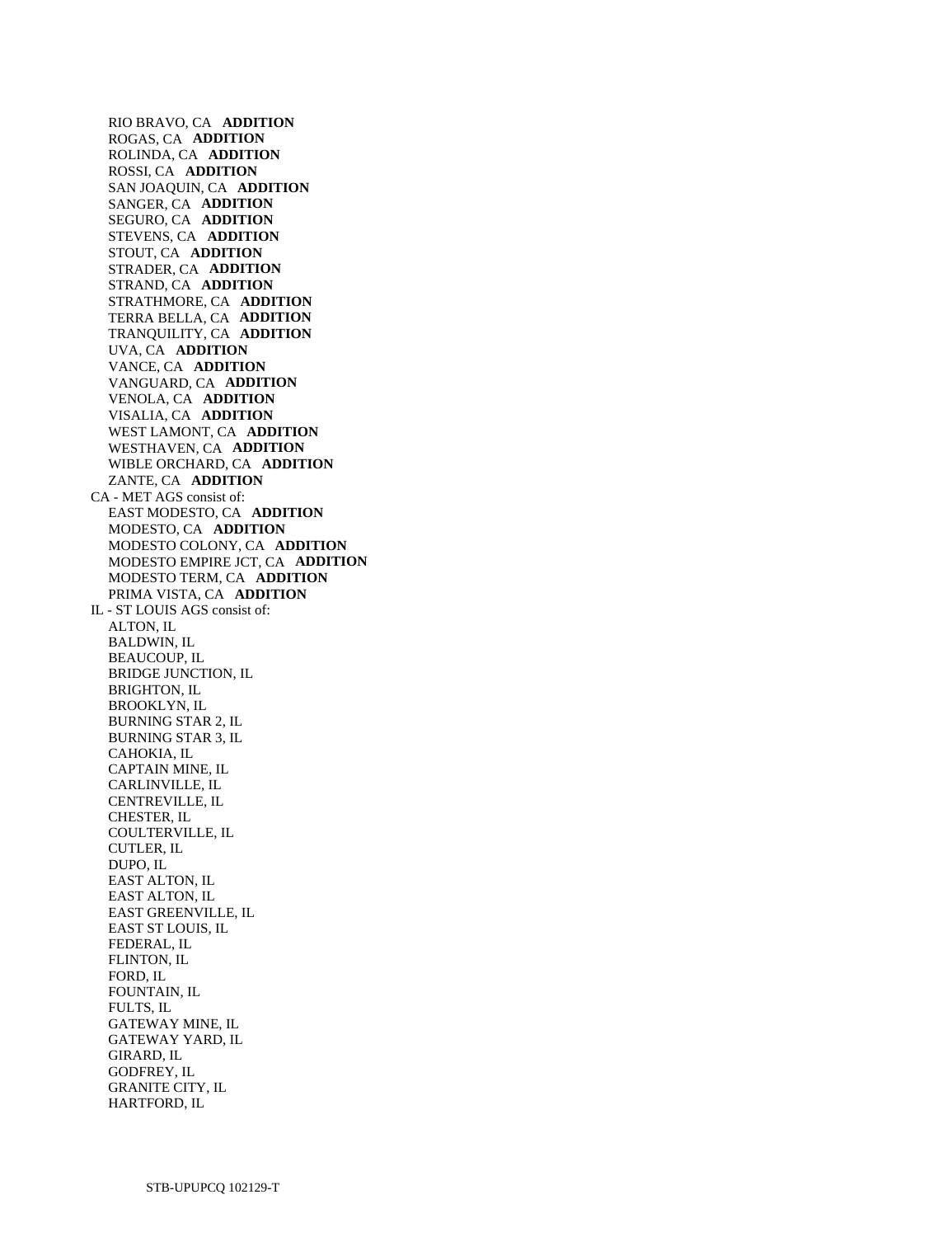HILLSBORO, IL IRVING, IL KELLOGG, IL LENOX, IL LENZBURG, IL LIVINGSTON, IL MADISON, IL MAPLEWOOD, IL MENARD, IL MITCHELL, IL MITCHELL YARD, IL MONTEREY MINE 1, IL NAMEOKI, IL NATIONAL STOCK YARD, IL NEW WILSON, IL NILWOOD, IL NOKOMIS, IL OHLMAN, IL PERCY, IL PINCKNEYVILLE, IL PLAINVIEW, IL PRAIRIE DU ROCHER, IL REILY LAKE, IL ROSAMOND, IL ROXANA, IL SAUGET, IL SHIPMAN, IL SPARTA, IL SPARTAN MINE, IL STEELEVILLE, IL TAMAROA, IL TAYLOR SPRINGS, IL TOLSON, IL VALLEY JCT, IL VALMEYER, IL VENICE, IL VENICE JCT, IL VINER, IL VIRDEN, IL WANN, IL WARNOCK, IL WASHINGTON PARK, IL WELGE, IL WEST SMITHBORO, IL WITT, IL WOMAC, IL WOOD RIVER, IL AIR PARK, MO BADEN, MO BARRETTS, MO BEAUFORT, MO BON HOMME, MO BONHOMME, MO BRENTWOOD, MO BUSSEN SPUR, MO CENTAUR, MO CHESTERFIELD, MO CRYSTAL CITY, MO DESOTO, MO EUREKA, MO FESTUS, MO GLENDALE, MO GRAY SUMMIT, MO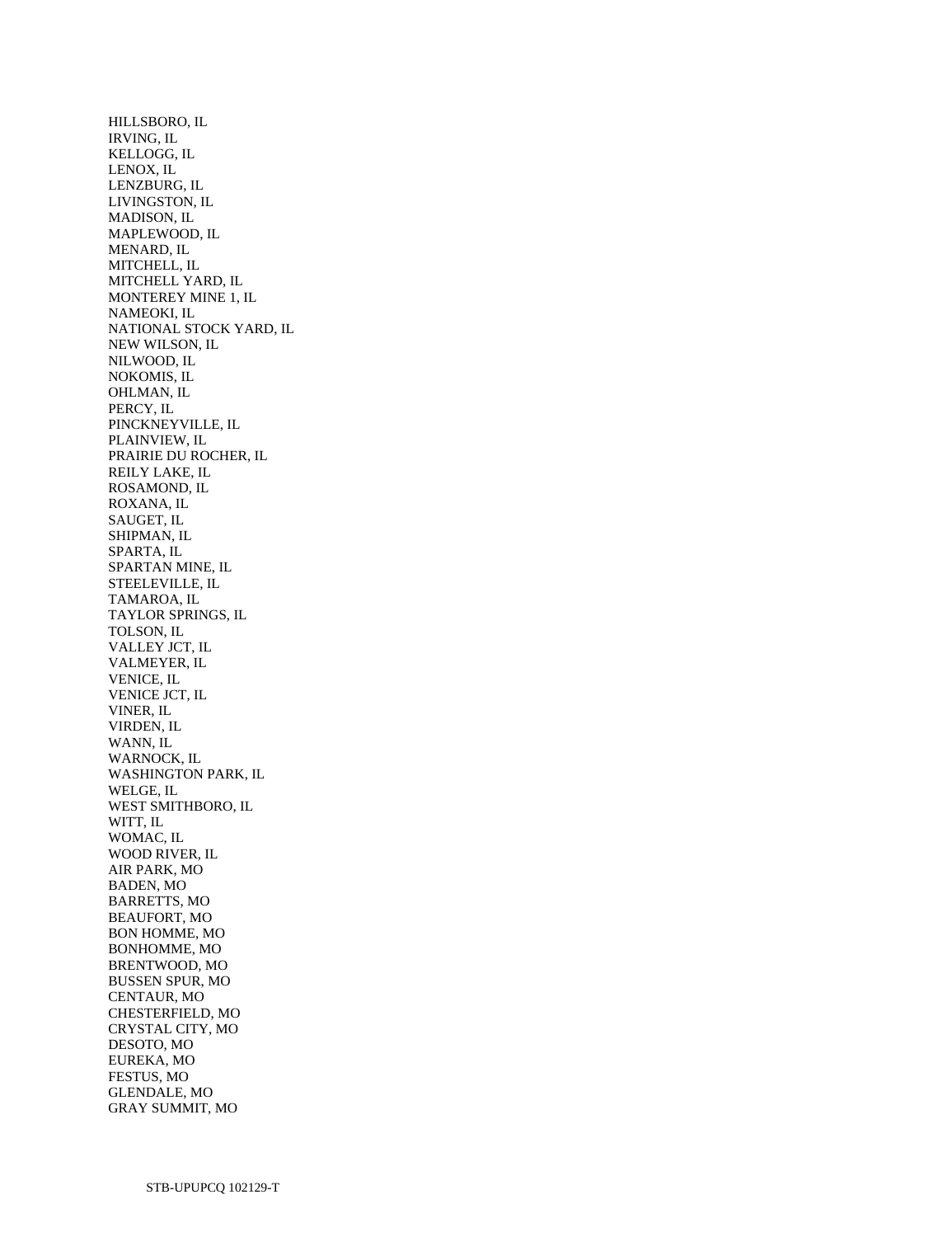HERCULANEUM, MO HILL CREST, MO HILLSDALE, MO HINE, MO HORINE, MO IVORY, MO JEDBURG, MO JEFFERSON BARRACKS, MO JEFFRIESBURG, MO KIRKWOOD, MO LABADIE, MO LACKLAND, MO LADUE, MO LAKE JCT, MO LARKIN, MO MAPLEWOOD, MO MARYLAND HEIGHTS, MO OLIVETTE, MO OVERLAND, MO PACIFIC, MO PAGEDALE, MO PAGEDALE, MO PEVELY, MO SOUTH POINT, MO ST ALBANS, MO ST LOU MP, MO ST LOUIS, MO ST LOUIS (MP), MO UNION, MO UNIVERSITY CITY, MO VALLEY PARK, MO VIGUS, MO VILLA RIDGE, MO VILLAGE OF CHARLACK, MO VINITA PARK, MO WASHINGTON, MO WEBSTER GROVES, MO WELLSTON, MO WEST LABADIE, MO SAN JUAN/ENCARNACION/CHICALOTE consist of: CHICALOTE, AG **ADDITION**  ENCARNACION, JA **ADDITION**  SAN JUAN DE LOS LAG, JA **ADDITION**  VINEDO/TORREON GOMEZ consist of: TORREON, CU **ADDITION**  GOMEZ PALACIO, DG **ADDITION**  VINEDO, DG **ADDITION**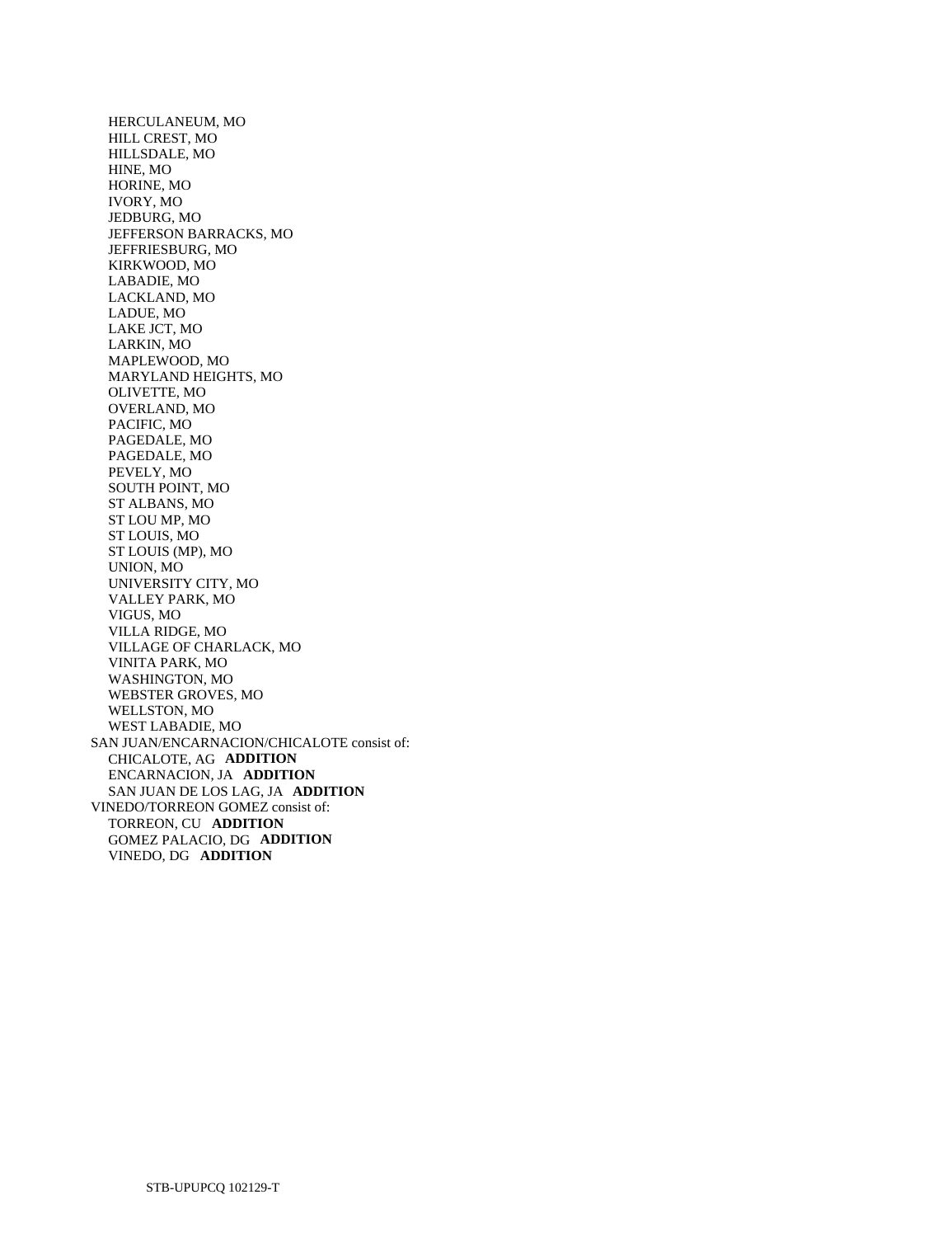

STB-UPUPCQ 102921-B

# **UNION PACIFIC RAILROAD COMPANY**

# **AMENDED CONTRACT SUMMARY**

**Issued:**  November 2, 2021

**Effective:** September 1, 2021

**Issued by:**  Rosa M. La Puente-Flowers Lead Price Applications 1400 Douglas Street Mail Stop 1340 OMAHA, NEBRASKA 68179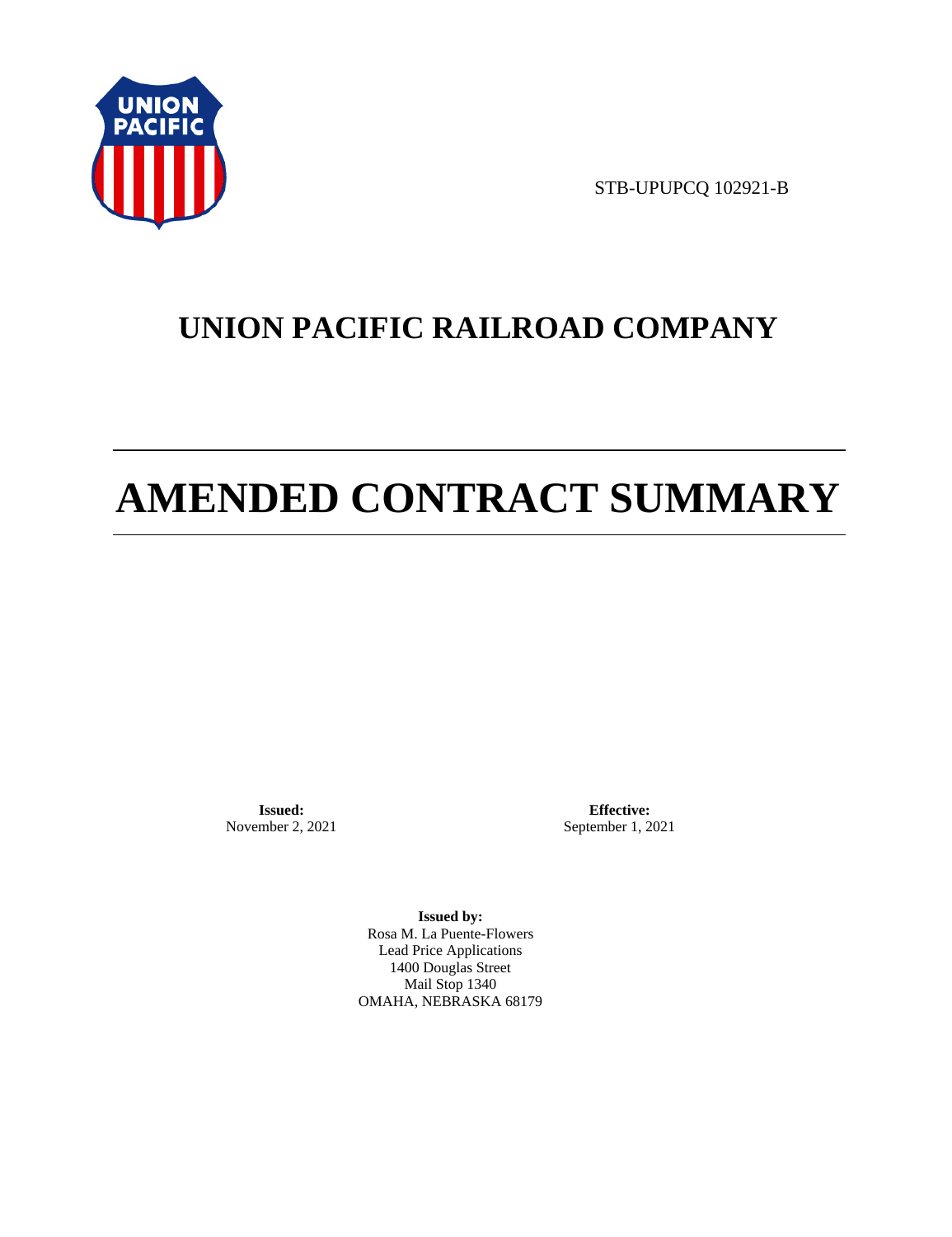# **PARTICIPATING CARRIERS:**

 UNION PACIFIC RAILROAD COMPANY 1400 Douglas St. Omaha, NE 68179

#### **COMMODITY:**

Corn Exc.Popcorn See 01152

#### **SHIPPER:**

ASSOCIATED FEED & SUPPLY CO

# **ORIGIN(S):**

 BOARDMAN, OR CLARKE, OR HERMISTON, OR

# **DESTINATION(S):**

 HATCH, CA PETALUMA, CA

#### **PORT(S):**

Not Applicable

# **DURATION:**

 Effective Date: September 1, 2020 Amendment Effective Date: September 1, 2021 **ADDITION**  Expiration Date: August 31, 2022 **EXTENSION** 

#### **RAIL CAR DATA:**

No cars dedicated to service under this Contract. Cars are provided on a common carrier basis only.

# **RATES & CHARGES:**

Not applicable

## **VOLUME:**

Single Car Shipments

# **SPECIAL FEATURES:**

Special Switching Provision

# **SPECIAL NOTICE:**

Not applicable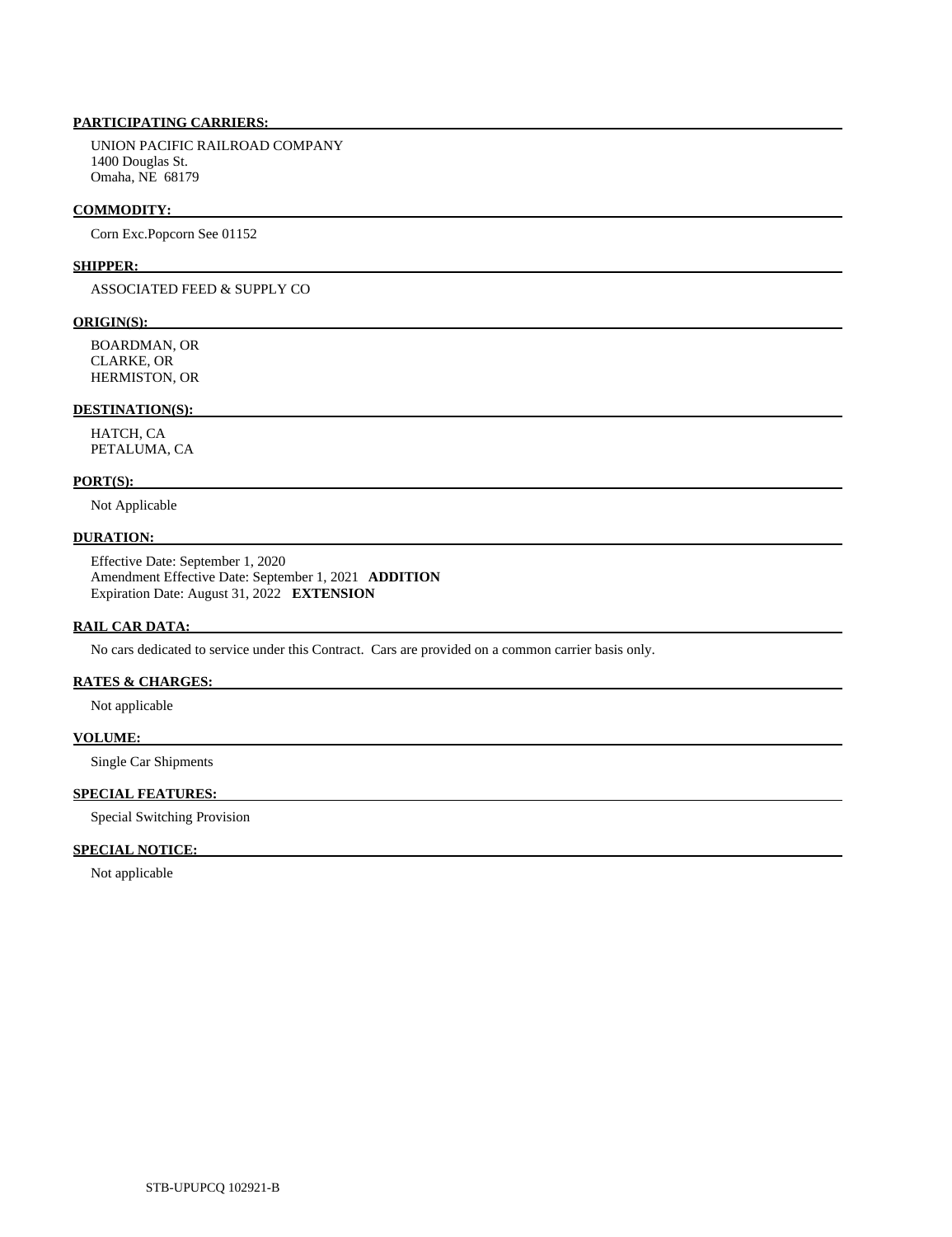

STB-UPUPCQ 103305-E

# **UNION PACIFIC RAILROAD COMPANY**

# **AMENDED CONTRACT SUMMARY**

**Issued:**  November 3, 2021

**Effective:** October 1, 2021

**Issued by:**  Rosa M. La Puente-Flowers Lead Price Applications 1400 Douglas Street Mail Stop 1340 OMAHA, NEBRASKA 68179